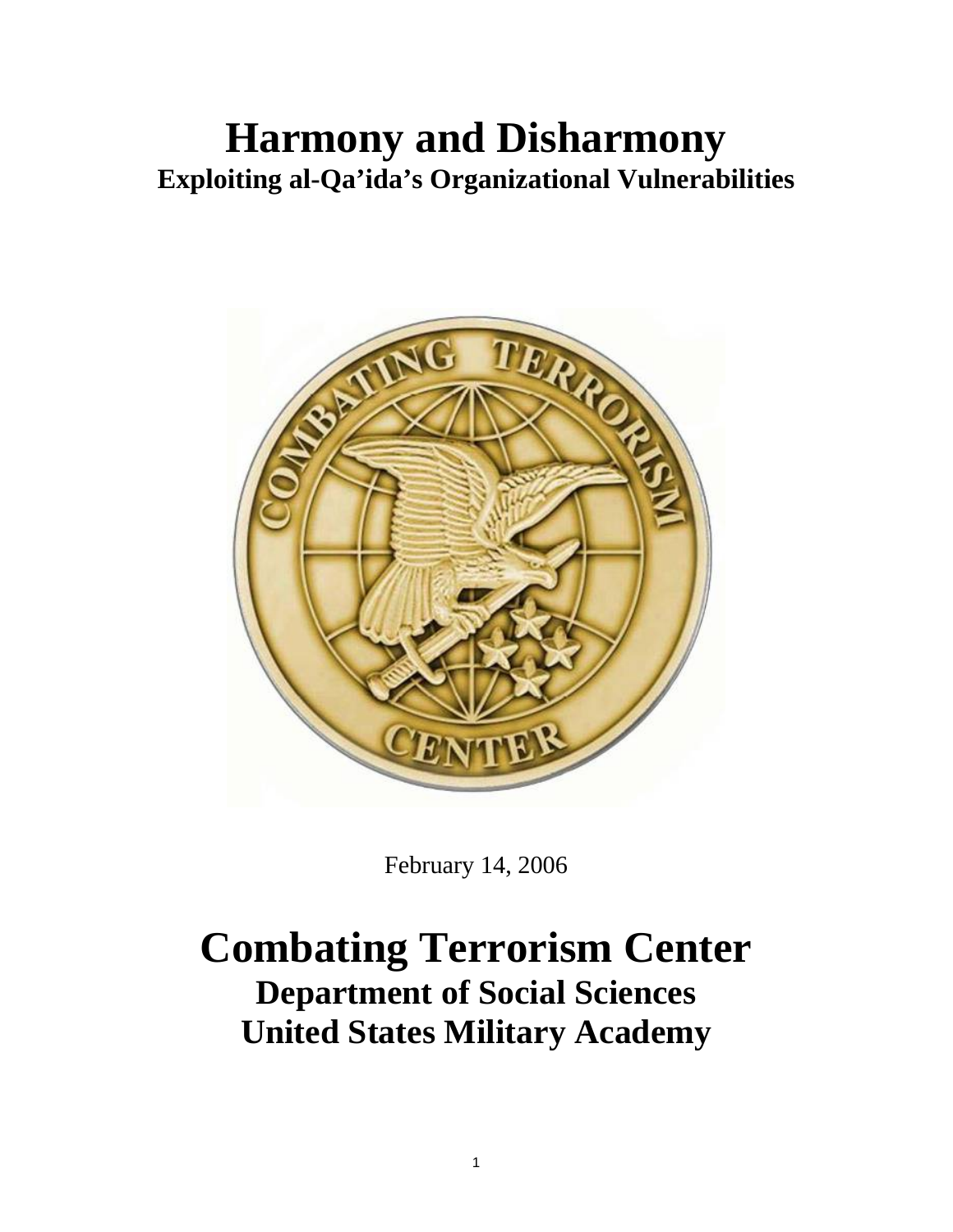| <b>Report Documentation Page</b>                                                                                                                                                                                                                                                                                                                                                                                                                                                                                                                                                                                                                                                                                                                                                                                                                                   |                                                     |                              |                     |                                                     | Form Approved<br>OMB No. 0704-0188                 |  |  |
|--------------------------------------------------------------------------------------------------------------------------------------------------------------------------------------------------------------------------------------------------------------------------------------------------------------------------------------------------------------------------------------------------------------------------------------------------------------------------------------------------------------------------------------------------------------------------------------------------------------------------------------------------------------------------------------------------------------------------------------------------------------------------------------------------------------------------------------------------------------------|-----------------------------------------------------|------------------------------|---------------------|-----------------------------------------------------|----------------------------------------------------|--|--|
| Public reporting burden for the collection of information is estimated to average 1 hour per response, including the time for reviewing instructions, searching existing data sources, gathering and<br>maintaining the data needed, and completing and reviewing the collection of information. Send comments regarding this burden estimate or any other aspect of this collection of information,<br>including suggestions for reducing this burden, to Washington Headquarters Services, Directorate for Information Operations and Reports, 1215 Jefferson Davis Highway, Suite 1204, Arlington<br>VA 22202-4302. Respondents should be aware that notwithstanding any other provision of law, no person shall be subject to a penalty for failing to comply with a collection of information if it<br>does not display a currently valid OMB control number. |                                                     |                              |                     |                                                     |                                                    |  |  |
| 1. REPORT DATE<br><b>14 FEB 2006</b>                                                                                                                                                                                                                                                                                                                                                                                                                                                                                                                                                                                                                                                                                                                                                                                                                               | 2. REPORT TYPE                                      |                              |                     | <b>3. DATES COVERED</b><br>00-00-2006 to 00-00-2006 |                                                    |  |  |
| <b>4. TITLE AND SUBTITLE</b>                                                                                                                                                                                                                                                                                                                                                                                                                                                                                                                                                                                                                                                                                                                                                                                                                                       |                                                     |                              | 5a. CONTRACT NUMBER |                                                     |                                                    |  |  |
| Harmony and Disharmony. Exploiting al-Qa'ida's Organizational<br><b>Vulnerabilities</b>                                                                                                                                                                                                                                                                                                                                                                                                                                                                                                                                                                                                                                                                                                                                                                            |                                                     |                              |                     |                                                     | <b>5b. GRANT NUMBER</b>                            |  |  |
|                                                                                                                                                                                                                                                                                                                                                                                                                                                                                                                                                                                                                                                                                                                                                                                                                                                                    |                                                     |                              |                     |                                                     | 5c. PROGRAM ELEMENT NUMBER                         |  |  |
| 6. AUTHOR(S)                                                                                                                                                                                                                                                                                                                                                                                                                                                                                                                                                                                                                                                                                                                                                                                                                                                       |                                                     |                              |                     |                                                     | 5d. PROJECT NUMBER                                 |  |  |
|                                                                                                                                                                                                                                                                                                                                                                                                                                                                                                                                                                                                                                                                                                                                                                                                                                                                    |                                                     |                              |                     |                                                     | <b>5e. TASK NUMBER</b>                             |  |  |
|                                                                                                                                                                                                                                                                                                                                                                                                                                                                                                                                                                                                                                                                                                                                                                                                                                                                    |                                                     |                              |                     |                                                     | <b>5f. WORK UNIT NUMBER</b>                        |  |  |
| 7. PERFORMING ORGANIZATION NAME(S) AND ADDRESS(ES)<br><b>United States Military Academy, Combating Terrorism</b><br>Center, Department of Social Sciences, West Point, NY, 10996                                                                                                                                                                                                                                                                                                                                                                                                                                                                                                                                                                                                                                                                                   |                                                     |                              |                     |                                                     | 8. PERFORMING ORGANIZATION<br><b>REPORT NUMBER</b> |  |  |
| 9. SPONSORING/MONITORING AGENCY NAME(S) AND ADDRESS(ES)                                                                                                                                                                                                                                                                                                                                                                                                                                                                                                                                                                                                                                                                                                                                                                                                            |                                                     |                              |                     |                                                     | 10. SPONSOR/MONITOR'S ACRONYM(S)                   |  |  |
|                                                                                                                                                                                                                                                                                                                                                                                                                                                                                                                                                                                                                                                                                                                                                                                                                                                                    |                                                     |                              |                     |                                                     | 11. SPONSOR/MONITOR'S REPORT<br>NUMBER(S)          |  |  |
| 12. DISTRIBUTION/AVAILABILITY STATEMENT                                                                                                                                                                                                                                                                                                                                                                                                                                                                                                                                                                                                                                                                                                                                                                                                                            | Approved for public release; distribution unlimited |                              |                     |                                                     |                                                    |  |  |
| <b>13. SUPPLEMENTARY NOTES</b><br>The original document contains color images.                                                                                                                                                                                                                                                                                                                                                                                                                                                                                                                                                                                                                                                                                                                                                                                     |                                                     |                              |                     |                                                     |                                                    |  |  |
| 14. ABSTRACT                                                                                                                                                                                                                                                                                                                                                                                                                                                                                                                                                                                                                                                                                                                                                                                                                                                       |                                                     |                              |                     |                                                     |                                                    |  |  |
| <b>15. SUBJECT TERMS</b>                                                                                                                                                                                                                                                                                                                                                                                                                                                                                                                                                                                                                                                                                                                                                                                                                                           |                                                     |                              |                     |                                                     |                                                    |  |  |
| <b>16. SECURITY CLASSIFICATION OF:</b>                                                                                                                                                                                                                                                                                                                                                                                                                                                                                                                                                                                                                                                                                                                                                                                                                             | 17. LIMITATION OF                                   | 18. NUMBER                   | 19a. NAME OF        |                                                     |                                                    |  |  |
| a. REPORT<br>unclassified                                                                                                                                                                                                                                                                                                                                                                                                                                                                                                                                                                                                                                                                                                                                                                                                                                          | b. ABSTRACT<br>unclassified                         | c. THIS PAGE<br>unclassified | <b>ABSTRACT</b>     | OF PAGES<br>116                                     | <b>RESPONSIBLE PERSON</b>                          |  |  |

| <b>Standard Form 298 (Rev. 8-98)</b> |                               |  |  |
|--------------------------------------|-------------------------------|--|--|
|                                      | Prescribed by ANSI Std Z39-18 |  |  |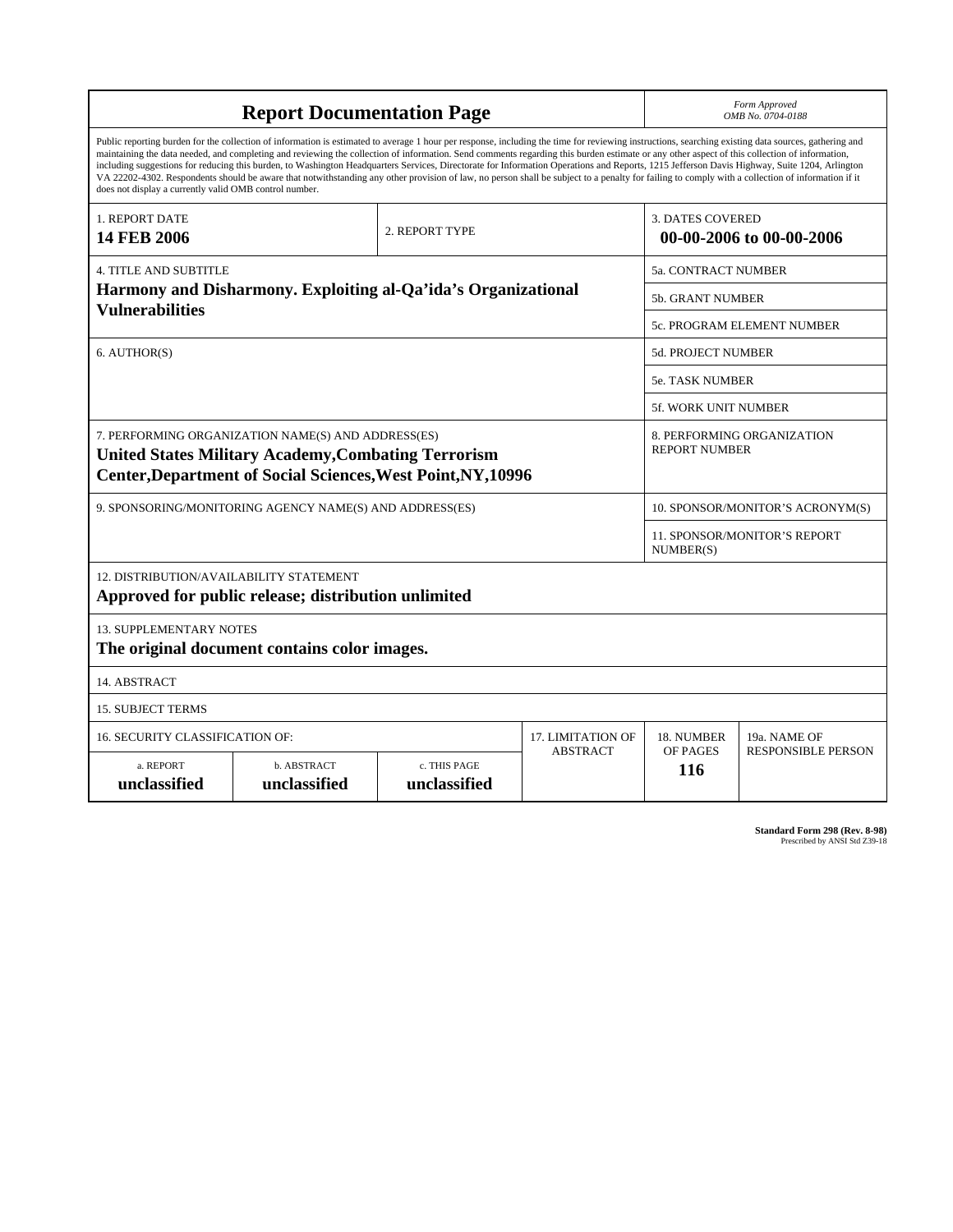## **Executive Summary**

This study, conducted by the faculty and research fellows of the Combating Terrorism Center (CTC) at West Point, serves multiple purposes, the most important of which is contributing to the depth of knowledge about the al-Qa'ida movement. Evidence supporting the conclusions and recommendations provided in this report is drawn from a collection of newly-released al-Qa'ida documents captured during recent operations in support of the Global War on Terror and maintained in the Department of Defense's Harmony database. In the text of these documents, readers will see how explicit al-Qa'ida has been in its internal discussions covering a range of organizational issues, particularly regarding the internal structure and functioning of the movement as well as with tensions that emerged within the leadership.

In the first part of the report, we provide a theoretical framework, drawing on scholarly approaches including organization and agency theory, to predict where we should expect terrorist groups to face their greatest challenges in conducting operations. The framework is informed as much as possible by the captured documents, and provides a foundation upon which scholars can build as more of these documents are declassified and released to the public.

Our analysis stresses that, by their nature, terrorist organizations such as al-Qa'ida face difficulties in almost any operational environment, particularly in terms of maintaining situational awareness, controlling the use of violence to achieve specified political ends, and of course, preventing local authorities from degrading the group's capabilities. But they also face problems common to other types of organizations, including private firms, political parties, and traditional insurgencies. For example, political and ideological leaders—the principals—must delegate certain duties to middlemen or low-level operatives, their agents. However, differences in personal preferences between the leadership and their operatives in areas such as finances and tactics make this difficult and give rise to classic agency problems.

 Agency problems created by the divergent preferences among terrorist group members present operational challenges for these organizations, challenges which can be exploited as part of a comprehensive counterterrorism strategy. Thus, the theoretical framework described in this report helps us identify where and under what conditions organizations can expect the greatest challenges in pursuing their goals and interests. Understanding a terrorist organization's internal challenges and vulnerabilities is key to developing effective—and efficient—responses to the threats they pose and to degrade these groups' ability to kill. The captured al Qa'ida documents contribute significantly to this type of understanding.

 The experiences of the "Moslem Brotherhood" and "The Fighting Vanguard" (al-Tali'a al-Muqatila) in Hamah, Syria are examined as a particularly relevant case study. The lessons learned from these groups' efforts during the 1970s—based on the actual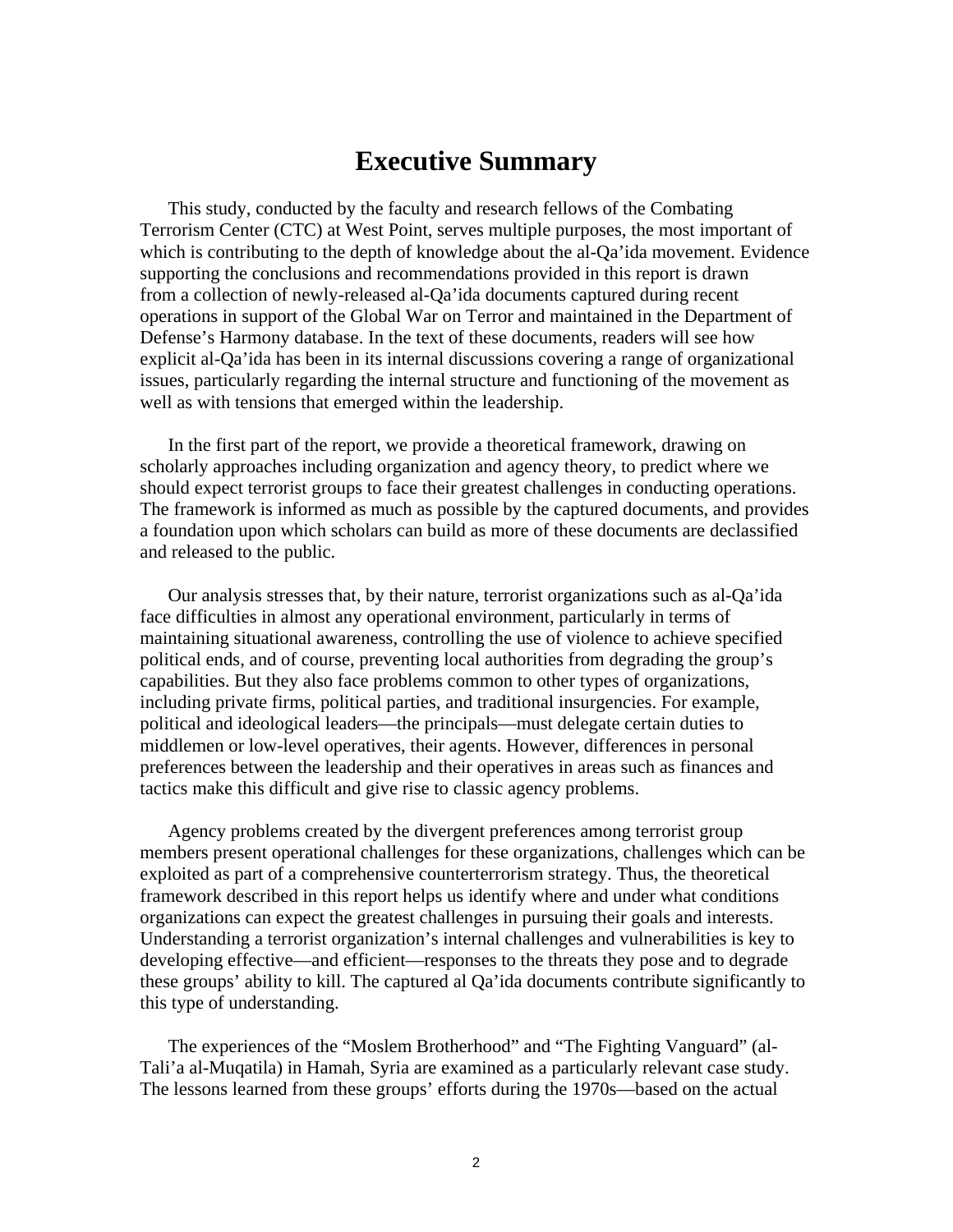internal assessments of senior jihadi ideologues themselves—are summarized here. Many of the jihadi experiences in Syria have striking parallels to current al-Qa'ida sponsored operations in Iraq, and we highlight several that we believe are especially relevant. This case study not only expands our understanding of the al-Qa'ida network and how it operates under pressure from the government, it also provides a useful model for other researchers to follow in applying a similar theoretical framework to the study of other terrorist organizations and their potential vulnerabilities.

 Leveraging our framework and historical context from the Syrian case, we assess al-Qa'ida's emerging organizational challenges, internal divisions, and places where the network is most likely vulnerable to exploitation. Our analysis emphasizes that effective strategies to combat threats posed by al-Qa'ida will create and exacerbate schisms within its membership. Members have different goals and objectives, and preferred strategies for achieving these ends. Preferences and commitment level vary across specific roles performed within the organization and among sub-group leaders. Defining and exploiting existing fissures within al-Qa'ida as a broadly defined organization must reflect this intraorganizational variation in preferences and commitment in order to efficiently bring all available resources to bear in degrading its potential threat. While capture-kill options may be most effective for certain individuals—e.g., operational commanders—we identify a number of non-lethal prescriptions that take into account differences in al-Qa'ida members' preferences and commitment to the cause. Many of our prescriptions are intended to induce debilitating agency problems that increase existing organizational dysfunction and reduce al-Qa'ida's potential for political impact.

To achieve long-term success in degrading the broader movement driving terrorist violence, however, the CTC believes the United States must begin aggressively digesting the body of work that comprises jihadi macro-strategy. We therefore also seek to apply our model to the ideological dimension of al-Qa'ida revealed in numerous instances in these documents, the goal being to identify ways to facilitate the ideational collapse of this body of thought. The included documents provide insights into the points of strategic dissonance and intersection among senior leaders that must be better understood in order to be exploited.

In sum, this theoretically informed analysis, along with assessments of the individual captured documents themselves, contributes to existing bodies of research on al-Qa'ida. It provides several tools for identifying and exacerbating existing fissures as well as locating new insertion points for counterterrorism operations. It presents an analytical model that we hope lays the foundation for a more intellectually informed approach to counterterrorism. And perhaps, most importantly, this assessment demonstrates the integral role that scholars can play in understanding the nature of this movement and in generating smarter, more effective ways to impede its growth and nurture the means for its eventual disintegration.

*The views expressed in this report are those of the authors and not of the U.S. Military Academy, the Department of the Army, or any other agency of the U.S. Government.*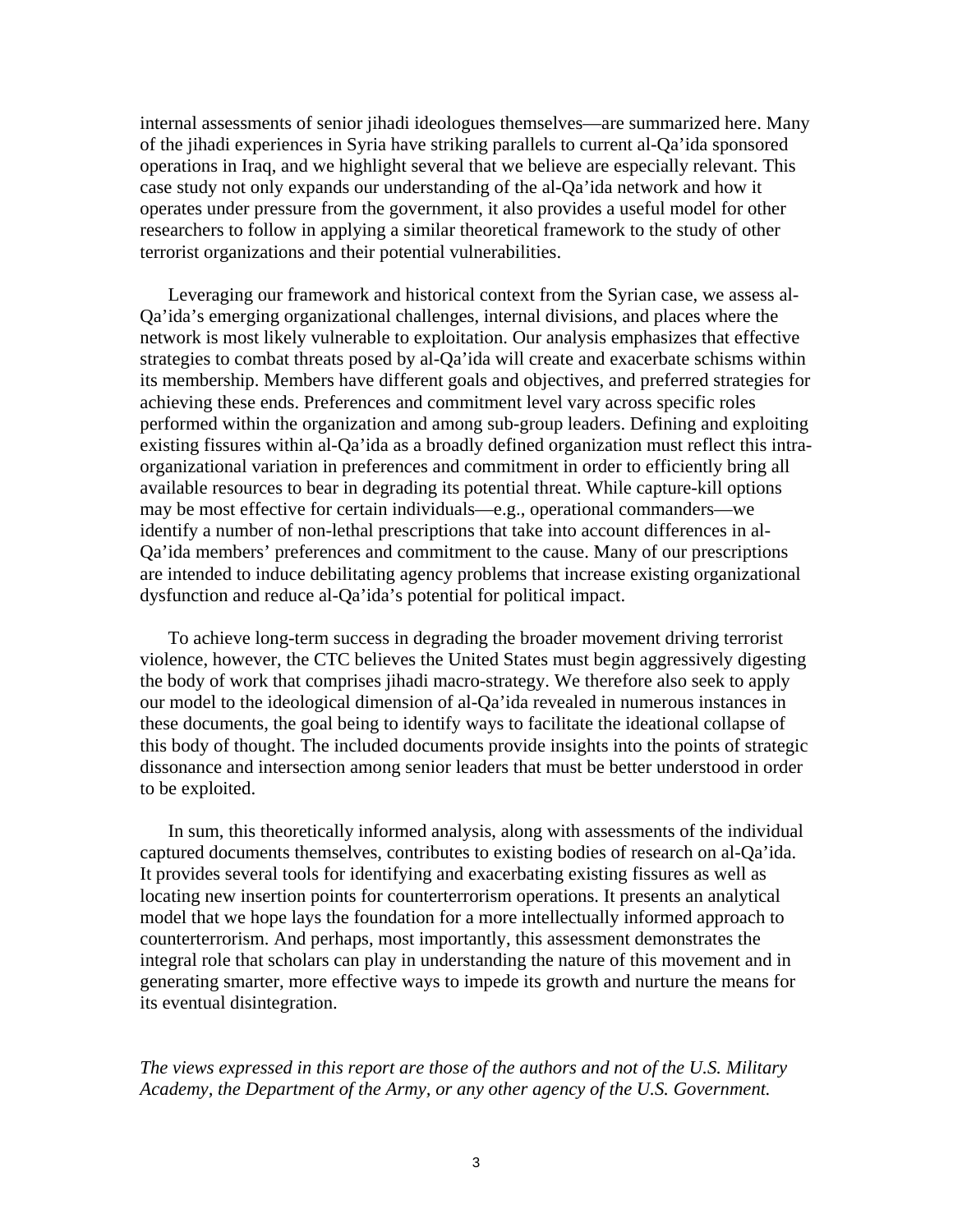## <span id="page-4-0"></span>**Table of Contents**

| Part I                                                               |
|----------------------------------------------------------------------|
|                                                                      |
| Theoretical Framework: The Challenges of Organizing Terror11         |
|                                                                      |
| Organizational Vulnerabilities and Recommendations to Exploit Them40 |
| Part II                                                              |
|                                                                      |
|                                                                      |
|                                                                      |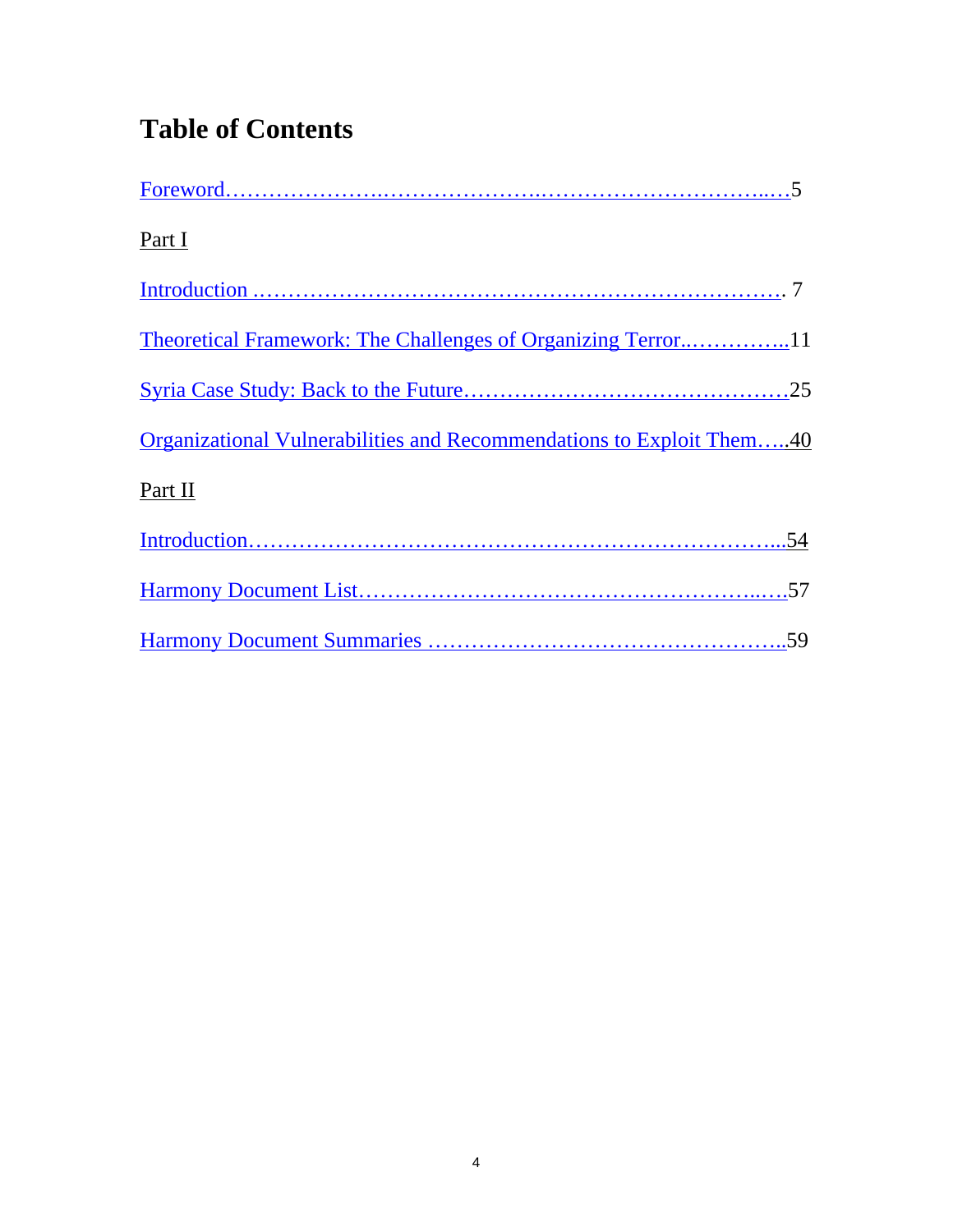## **Foreword**

#### <span id="page-5-0"></span>[Back to table of contents](#page-4-0)

In war, traditional nation-states have specific attributes, such as territory, military forces, governmental structures, and economic capacity that can be the objectives of grand strategy and resulting military campaigns. Non-state actors, such as al-Qa'ida, do not have these same centers of gravity. Al-Qa'ida has non-traditional strengths and weaknesses reflecting its own unique human personalities, structure, organization, processes, and procedures. The purpose of this study is to examine the internal characteristics of al-Qa'ida so that policymakers and analysts can develop strategies to focus on their key vulnerabilities and degrade their effectiveness in supporting the global Salafist insurgency.

One of the best ways to learn about al-Qa'ida is to read the papers, manuals, and other documents which al-Qa'ida leaders have written to guide and discipline their own enterprise. Many of these documents have been captured by military and law enforcement forces and can provide insight into the way the organization works. Other key references are readily available on the World Wide Web. The Combating Terrorism Center (CTC) at West Point was given 28 recently de-classified documents from the Defense Department's "Harmony" database, which consists of literally thousands of documents. Analyzing these documents is akin to gathering several parts of a complex jigsaw puzzle. The documents themselves are interesting, but to get a more complete picture, the CTC authors found that it was important to combine the pieces from the al-Qa'ida documents, other published reports, books, articles, and studies on al-Qa'ida, organization theory, and other similar historical cases. The resulting analysis provides a complex but coherent assessment of al-Qa'ida's organization, identifying several areas of vulnerability and potential strategies to exploit these vulnerabilities. This analysis of these documents, buttressed by the CTC authors' insight and other publications comprises part 1 of this study.

While Part 1 is an extremely helpful analysis, 'Part 2 of this study may be even more important and useful for researchers. Part 2 contains the complete original text of all of the documents selected from the Harmony database for this study—in both Arabic and English—with a useful synopsis and short analysis of each document prepared by the CTC authors. These documents are hyperlinked on the compact disk version of the study and on the CTC website at: [http://www.ctc.usma.edu/aq.asp.](http://www.ctc.usma.edu/aq.asp) The intent is to provide open access to these documents for other researchers so that they can be analyzed and used to learn more about al-Qa'ida and better understand the organization. We expect that future research into these documents, the al-Qa'ida websites, and other newly captured materials will continue to advance our knowledge of al-Qa'ida and its franchises and imitators. In any case, the intellectual discussion about—and understanding of—the internal organization and functions of al-Qa'ida is critical to developing an effective long-term counterterrorism strategy.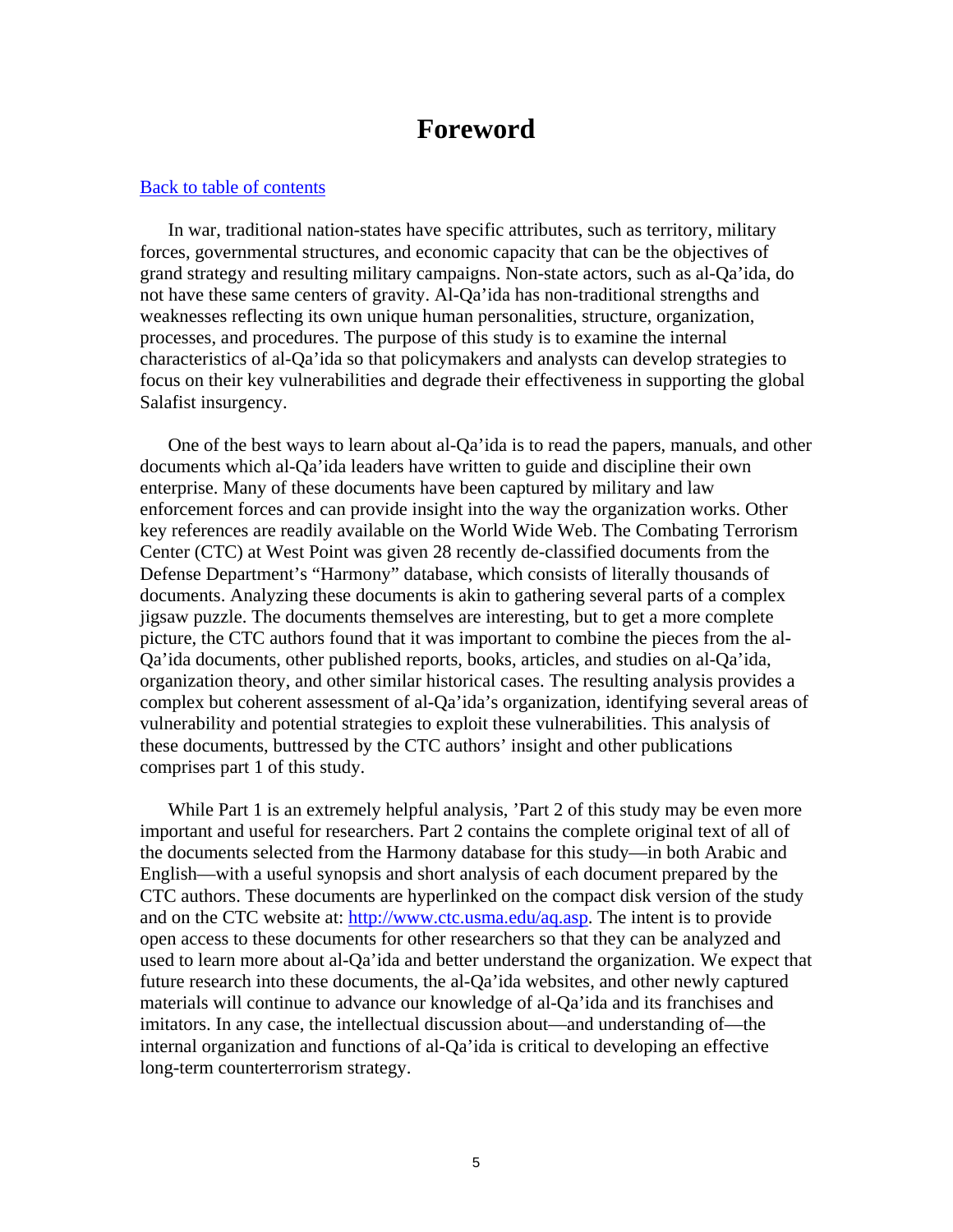This project contributes to the mission of the Combating Terrorism Center at West Point, which is to better understand the foreign and domestic terrorist threats to U.S. national security, to educate leaders who will have responsibilities to combat terrorism, and to provide policy analysis and assistance to leaders dealing with the current and future terrorist threat. The Combating Terrorism Center is part of the Department of Social Sciences of the U.S. Military Academy, and the work of its faculty and staff is closely integrated with the instruction of cadets and with the Academy's outreach and support of projects to educate and inform current and future leaders.

The work for this project was done by a team of associates and faculty members in the Combating Terrorism Center, which was led by Lieutenant Colonel Joe Felter and included significant work by Major Jeff Bramlett, Captain Bill Perkins and Professors Jarret Brachman, Brian Fishman, James Forest, Lianne Kennedy, Jacob Shapiro, and Tom Stocking. They have tried to make this as user-friendly as possible, with hyperlinks to all references throughout the documents to facilitate understanding and cross-checking of the source material. Additional questions about the report can be directed to LTC Felter at (845) 938-3247 or [joseph.felter@usma.edu.](mailto:joseph.felter@usma.edu)

WAYNE A. DOWNING MICHAEL J. MEESE General, U.S. Army (retired) Colonel, U.S. Army, Ph.D. Distinguished Chair Professor and Head Combating Terrorism Center Department of Social Sciences

*The views expressed in this report are those of the authors and not of the U.S. Military Academy, the Department of the Army, or any other agency of the U.S. Government.*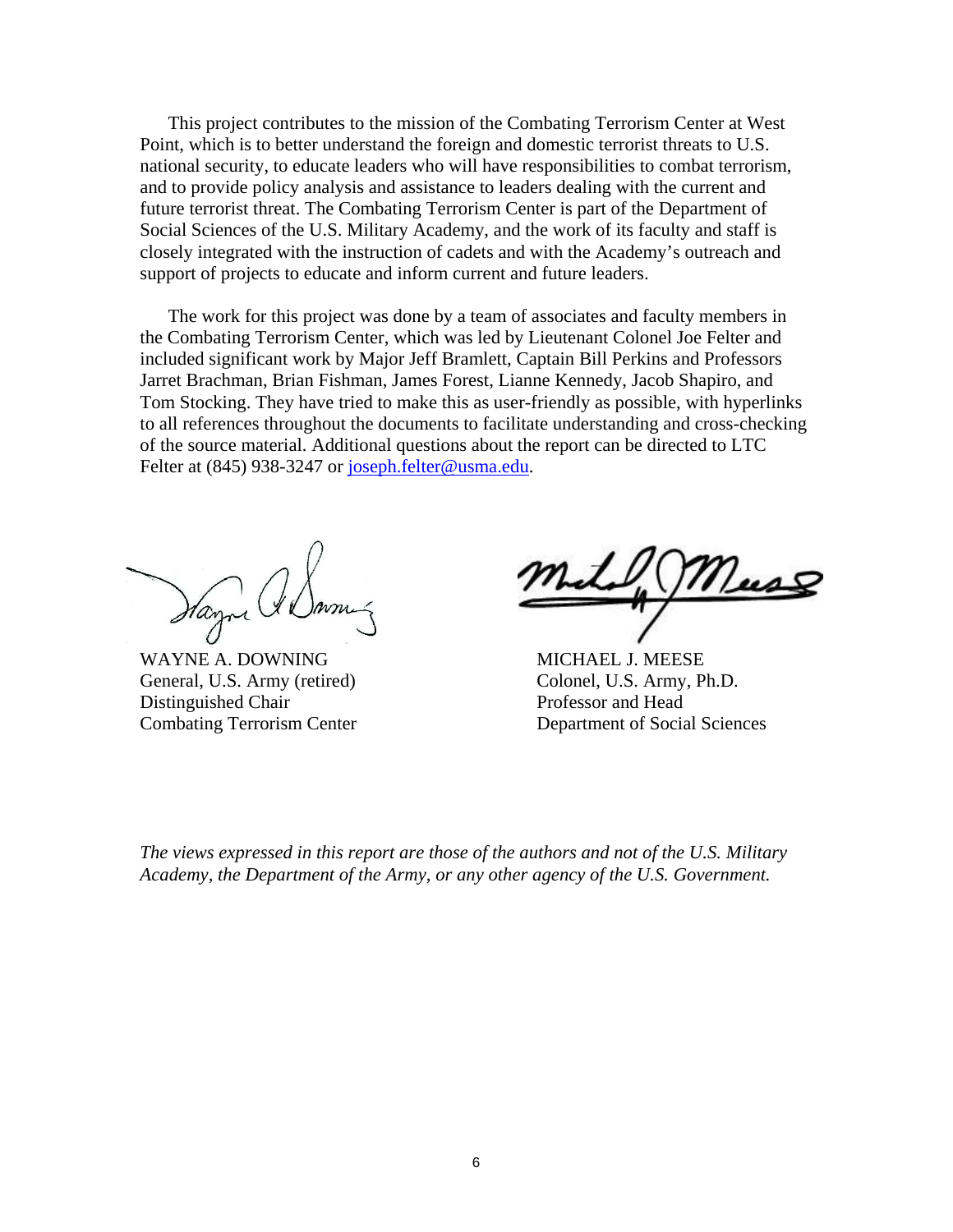## **Introduction**

#### <span id="page-7-0"></span>[Back to table of contents](#page-4-0)

A proliferation of research on al-Qa'ida within the last decade has revealed much about the strategic objectives, ideology, members, tactics, finances and other relevant aspects of this organization. Scholars such as Bruce Hoffman, Rohan Gunaratna, Michael Scheuer, Peter Bergen and Gilles Kepel have described in great detail the nature of political Islam and how al-Qa'ida has incorporated its own interpretation of jihad into a global insurgency against sectarian political regimes and symbols of western globalization.<sup>[1](#page-7-1)</sup> Other researchers, like John Arquilla and David Ronfeldt, have explored the growing incidence of networked organizations in areas of transnational crime, insurgency, and terrorism.<sup>[2](#page-7-2)</sup> By integrating these areas of research into an analytical framework informed by organization and agency theories, this report seeks to identify specific vulnerabilities within the al-Qa'ida network that can be of value to combined efforts to combat terrorism.

#### **A Networked Terrorist Organization**

1

An understanding of today's al-Qa'ida requires an appreciation for the organization's adoption of fourth generation warfare tactics. $3$  The concepts of fourth generation warfare were first presented in a 1989 *Marine Corps Gazette* article entitled "The Changing Face of War: Into the Fourth Generation," which argued that such warfare was "likely to be widely dispersed and largely undefined; the distinction between war and peace will be blurred to the vanishing point."[4](#page-7-4) The authors of this article also provide what became an ominous prediction of the terrorist threat we now face: The "political infrastructure and civilian society [will] become battlefield targets." Adherents of fourth generation warfare call for the use of psychological operations (including propaganda) and terrorism to erode an enemy's moral, mental and physical ability to wage war over many years until they eventually lose their willingness to stay in the fight. According to one well-received definition, fourth generation warfare is an "evolved form of insurgency [that] uses all available networks—political, economic, social, military—to convince the enemy's

<span id="page-7-1"></span><sup>&</sup>lt;sup>1</sup> For example, see: Peter L. Bergen, *Holy War, Inc.: Inside the Secret World of Osama Bin Laden* (New York: Simon and Schuster, 2002); Rohan Gunaratna, *Inside Al-Qa'ida* (New York: Columbia University Press, 2002); Gilles Kepel, *Jihad: The Trail of Political Islam,* Translated by Anthony F. Roberts (Cambridge: Harvard University Press, 2002); and Anonymous, *Through Our Enemies' Eyes: Osama Bin Laden, Radical Islam, and the Future of America* (Washington, D.C.: Brassey's, 2002). 2

<span id="page-7-2"></span><sup>&</sup>lt;sup>2</sup> John Arquilla and David Ronfeldt, *The Advent of Netwar* (Santa Monica, Calif.: RAND, 1996).<br><sup>3</sup> For further definition and examples of "fourth generation warfare" see John Arquilla and David

<span id="page-7-3"></span>For further definition and examples of "fourth generation warfare," see John Arquilla and David F. Ronfeldt (eds.), *Networks and Netwars: The Future of Terror, Crime, and Militancy*. (Santa Monica, Calif.: RAND Corporation, 2002); Robert Bunker (ed.), *Non-State Threats and Future Wars* (Frank Cass Publishers, 2002); Bard E. O'Neill, *Insurgency and Terrorism: Inside Modern Revolutionary Warfare* (Potomac Books, 2001); and Sun Tzu, *The Art of War* (Dover Publications, 2002). 4

<span id="page-7-4"></span><sup>&</sup>lt;sup>4</sup> William S. Lind, Keith Nightengale, John F. Schmitt, Joseph W. Sutton, and Gary I. Wilson, "The Changing Face of War: Into the Fourth Generation," *Marine Corps Gazette* (October 1989), 22-26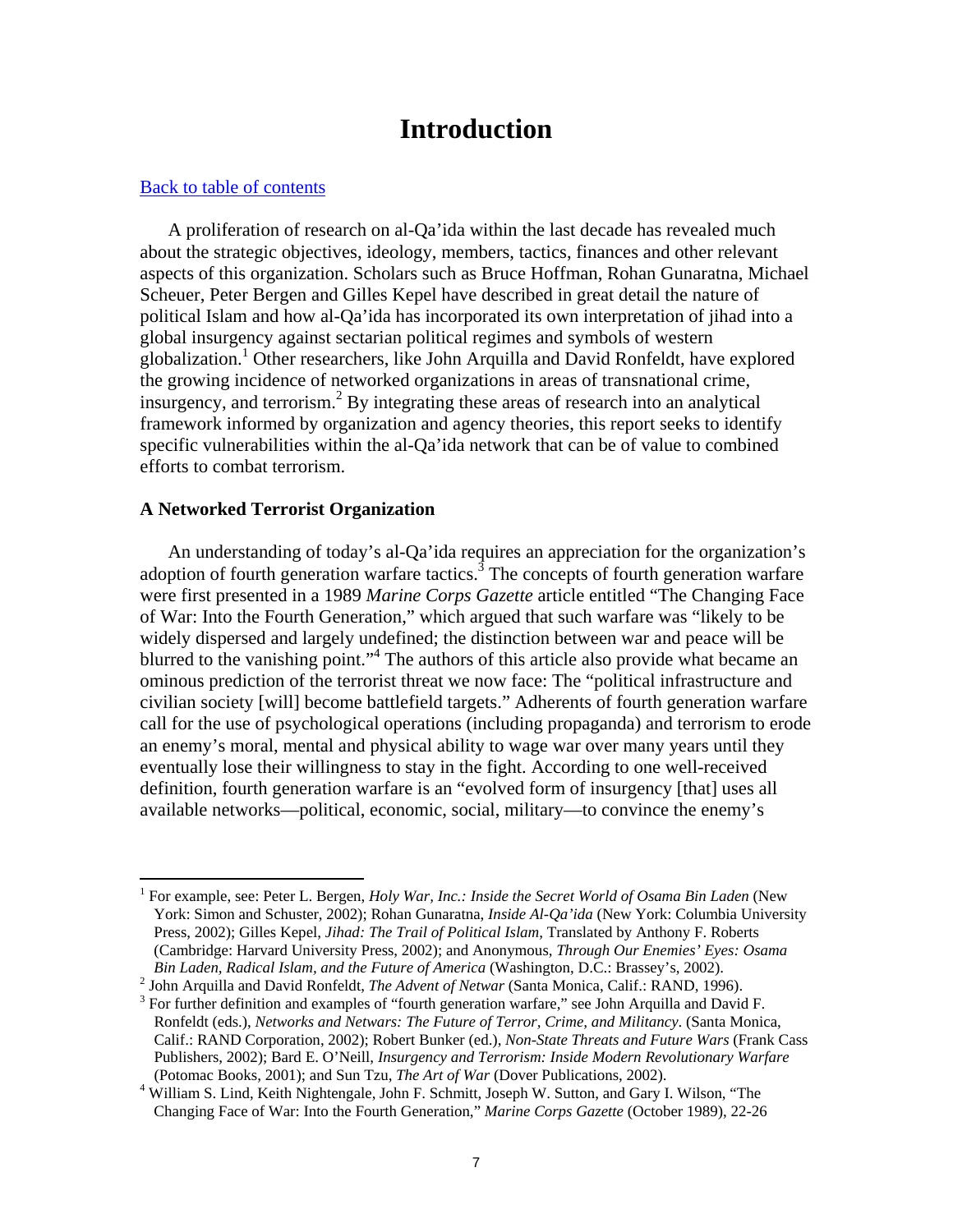decision makers that their strategic goals are either unachievable or too costly for the perceived benefit."[5](#page-8-0)

The advantages of this approach for any sub-national or transnational group are fairly obvious: decentralized, networked terrorist organizations are less vulnerable to the traditional counterterrorism measures used by the hierarchically organized security forces of a national government. In February 2002, the Middle East Media Research Institute (MEMRI) reported that an al-Qa'ida document posted to the Internet embraced fourthgeneration warfare. "This new type of war presents significant difficulties for the Western war machine" the publication said. "Fourth generation wars have already occurred and . . . the superiority of the theoretically weaker party has already been proven; in many instances, nation-states have been defeated by stateless nations."<sup>[6](#page-8-1)</sup> Al-Qa'ida's adoption of fourth generation warfare tactics offer a useful case study for understanding networked terrorist organizations.

According to most counterterrorism analysts today, al-Qa'ida has evolved from a centrallydirected organization into a worldwide franchiser of terrorist attacks.<sup>7</sup> Indeed, since the war in Afghanistan, which significantly degraded bin Laden's command and control, al-Qa'ida has become increasingly decentralized, and is seen by some as more of a "movement" than any other form of organization. Experts involved in counterterrorism have observed "a growth in this global Sunni extremist movement, partly driven by Iraq, but also by other events, which is much more difficult to track, follow and ultimately disrupt. So as we're doing really well against what was al-Qa'ida, we've got a new threat—this movement, which is much more of a challenge.<sup>"[8](#page-8-3)</sup>

As inspirational leaders of this movement, bin Laden and al-Zawahiri have provided ideological guidance, while leaving planning and financing of operations to the local commanders of allied but autonomous organizations. The March 2004 attack in Madrid, which killed 191 people, is often cited as the key turning point in the evolution of this global Islamist extremist movement. Initially, Spanish and U.S. counterterrorism officials sought to identify organizational links between al-Qa'ida and the Madrid bombers, but quickly they realized those connections were tenuous at best. The Madrid attack was organized and implemented within eight weeks, using stolen explosives and cell phone detonators assembled by one of the conspirators. It required no central direction from the mountains of Pakistan, simply a charismatic leader with links to men trained in the war in

<span id="page-8-0"></span><sup>5</sup> See *Armed Forces Journal,* November 2004, as cited in Myke Cole, "From The Military: Applying 4GW Theory to The Intelligence Community," *Defense and the National Interest* (10 August 2005). Available online at: [http://www.d-n-i.net/fcs/cole\\_lessons\\_from\\_the\\_military.htm](http://www.d-n-i.net/fcs/cole_lessons_from_the_military.htm)

<span id="page-8-1"></span><sup>&</sup>lt;sup>6</sup> Scott Wheeler, "Expert Links Probing Attacks to 'Fourth-Generation Warfare'" *CNS News* (16 August 2004). Online at:

[http://www.cnsnews.com/ViewSpecialReports.asp?Page=/SpecialReports/archive/200408/SPE20040816](http://www.cnsnews.com/ViewSpecialReports.asp?Page=/SpecialReports/archive/200408/SPE20040816a.html) [a.html](http://www.cnsnews.com/ViewSpecialReports.asp?Page=/SpecialReports/archive/200408/SPE20040816a.html) <sup>7</sup>

<span id="page-8-2"></span>Peter Grier, "The New Al Qa'ida: Local Franchiser," *Christian Science Monitor* (11 July 2005). Online at:<http://www.csmonitor.com/2005/0711/p01s01-woeu.html>. 8

<span id="page-8-3"></span><sup>&</sup>lt;sup>8</sup> Robert Windrem, "The Frightening Evolution of al-Qa'ida," *MSNBC.com*, (24 June 2005). Online at: <http://msnbc.msn.com/id/8307333>.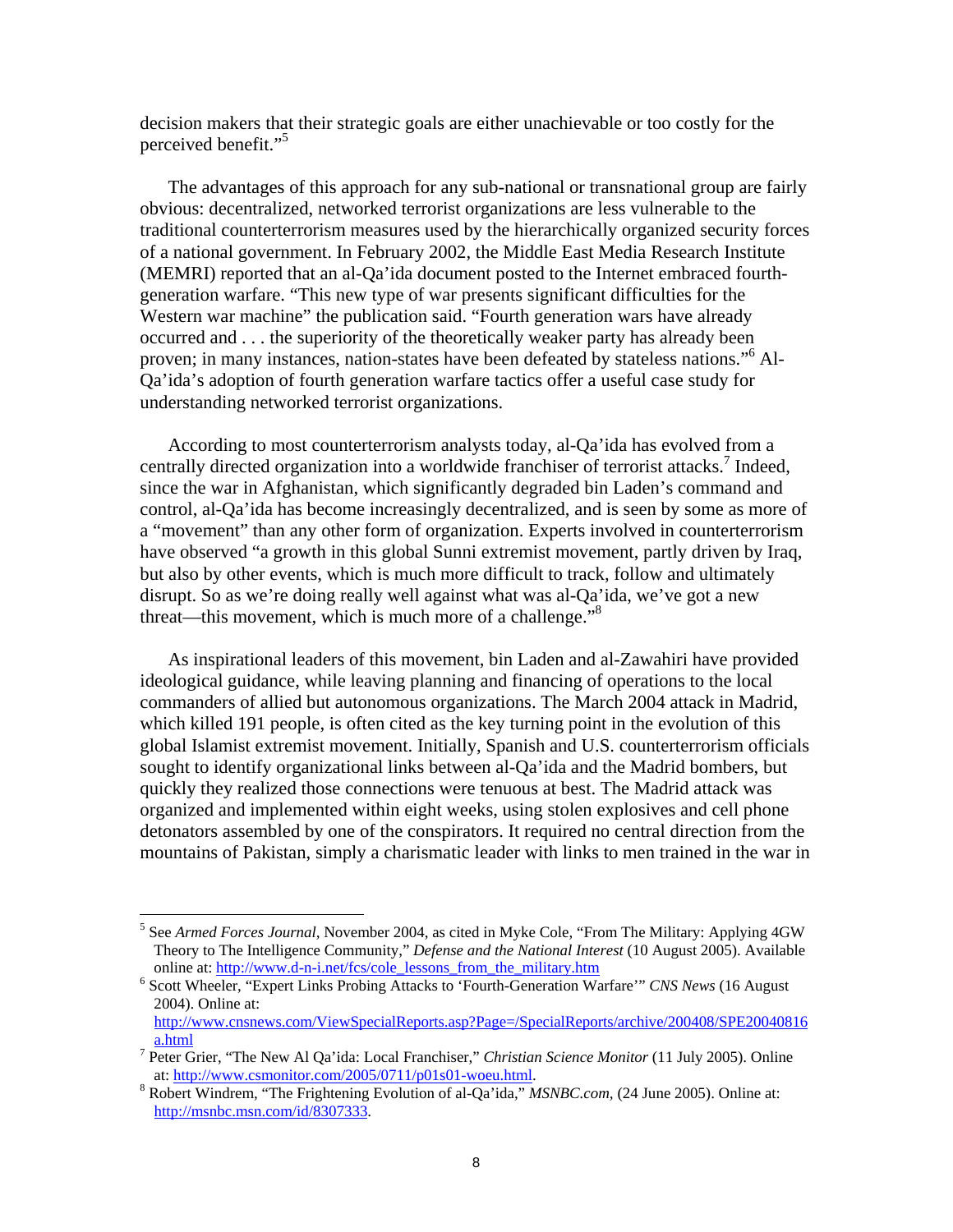Afghanistan against the Soviet Union. For motivation, though, they had Spanish help for the U.S. war in Iraq, and for inspiration they had bin Laden and the 9/11 attacks.

Since the March 2004 Madrid bombings, other groups have followed this model. For example, there is no evidence to suggest the attacks that killed dozens of westerners in Casablanca, Morocco, were carried out with the knowledge of al-Qa'ida leadership. Further, investigators do not believe al-Qa'ida played any role in the July 2005 mass transit attack in London, although a videotape produced afterward by al-Zawahiri applauded the suicide bombers. In essence, al-Qa'ida is becoming what its earliest architects had hoped it would be: a support "base" for Islamist radicals around the world. Even "al-Qa'ida in Iraq," the new name for Abu Musab al Zarqawi's group, does not take orders from bin Laden or his No. 2, Ayman al-Zawahiri—rather, the Iraqi insurgents draw inspiration, technical support and military guidance.<sup>[9](#page-9-0)</sup>

From a strategic perspective, it makes sense that Osama bin Laden and his colleagues would seek to nurture a loosely-organized terrorist movement. Indeed, several years ago al-Qa'ida's leaders recognized that the achievement of their ultimate goals and objectives required a more decentralized, networked approach. In 2001, following the ouster of the Taliban from Afghanistan, a number of al-Qa'ida leaders suddenly found themselves in detention centers facing long months of interrogation. Abu Zubaydah, al-Qa'ida's "dean of students," who directed training and placement for the group, was captured in Faisalabad, Pakistan, in February 2002. Ramzi Bin al Shibh, the organizer of the Hamburg, Germany cell that formed the core of the 9/11 hijackers, was captured in Karachi, Pakistan, on the first anniversary of the attacks. These and other counterterrorism successes ultimately led to the capture of Khalid Sheik Mohammed, the mastermind of 9/11 and the financier of the first World Trade Center attack, in Rawalpindi, Pakistan, in March 2003. And a month later, Tawfiq Attash Kallad, the mastermind of the *USS Cole* attack, was apprehended in Karachi. In response to the loss of key leaders, al-Qa'ida allegedly convened a strategic summit in northern Iran in November 2002, at which the group's consultative council came to recognize that it could no longer exist as a hierarchy, but instead would have to become a decentralized network and move its operations out over the entire world.<sup>10</sup> By evolving in this way over the past few years, al-Qa'ida is demonstrating the type of adaptive flexibility that has become a hallmark of networked terrorist organizations.

#### **The Vulnerabilities of Networked Terrorist Organizations**

By their unique nature, terrorist organizations face difficult challenges in almost any operational environment, particularly in terms of maintaining situational awareness, controlling the use of violence to achieve specified political ends, and of course, preventing the authorities from degrading the group's capabilities. But, as Jacob Shapiro

1

<span id="page-9-0"></span><sup>9</sup> For more on this, please see James Forest, ed., *The Making of a Terrorist (Vol. 2: Training)* (Westport, CT: Praeger Security International, 2005); and James Forest, ed., *Teaching Terror: Strategic and Tactical Learning in the Terrorist World* (Lanham, MD: Rowman & Littlefield; forthcoming, May

<span id="page-9-1"></span><sup>2006). 10</sup> Robert Windrem, 2005.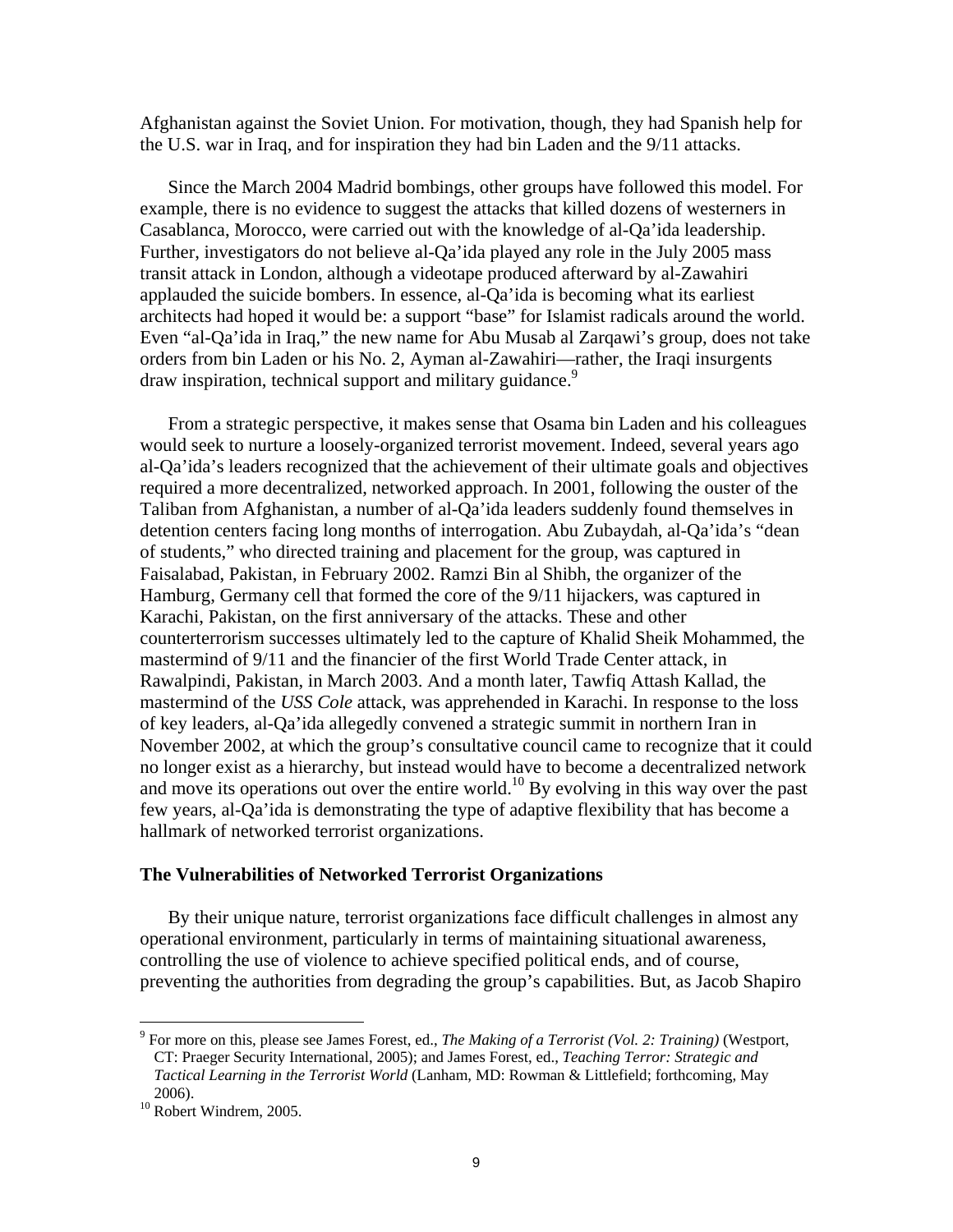describes in the next chapter of this report, they also face problems common to other types of organizations, including private firms, political parties, social movements, and traditional insurgencies. For example, political and ideological leaders—the principals must delegate certain duties to middlemen or low-level operatives, their agents. But because of differences in personal preferences, as well as the need to maintain operational secrecy, terrorist group leaders cannot perfectly monitor what their agents are doing. Thus, preference divergence creates operational challenges which can be exploited to degrade a terrorist group's capabilities.

Overall, the goal of this analysis is to provide a framework which can help us identify where and under what conditions organizations can expect the greatest challenges in pursuing their goals and interests. Understanding a terrorist organization's internal challenges and vulnerabilities is key to developing effective strategies to combat the threats they pose and degrade these groups' ability to kill.

#### **Summary**

As explored in greater detail throughout the remainder of this report, a networked terrorist organization like al-Qa'ida has vulnerabilities that can be exploited. We begin Part 1 of this report by developing a robust theoretical framework that helps us identify and understand these vulnerabilities. When combined with an assessment of what is known about the current characteristics of the al-Qa'ida network, this analysis reveals emerging organizational challenges, internal divisions, and an appreciation for where, and under what conditions, the network is most vulnerable to exploitation.

This theoretical analysis is followed by a case study which highlights the challenges faced by various jihadist movements in Syria during the 1970s and 1980s, providing a historical precedent for discussing current al-Qa'ida organizational challenges and associated network vulnerabilities. A number of interesting parallels between the jihadi's' experience in Syria and contemporary challenges faced by Zarqawi's "al-Qa'ida in Mesopotamia" are incorporated into this fascinating and relevant case analysis. This case study not only expands our understanding of the al-Qa'ida network, it also provides a useful model for other researchers to follow in applying a similar theoretical framework to the study of other terrorist organizations and their potential vulnerabilities.

Part 1 of this report concludes with policy-relevant findings inspired by the captured al-Qa'ida documents supporting this study and suggests opportunities to exploit al-Qa'ida's inherent organizational vulnerabilities. A number of prescriptions, both lethal and non-lethal, are presented here that respond more efficiently to al-Qa'ida's diversity in preferences and commitment to its cause, in an effort to induce debilitating agency problems that increase existing organizational dysfunction.

In Part 2 of our report we describe the methodology used to generate the document sample and present summaries and cursory analysis of all 28 captured al-Qa'ida documents used in this study. The full text translated to English as well as the original Arabic are accessible through hyperlinks in the document summaries.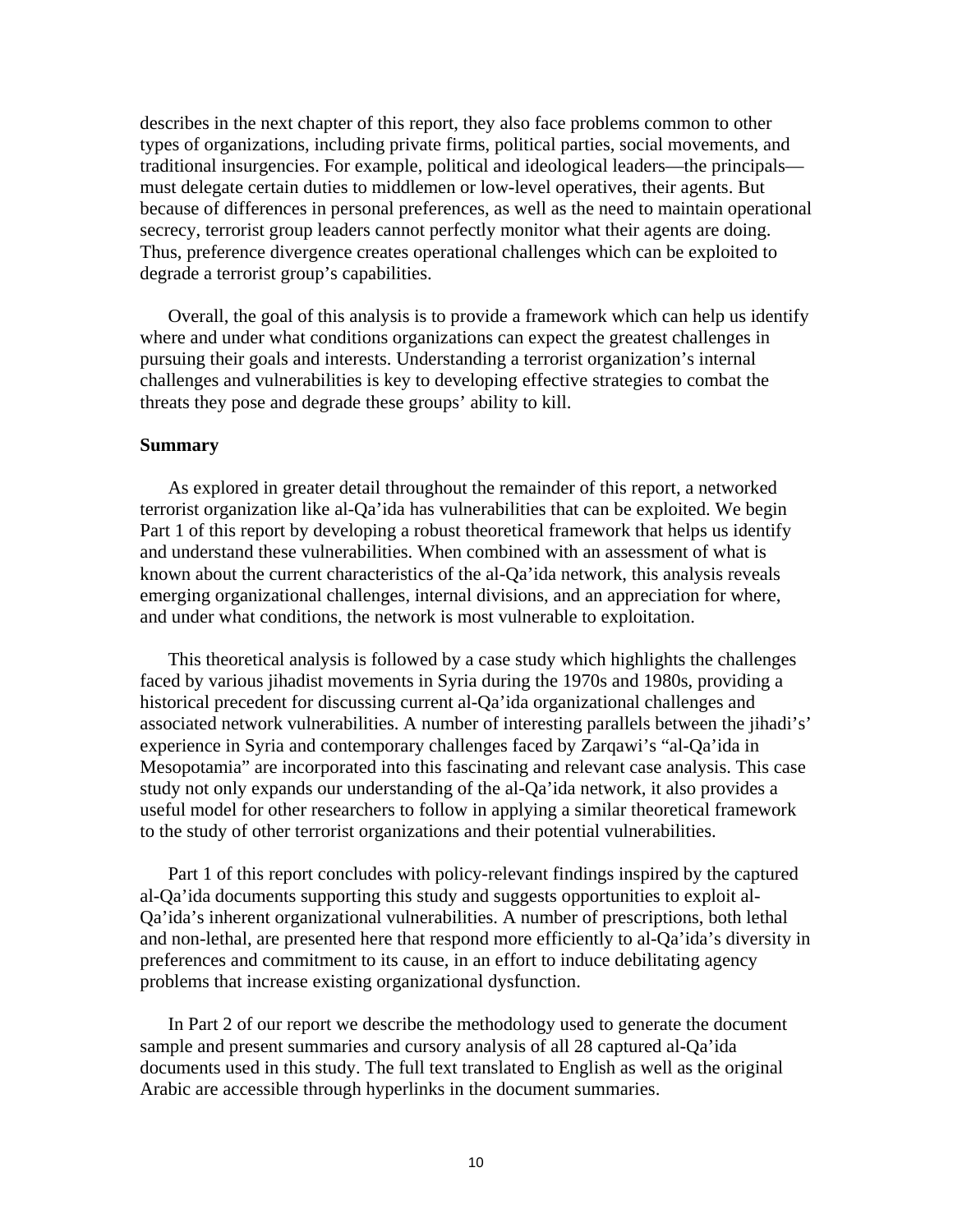## **The Challenges of Organizing Terror A Theoretical Framework for Analysis**<sup>[11](#page-11-1)</sup>

#### <span id="page-11-0"></span>[Back to table of contents](#page-4-0)

This section uses a combination of economic and sociological organization theory to identify where and under what conditions terrorist organizations have faced, and continue to face the greatest challenges in pursuing their goals. Evidence from declassified Harmony documents [\(the full text of which is provided in part 2 of this report\)](#page-56-0) and open source material suggest al-Qa'ida faces a number of these same organizational trade-offs and operational constraints. This theoretical frame provides a way of thinking about groups that starkly highlights where we expect to see terrorist limitations and vulnerabilities along with corresponding opportunities governments have to make the terrorists' goals more difficult to achieve.

#### **Introduction**

 $\overline{a}$ 

Terrorist organizations face difficult tasks in a hostile operational setting. First, they must execute a controlled use of violence as a means to achieving their specified political ends. Doing too much can be just as damaging to the cause as doing too little.<sup>12</sup> Second, they must maintain this calibrated use of force in an environment where becoming known to government equals operational failure. $^{13}$  $^{13}$  $^{13}$ 

These challenges lead to several recurring themes in terrorists' organizational writings. We see a consistent focus on how to achieve the appropriate use of violence when the rank and file often clamor for more violence than is useful, or seek to enrich themselves in the course of their duties. Groups also struggle with the problem of maintaining situational awareness while staying covert, so that members understand which actions will support the political goal, and which will be counterproductive. Finally, there is regular concern with balancing the need to control operational elements with the need to evade government attention and limit the consequences of any compromise.

Problems of control in terrorist organizations first enter into the organizational writings of early Russian Marxist groups which had regular problems with local cells

<span id="page-11-1"></span><sup>&</sup>lt;sup>11</sup> Jacob N. Shapiro, the primary author of this section, is a Fellow at the Center for International Security and Cooperation (CISAC) at Stanford University and an Associate of the Combating Terrorism Center at

<span id="page-11-2"></span>West Point.<br><sup>12</sup> For example, the Real IRA (RIRA) bombing in Omagh in August 1998 proved hugely problematic for both the RIRA and the larger Republican movement. The attack killed 29 people, arousing intense public outrage at the RIRA. Since 1998, support for the group has withered and they have not conducted any

<span id="page-11-3"></span><sup>&</sup>lt;sup>13</sup> For example, a plot to attack tourist hotels in Morocco was compromised in November 2005 because the operational cell included former inmates at Guantanamo, individuals who were well-known to Moroccan security forces.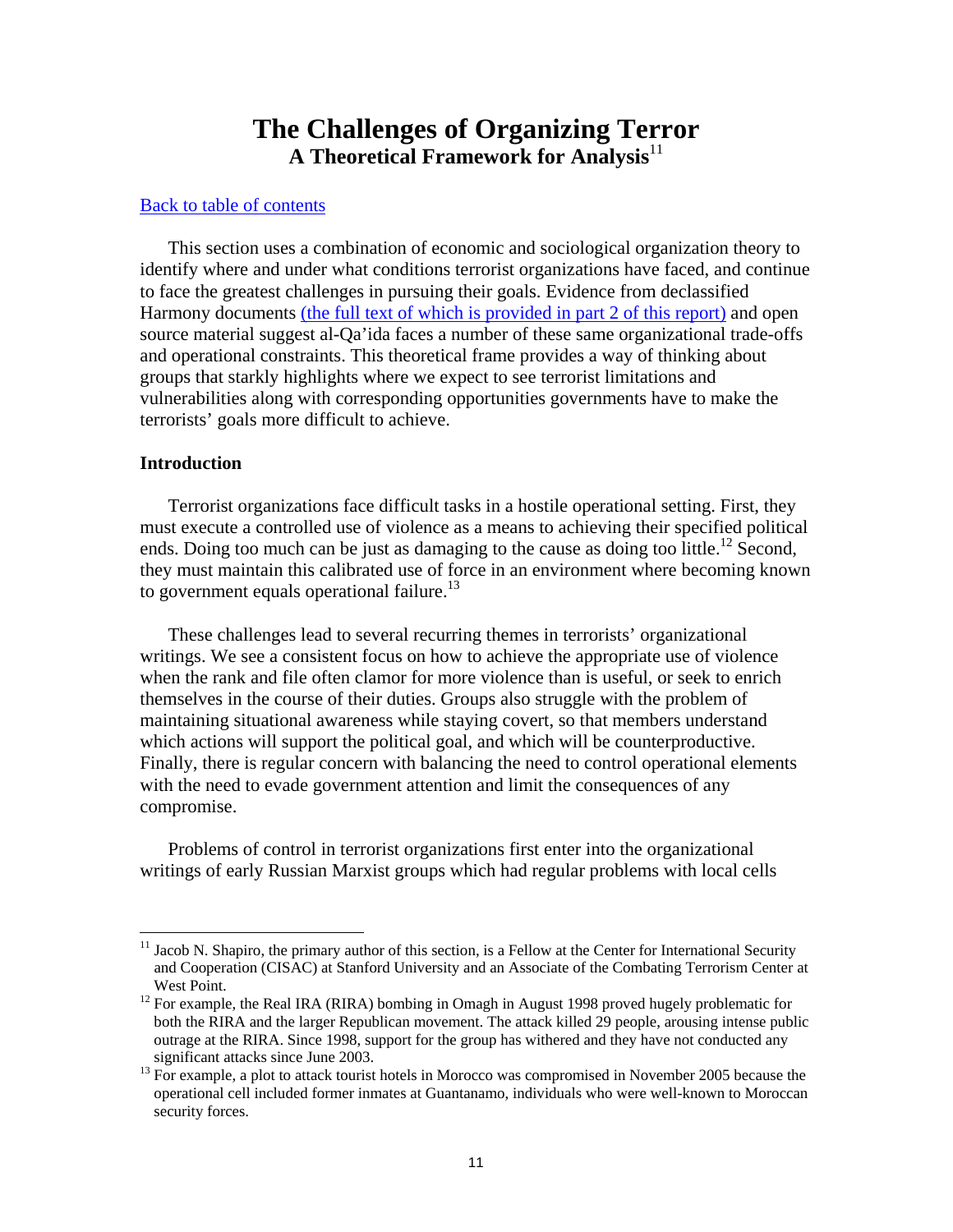conducting revenge attacks that could not be justified by Marxist theory.<sup>14</sup> In like fashion, a 1977 "Staff Report" for the Provisional Irish Republican Army (PIRA) General Headquarters (GHQ) details reorganization plans intended to minimize security vulnerabilities while maintaining sufficient operational control.<sup>15</sup> Islamist groups are not immune from these concerns, though maintaining situational awareness seems more problematic for them. A lessons learned document from the Harmony database describing the failed jihad waged against the Assad regime in Syria from 1976-1982, includes a discussion of the problem of becoming detached from the masses because of the exigencies of maintaining security.<sup>16</sup> This same document contains a discussion of how to emulate the Italian Red Brigades' to better compartmentalize information while maintaining operational effectiveness. Finally, captured letters between al-Qa'ida members released from Harmony discuss how planning and conducting too many attacks can become counterproductive, bringing unwanted government attention toward the group. $17$ 

The key insight is that terrorist groups, and other covert organizations, face two fundamental trade-offs. The first is between operational security and financial efficiency. Here problems of trust and control—agency problems—create inefficiencies in resource allocation. Strategies to mitigate these problems all entail security costs. The second tradeoff is between operational security and tactical control. Here agency problems and other group dynamics lead to counterproductive violence. Strategies to mitigate these problems through greater control entail security costs for groups as a whole. We will explain the enduring importance of these tradeoffs for developing counter-terrorism strategies using theoretical insights developed from the study of firms, political parties, social movements, and traditional insurgencies. There are strong theoretical reasons to believe these problems are inescapable for all terrorist groups; evidence from the Harmony documents and open source accounts reinforce our assessment that al-Qa'ida struggles with similar trade-offs and challenges. Developing a better understanding of how to take advantage of these problems will help government more effectively degrade al-Qa'ida's (and other terrorist groups') lethality.

#### **The Terrorists' Challenge**

The terrorists' challenge is simple to describe. For security reasons, political and ideological leaders, the principals, have to delegate certain duties—planning attacks, soliciting funds, recruiting, and the like—to middlemen or low-level operatives, their agents. Such delegation poses no problem if all the agents are perfectly committed to the

<span id="page-12-0"></span><sup>&</sup>lt;sup>14</sup> Anna Geifman, "Aspect of Early Twentieth-Century Russian Terrorism: The Socialist-Revolutionary Combat Organization," *Terrorism and Political Violence* 4, no. 2 (1992): 23-46.

<span id="page-12-1"></span><sup>&</sup>lt;sup>15</sup> John Horgan and Max Taylor, "The Provisional Irish Republican Army: Command and Functional Structure," *Terrorism and Political Violence* 9, no. 3 (1997): 1-32. 21.

<span id="page-12-3"></span><span id="page-12-2"></span>

Structure," *Terrorism and Political Violence* 9, no. 3 (1997): 1-32. 21. 16 Harmony AFGP-2002-600080. 17 In the June 2002 Al Adl Letter from Harmony, Abd-al-Halim Adl, a member of Al-Qa'ida vigoroulsy challenges Osama bin Laden's leadership. He argues that the group needs to take an operational pause to regroup following setbacks in East Asia, Europe, America, the Horn of Africa, Yemen, the Gulf, and Morocco. Continuing to engage in "foreign actions" is described as bringing excessive pressure to bear on the organization.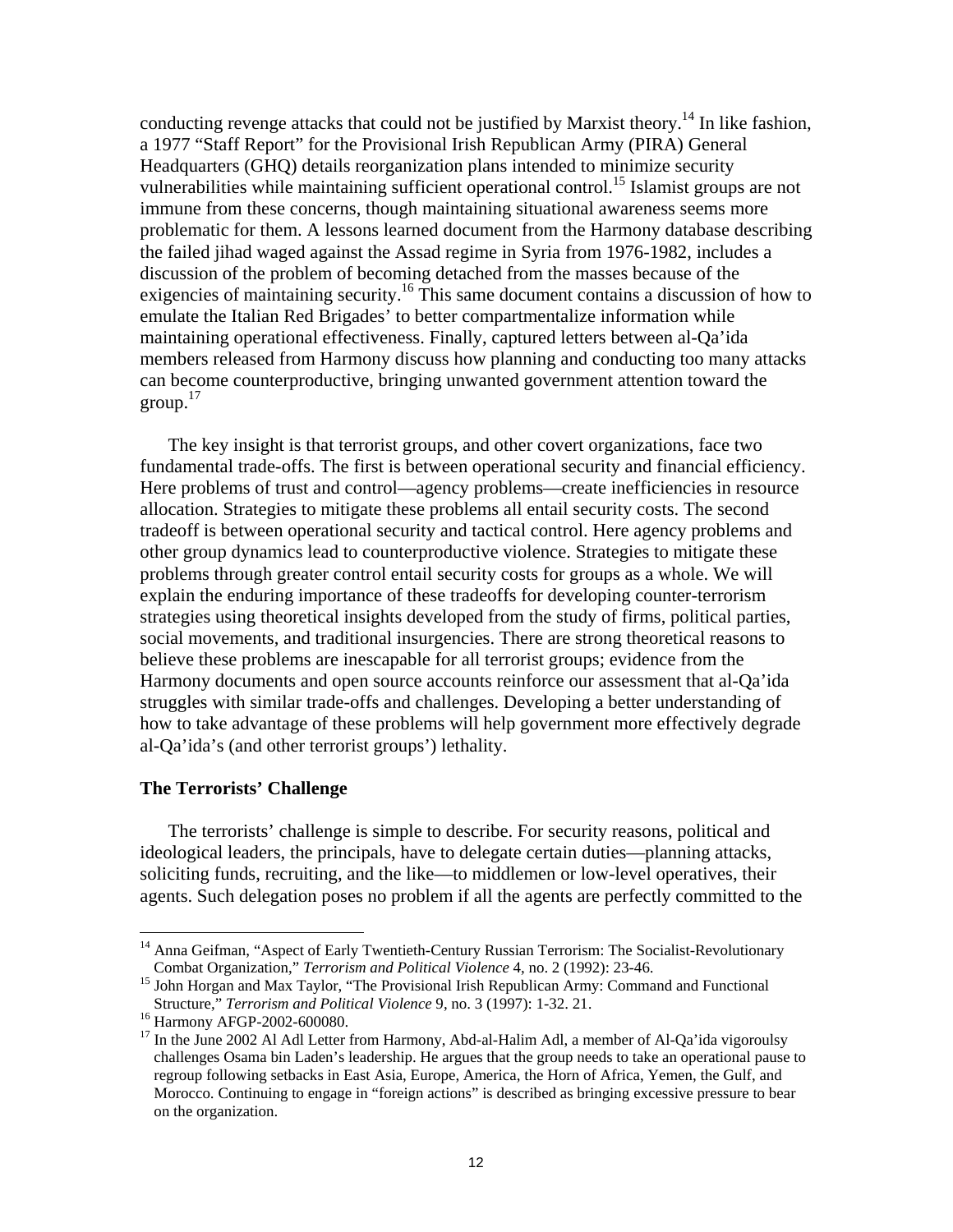cause and agree with leaders on how best to serve the cause. Under those conditions, the preferences of the principals and their agents will be perfectly aligned, and the agents will act exactly as the principals would like.

However, preferences aren't always aligned. When they are not, the covert nature of terrorist groups necessarily implies that agents can take advantage of delegation to act as they prefer, not as their principals would like. We see this type of problem repeatedly among members of al-Qa'ida who exhibit differing levels of commitment to the cause. Thus, L'Hussein Kherchtou, a member of al-Qa'ida's operational cell in Nairobi during the 1998 U.S. Embassy bombings, testified for the prosecution because he disagreed with the spending priorities of the senior members of his team.<sup>18</sup> He saw their priorities as un-Islamic, essentially charging them with embezzlement. We see this same dynamic in al-Qa'ida's affiliate organizations. For example, Jemaah Islamiyah (JI) has recurring problems with local leaders engaging in counter-productive violence. In October 2003, senior JI leaders had made a decision to develop Poso, in Central Sulawesi, as a safe haven and area for ideological outreach. However, local motivations led to a series of sectarian attacks against Christians, against the leadership's preferences. These attacks attracted government attention to the area, destroying its value as a safe-haven.<sup>19</sup>

Thus, terrorist leaders have a problem. Security concerns mean they cannot perfectly monitor what agents are doing.<sup>20</sup> Moreover, the nature of the operational environment means that it is hard to punish agents, even when leaders do catch them taking unauthorized actions. In terrorist groups, the agents hold an implicit threat over group principals—they can go to the government. For example, Jamal Ahmed Al Fadl, who testified in the Embassy bombing trial, stole money from al-Qa'ida, got caught, went on the run, and approached the U.S. government in an attempt to save himself and his family. Moreover, the agents are often operational elements that specialize in violence, so leaders cannot wield a credible threat against them. This problem plagued the leadership of the Ulster Volunteer Force (UVF) and Ulster Defense Alliance (UDA), protestant paramilitaries in Northern Ireland, who could not put a stop to the politically damaging mafia-style activities of their operational cells. $^{21}$  $^{21}$  $^{21}$ 

<span id="page-13-0"></span><sup>18</sup> L'Hussein Kherchtou testimony: Direct examination, *U.S. v. Usama Bin Laden et. al.,* S(7) 98 Cr. 1023,

<span id="page-13-1"></span>pp. 1280 – 1284; 1307 – 1316; 1383-1385; 1492-1494; 1536.<br><sup>19</sup> International Crisis Group, "Indonesian Backgrounder: Jihad in Central Sulawesi." ICG Asia Report 74 (2004).

<span id="page-13-2"></span><sup>&</sup>lt;sup>20</sup> Leaders of Al-Qa'ida have attempted to use auditing to check up on their agents, as illustrated in a 1999 e-mail from Ayman al-Zawahiri to a Yemei cell leader. In that e-mail, al-Zawahiri complains that the Yemeni leader is spending too much money and is not properly reporting his expenses. Clearly, such communications are a huge security risk. See Alan Cullison, "Inside Al-Qa'ida's Hard Drive," *The Atlantic Monthly*, September 2004. Similar issues arise in a June 2005 letter reportedly from Ayman al-Zawahiri to Abu Musab al-Zarqawi. In that letter, Zawahiri allegedly notes that the leadership in Afghanistan "do not know the full truth" of the situation in Iraq. He also argues that some of Zarqawi's most violent activities may be politically counterproductive.<br><sup>21</sup> Andrew Silke, "In Defense of the Realm: Financing Loyalist Terrorism in Northern Ireland – Part One:

<span id="page-13-3"></span>Extortion and Blackmail," *Studies in Conflict and Terrorism* 21 (1998): 331-361; Andrew Silke, "Drink, Drugs, and Rock 'n Roll: Financing Loyalist Terrorism in Northern Ireland – Part Two." *Studies in Conflict and Terrorism* 23 (2000): 107-127.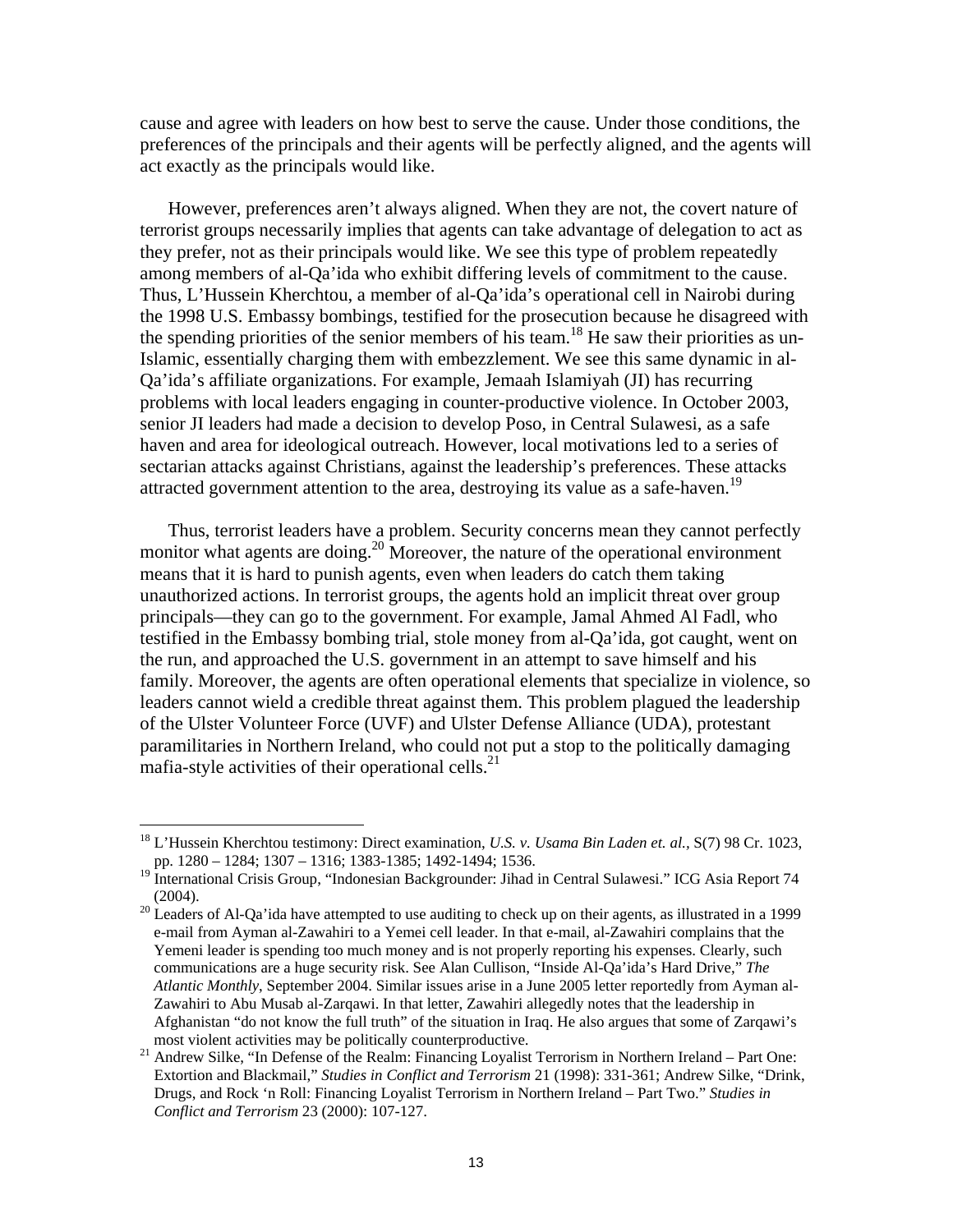The problems outlined above fall into the larger category of "agency problems." Such problems arise when three conditions exist: (1) a principal needs to delegate certain actions or decisions to an agent: (2) the principal can neither perfectly monitor the agent's actions, nor punish him with certainty when a transgression is identified; and (3) the agent's preferences are not aligned with the those of the principal'.<sup>22</sup> The framework of agency theory has been used with great success to explore a wide range of issues including corporate governance, pork-barrel spending in Congress, the behavior of regulatory agencies, civil-military relations, and problems of tactical control in insurgent organizations.<sup>23</sup> Here we use it to frame our discussion of vulnerabilities within the al-Qa'ida network, many of which are revealed by captured jihadi documents in the Harmony database. Understanding why groups face preference divergence, and when preference divergence creates operational challenges, facilitates government actions intended to exacerbate internal organizational problems of the terrorists. Doing so multiplies the impact of other counterterrorism efforts.

The remainder of this section looks at two specific areas of conflict within terrorist groups: resource allocation and tactics. In the first area, agency problems create inefficiencies in how resources are allocated. Methods to mitigate these problems create operational vulnerabilities. Thus, groups face a security-efficiency tradeoff. In the second area, agency problems lead to cells undertaking politically suspect behaviors. Groups can mitigate this by exercising tighter control, which reduces group security. Thus, groups face a trade-off between security and control. In both cases, there are a number of actions that governments can take to make the trade-off harder for the terrorists.

#### **Why Preference Divergence?**

1

Open-source analyses of terrorist organizations generally begin from the perspective that members of these groups are uniformly motivated by the cause, are equally willing to sacrifice for the cause, agree on what the cause is, and see eye-to-eye on the best tactics to achieve their strategic end.<sup>24</sup> However, substantial evidence has accumulated to indicate this is not the case. The Harmony documents reveal a surprising level of infighting and conflict, even within highly capable groups such as al-Qa'ida (Al Adl Letter, Harmony AFGP-2002-600080). Historically, terrorist groups have repeatedly

<span id="page-14-0"></span><sup>&</sup>lt;sup>22</sup> David M. Kreps, *A Course in Microeconomic Theory* (Princeton: Princeton University Press, 1990).<br>Chapters 16 & 17 provide an excellent general development of agency theory.

<span id="page-14-1"></span><sup>&</sup>lt;sup>23</sup> On civil military relations, see: Peter D. Feaver, *Armed Servants: Agency, Oversight, and Civil-Military Relations* (Cambridge: Harvard University Press, 2003). On problems of tactical control in insurgent organizations, see: Scott G. Gates, "Recruitment and Allegiance: The Microfoundations of Rebellion." *Journal of Conflict Resolution* 46(1): 111-130. On motivations for violence against civilians by insurgent organizations, see: Lucy Hovil and Eric Werker, "Portrait of a Failed Rebellion: An account of rational,

<span id="page-14-2"></span>sub-optimal violence in western Uganda." *Rationality and Society* 17, no. 1 (2005): 5-34. 24 The following are examples of this approach. William F. Weschler and Lee S. Wolosky, "Terrorist Financing: Report of an Independent Task Force Sponsored by the Council on Foreign Relations," (Council on Foreign Relations, 2002); "Report on Money Laundering and Terrorist Financing Typologies," (Paris: Financial Action Task Force, 2004); Jean-Charles Brisard, "Terrorism Financing: Roots and Trends of Saudi Terrorism Financing," Report Prepared for the President of the United Nations Security Council (New York: JCB Consulting, 2002); and "The Jemaah Islamiyah Arrests and the Threat of Terrorism," White Paper (Singapore: Ministry of Home Affairs, 2003).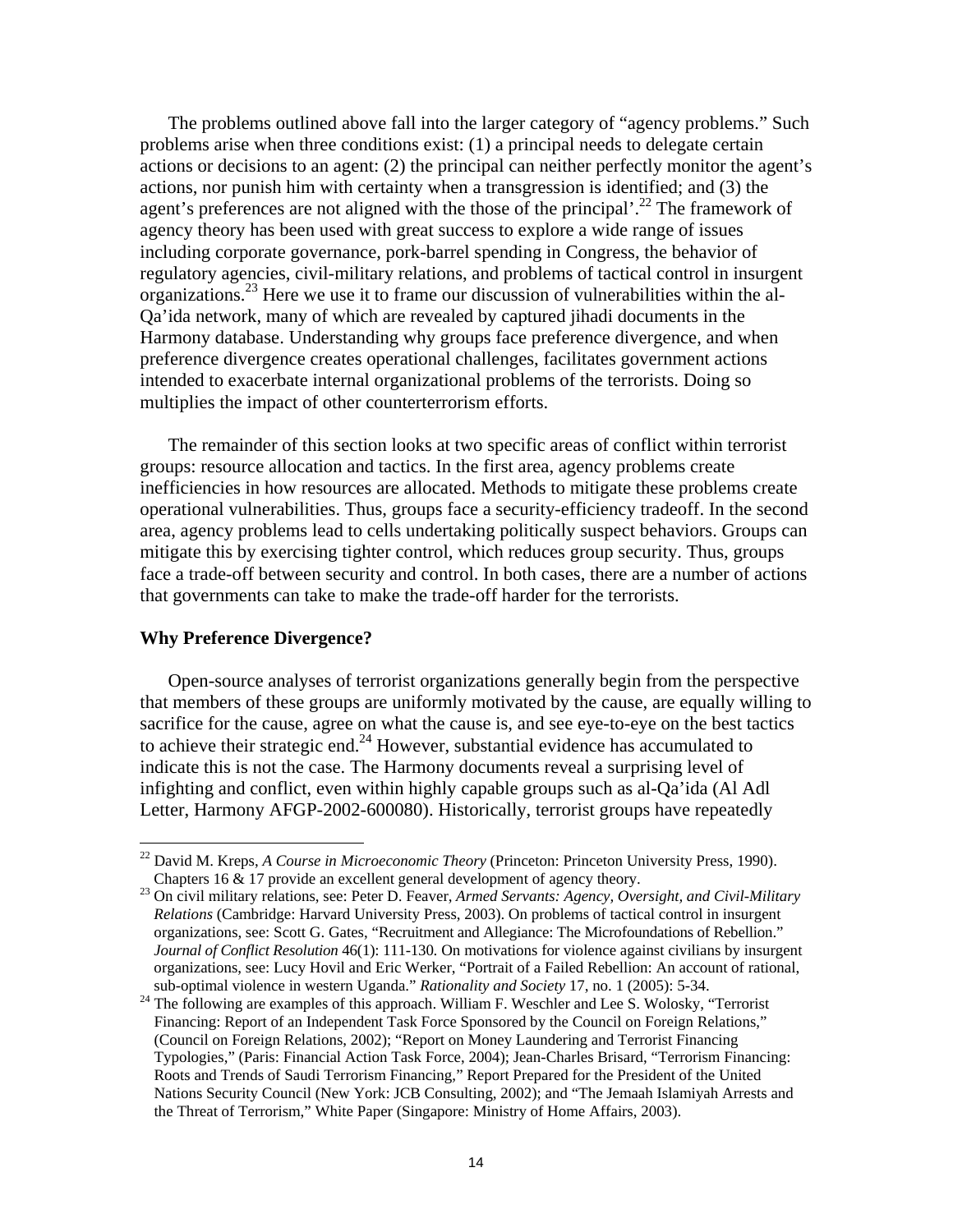splintered into different factions because of differences of opinion about how to conduct the struggle. For example, the Irish Republican Army has spawned at least 6 splinter groups since the mid-1970s, including the Provisional IRA, Official IRA, Real IRA, Continuity IRA, Irish National Liberation Army (INLA), and the Catholic Reaction Force (CRF). Several documents from our sample provide additional evidence to suggest that the cohesion of Islamist terrorist groups is similarly tenuous. The Harmony documents reveal strong evidence of significant disagreements over strategic focus and conflicts over arcane points of doctrine.<sup>[25](#page-15-0)</sup> We next examine why there is such divergence in preferences over spending and tactics.

#### *Preference Divergence over Spending*

The primary cause of preference divergence over spending is a natural selection process that occurs over the course of terrorists' career paths. Within the population of new terrorist recruits, there is a distribution of commitment to the cause.<sup>26</sup> Even though all may seem quite committed to us, some are always more willing to sacrifice than others.<sup>27</sup> Over the course of many years in the jihad, the most committed members are the most likely to volunteer for risky or inherently fatal assignments. As members of a cohort move into finance and logistics oriented positions, the proportion of less committed members will increase because those more committed remain in comparatively more dangerous assignments and are more prone to be selected out of the population. Note that terrorist organizations typically use individuals who have been around for some time to handle logistical and management tasks.<sup>28</sup> What this career progression means is that, on average, those handling financial and logistical tasks will be more risk-averse and less committed than the leadership or rank-and-file.

These selection dynamics are exacerbated by the fact that participants in terrorist support networks face dramatically lower levels of risk than tactical operatives. Beyond not being asked to participate in risky or inherently fatal ventures, they are less likely to

1

<span id="page-15-1"></span><span id="page-15-0"></span>

<sup>&</sup>lt;sup>25</sup> See for example Harmony AFGP-2002-600053.<br><sup>26</sup> Here, a more discrete notion of commitment to the cause is useful. We can array potential supports or a group along a seven-point scale running from –3 to 3. Those at –3 are die-hard supporters of the terrorist group, willing to sacrifice everything. Those at 3 are die-hard supporters of the government. Those at 0 are neutral between the sides. We believe individuals' roles within the network are highly correlated with their level of commitment. Senior leadership and operational elements are at –3, and can only be selected out by violent action i.e. captured or killed. Individuals filling logistical and outreach roles will generally be at –2. Tacit supporters of a group, those who attended training camps in Afghanistan as a kind of summer holiday, can be placed at –1 on this scale. The lower an individual's commitment, the greater the additional inducements required for them to take a given level of risk. This variation in commitment requires different mechanisms for selecting out individuals or shifting them "right" along the spectrum of commitment to the cause. For a full treatment of this idea, see Roger Petersen, *Resistance and Rebellion: Lessons From Eastern Europe*. (Cambridge: Cambridge University Press, Studies in Rationality and Social Change, 2001).  $27$  For example, those who facilitate suicide bombings in Iraq are not so committed as to send their own

<span id="page-15-2"></span>

<span id="page-15-3"></span>children to conduct attacks. See Aparisim Ghosh, "Professor of Death," *Time* (17 October 2005). 28 The logic for groups is simple. Those who've been around know the business, but are also more likely to be known to government, and so are less likely to be able to successfully conduct operations. On the IRA, see Horgan and Taylor (1997). On Hamas, see Shaul Mishal and Avraham Sela, *The Palestinian Hamas* (New York: Columbia University Press, 2000).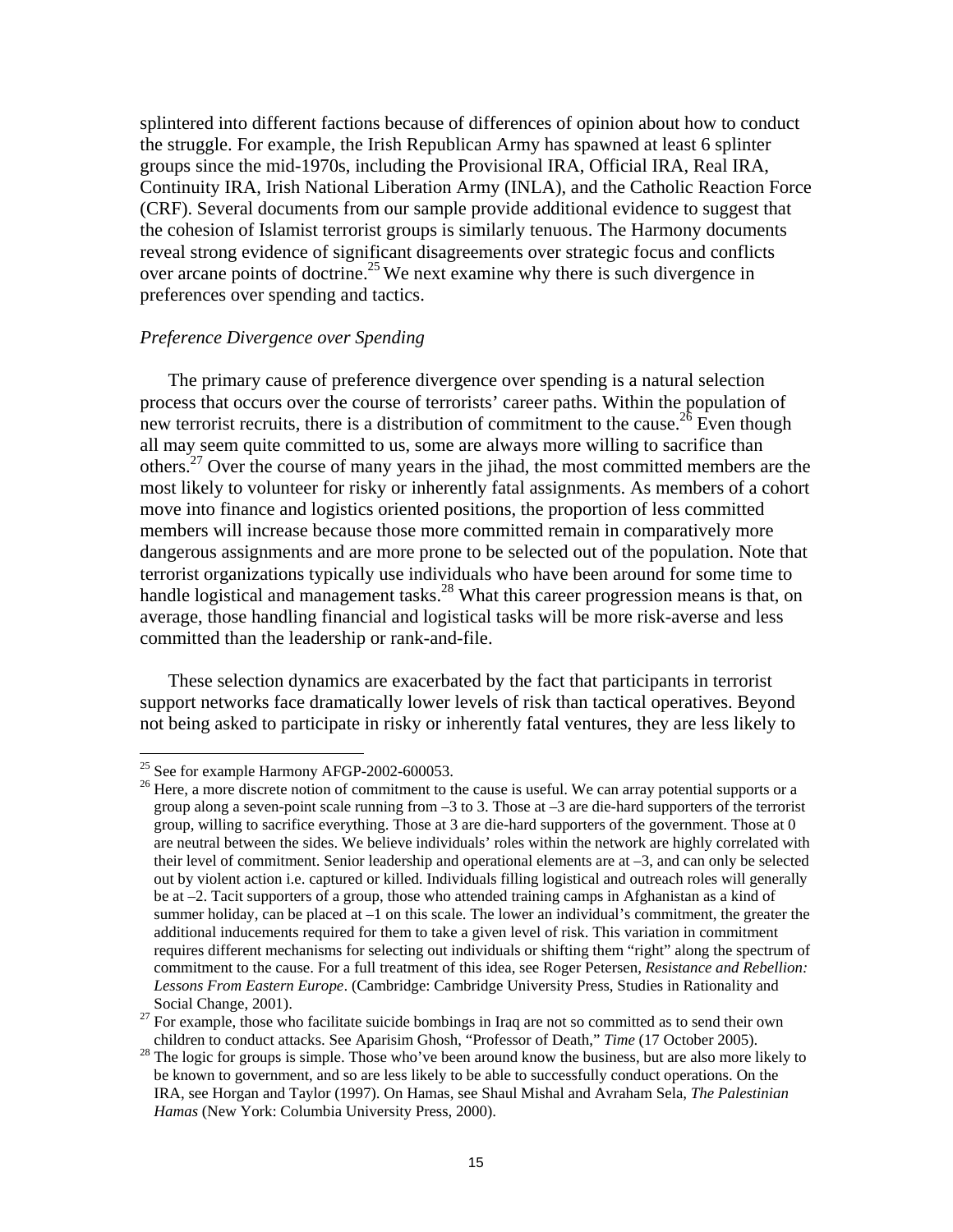be dealt with by government forces. When they are dealt with, support personnel are less likely to be killed. And when arrested, they face more lenient treatment. Using biographical and network data on 366 members of al-Qa'ida and affiliated groups, we found that financiers' have rarely been killed and that their survival rate has been consistently better than that of operators.<sup>29</sup> The capture rate for financiers also tends to be lower than that faced by tactical operatives.

When governments do succeed in capturing logisticians and other support network members, they face dramatically lower consequences than operators. Only one of the 32 financiers and logisticians removed from the global Salafi jihad between January 2001 and December 2003 was killed. A particularly telling example is the Jemmaah Islamiyah cell which was broken up in Singapore in late 2001. The cell provided fund-raising services to JI and was engaged in making logistical arrangements for an al-Qa'ida attack in Singapore. Of the 30-plus people arrested, the 13 engaged in direct logistical support each received two years in prison.[30](#page-16-1) Those engaged in fundraising activities were released but not permitted to leave the country.<sup>31</sup> This risk differential exacerbates the selection effects, as those who take operational jobs because they are extremely committed are more likely to be removed. This process makes it even more likely that those tasked with managing funds and distributing them to operational cells will have different preferences than the leadership.

Even without this adverse selection process, there is reason to expect preference divergence. The lenient treatment observed for support network members means that the threshold level of risk acceptance and commitment required for participation in support activities is much lower than for participation in tactical roles. Thus, individuals with a given level of commitment might participate in support activities while balking at other roles within the organization. Seeking to maximize operational capability, terrorist groups would concentrate such individuals in support roles, freeing up the true believers for riskier operational duties. These personnel decisions would then lead to consistent variance between levels of the organization.

Harmony documents suggest al-Qa'ida has formally encouraged such preference divergence within their ranks early on in the accessions and recruitment process. For example, one captured document describes the roles and responsibilities of the various committees al-Qa'ida members can serve on. In this document the Military Committee lists the following goals: *Preparation of freedom fighting young men, their training, and organizing them for combat; Organization and supervision for combat participation on the battlefield; Preparation of programs and military procedures; Offering what is needed of military mechanics for combat.* Compare this with the four listed goals of the Administrative and Financial Committee included in the same document: *Offering the best of administrative services for all the group members and their families; Undertake* 

1

<span id="page-16-0"></span><sup>29</sup> Data generously provided by Marc Sageman. Used originally in Marc Sageman, *Understanding Terror Networks* (Philadelphia: University of Pennsylvania Press, 2004).<br><sup>30</sup> A corollary to this line of argument is that lenient punishment for financiers may not be bad as it creates

<span id="page-16-1"></span>the conditions for inefficiency and conflict in terrorist organizations. 31 Maria A. Ressa, *Seeds of Terror* (New York: Free Press, 2003): 158-160.

<span id="page-16-2"></span>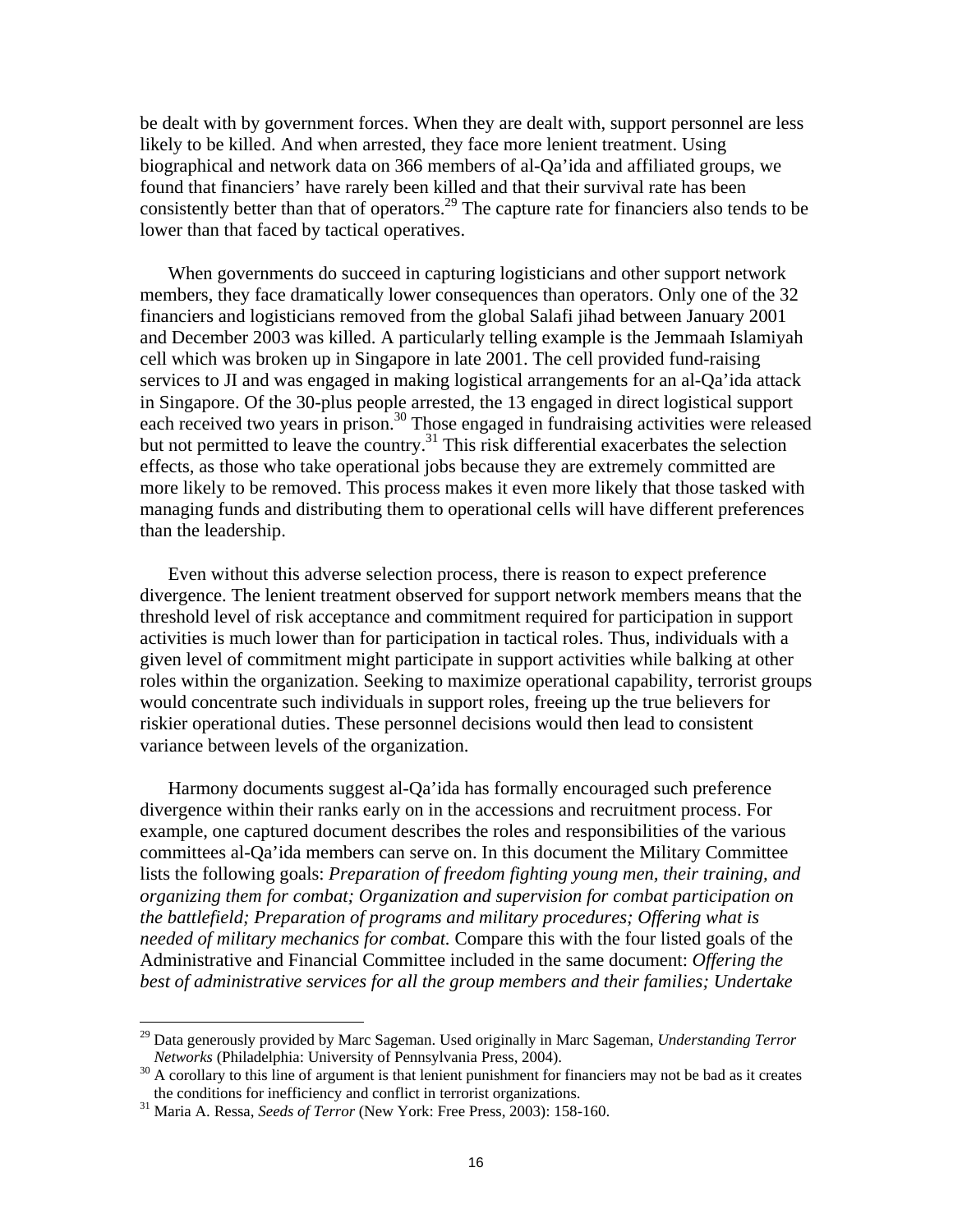*the work of hospitality for the guests of different kinds in the most generous possible manner of hospitality; Undertaking the work of accounting, keeping books on the front, which safeguards the group's general funds; Undertaking the financial work for the*  group.<sup>[32](#page-17-0)</sup> Clearly, the preferences of individuals attracted to supporting requirements such as "providing hospitality" and "keeping books" are likely to differ substantively from those who select into positions responsible for organization and supervision for combat participation on the battlefield.

Groups may even refrain from centrally-directed personnel movements because they create connections between cells, yet still suffer preference divergence. Because of security considerations, some terrorist organizations recruit directly into specific positions with little opportunity for movement. Terrorist organizations often fill positions using a strategy of recruitment through existing social ties.<sup>33</sup> Any member tasked with the recruitment and early ideological training of potential members will have access to a limited population. From this population, he will need to fill various spots. Commitment to a group's ideology follows a bell-shaped distribution—with the purely ideological or purely venal individuals being rarer than those who place moderate weight on the cause—meaning that it will be harder for the recruiter to find potential tactical operatives than logisticians. Unless the recruiter knows a huge number of potential members, he will place individuals in the riskiest position they will accept. Thus, individuals will rarely be more ideologically motivated than is necessary given the risk level of their occupation, leading to preference divergence by position.

#### *Preference Divergence Over Tactics*

The causes of preference divergence over tactics in terrorist organizations are somewhat more straightforward, stemming from the very nature of terrorist operations. The first cause is that people who are good at violence, who make ideal recruits as far as their ability to conduct operations, often seek more violence than is politically desirable.<sup>[34](#page-17-2)</sup> For example, al-Qa'ida in Mesopotamia's campaign of beheadings in 2004 significantly damaged the foreign insurgents' reputation among Iraqi Sunnis.<sup>35</sup> Early Marxist militants were the first to document this problem. Lenin and others noted repeatedly that those recruited for their ability to conduct military operations often pushed for such activities even when not politically advantageous.<sup>36</sup> In like fashion, the PIRA suffered repeated problems with Active Service Units (ASU), made up of combat specialists, pushing for

<span id="page-17-0"></span><sup>&</sup>lt;sup>32</sup> Harmony AFGP-2002-000078 and Harmony AFGP-2002-000080 list various roles individuals can aspire to within these committees along with job descriptions and compensation. 33 *Groupe Salafiste pour la Prédication et le Combat* (GSPC), an Algerian terrorist organization, uses just

<span id="page-17-1"></span>such a recruitment system in expatriate Algerian communities in France. See Mohamed Sifaoui's journalistic account of his penetration of a GSPC fundraising and recruiting cell in Paris, in Mohamed Sifaoui, *Inside Al-Qa'ida: How I Infiltrated the World's Deadliest Terrorist Organization* (New York:

<span id="page-17-2"></span>Thunder's Mouth Press, 2003). 34 Jemaah Islamiyah has suffered numerous problems of this type related to recruitment of *preman*, career criminals, to fill out its paramilitary units. International Crisis Group, "Jemaah Islamiyah in South East Asia: Damaged but Still Dangerous." *ICG Asia Report* 63 (2003).<br><sup>35</sup> Zawahiri letter.<br><sup>36</sup> Newell, David Allen. 1981. *The Russian Marxist Response to Terrorism: 1878-1917*. PhD Dissertation,

<span id="page-17-3"></span>

<span id="page-17-4"></span>Stanford University. 262-3, 267, 269-272, and others.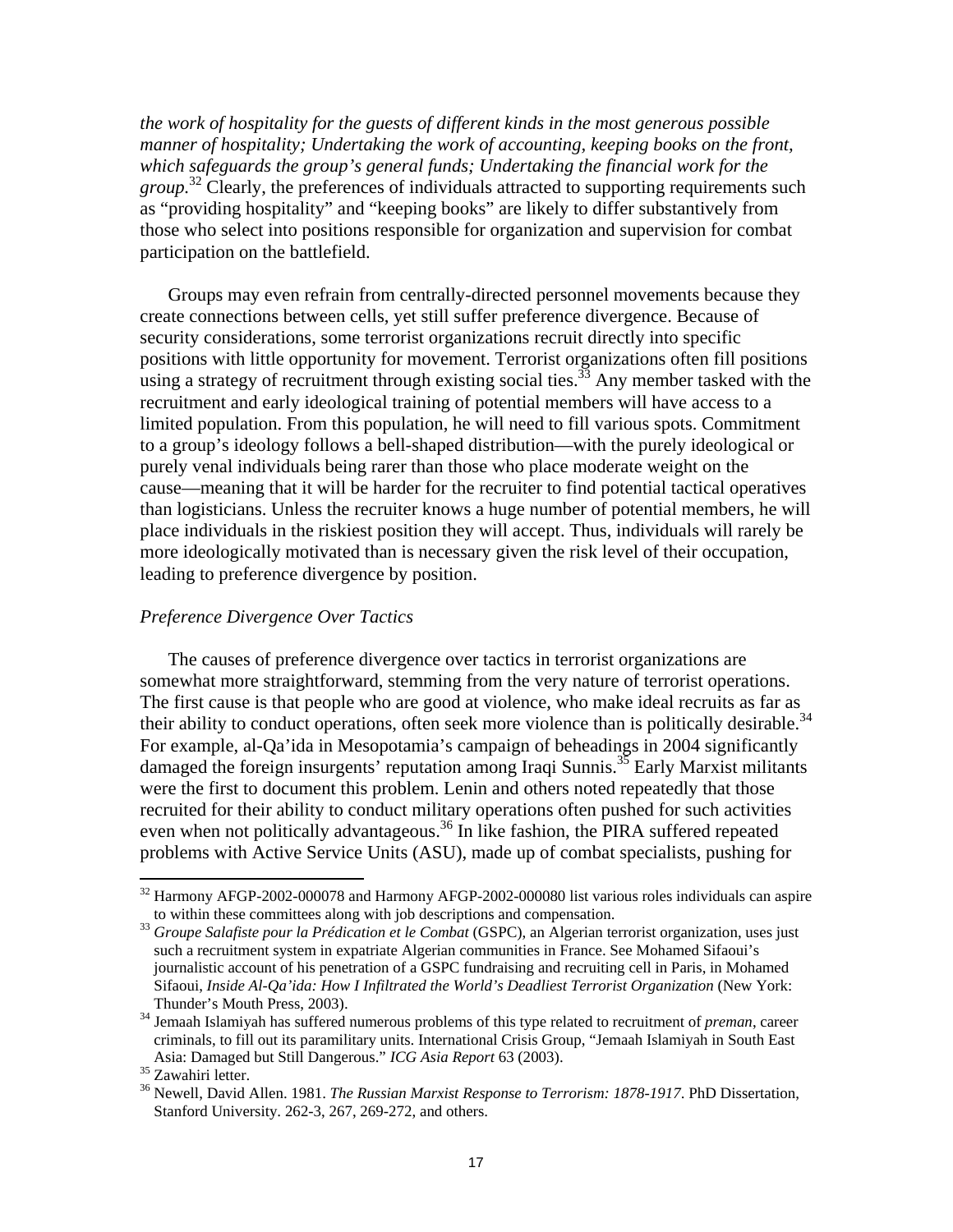violence when the organization as a whole wanted to lay low. There is something of a trap here for organizations that adopt limited non-terrorist uses of violence in response to government pressure. Such organizations are often forced to adopt more violent tactics than the strategic situation demanded in order to retain the allegiance of their most radical cells.<sup>37</sup> This trap also affected Italian and German left wing militants. These groups' dependence on violent factions for survival, given the tactics of state police, pushed them into higher levels of violence against civilians, even when such violence was not politically ideal.<sup>38</sup>

The second cause of preference divergence over tactics is that the cognitive dynamics of an underground organization—isolation from the outside, negative physical incentives to external contacts, excessively strong affective ties, and the like—mean that operational cells often become divorced from reality, seeking to do more violence than those removed from the situation would like.<sup>39</sup> Islamist groups suffered deeply because of this problem in Syria, where Harmony documents reveal local cells repeatedly made attacks that the outside leadership opposed.[40](#page-18-3) The Italian Red Brigades suffered this problem as well. Over time the group had to devote an ever-larger portion of its energies to attacks that appealed only to the membership, attacks that were costly in terms of outside support.<sup>41</sup> In larger groups, where the leadership is organizationally isolated from operational cells, or where it is geographically separated from them, these cognitive dynamics will lead to preference divergence between leaders and operators.<sup>42</sup>

Finally, competition for prominence within a movement often leads to more violence then political leaders would like. Here, the best example is the Israeli-Palestinian conflict. Hamas began promoting terrorist events largely due to competition with the Palestinian Islamic Jihad (PIJ), even though such actions ran counter to the preferences of the larger Muslim Brotherhood movement.<sup>43</sup> Before the second *intifada*, suicide missions were intended to undermine not only the peace process but also the legitimacy of Palestinian Authority.[44](#page-18-7) After November 2000, in the second *intifada*, Hamas and other radical organizations relied on the success of suicide missions as a key to gaining popular

<span id="page-18-0"></span><sup>&</sup>lt;sup>37</sup> Newell (1985).

<span id="page-18-1"></span><sup>&</sup>lt;sup>38</sup> Donatella della Porta, *Social Movements, Political Violence, and the State: A comparative analysis of Italy and Germany* (New York: Cambridge University Press, 1995).

<span id="page-18-2"></span><sup>&</sup>lt;sup>39</sup> For a summary of these dynamics informed by the Northern Ireland case see J. Bowyer Bell, "Revolutionary Dynamics: The Inherent Inefficiencies of the Underground," *Terrorism and Political*

<span id="page-18-3"></span>

<span id="page-18-5"></span><span id="page-18-4"></span>

*Violence* 2 (1990): 193-211.<br><sup>40</sup> Harmony AFGP-2002-600080.<br><sup>41</sup> Della Porta (1985), 120, 174.<br><sup>42</sup> Harmony AFGP-2002-600080 highlights this well in the context of the Syria as does the Zawahiri letter

<span id="page-18-7"></span><span id="page-18-6"></span>

dated June 2005.<br><sup>43</sup> Mishal and Sela (2000).<br><sup>44</sup> Mia M. Bloom, *Dying to Kill* (New York: Columbia University Press, 2005). Mia M. Bloom, "Palestinian Suicide Bombing: Public Support, Market Share, and Outbidding," *Political Science Quarterly*, 119, no. 1 (2004): 61-88. See also, Matthew Levitt, "Hamas Social Welfare: In the Service of Terror," in *The Making of a Terrorist (Vol. 1: Recruitment),* edited by James J.F. Forest (Westport, CT: Praeger Security International, 2005); and R. Kim Cragin, "Learning to Survive: The Case of the Islamic Resistence Movement (Hamas)," in *Teaching Terror: Strategic and Tactical Learning in the Terrorist World*, edited by James J.F. Forest (Lanham, MD: Rowman & Littlefield; forthcoming, May 2006).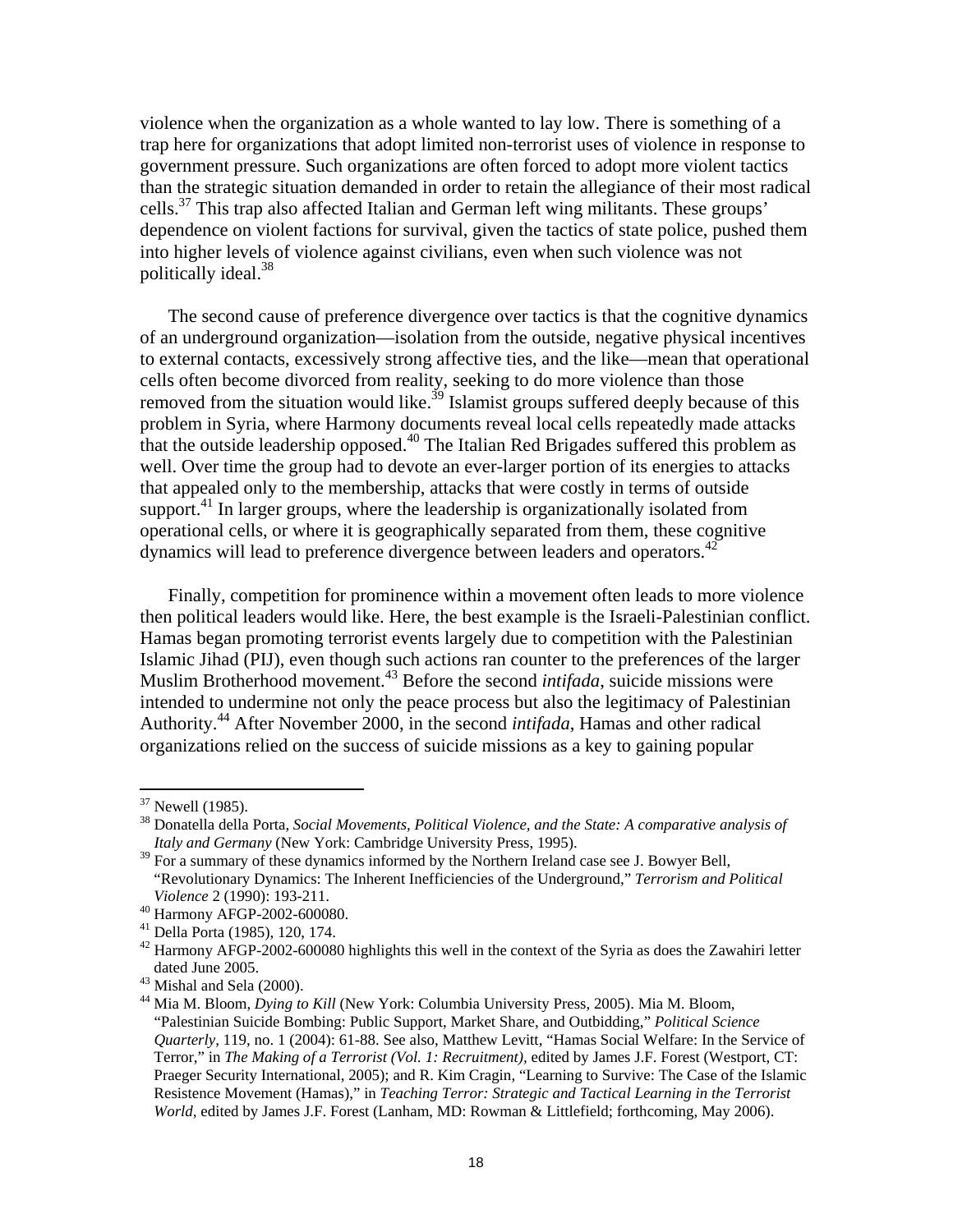support. Fatah then invested in suicide attacks to stem the growing popularity on the street of Hamas rather than to win concessions from Israel. It was therefore the dynamics of the factionalized internal politics within the Palestinian movement that prompted suicide missions. $45$  In essence, the Palestinian Authority could only reestablish its authority by showing the population that it could play the suicide mission game. However, as the subsequent destruction of Palestinian Authority resources by Israel shows, this was tremendously counter-productive with respect to larger political goals.

So we see three internal dynamics leading to preference divergence over tactics: (1) individuals recruited because of their skills in violence will tend to seek more action than leaders would prefer; (2) cognitive dynamics of underground organizations will lead operational units to see the world differently than their leaders; and (3) competition for prominence within the movement will lead factions to engage in politically unnecessary actions. All three result in agency problems.

#### **How Groups Respond to Preference Divergence**

<u>.</u>

 This analysis reveals a number of terrorist group strategies for responding to agency problems, all of which create specific security vulnerabilities—the type of tradeoff we highlight throughout this report. One strategy applies primarily to the handling of funds, while other strategies apply more generally.

Providing funds only on a need-to-have basis is a very effective way in which principals can prevent less-committed individuals from taking advantage of their control over funds. The Embassy bombings in Africa, the Bali bombings, and the 9/11 attacks were funded in this fashion, with operators receiving a certain amount of funds, burning through it, and having to request more from the central leaders. By increasing the frequency of transfers and reducing their size, leaders build up better knowledge about the nature of the relationship between what they spend and the success rate they observe. This reduces the scope of what the agents can get away with. However, because each additional transfer entails communications and financial transactions, there is a security cost to this strategy.

Auditing strategies are another option for developing better information about what agents are doing. This entails requiring agents to provide periodic, detailed reports on their activities, as al-Qa'ida used to do. [46](#page-19-1) These reports effectively make it easier for leaders to know when their agents are behaving differently than they would like. However, this additional efficiency comes at the cost of additional communications traffic, which entails an increased risk of compromise. To the extent that groups believe

<span id="page-19-0"></span><sup>45</sup> Luca Ricolfi, "Palestinians, 1981-2003." In *Making Sense of Suicide Missions* edited by Diego Gambetta

<span id="page-19-1"></span><sup>&</sup>lt;sup>46</sup> These communications were revealed in great detail on the hard drive of Ayman al-Zawahiri's laptop, which was purchased in a Kabul computer shop by Wall Street Journal reporter Alan Cullison shortly after the fall of Kabul. For summaries, see the series of four *Wall Street Journal* articles by Alan Cullison and Andrew Higgins on 20 December 2001, 30 December 2001, 31 December 2001, and 16 January 2001.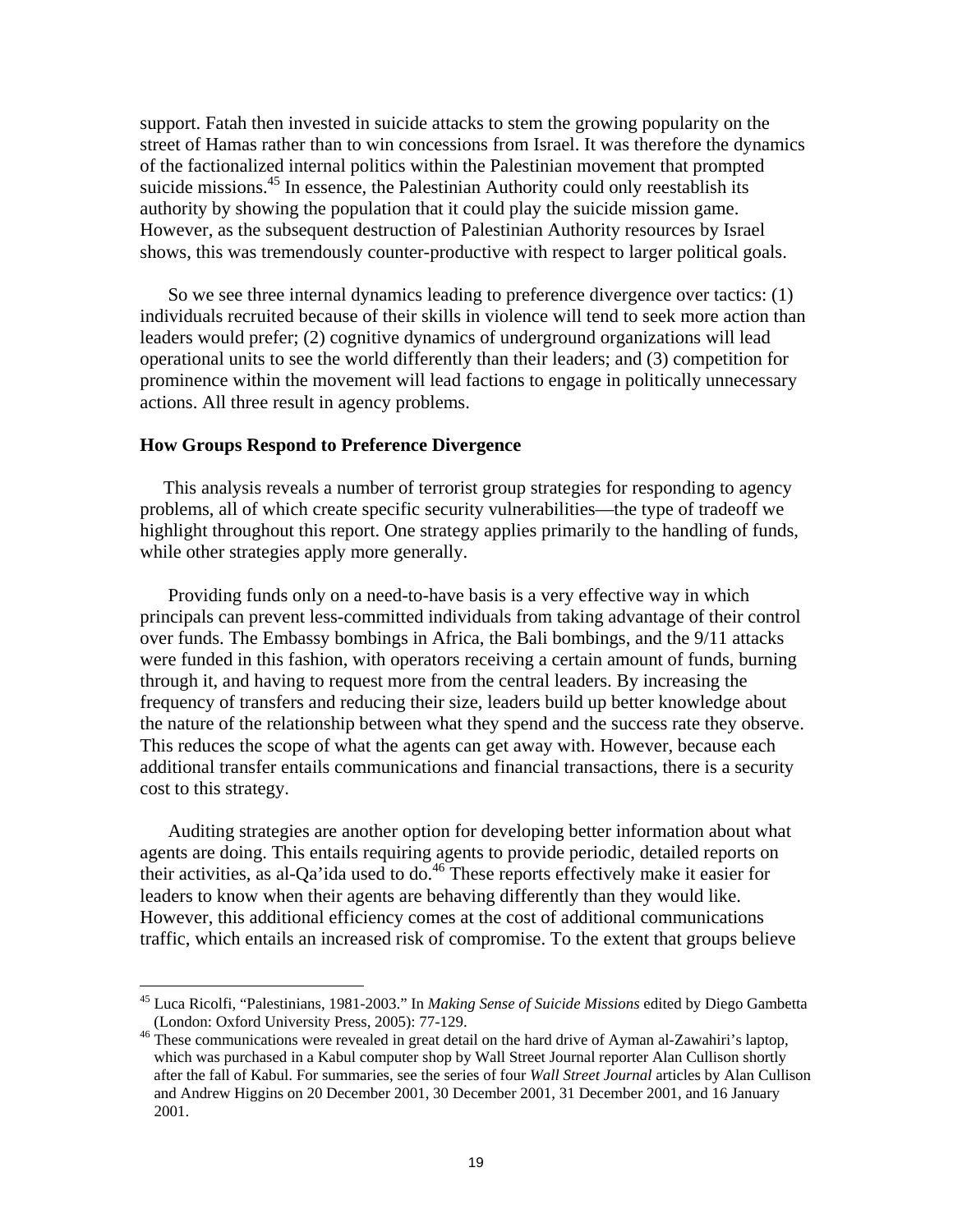they have secure communications channels, these strategies will be more likely to be employed.

Punishing agents who do not behave as the principals would like depends on both identifying such behavior and being able to wield a threat over agents. There are both efficiency and security costs to using punishment. The efficiency cost is that engaging in punishment diverts resources from the struggle. For example, as Hezbollah moved into Southern Lebanon in the early 1980s, it encountered efforts by Israeli proxies to penetrate the organization, and had to create a security bureaucracy to police the organization. While this provided better security, it diverted significant resources from the struggle with Israel. The security challenge is that punished agents can always follow the example of Jamal Ahmed Al Fadl and go to the government. This security cost is especially hard for transnational groups who have agents in areas where they lack operational capabilities, and hence the means to violently punish their agents.

Another common way to deal with agency problems is to encourage members to enter into trust-inducing relationships such as marriage within their group.<sup>[47](#page-20-0)</sup> Those who enter into marriages within the movement face a larger cost if they are caught behaving against their leaders' wishes. Not only do they lose a future income stream, but familial and community connections as well. Such a strategy is central to the success of the *hawala* funds transfer system.<sup>48</sup> Of course, if a member embedded in a dense network of strong ties is captured, myriad opportunities for compromise are created. A second problem for terrorists groups whose members live far away is that they will enter into close relationships outside the network which can dilute commitment, as competing social costs become important. This dynamic was observed in the Syrian case, as the foreign jihadis who married locals often lost their motivation and left the struggle.<sup>49</sup> Thus, government counterterrorism efforts naturally involve scrutiny and attention toward a terrorist's personal and social network—attention which creates security vulnerabilities for the group. For example, Hamas had to cut ties with a generation of trusted, experienced operational leaders because they were easily traced.<sup>50</sup>

Terrorist leaders may also reduce preference divergence by requiring initiation rights that either prove their members' commitment or make it hard to leave the group. The Japanese Red Army followed this strategy, making prospective members commit violent crimes.<sup>51</sup> Some accounts suggest that the training program in Afghanistan served as such

<span id="page-20-0"></span> $47$  For example, JI recruits within existing social networks and encourages intermarriage among members' families. "Al-Qaeda in Southeast Asia: The Case of the Ngruki Network in Indonesia," in *Indonesia Briefing* (International Crisis Group, 2002). See also "Jemaah Islamiyah in South East Asia: Damaged but Still Dangerous," and Zachary Abuza, "Education and Radicalization: Jemaah Islamiyah Recruitment in Southeast Asia," in *The Making of a Terrorist (Vol. 1: Recruitment),* edited by James J.F. Forest

<span id="page-20-1"></span><sup>(</sup>Westport, CT: Praeger Security International, 2005) 48 Lisa C. Caroll, "Alternative Remittance Systems Distinguishing Sub-Systems of Ethnic Money Laundering in Interpol Member Countries on the Asian Continent," (Interpol, 2004).<br><sup>49</sup> Harmony AFGP-2002-600080.

<span id="page-20-2"></span>

<span id="page-20-4"></span><span id="page-20-3"></span>

<sup>&</sup>lt;sup>50</sup> Mishal and Sela (2000).<br><sup>51</sup> Sun-Ki Chai, "An Organizational Economics Theory of Antigovernment Violence." *Comparative Politics* 26, no. 1 (1993).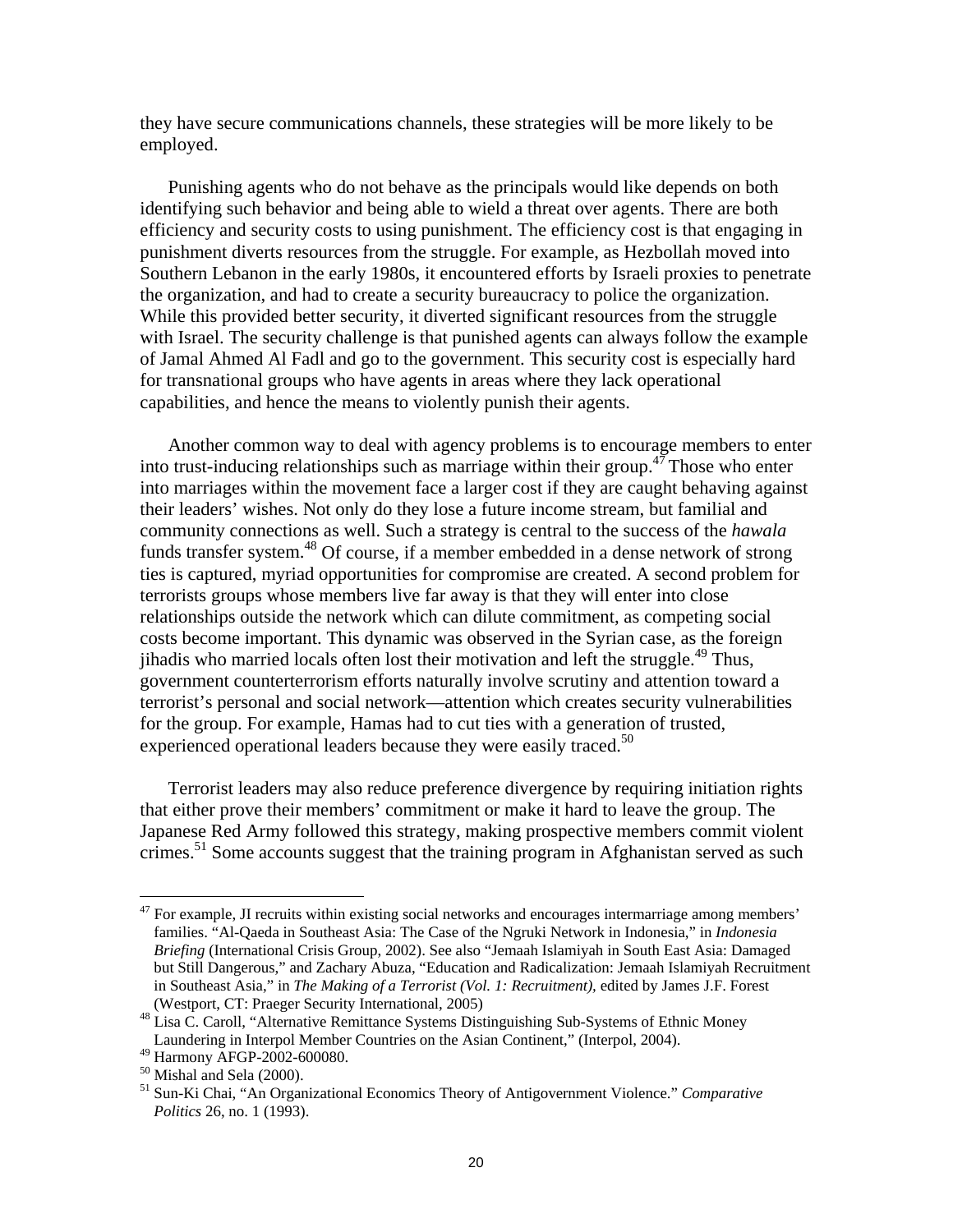a screening process for al-Qa'ida.<sup>52</sup> The problem for groups is that these strategies create predicate offenses that can identify individuals to the government. Former trainees in Afghanistan have received significant scrutiny around the world, with those who evince even tangential ties being arrested in the United States.<sup>53</sup> The lengthy ideological debates that are a critical part of the recruiting process in European Islamic expatriate communities fulfill this function. Indeed, lengthy ideological discussions are an old screening tactic of militant organizations, one practiced by GSPC, the Red Brigades, ETA, and others. However, this strategy may weed out people with useful skills who do not have the patience for lengthy doctrinal debates.

Overall, strategies to reduce agency problems entail security costs. It is vital for government counterterrorism officials to identify ways for raising theses costs.

#### **The Difficult Challenge of Balancing Security with Efficiency and Control**

Organizations configure themselves and operate in ways that maximize their utility. For businesses, this utility is normally measured by profit. For terrorist organizations, it is most accurately determined by political impact. The maximum political impact a terrorist group can have is constrained by the security environment in which it operates, the efficiency with which it disburses its resources and the degree to which it can control its members.

As introduced earlier, terrorist organizations face two tradeoffs that create internal discord. The *security-efficiency tradeoff* creates conflicts over spending when three conditions exist: (1) preferences over spending are not perfectly aligned;<sup>54</sup> (2) principals cannot perfectly monitor their agents' uses of money or cannot credibly punish them; and (3) resources are constrained so that leaders won't just accept the financial inefficiencies created by agency problems.

 The *security-control tradeoff* creates conflict over tactics when three similar conditions are present: (1) preferences over tactics are not perfectly aligned, so that some agents want to attack different targets or want to conduct more or fewer attacks than leaders want; (2) principals cannot perfectly monitor their agents' tactical planning and cannot wield a threat of violence over them; and (3) political goals are being placed at risk by the freelancing of operational elements. Under either of these sets of conditions, terrorist organizations will face significant internal tension.

These tradeoffs are illustrated in Figure 1 below. This figure places the level of security on the y-axis, and the level of efficiency or control on the x-axis.<sup>55</sup> Given the

<u>.</u>

<span id="page-21-0"></span><sup>52 &</sup>quot;Testimony of FBI Agent John Anticev on Odeh," *United States of America v. Usama bin Laden, et. al.,* 5 (7) 98 Cr. 1023, 27 February 2001, 1630-1638. See also Brian Michael Jenkins, *Countering Al-Qa'ida*

<span id="page-21-2"></span><span id="page-21-1"></span>

<sup>(</sup>Santa Monica: RAND, 2002), 5.<br>
<sup>53</sup> See for example the arrest and prosecution of the Lackwanna Six.<br>
<sup>54</sup> For example, some middlemen want to take a larger cut for themselves than is authorized.<br>
<sup>55</sup> Control and financ

<span id="page-21-3"></span>the same but that the potential utility available to terrorist groups in terms of political impact is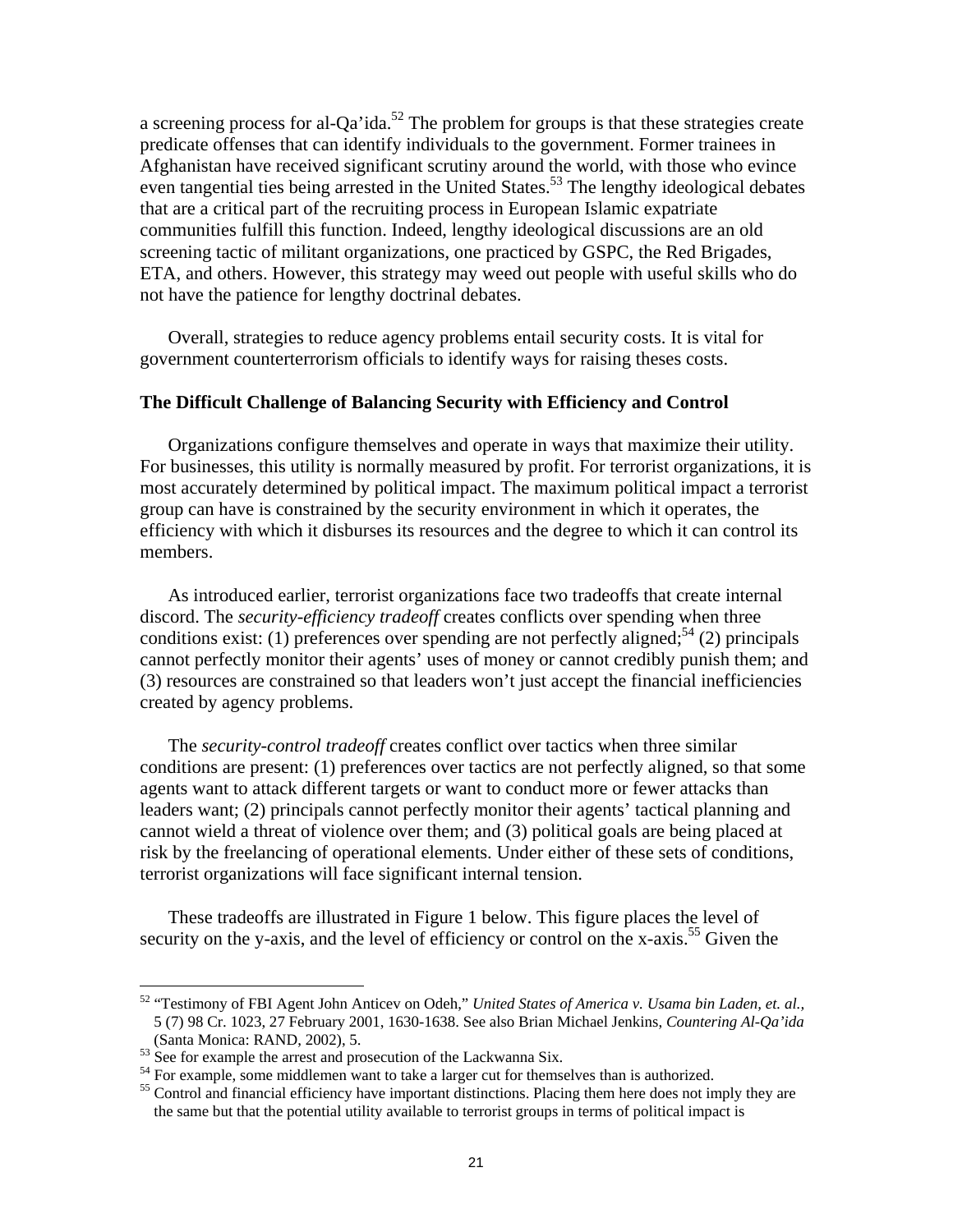level of government security pressure, and the level of preference divergence within a group, we can define a line expressing the feasible security-control tradeoffs. This line, labeled C, starts at the maximum level of security, achieved when the leadership has no control over operations and is decreasing to the maximum level of control or efficiency where a group is operating openly with no security or without any concern for fiscal accountability respectively.

#### Figure 1: The Security-Efficiency Tradeoff



There is a set of tradeoffs between security and efficiency as well as security and control that are acceptable given the level of discrimination in the use of violence that groups must exercise to achieve their political goals. These tradeoffs define a series of indifference curves where the nature of this tradeoff is represented by the shape of the dashed, solid, dotted curves  $(U_1, U_2, U_3)$  presented on the chart.<sup>56</sup> Higher curves—those moving "up" and "right" in this graph—mean greater utility measured in terms of political impact[.57](#page-22-1) The terrorists, seeking greater political impact, will prefer to increase their security, control and efficiency—move towards  $U_3$  the dotted line indifference curve as shown here. Government efforts intended to degrade terrorist capacity can do so by reducing security, control and/or efficiency—moving the group "down" to  $U_1$ , the

determined by the possible combination of security and control as well as the possible combinations of

<span id="page-22-0"></span>security and financial efficiency—both depicted in this case by line C.<br><sup>56</sup> The following development is similar to an analysis of the choices a firm has to make when allocating resources between two producing two goods. 57 Although not necessarily more attacks since too much violence can be damaging.

<span id="page-22-1"></span>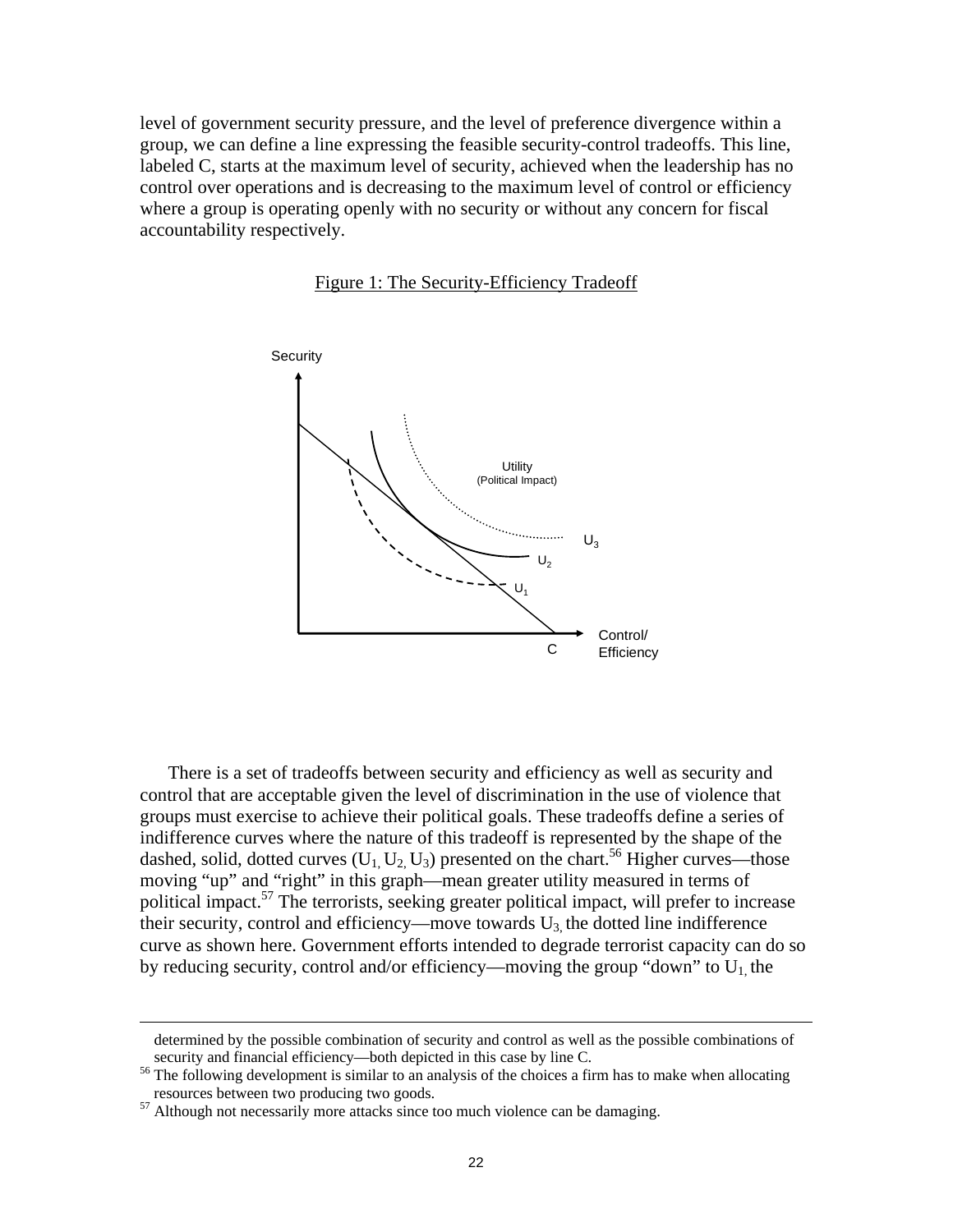dashed line indifference curve, and its corresponding reduction in potential political impact.

Government agencies can impact both ends of C. Interventions that reduce the level of security for the terrorist group will force them to accept lesser utility given their preferences for maintaining control and financial efficiency. Figure 2 below depicts this in graphic form. Here the government has taken actions that reduce the maximum feasible level of security from S to S', and the group has had to respond by moving to a lower indifference curve—U'.

#### Figure 2: The Impact of Constraining Organizational Security



Alternatively, a government can encourage agency problems that reduce terrorist groups' ability to control its operatives or finance its operations. Reducing either or both of these shifts down the maximum possible level of political impact for the terrorist group. This dynamic is represented in Figure 3 below. In this case, the line C represents the possible combinations of security and control, or security and efficiency that a terrorist group can choose from before government intervention.

Here, the line C' represents the case where government has taken actions to reduce the level of control its leaders can exercise, such as by increasing internal dissension within the group. As demonstrated in this illustration, the best feasible tradeoff for the group has shifted down from U to U', meaning the group has less capability to achieve political impact. Now the group has to accept much less control than before in order to maximize political impact. A similar tradeoff occurs when the government degrades terrorist groups' financial efficiency and forces them to accept lesser utility measured in terms of political impact.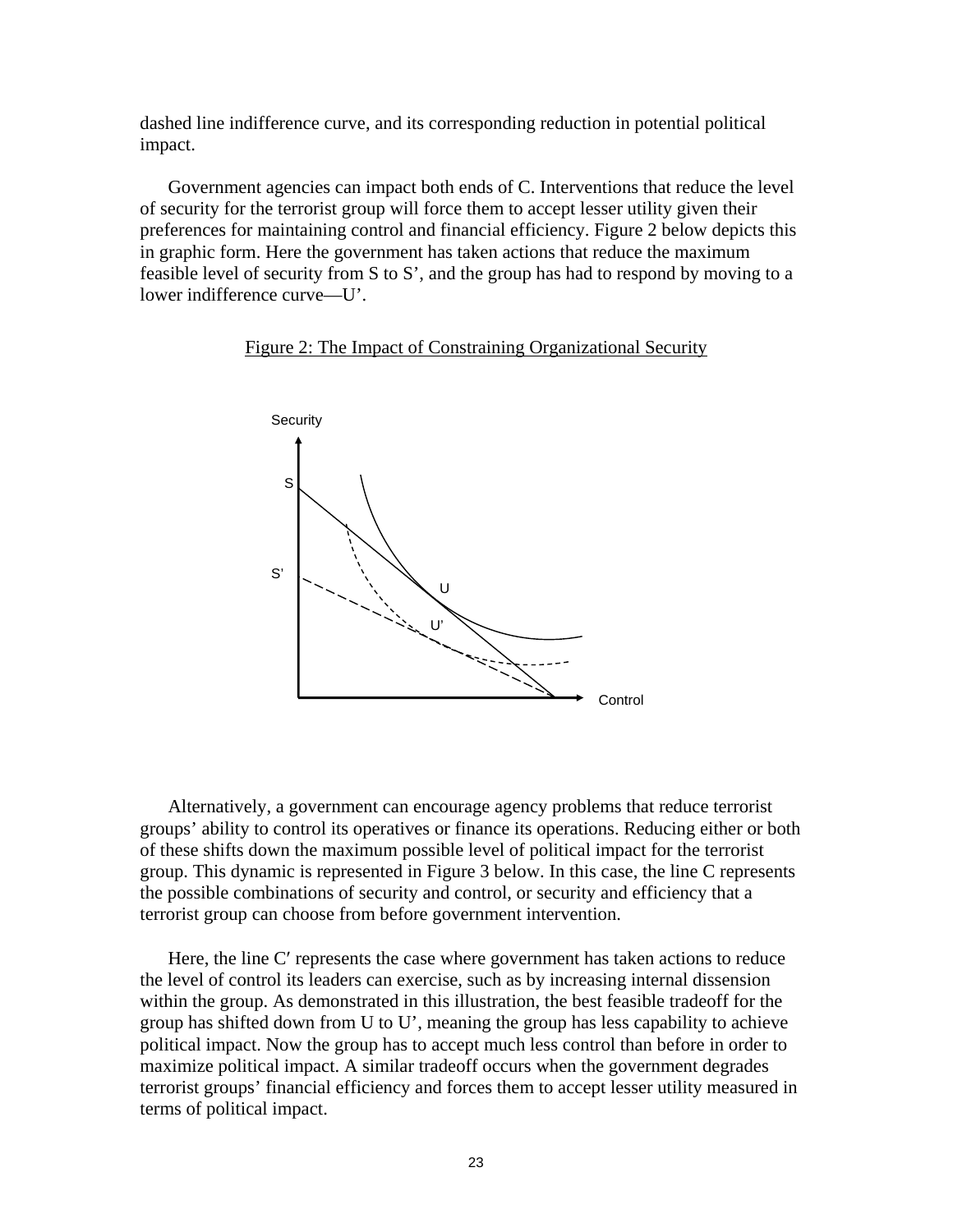#### Figure 3: The Impact of Constraining Organizational Control



The key intuition represented in these examples is that government actions to make the security environment harder reduce the feasible level of political impact for terrorists. Government actions and environmental changes that increase preference divergence and challenge the control and financial efficiency within terrorist groups have a similar effect. Exactly how these changes will alter groups' optimal tradeoff between security and control, or between security and financial efficiency, will depend on the exact shape of their indifference curves. These will vary across groups for numerous reasons such as . In the concluding section of this analysis, we will use this framework to suggest a number of actions to make the terrorists' organizational challenges harder. Doing so will reduce their ability to conduct attacks and achieve their desired political impact.

[Back to table of contents](#page-4-0)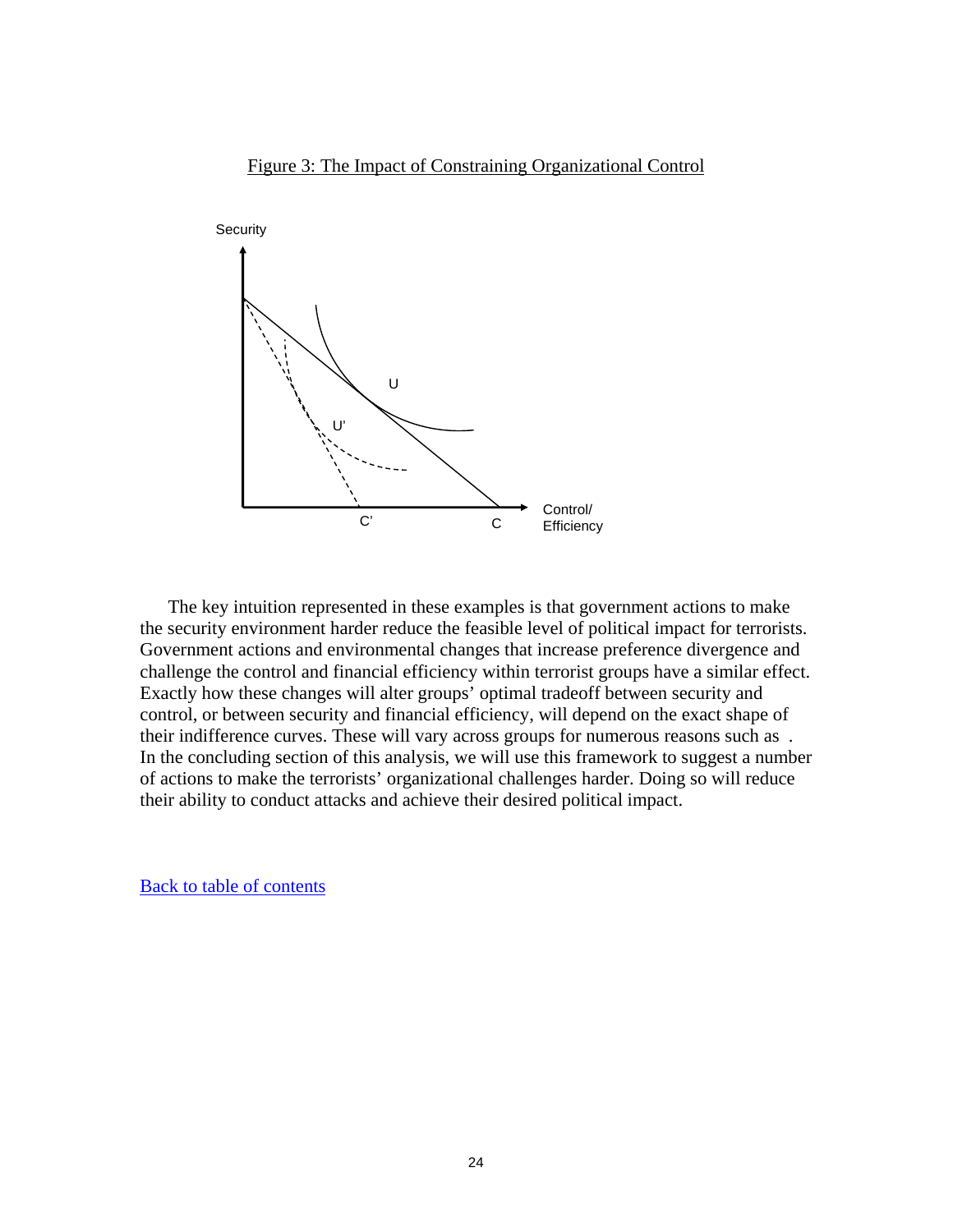## <span id="page-25-0"></span>**Al-Qa'ida: Back to the Future The Vanguard and Muslim Brotherhood Operations in Syria**

#### [Back to table of contents](#page-4-0)

*The lessons from the Syrian experience should be studied and analyzed by us and by others who choose to follow this path; it is of tremendous value to our brethren in other countries who choose to hoist the jihad banner. The Muslim arena is similar in all countries, the enemy is the same, the battle is the same, the circumstances of war may or may not be the same, Allah knows best, Allah guides our path and grants us success.* 

 $-$  Abu Mus'ab Al-Suri<sup>[58](#page-25-1)</sup>

Harmony document AFGP-2002-600080 recounts al-Qa'ida's "lessons learned" from the Syrian jihad. It articulates the organization's failure to balance the need for operational security with financial efficiency and tactical control. The experiences of the Muslim Brotherhood and the al-Tali'a al-Muqatila<sup>59</sup> (The Fighting Vanguard) in Syria from 1976-1982 provide a textbook case of an organization that initially possessed little awareness of the agency problem that in retrospect likely doomed the effort from the start.

This section begins with a brief history of the Muslim Brotherhood followed by specifics of the conflict in Syria. Next we address al-Qa'ida's "lessons learned" in Syria as outlined in Harmony AFGP-2002-600080, which we believe is the work of Abu Mus'ab al-Suri (the *nom de guerre* of Mustafa Setmariam Nasar). In this document, he details a series of salient points that are meant to transmit the experience of what he terms the first generation mujahadeen (those who fought the global jihad in the time of the Syrian conflict) to the third generation mujahadeen (those who fight currently). Finally, we apply organizational and agency theory to understand these "lessons learned," and compare the Syrian experience to Abu Musab al-Zarqawi's current efforts in Iraq.

#### **The History of the Muslim Brotherhood**

The history of the Muslim Brotherhood is replete with examples of preference divergence and factionalism. The Muslim brotherhood sprang from Muslims' increasing disenchantment with Arab Nationalism and a perceived void in Political Islam after the collapse of the Ottoman Empire, the last caliphate. The Muslim Brotherhood was founded in 1928 by Hassan al-Bannah, an Egyptian schoolteacher from a small town in the Nile Delta, as a small social club. Bannah sought to form an "Islamic System" that would gradually reform civic, social, family, and educational organizations, which he believed had been torn apart by Western secularism (non-religiosity) and materialism.<sup>[60](#page-25-3)</sup>

<u>.</u>

<span id="page-25-1"></span><sup>&</sup>lt;sup>58</sup> This quote is from Harmony AFGP-2002-600080.

<span id="page-25-2"></span><sup>&</sup>lt;sup>59</sup> Harmony translates al-Tali'a al-Muqatila (The Fighting Vanguard) as "Attilea," which appears to be a phonetic transcription. We use the term al-Tali'a in this chapter to insure consistency with other sources. 60 Ghassan Salame, "Islam and the West" *Foreign Policy* 90 (Spring 1993): 24

<span id="page-25-3"></span>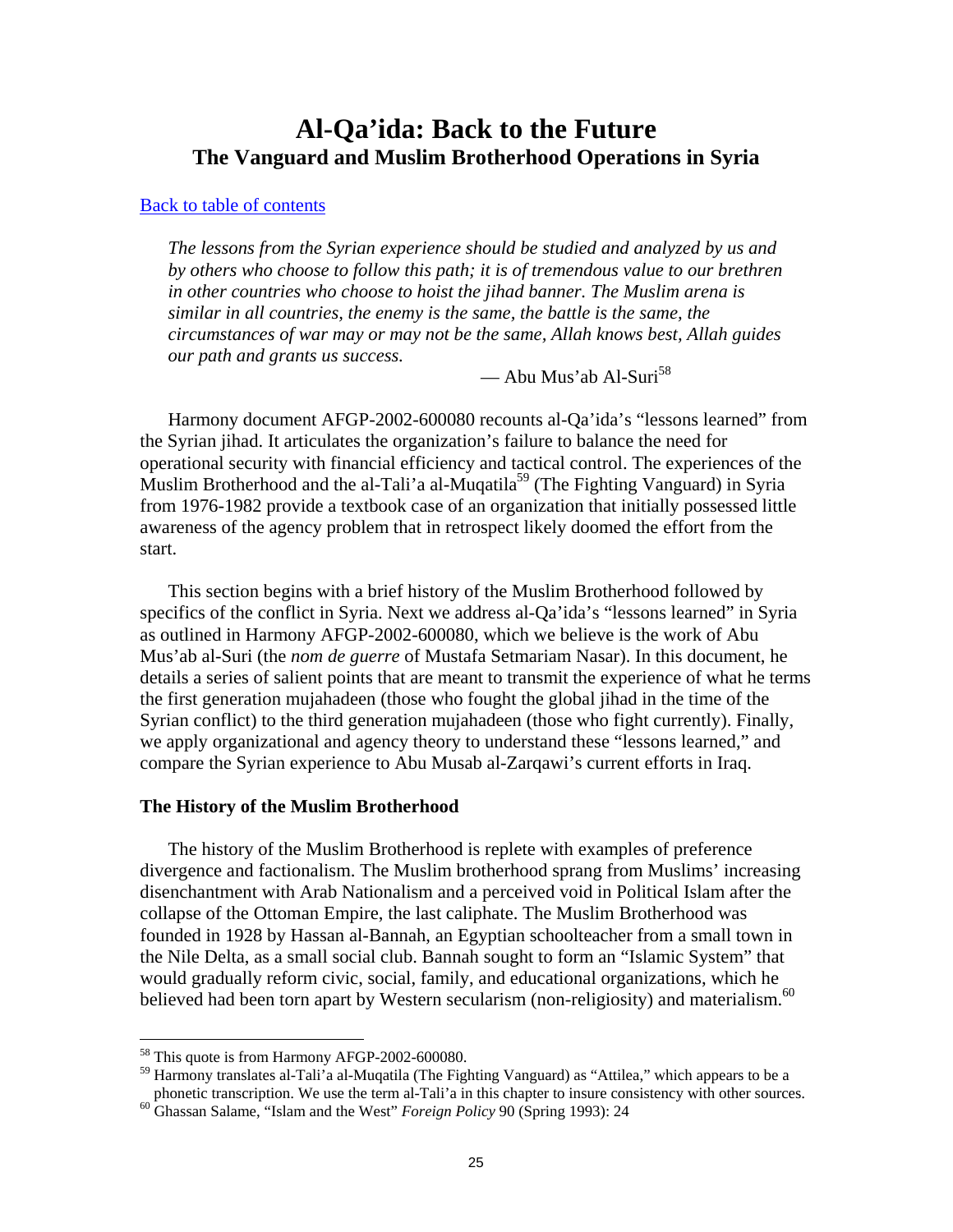This movement originally did not advocate the overthrow of national governments and was in fact very supportive of the nationalist ideology that was popular at the time.

The movement gained traction quickly among college students and young professionals. Anti-western sentiment began to increase dramatically in Egypt by the end of WWII largely because of British troop presence and increased exposure to Western ideas resulting from Egypt's economic expansion. With the increased focus on the West, the group became increasingly radicalized and established a small militant wing known as the Secret Apparatus. Guerillas from this group reportedly fought against Israel in 1948.

Although Bannah's approach was measured, his goals were perceived as radical by the government. Fearing the Brotherhood was becoming a state within a state, the Egyptian government outlawed the organization and assassinated Bannah. The Brotherhood revived in 1950, and some of its members ran in elections by registering as independents. In 1952, army officers led by Gamal Abdel Nasser seized control of the Egyptian government and legalized the Brotherhood, only to ban it again in 1954. The Secret Apparatus retaliated by trying to assassinate Nasser, who responded by deporting or imprisoning and executing many fundamentalists.

Nasser's imprisonment of fundamentalists during the 1960s had the unintended result of further radicalizing the fundamentalists. The relationship between the Egyptian government and the Muslim Brotherhood continued to ebb and flow. Just before the Six Day War in 1967, Egyptian authorities attempted to recruit inmates for the *jihad* against Israel. Members of the Muslim Brotherhood in the notorious Abu Za'bal prison camp expressed unrelenting support for the *jihad* and resolved to fight. A small group of inmates refused, however. They were led by Sheikh 'Ali Abduh Isma'il and believed that the state of Egypt was apostate and so were its supporters. The group was turned over to prison authorities and isolated from the rest of the prison community. Eventually, they were returned to the general population, but chose to keep to themselves and refused to associate with Muslim Brotherhood inmates. This was one of the first cleavages between the core membership of the Muslim Brotherhood and those who were becoming increasingly radicalized. This splinter group would eventually evolve into Takfir w'al Hijra, a group that more closely resembled a religious cult than a politically motivated terrorist group.

The defeat of the Arab armies by Israel in 1967 marked the beginning of the end for pan-Arab nationalism. Many fundamentalists viewed the defeat as the ultimate failure of corrupt governments that had attempted to show strength in the struggle against Zionism. The Israeli victory in 1967 reordered the priorities of radical groups. Instead of focusing on retaliation against Israel, they began to turn inward towards Arab society, to fight the "*jahiliyya* within." *Jahiliyya* refers to a state of ignorance—specifically, Arab culture prior to God's Koranic revelations to Mohammed. The radicals attracted new recruits from those who were turning to terrorist organizations and schools for answers to the societal trauma caused by the Arab defeat. This was a significant departure from previous thinking. In May 1965, a month before his death, the famed Muslim Brotherhood leader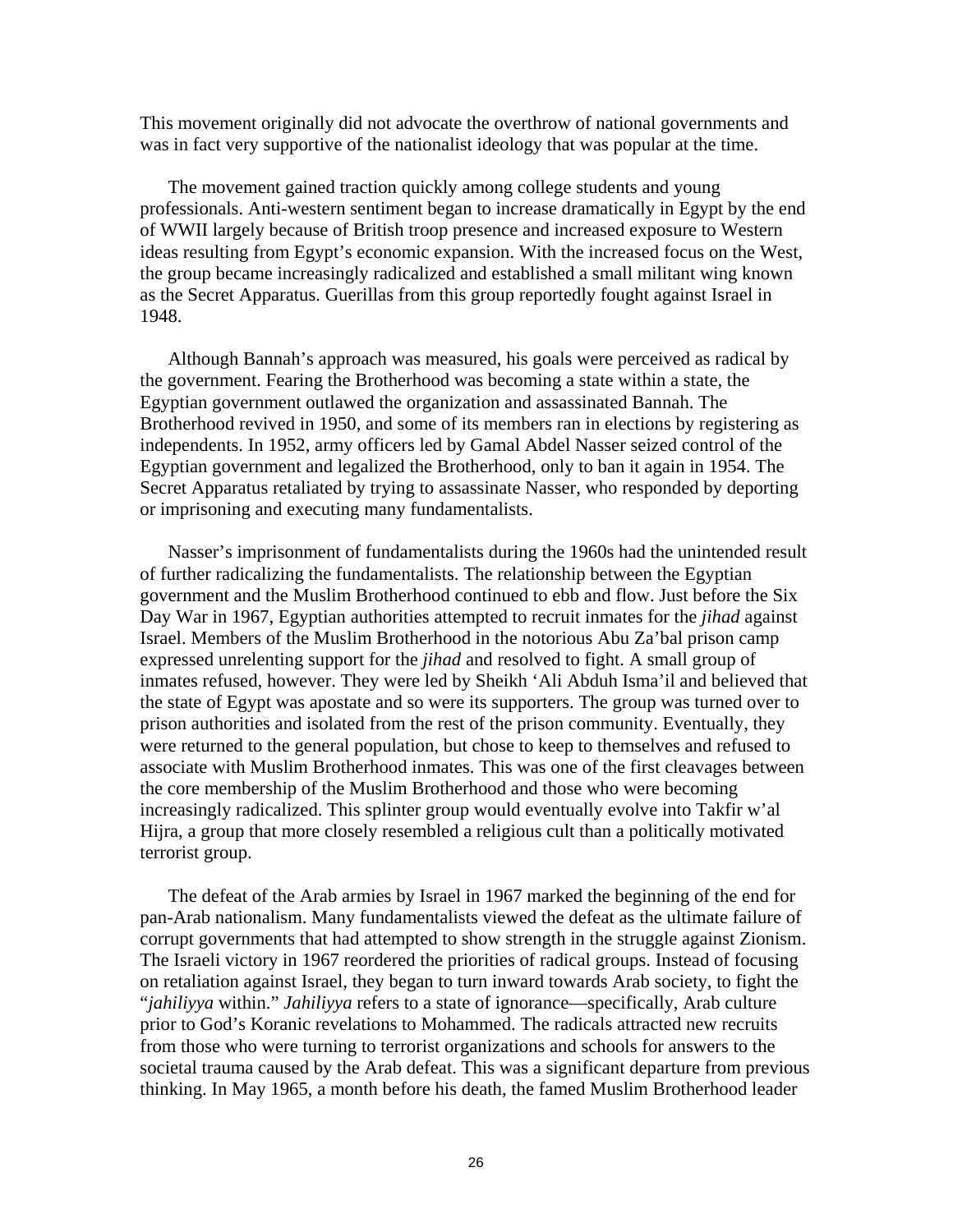Sayyid Qutb met with other leaders of the Muslim Brotherhood to discuss future tactics. He was opposed to large-scale terrorist operations that could weaken Egypt and carry out the work of the "Zionist threat." The organization overruled him, however, and went ahead planning operations. Any of the residual feelings Qutb—and especially his followers—had with regards to violent tactics were resolved in Cairo's military prisons. Prison guards would torture and berate the prisoners, likening them to the Jews and accusing them of being a greater threat to Arab society than Israel. Thus, the first generation of what Sivan calls the "New Radicals" was born.<sup>61</sup>

The New Radicals movement was less a cohesive operational organization than it was a collection of ideologically similar national groups with no overall leadership. National decentralization of the groups also occurred, leading to the fragmentation of the New Radicals into many small groups and factions. The theological justification was based on 14th century theologian Ibn Taymiyya's writings regarding the necessity of having many imams when there are many Islamic states. However, ideological differences and decentralization led to fights among (and even within) the new groups.

#### **The Muslim Brotherhood in Syria**

<u>.</u>

It was during this same period that a parallel development involving one of these factions transpired in Syria. Similar to Egypt, Syria was experiencing a growing conflict between Islamic groups and a nationalist regime in the 1940s. Initially, this conflict was mainly non-violent, but after the Ba'ath party took power in 1963, the conflict between secular Ba'athists and the Muslim Brotherhood escalated. Beginning with the anti-Ba'athist sermons, events degenerated into riots and violence. The Muslim Brotherhood began operations to undermine the regime and increasingly radicalized sub-groups were formed. This is perhaps best exemplified by the creation of al-Tali'a al-Muqatila (The Fighting Vanguard), founded by Marwan Hadeed. $62$ 

In this first phase of the struggle between the Syrian Government and the Muslim Brotherhood, the radical factions were fairly unified. The Muslim Brotherhood did not always anticipate the reaction of Damascus, however, and in the wake of repeated assassinations of Ba'ath party officials, President Amin al-Haffez ordered the Army into Hama for the first time, and went so far as to authorize air raids on the Sultan Mosque, a Muslim Brotherhood enclave. Decimated by these attacks, the Muslim Brotherhood was forced to temporarily cease militant activity.

In the mid-1970s, they resumed operations against the Alawite controlled regime of Haffez al-Assad. Once again there was a failure to anticipate the threshold level of violence that could be inflicted on the government without drawing a crushing response. The Vanguard, allegedly without Muslim Brotherhood authorization, launched a series of deadly attacks, including one on the Syrian Artillery School in Aleppo that killed all the

<span id="page-27-0"></span><sup>61</sup> Emmanual Sivan, "The Clash within Islam" *Survival,* Vol 45, no, 1, Spring 2003, 25-44.

<span id="page-27-1"></span><sup>62 &</sup>quot;The Battle Within Syria: An Interview with Muslim Brotherhood Leader Ali Bayanouni" *Terrorism Monitor* III, 16 (August 2005): 8-1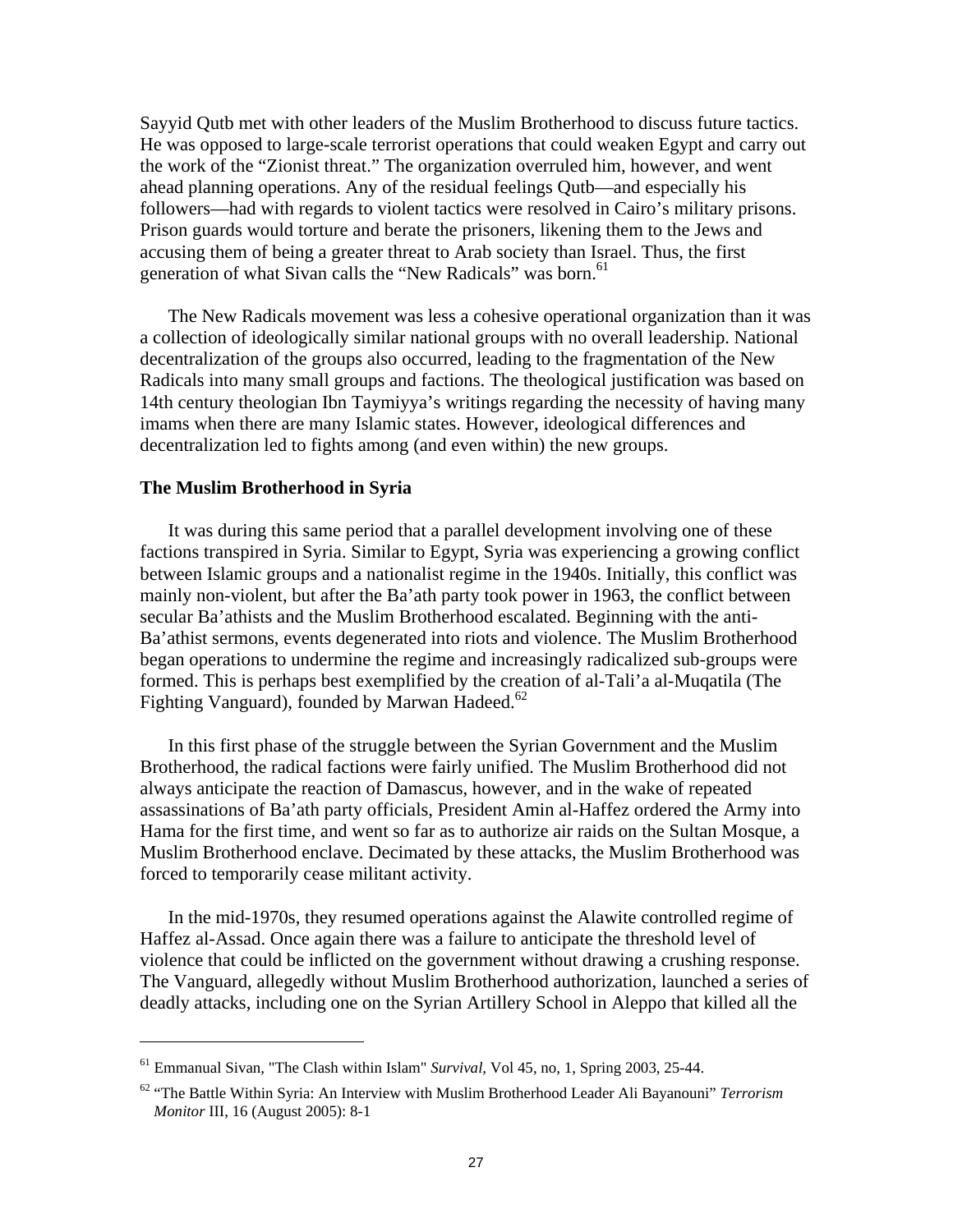Ba'athist cadets as well as many Sunnis. The prominent Sheikh Mohammad al-Shami was killed in a related attack. In an attempt to distance themselves from the attack, the Muslim Brotherhood issued a statement denying involvement and denouncing the Vanguard.<sup>63</sup> This did not prevent the government from responding with devastating violence. The most visible and memorable event occurred at the culmination of the conflict when the Syrian government laid siege to Hama for a second time. By this time Hama was a city of 180,000 and a center of Sunni radicalism. In February, 1982 more than 4,000 Syrian troops engaged members of al-Tali'a al-Muqatila (The Fighting Vanguard) as well as other members and supporters of the Muslim Brotherhood in bloody house-to-house fighting. When all was said and done, an estimated 5,000 civilians and insurgents were killed, along with over 1,000 troops. The city was essentially leveled in the course of the assualt.<sup>[64](#page-28-1)</sup>

### The Lessons of the 1<sup>st</sup> Generation: Failure to Manage Agency Problems

As shown in the preceding chapter, terrorist organizations face fundamental tradeoffs between operational security on the one hand, and financial efficiency and tactical control on the other. Balancing these needs is a major leadership challenge for any successful terrorist network. In the case of the Vanguard and Muslim Brotherhood in Syria, the leadership failed to understand and compensate for these agency problems and preference divergences. The tradeoff between operational security and tactical control was not effectively managed as evidenced by the following lessons learned, described in Harmony document AFGP-2002-600080:

*Lack of secure communications.* The movement usually used primitive, insecure communication methods. These included un-encoded messages sent by courier, regular face-to-face meetings, and unsecured phone lines. The movement had almost no wireless communication ability until the later stages of the conflict, even at the tactical level. With a lack of secure and reliable communication methods, maintaining even a minimal level of operational security required relinquishing a significant amount of tactical control. By employing more secure communications, terrorist leadership could have executed greater tactical control while still maintaining the same level of operational security. The document also notes the lack of a system for compartmentalizing information. By ensuring that all information is "need-to-know," leadership could have maintained higher tactical control *and* operational security, because a captured foot soldier or informant would only know a small part of the overall operational picture.

*Ineffective military command structure.* The Muslim Brotherhood and Vanguard lacked a centralized planning and strategy capability, and field commanders too often found themselves cut off from the headquarters. Although a certain level of autonomy is necessary for tactical success, this extreme situation resulted in well-intentioned commanders acting out of concert with headquarters' intent as well as a lack of proper allocation of resources on the battlefield. Although part of this decentralization was due

<span id="page-28-0"></span><sup>63</sup> Sami Moubayed, "The History of Political and Militant Islam in Syria" *Terrorism Monitor* III, 24

<span id="page-28-1"></span><sup>&</sup>lt;sup>64</sup> Thomas Friedman, "A Syrian City Amid Rubble of Rebellion," *New York Times*, 23 May 1982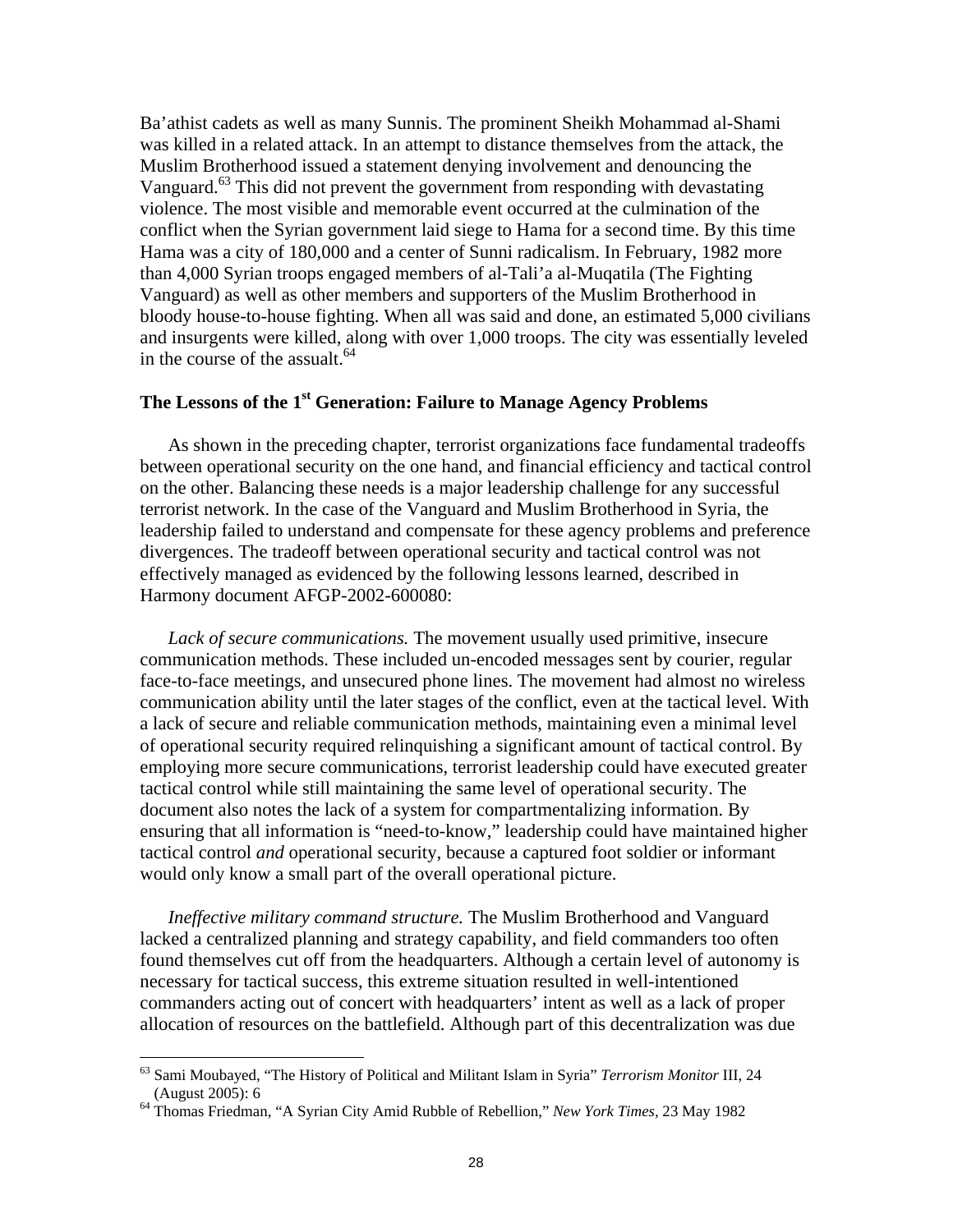to the communication problems discussed above, the situation is very instructive. Although the terrorist leaders enjoyed a very high level of operational security, the accompanying loss of tactical control proved extremely detrimental to the war effort.

The following examples from Harmony AFGP-2002-600080 illustrate how tradeoffs between operational security and efficient allocation and control of resources were not effectively managed in this case:

*Dependence on outside sources for support.* The terrorist network did not adequately predict and prepare for the costs and expenses of a high intensity conflict. The movement became dependent on erratic sources of income from such unexpected places as the Iraqi regime. Operational security was subsequently reduced as the number of incoming funding lines increased as well as the influence that donors exerted on operational goals. Had the Vanguard and Muslim Brotherhood ensured that the organization possessed sufficient funding for a continuing conflict, they could have maintained a much higher level of operational security and control. Because it proved so difficult to maintain even a minimal level of financial efficiency due to constant fund solicitation, the operational security suffered dramatically as a result.

*Time in training camps inefficiently spent.* The leadership "powered down" the training in camps and other locales to very low level leaders in the organization. By providing resources and then staying out of the management, operational security is maximized. However, the efficiency of the resource management, in this case those allocated for the training of recruits, suffers due to a lack of higher-level supervision. Criticisms of the training program include a lack of emphasis on physical fitness training, a lack of practical application of theoretical knowledge, a complete lack of training for vital subject areas, and an inexperienced cadre. This may have been avoided if the leadership sacrificed some operational security and ensured resources for training programs were better disbursed to meet organizational objectives.

*Failure to air a consistent public relations message*. The terrorist leadership utterly failed to coherently communicate the vision and goals of the movement in order to win the support of the populace. Aside from a few ineffective communiqués, there was no organized public relations campaign, leading to a situation where lower level members were the primary mouthpiece of the movement. Operational security was maximized due to the isolation of the higher-level leadership. Predictably, however, the loss of message control ensured that the public relations of the movement was ineffective. Although the Muslim Brotherhood later tried to start a public relations campaign in exile, the propaganda-like nature ensured its failure.

#### **The Lessons of the First Generation: Strategic Failure**

In addition to the agency problems and preference divergences discussed at length above, there are numerous reasons why movements, in particular insurgent/terrorist groups, experience schisms. One theory, posited by Bard O'Neil, suggests that there are seven main causes for disunity within insurgent/terrorist groups – social, political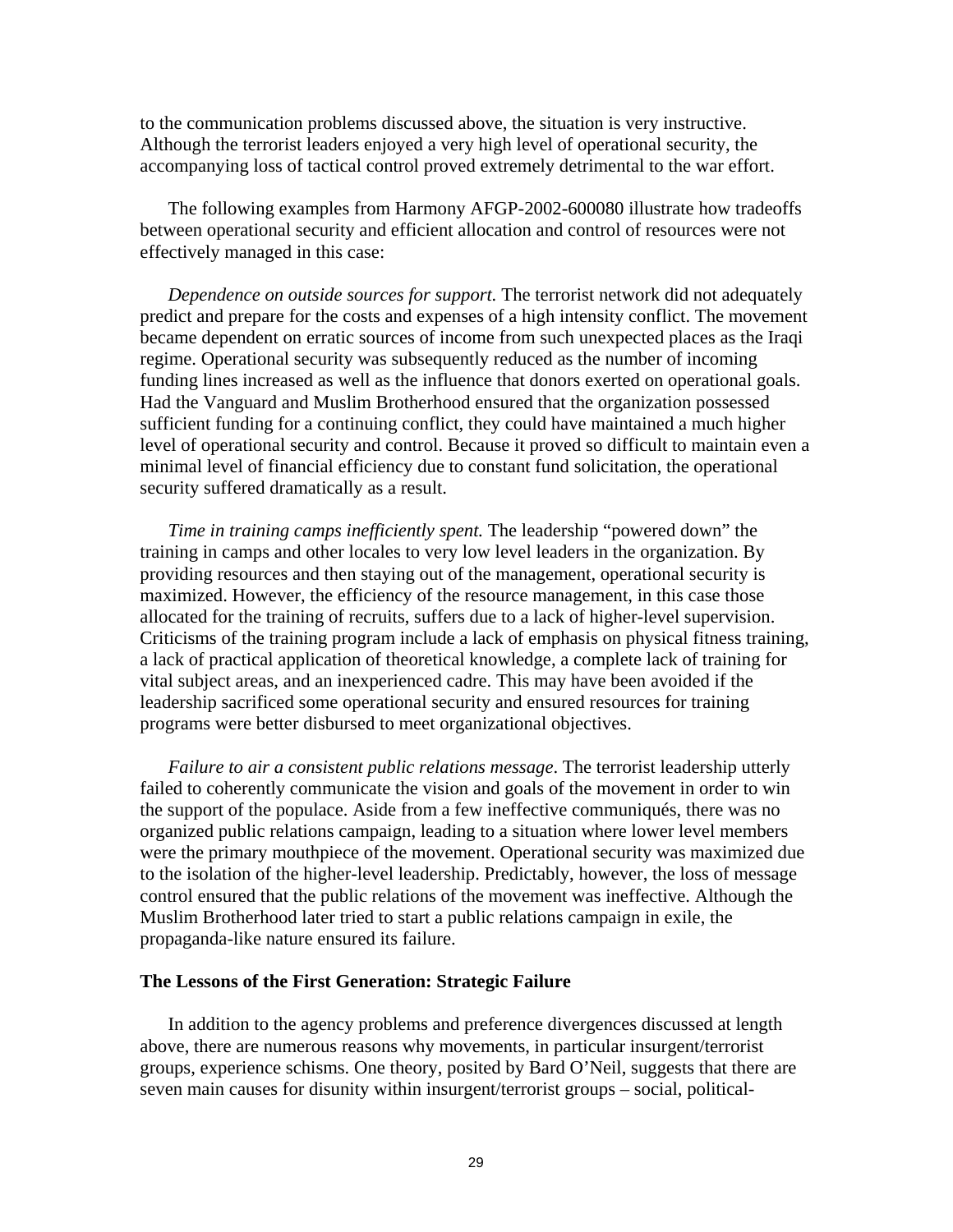cultural, personal, teleological, theoretical, strategic, and tactical.<sup>65</sup> The movement in Syria suffered from all of these to one degree or another, but the strategic problems assume a greater significance when examined through our framework.

As highlighted in Harmony AFGP-2002-600080, the level of strategic planning was quite poor at the outset of the conflict. This problem only worsened as factionalism set in and the mujahadeen began taking heavy casualties. There are three strategic subcategories worth examining. The first is the mobilization strategy, the second is leadership strategy, and the last is political-ideological strategy.

 *Mobilization.* One example was the failure to mobilize rural areas and focus recruitment efforts solely on urban centers. The urban poor had long been dissatisfied with the Assad regime, and members of this segment of Syria's society were considered the "low hanging fruit" in terms of recruitment. The failure to mobilize them is particularly interesting because there had been a similar failure in the 1940s when the radical anti-government clerics targeted their efforts almost exclusively at the urban poor. The president adroitly turned this strategy back on them by shutting down social welfare programs in these neighborhoods and declaring that if the people needed milk they should "go to the sheiks, let them give you milk." When the sheiks could not supply these services, the disenfranchised poor turned against them very quickly.<sup>[66](#page-30-1)</sup>

There was a great deal of resentment in the outlying areas as well, but the mujahadeen failed to capitalize on this. Syria had long been a class-driven society, and the Ba'ath party's ascendancy had significant class implications that extended to those within the Islamist movement.<sup>67</sup> The Ba'ath party gained power largely on promises of land redistribution and the restructuring of Syrian society to enfranchise the poor.<sup>68</sup> These promises were rarely realized, which opened the door for the kind of disillusionment that the mujahadeen could have capitalized on.

The mujahadeen's failure to expand the jihad to the countryside made targeting significantly easier for the regime. The Assad government used siege tactics to wear down the insurgency. Allepo, Damascus and Hama—all major urban centers—became the battlefields in this struggle. Because the movement was so heavily concentrated in the cities, the regime had a much easier time isolating the various wings and destroying them.

It is critical for an insurgency to avoid isolation from a supportive population or containment.<sup>69</sup> Isolation in Syria was initially self-imposed through a poor recruitment strategy, which allowed the Syrian army to capitalize on their lack of broad public support. Had the mujahadeen employed a more diffuse recruitment strategy, they would

<span id="page-30-1"></span><span id="page-30-0"></span>

<sup>65</sup> Bard O'Neil, *Insurgency and Terrorism*, (Potomac Books, 2001): 101-103 66 Sami Moubayed, "The History of Political and Militant Islam in Syria" *Terrorism Monitor* III, 16

<span id="page-30-2"></span><sup>(</sup>August 2005): 6 67 John Galvani, "Syria and the Ba'ath Party," *Middle East Research and Information Project* Report No.

<span id="page-30-3"></span><sup>&</sup>lt;sup>68</sup> John F. Devlin, "Syria: Modern State and Ancient Land" *Middle East Research and Information Project* 125/126 (July-September 1984): 61 69 Robert Taber, *War of the Flea* (Washington, DC: Brassey, 2002) p. 163

<span id="page-30-4"></span>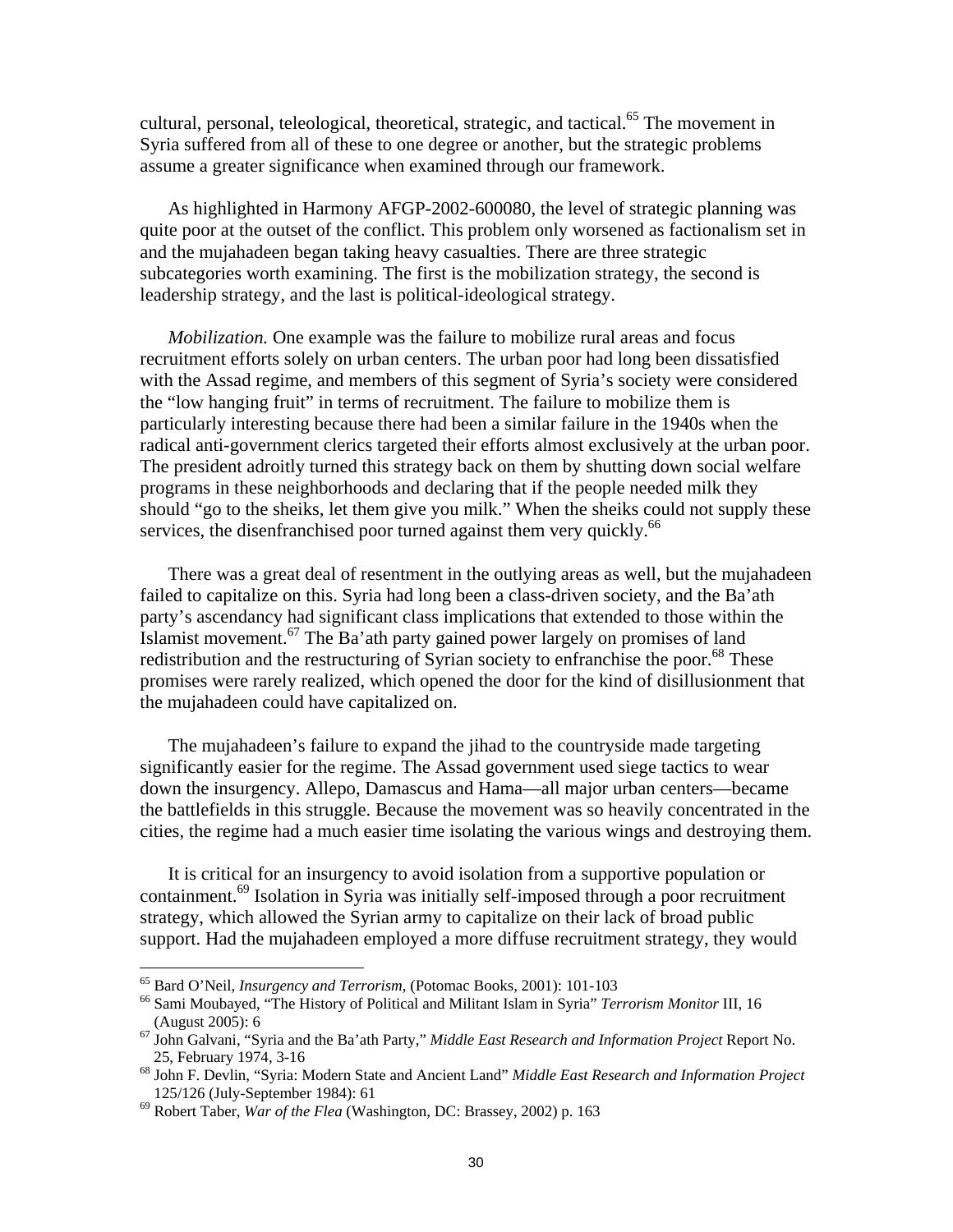have had a much more secure network for moving people, supplies and money into and out of cities as they fought. The decreased operational security through such a strategy would have been significantly outweighed by the increased tactical control and greatly benefited the movement in terms of the political impact of its activities.

 *Leadership.* Leadership defines strategy. Many successful insurgencies have had a key individual leader who drew support from charismatic appeal of one form or another. Personal valor, a dynamic personality, and other laudable traits can greatly bolster an insurgent movement, though it is hard to quantify the impact of such leadership. What is safe to say is that the loss of such leadership can have an equally negative impact. Even more disastrous are public fractures within the leadership that can be amplified within the movement as a whole.

The movement in Syria suffered from both. From the beginning there were serious schisms between the field commanders and the international leadership of the Muslim Brotherhood. Marwan Hadeed—who had participated in the jihad against the Syrian government in 1965—tried to bridge these gaps, which were both internal and external to Syria. Within Syria, there were fractures between the Vanguard and the Muslim Brotherhood, and within the Brotherhood itself there were regional fractures between the cells in Damascus, Allepo, and Hama. Several key leaders tried to forge more cohesive ties. Marwan Hadeed and Adnan Akla both had limited success, but were ultimately stymied—the latter by unilateral agreements between Iraq and the International Leadership of the Muslim Brotherhood and the former by his capture, torture and execution by the Assad regime. Adnan Akla was also eventually captured on the Syrian border. His persona had grown to such mythical proportions that when he was imprisoned, the Vanguard in Syria—now with all ties to the Muslim Brotherhood severed—could not recover.

 *Political-ideological.* Once the political-ideological schisms started, they were exacerbated by political failures on the part of the leadership. As the leaders with the clearest understanding of the political goals of the group were killed or captured, their replacements began to operate along increasingly disparate political agendas. Adnan Akla, leader of the Vanguard, at one point declared that all who followed the Muslim Brotherhood or supported the alliance they entered into with Iraqi Ba'athists were *kufar* (infidels or heretics), even as Adnan Sadduddin declared in an interview that the members of the Iraqi Ba'ath party were true Muslims. This mixed message was not only indicative of diametrically opposed political stances, but also evidence of a burgeoning ideological fracture, which was far more troubling for the long-term prospects of radicals in Syria than diverging political views.

This growing factionalism was not unique to Syria. The various chapters of the International Organization of the Muslim Brotherhood all dealt with internal political divisions in their home nations. Adherence to a central political line began to waver. The Jordanian Muslim Brotherhood, for example, ended up providing religious justification for the Hashemite kingdom's legitimacy in exchange for concessions from the rulers.<sup>[70](#page-31-0)</sup>

<u>.</u>

<span id="page-31-0"></span><sup>70</sup> Jiles Kepel, *Jihad: The Trail of Political Islam* (Harvard University Press, 2000) p. 335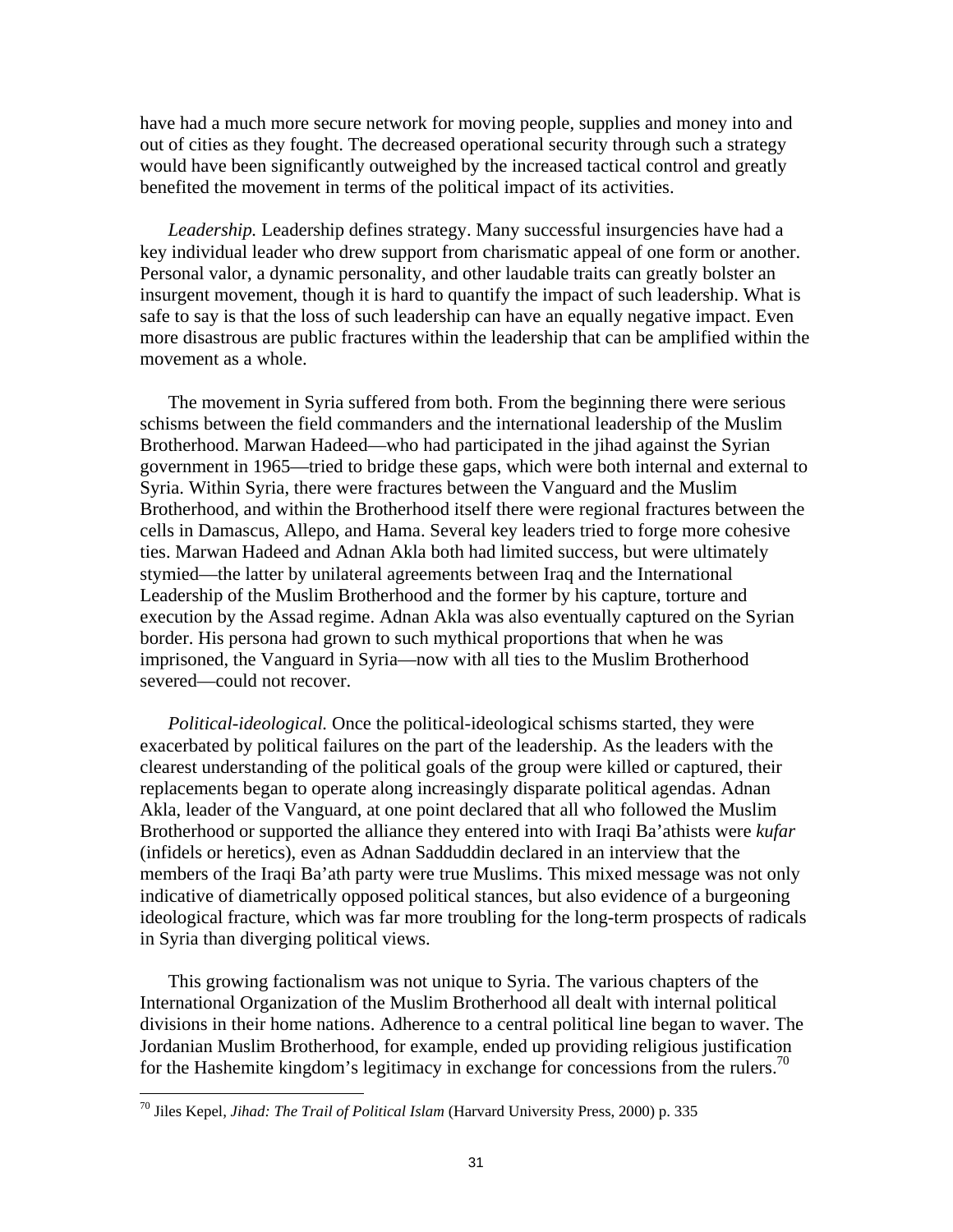Though some group members perceived these moves simply as the *realpolitik* of the Middle East, others—particularly the extreme elements—saw such actions as Faustian bargains which would ultimately corrupt the cause if left unchecked. This and other similar actions only exacerbated the divide growing within the Muslim Brotherhood.

Another leadership problem facing the mujahadeen in Syria was that power and leadership were concentrated in the hands of a few, creating a considerable amount of cronyism that eventually eroded the quality of the leadership throughout the movement. Harmony AFGP-2002-600080 delves into this to some extent, though the author takes care not to besmirch the names of those who may have died in the jihad. This, too, harkens back to the isolation discussed in the strategy section of this report, and is a clear example of how reductions in control can lead to agency problems. The movement was simultaneously isolated and factionalized, and so leaders tended to circle the wagons. While this may not matter in a lower intensity environment where leader deaths or detentions are somewhat infrequent, it most likely will cause friction in a higher intensity environment such as that in Syria.

The problems triggered by this strategic disunity are deeply intertwined with the tactical problems. In the jihadist insurgent movement there are often few degrees of separation between those controlling strategy and those executing tactics, especially relative to more traditional models such as the nation-state or state-sponsored terrorist groups. Thus in the case of the Muslim Brotherhood and the Vanguard in Syria, several tactical decisions had dire strategic consequences. One of these was the decision to assault the Syrian Artillery School in Allepo in 1979, a decision made entirely by the Vanguard and ultimately disavowed by the Muslim Brotherhood.<sup>[71](#page-32-0)</sup>

#### **The Third Generation: Applying Syria's Lessons to Iraq**

 $\overline{a}$ 

The existence of a formal third generation of jihadists is debatable, but there is some evidence that they exist and are now fighting in Iraq. A recent study of the posted list of names on al-Qa'ida in Iraq websites shows that only about 5% of those slain in Iraq have previous mujahadeen experience and that their average age is  $27<sup>72</sup>$  In the recently discovered and declassified letter from Zawahiri to Zarqawi, there are several allusions to the generational nature of the jihad and the importance of handing over the fighting to this new generation.<sup>73</sup>

This generation appears to have learned some of the lessons discussed in AFGP-2002-600080, while others seem to have been disregarded. The final portion of this case study focuses on three recurring problems mentioned in Harmony AFGP-2002-600080 that appear to be continuing problems for the insurgency in Iraq.

<span id="page-32-0"></span><sup>&</sup>lt;sup>71</sup> Mahan Abedin, "The Battle Within Syria: An Interview with Muslim Brotherhood Leader Ali

<span id="page-32-1"></span>Bayanouni" *Terrorism Monitor* III, 16 (August 2005): 8<br><sup>72</sup> Murad al-Shashani, "Abu Mus'ab al-Suri and the Third Generation of Salafi-Jihadists" *Terrorism Monitor* III, 16 (August 2005): 1

<span id="page-32-2"></span><sup>&</sup>lt;sup>73</sup> Letter from Ayman al-Zawahiri to Abu Musab al-Zarqawi declassified in October 2005 and available at http://www.dni.gov/release\_letter\_101105.html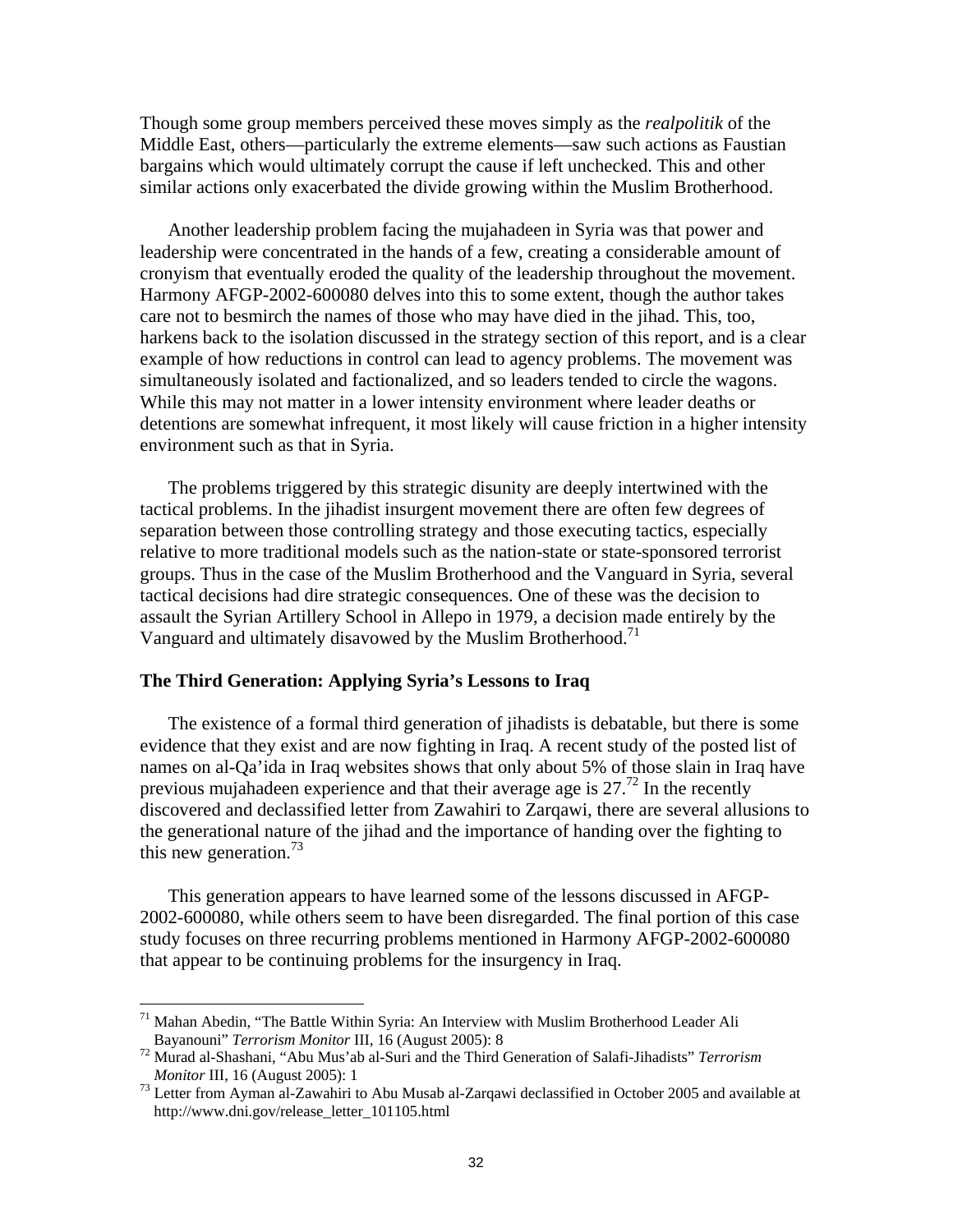#### *Ideological and Religious Indoctrination*

The author of Harmony AFGP-2002-600080 spends a good deal of time discussing the problems among the mujahadeen in Syria due to insufficient indoctrination. Clearly, al-Qa'ida learned from this and did not make this mistake in Afghanistan in the 1990s, as they incorporated indoctrination heavily into their training regimen. Since late 2001, however, groups have been highly constrained in their ability to conduct consolidated training. Agency problems arise when principals have a difficult time controlling their agents. In the Syria case, when the training of new mujahadeen became more decentralized and was delegated out of necessity, we observed a greater variance in the quality and intensity of the indoctrination of the new recruits. There is a positive correlation between the level of ideological indoctrination and the level of control a group exerts over its members. Thus we can expect increasing agency problems going forward as newly matriculated members are increasingly less ideologically grounded.

It is very difficult to exert central control over a group like the Muslim Brotherhood except by sacrificing security. The best example of this is the use of various Salafi-Jihadist websites, which are frequently used as repositories for messages from radical clerics and ideologues. The websites are then accessed by operational cells, thereby ensuring some degree of homogeneity in the global jihadi message, even though the cell may be physically quite decentralized. Here we see an example of the security-efficiency tradeoff described earlier: In order to spread centrally approved "talking points" to the scattered operational cells, the messages must be posted in a fairly accessible place. This is an efficient but inherently insecure method. If the leadership were to make more use of encryption, for instance, they would clearly reduce their vulnerability but they would also exert less centralized message control given the expectation that fewer members would ultimately access these encrypted "talking points."

#### *Alliances of Necessity with Untrustworthy Arab Regimes*

The historical precedent set when the alliance with Iraqi Ba'athists greatly undermined the Muslim Brotherhood in Syria, suggests that cooperation between jihadists and secular elements of the Iraqi insurgency will be temporary. There is certainly an alignment of short-term goals among the various components, but an insurgency—more so than any other form of warfare—is intrinsically political, and there is a high degree of dissonance between the political goals of the various groups in Iraq. Ba'athist nationalists have always held views considered heretical by al-Qa'ida. Furthermore, the Ba'athist component has goals which are more practical. Reasserting control by members loyal to the former regime, while unlikely to succeed given continued U.S. presence, is still far more achievable than restoring the caliphate, which is the ultimate goal of al- $\text{Qa'}$ ida.<sup>74</sup>

The difference in the probability of success provides an opportunity to fracture the insurgency. The Sunni component of the insurgency is primarily interested in local power. By designing a package of incentives that incrementally increases political power,

<span id="page-33-0"></span> $74$  Ibid.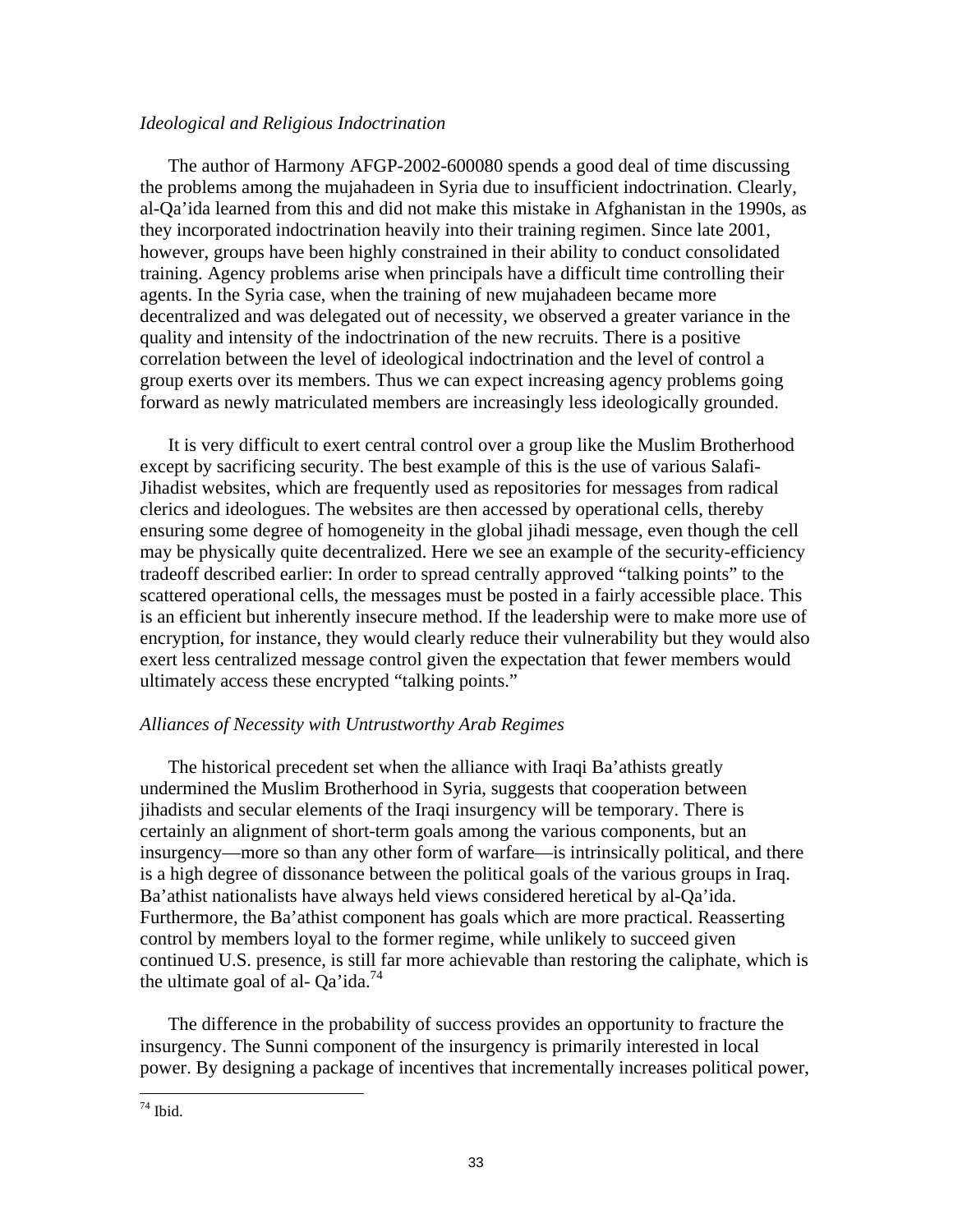it is possible that much of the *causus belli* could be drained away from this component of the insurgency over time. Because the long term goals of al- Qa'ida are so much broader, we can achieve a market separation within the insurgency. Additionally, any acceptance of these "carrots" by the Sunnis will be seen as a betrayal by the more ideologically motivated within the movement, just as the *realpolitik* decisions of the Muslim Brotherhood ultimately isolated the Vanguard in Syria. The targeting of Shiites is likely an attempt to provoke a backlash on Sunnis that will compel moderate groups to adopt Zarqawi's more extreme positions.<sup>75</sup> Countering this will be a tremendous challenge. The coalition's tenuous peace with the Shia militias makes managing their outrage appear almost impossible. Nevertheless, providing political insurgents access to the political process, coupled with mitigating the security impact to them of political failure, while simultaneously urging Shia restraint in the face of Zarqawi's provocations, seems the best policy option.

#### *Command Structure*

<u>.</u>

As in the Syria case, there is a growing gulf between the central al-Qa'ida leadership and those engaged in close combat. Al-Qa'ida's central authority has been heavily disrupted and been reduced largely to providing ideological leadership in the form of frequent messages. There is a palpable degree of discomfort with this detachment from the field commanders, such as Abu Musab al-Zarqawi, when one reads documents like the recently declassified letter from al-Zawahiri.<sup>76</sup> The undercurrent within this letter seems eerily similar to the situation described in Harmony AFGP-2002-600080, where the author describes the increasing tensions between the leadership within the country and the foreign leadership. Again, this can be examined using agency theory framework. The preferences of al-Qa'ida's central leaders and Zarqawi, while always a source of tension, are diverging in new and important ways. This is evident in the shifting tactics and targeting of attacks and corroborated in the captured documents and correspondence. This preference divergence will almost certainly continue to grow, and the agency problems associated with this divergence have an increasingly deleterious impact on al-Qa'ida's capability to centrally direct future operations.

In fact, this may have already occurred. In October 2004, al-Qa'ida publicly released a letter from *al-Tawhid wa'l Jihad* (Tawhid refers to the Muslim declaration of monotheism) where Zarqawi offered a *bayat* or pledge of loyalty to Osama bin Laden and al-Qa'ida. The subsequent name change to *al-Qa'ida in Iraq* reflected this new arrangement. While this relationship caused concerns within the intelligence community, it is worth noting that, by al-Qa'ida's own admission, this pledge of loyalty was the result of eight months of negotiations between Zarqawi and al-Qa'ida.<sup>77</sup> This bargaining process reflects the serious strategic and tactical differences which had to be reconciled

<span id="page-34-0"></span><sup>&</sup>lt;sup>75</sup> Zarqawi letter captured in early 2004 after arrest of Hassan Ghul, provided by Coalition Provisional Authority at http://www.cpa-iraq.org; Gary Gambill, "Abu Musab al-Zarqawi: A Biographical Sketch,"

<span id="page-34-1"></span>*Terrorism Monitor* II, 16 (December 2004): 1<br><sup>76</sup> Letter from Ayman al-Zawahiri to Abu Musab al-Zarqawi declassified in October 2005 and available at<br>http://www.dni.gov/release letter 101105.html

<span id="page-34-2"></span> $\frac{1}{\sqrt{7}}$  Zarqawi's Pledge of Allegiance to al-Qaeda from Mu'askar al-Battar, Issue 21, obtained from a translated copy by Jeffrey Pool appearing in *Terrorism Monitor* Volume II, Issue 24, 16 December 2004.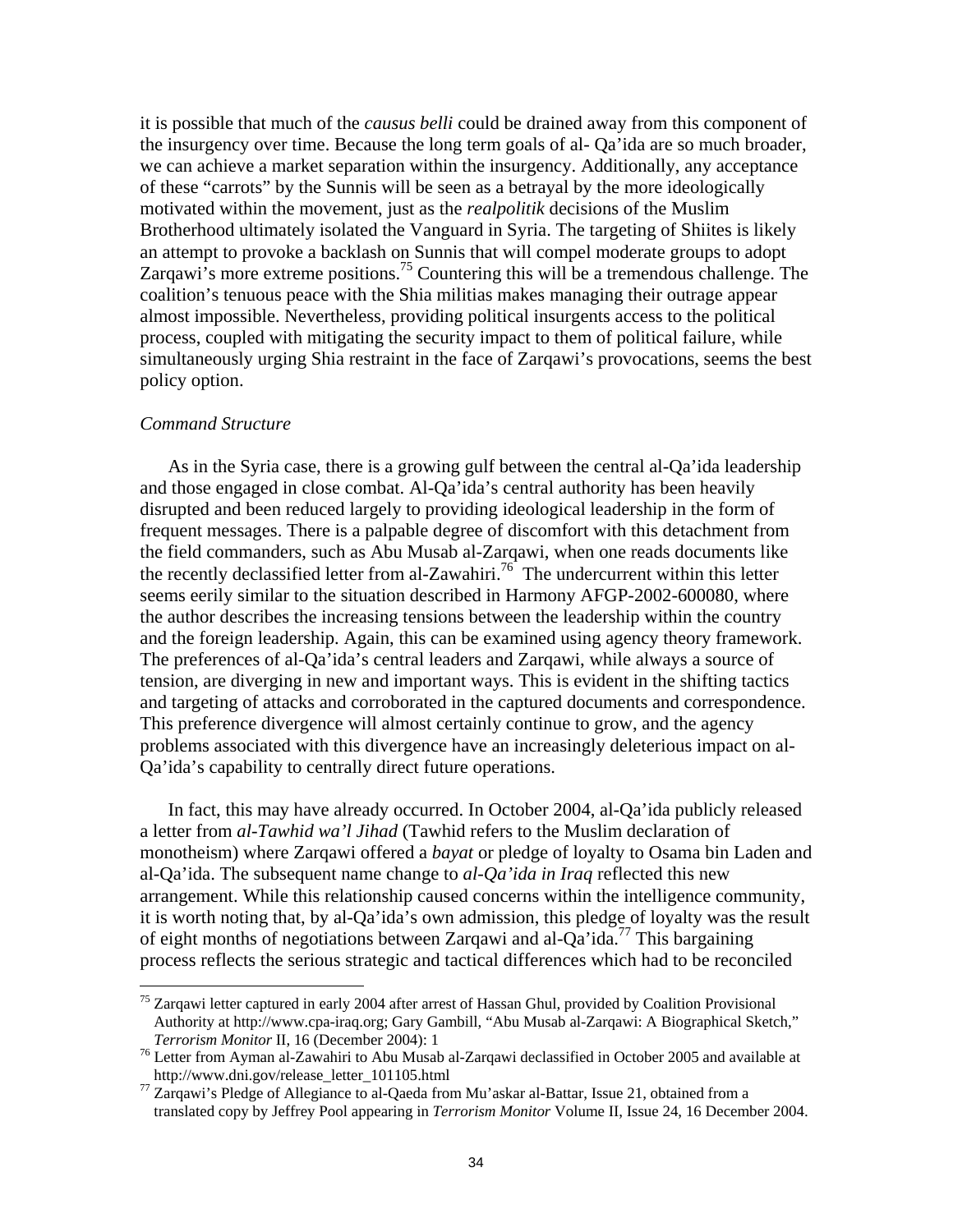between the two groups. Undoubtedly, compromises were made by both sides, but those compromises could easily become untenable in the light of the shifting tactical situation faced by al-Qa'ida in Iraq. The June 2005 letter from Zawahiri to Zarqawi suggests that even after the *bayat* there are still latent tensions that can be exploited.

Critical examples are Zarqawi's persistent attacks against Shiites. Although these attacks reflect a policy publicly articulated long before signing on with al Qa'ida, Zawahiri's letter suggests that they are now a source of tension between the two. This separation between an operational commander and a senior leader is indicative of the kinds of agency problems that the author of Harmony AFGP-2002-600080 believes undermined the Muslim Brotherhood's efforts in Syria.

#### *Zarqawi: Building an Ideology of Isolation*

Although maintaining his loyalty to al-Qa'ida for the time being, Zarqawi's recent public statements emphasize his unwillingness to follow orders from the center. In a lecture entitled, *It is Allah Whom ye Should More Justly Fear,* Zarqawi explains his disapproval of scholars advising mujahadeen from safety far from the jihad's actual fighting.<sup>78</sup> Although Zarqawi defends his position in ideological terms, an unwillingness to take direction seems as much a personality trait as ideological decision. Nevertheless, Zarqawi's argument has two components: he takes orders from God, not from men, no matter how wise; and calling for jihad is not nearly as important as taking action for jihad.

There are two possible targets for Zarqawi's vitriol in his *Justly Fear* lecture. The first is Abu Muhammad al-Maqdisi, Zarqawi's spiritual mentor while he was imprisoned in Jordan. The two have waged a very public debate about the acceptability of suicide bombings and attacks on Shiite civilians over the past two years. Furthermore, the tension between Maqdisi the scholar versus Zarqawi the soldier has long defined their relationship. In prison, Maqdisi—by far the more renowned scholar—took a backseat to Zarqawi as he used impassioned speeches and promises of bold action to recruit supporters. The tension between the idealism of scholars and the practicality of soldiers may be an increasing dilemma for the modern radical Islamic movement.

The second possible target is Ayman al-Zawihiri, Al Qaeda's number two leader and author of the well publicized letter to Zarqawi criticizing his attacks on Shiite civilians. Zarqawi does not explicitly identify who he is targeting in *Justly Fear*, which is odd because he has shown no qualms about using Maqdisi's name in past statements.

Despite Zarqawi's vagueness, it is likely that he is again targeting Maqdisi rather than Zawahiri. Zarqawi identifies scholars that avoid the hardships of jihad and live "in the land of infidels," a characterization that fits Maqdisi much more than what is known about Zawahiri.

1

<span id="page-35-0"></span><sup>&</sup>lt;sup>78</sup> Posted on [www.world-news-network.net.](http://www.world-news-network.net/) 14 October. GMP20051019520001 (Internet) Jihadist Websites

<sup>–</sup> FBIS Report in Arabic 19 Oct 05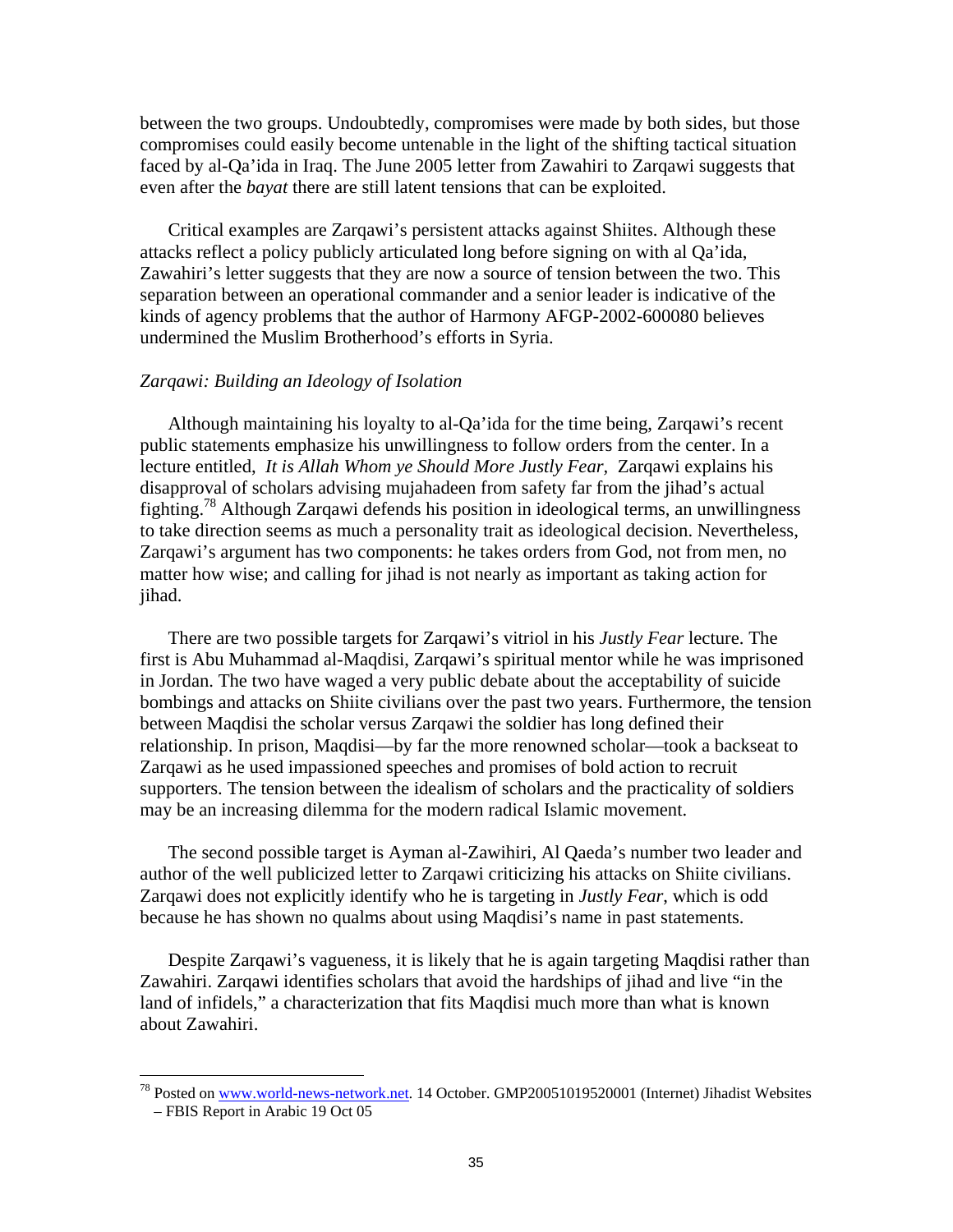Zarqawi's critique is that scholars merely issue declarations and live far from the arena of jihad. This is important because the violent fundamentalist Islamic movement is largely tied together by ideologues able to disseminate their views using modern communications systems. Zarqawi, essentially, is arguing that this alone makes them illfit to be leaders of the radical militant movement. Only by sacrificing do they demonstrate their worthiness to lead the jihadist movement. Zarqawi makes his case quite explicitly:

*Those who examine the situation of religious scholars and leaders will see that their status varies in the eyes of people according to the association between their words and their actions. People always respect the one who accompanies his words with deeds and the opposite is true…Action is more forceful than the verbose call itself. [79](#page-36-0)*

The problem with scholars, Zarqawi argues, is that even the wisest among them are human, while the true mujahadeen should take direction only from God.

*The members of the victorious group, although they respect the status and worth of religious scholars, do not know the truth through these scholars. They know men through the truth, since men are only a means to know the truth by stating its proof and basis. This is not because truth is known through them and therefore their words and deeds are followed. Following men, irrespective of their religious knowledge and performance, leads to the widest paths of falsehood and greatest causes of misguidance if they lack authority. [80](#page-36-1)*

After explaining why scholars are misguided, Zarqawi begins to discuss his current situation.

*Recently, some of our brotherly scholars, who were pioneers in the call for God's way, fell into fault and made mistakes, caused by their distance from the arenas of jihad and by the fact that they are not actually involved in jihad. Thus, their lapses were greatly advertised, and the guided news media carried them everywhere. All that was aimed at causing disunity, dissension, keeping people away from jihad, and making them hate the mujahadeen. [81](#page-36-2)*

Zarqawi argues that scholars should not simply be thinkers; they must have knowledge of both "the rule of God and the *situation to which this opinion applies.*" [82](#page-36-3) Zarqawi rejects what he calls the term "theoretician of the Salafist Jihadist Trend," which in essence are men like al-Maqdisi who have provided the intellectual foundation for jihad but failed to fight themselves. It is not clear that Zawahiri, who has been involved at the operational level of al Qa'ida, would fall into this category.

*This term is actually an undesirable separation between words and deeds. Scholars were throughout the ages at the forefront of the bandwagon of jihad…the theoreticians of the jihadist current were the ones who carried the Book and sword in their hands and took the front line. They led the masses and abandoned the transient pleasures of life. They preferred the reward of eternal life. They abandoned their palaces and houses and chose to live in caves and mountains. They did so to protect their religion and couple their words with deeds.*

<span id="page-36-0"></span> $79$  Ibid.

<span id="page-36-1"></span> $\frac{80}{81}$  Ibid.<br> $\frac{81}{82}$  Ibid.

<span id="page-36-2"></span>

<span id="page-36-3"></span>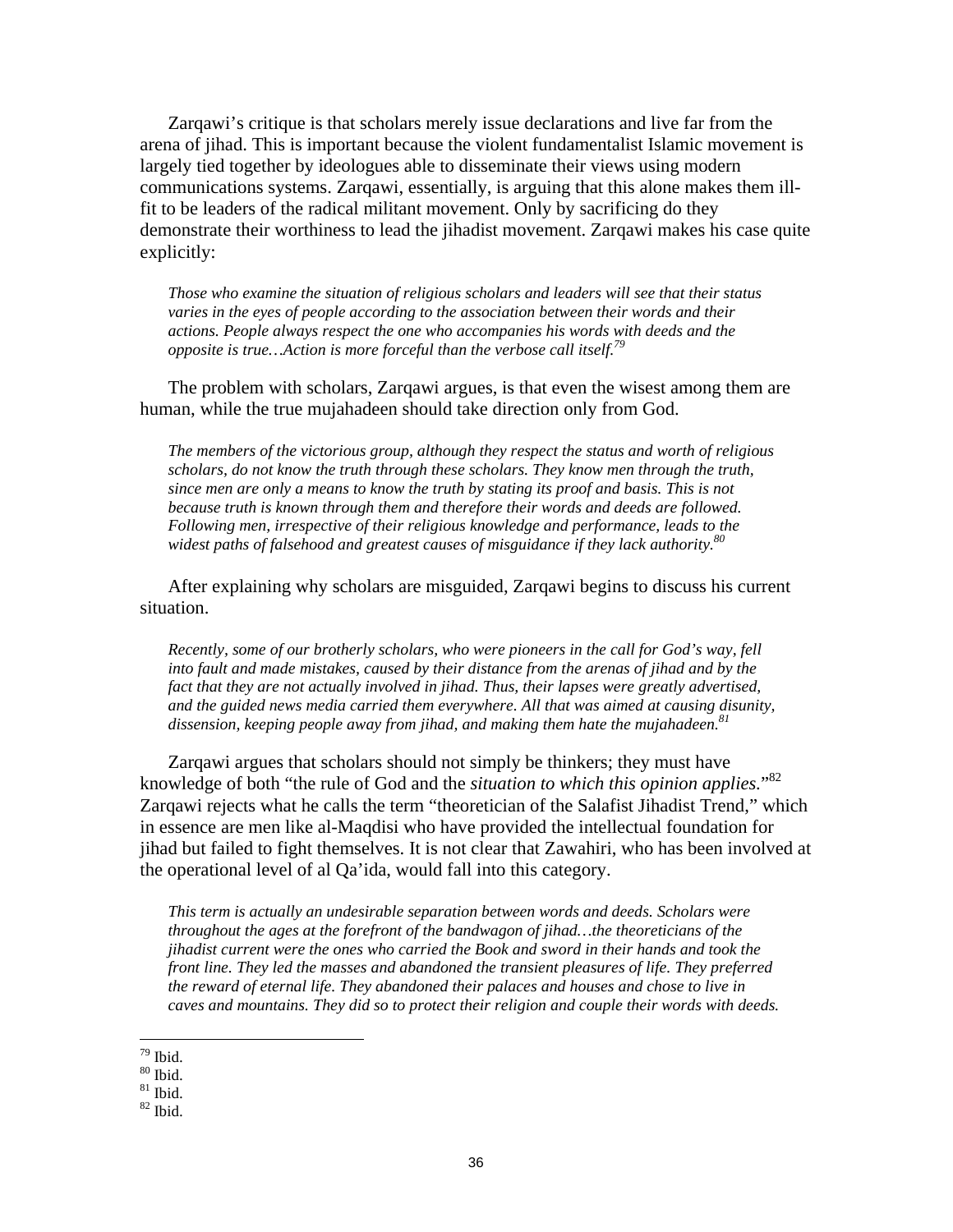*A scholar living in the land of infidels away from the arenas of jihad and the real situation of the mujahadeen should not issue fatwas to the people on issues the least that can be said about them is that they express an independent judgment that can be interpreted differently.* [83](#page-37-0)

 The destruction of al Qa'ida's Afghanistan-based hierarchy drove the movement underground and initiated a metamorphosis into the loosely-linked, ideological-based network we see today. This transition makes the movement very difficult to track, but raises critical agency problems because of the absence of a typical command structure. Particularly for agents pressured by intense operational demands, as in Iraq, we are likely to see tension between central ideological thinkers and the operational leaders on the ground.

## *Zarqawi and al-Tali'a*: *Side by Side Comparison*

Zarqawi's unwillingness to accept direction is not the only way that AFGP-2002- 600080's lessons provide perspective on Zarqawi's organization. Zarqawi's *Al-Qa'ida in Mesopotamia* most closely resembles the al-Tali'a in Syria. Both are extremist, even compared to their militant Islamic peers, and relatively small components of a multifaceted insurgency. Table 1 compares the mistakes AFGP-2002-600080 attributes to al-Tali'a and compares them to Zarqawi's performance on similar issues.

| al-Tali'a                           | Zarqawi                                                                 |
|-------------------------------------|-------------------------------------------------------------------------|
| No prior strategic planning         | <b>Improved.</b> Although little is known of Zarqawi's preparation for  |
|                                     | jihad in Iraq, his training camp in Heart, relationship with former     |
|                                     | Syrian Muslim Brotherhood operatives, and detailed planning             |
|                                     | documents indicates strategic planning.                                 |
| Lack of media and political arm     | Much improved. Zarqawi has well developed media and                     |
|                                     | ideological organizations.                                              |
| No clear sense of purpose and goals | Improved. Although not tied to specific political results, Zarqawi      |
|                                     | has developed a clear set of strategic goals based mostly around        |
|                                     | the purification of the practice of Sunni Islam.                        |
| Lack of central coordination of     | <b>Improved.</b> This is aided by the information revolution. At times, |
| military operations                 | Zarqawi has shown the capacity to unleash devastating attacks in        |
|                                     | different regions almost simultaneously.                                |
| Inability to adjust tactics         | <b>Improved.</b> Zarqawi's group has used car bombs, IEDs,              |
|                                     | ambushes, and large-scale defensive tactics as in Fallujah.             |
| Dependence on foreign government    | <b>Improved.</b> Unlike al-Tali'a in Syria, Zarqawi is not dependent on |
| aid                                 | a foreign government suitor for weapons and money.                      |
| Inability to replenish cadres       | Improved. Zarqawi has lost several legal and military advisors          |
|                                     | and has maintained his effectiveness. <sup>84</sup>                     |
| Dependence on non-locals            | Unclear. Recent reports suggest Zarqawi is recruiting Iraqis, but       |
|                                     | the core of his original organization was not Iraqi.                    |
| Extremism—labeling other groups     | <b>Poor.</b> Zarqawi's ideology is extremely exclusionary. He rejects   |
| 'infidels'                          | tribal affiliations, Shiites, all Arab governments, and has             |
|                                     | developed major doctrinal schisms even with other Salafists.            |
|                                     | Zarqawi's extremism is likely his greatest weakness.                    |

#### **Table 1:** A Comparison of al-Tali'a in Syria and Zarqawi in Iraq

<span id="page-37-0"></span> $83$  Ibid.

<span id="page-37-1"></span><sup>&</sup>lt;sup>84</sup> Examples include: Abd al-Hadi Daghlas, Khalid al-Aruri, Abu-al-Ghadiyah, and Abu Anas al-Shami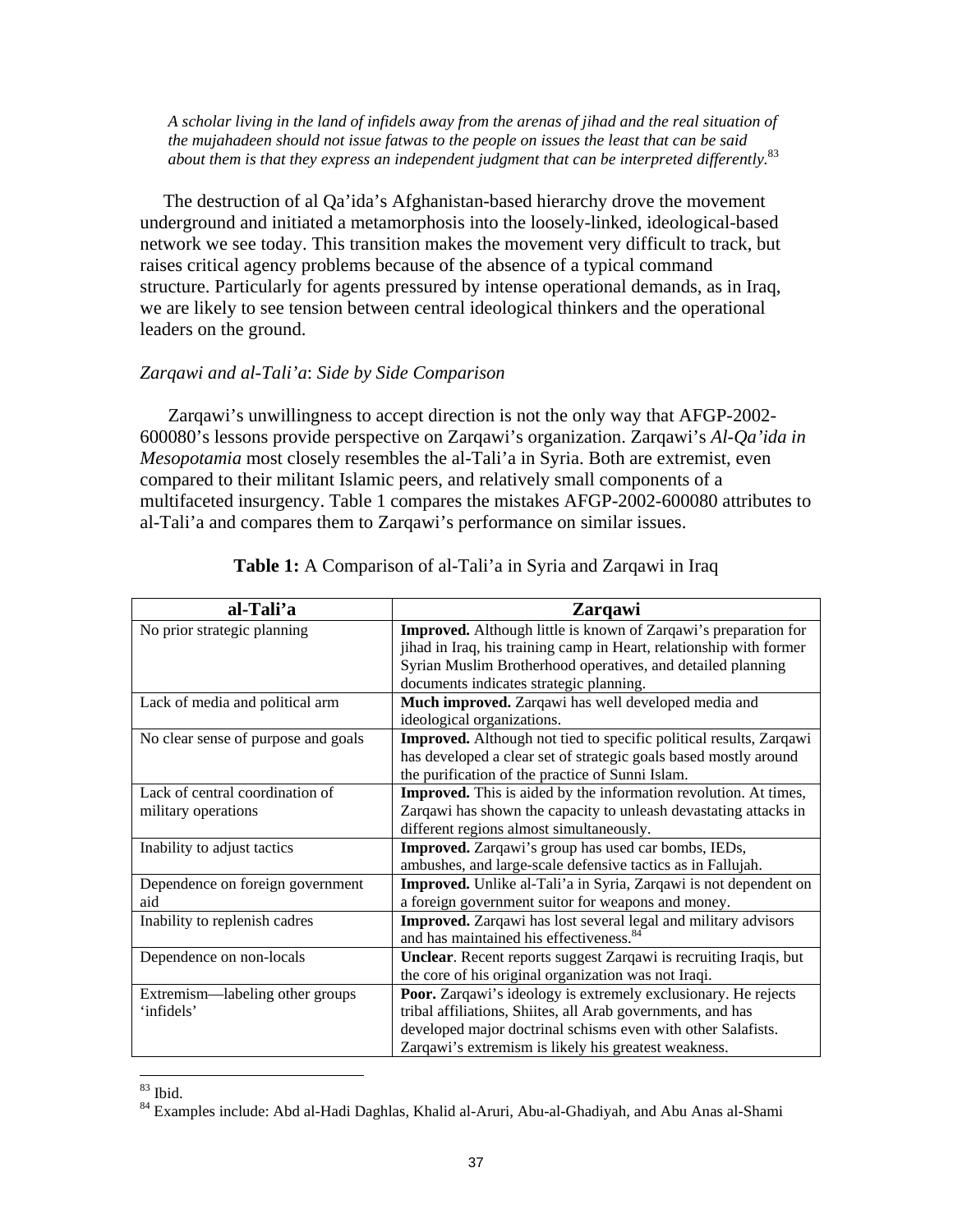| Leadership cult | Unclear. Zargawi has emphasized the importance of maintaining       |
|-----------------|---------------------------------------------------------------------|
|                 | his movement even if he is killed. He has developed into almost a   |
|                 | legendary figure in jihadist circles, which improves his ability to |
|                 | generate support in death.                                          |

Zarqawi's most important improvement on al-Tali'a's model is his media operation. Unlike al-Tali'a', Zarqawi has effective media and ideological operations designed to both indoctrinate his followers for a drawn-out fight and to publicize his activities to domestic and international audiences. This will build a resilient movement and is critical for de-territorializing the Iraq conflict in order to attract non-Iraqis to the fight.

Zarqawi also has a clear set of strategic and operational goals, necessities that al-Tali'a did not possess. But, like his al-Tali'a predecessors, Zarqawi's ideological perspective is extraordinarily exclusionary. [85](#page-38-0) Zarqawi labels Shiites, Arab governments, and all those that cooperate with secular regimes as either 'infidels' or 'apostates' and vows to fight them.

Furthermore, Zarqawi's insistence on a purely 'Islamic' perspective may prevent him from successfully exploiting the unique political opportunities posed by an occupation in an ancient, proud, and tribal society. In other words, Zarqawi's religious lens allows him to transform the war in Iraq into a struggle relevant to all Muslims, but it may limit his ability to successfully exploit the unique grievances of Iraqis. The author of AFGP-2002- 600080 seems to believe that al-Tali'a's dependence on foreign logistical support was a major handicap; in Iraq, Zarqawi can easily access the materials of guerilla warfare, but depends on a universalist ideology that may create a similar dynamic for him in Iraq.

The primary limitation of Zarqawi's ideology is that it limits his ability to develop strategic relationships with different insurgent organizations. In an effort to recreate the persecution and struggle of the prophet's companions, Zarqawi recognizes and embraces the exclusionary nature of his ideology. His understanding of Islam is that it is in a continual struggle against numerically superior forces of infidels and apostates. Zarqawi likely sees widespread condemnation of his movement as a sign that his interpretation of Islam is correct.

Nevertheless, this perspective is politically limiting. Although Harmony AFGP-2002- 600080 points out the danger of accepting large numbers of low quality recruits into the ranks, Zarqawi's insistence on Islamic 'purity' as he understands it is a major weakness. Harmony AFGP-2002-600080 quotes a Muslim Brotherhood cadre speaking about al-Tali'a leader Adnan Akla in a manner that could easily be used to describe Zarqawi: "I do not doubt Adnan Akla's loyalty and integrity as a leader, nor do I doubt his courage, I also have no doubt that he lacks the wisdom to benefit from those two characteristics."

As Zarqawi attempts to expand his reach beyond Iraq, his agency problems will likely increase. Within Iraq he has demonstrated a remarkable capacity to organize near simultaneous attacks in geographically separated areas. This tactical control is harder to

<u>.</u>

<span id="page-38-0"></span><sup>85</sup> Harmony AFGP-202-600080.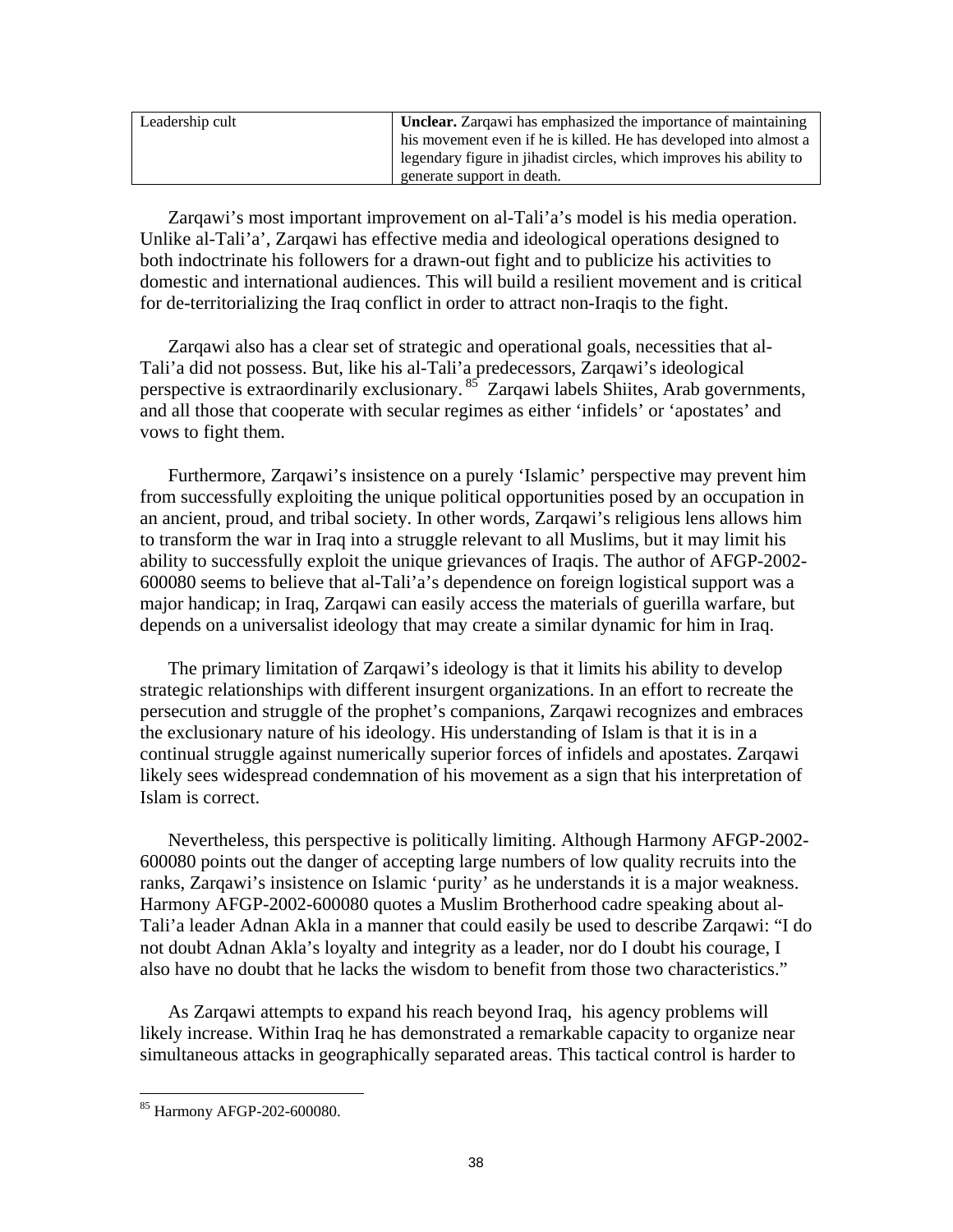exert over operatives working farther away. For example, the Amman hotel bombings last year should be considered strategic failures from Zarqawi's perspective—although many were killed, the bomb was detonated in the middle of a wedding, which generated a predictable backlash against the attack and Zarqawi's group generally in the Jordanian population.

Although it is possible that Zarqawi approved of targeting the wedding, it is equally possible, and perhaps more likely that the bomber detonated himself in the midst of the largest crowd without thinking through the strategic impact of his tactical decision. Zarqawi seems to have recognized the negative strategic impact and disavowed the bomb detonated amongst the wedding party. $86$  This is indicative of the agency problems we have identified in Syria and will be increasingly common if Zarqawi continues to broaden his reach beyond Iraq. The need to delegate tactical control to subordinates increases as the theatre of operations expands, and that in turn increases the chance that tactical decisions made by subordinates will undermine Zarqawi's strategic intent.

[Back to table of contents](#page-4-0)

 $\overline{a}$ 

<span id="page-39-0"></span><sup>86</sup> Zarqawi audio statement released 18 November, 2005. FBIS GMP20051118336002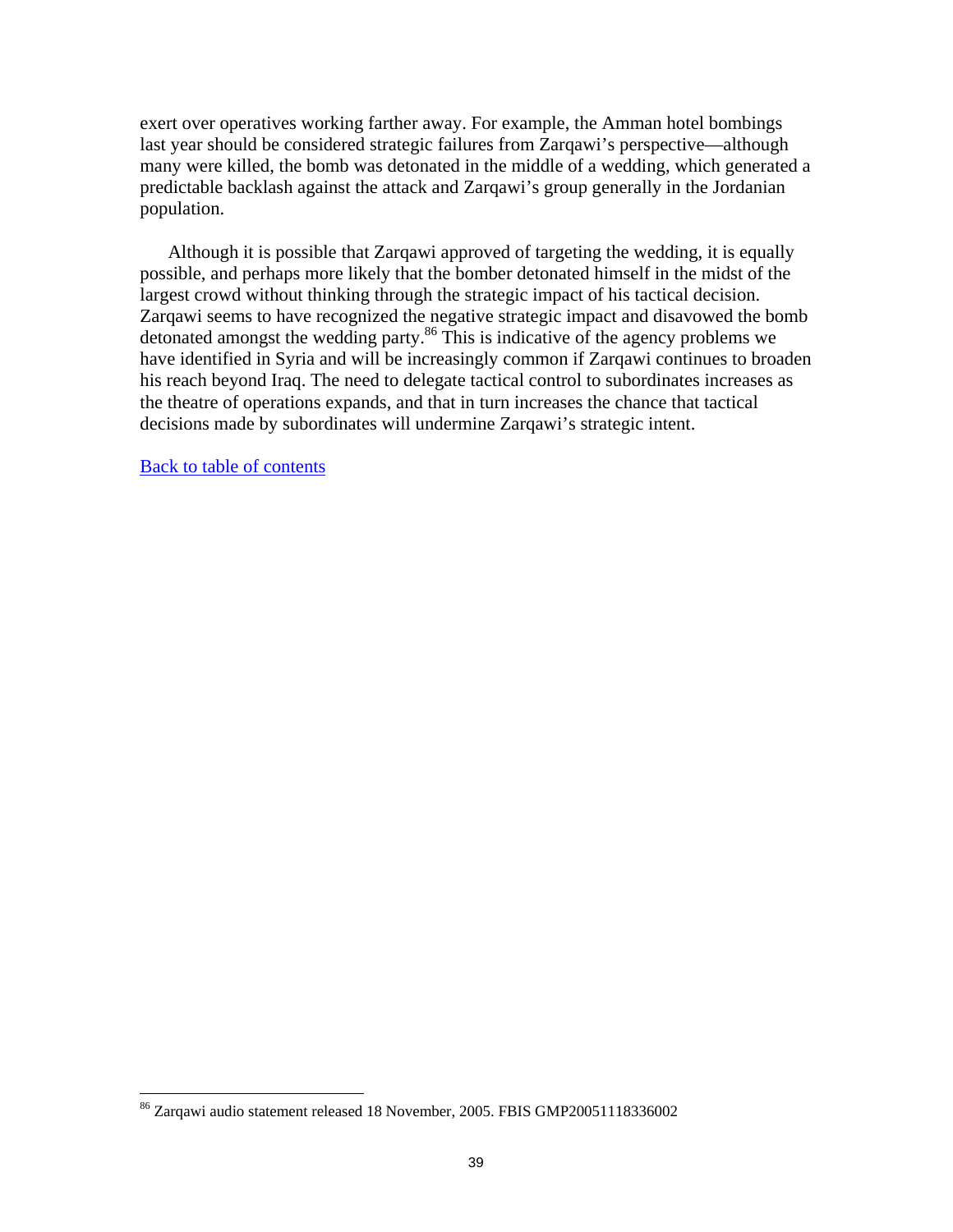# **Organizational Vulnerabilities and Recommendations to Exploit Them**

#### [Back to table of contents](#page-4-0)

<u>.</u>

 The recently declassified documents used in support of this study are a small sampling of those contained in the Harmony Database. These documents do not provide compelling evidence that U.S. counterterrorism policies to date have been misguided or have overlooked any major developments. To the contrary, the documents reflect ongoing jihadi concerns about operational security and sustainability in the midst of America's counterterrorism efforts. Encouragingly, some of the documents even reflect al-Qa'ida's fear that U.S. intelligence collection efforts are in some cases exceeding al-Qa'ida's ability to enact countermeasures.

Perhaps the most interesting insight from the present collection of documents is the way in which they demonstrate how al-Qa'ida executives deal with the same banal challenges that occupy any other organization—be it employee salary and benefits, debates over strategic vision, or underlying doctrinal interpretations. This report's application of principle-agent theory and organizational approaches to this declassified document collection are meant to provide a useful model for conducting terrorism analysis as well as identify new insertion points for counterterrorism policy.

Any external assessment of al-Qa'ida's weaknesses will have inherent limitations. The Combating Terrorism Center at West Point believes an *internal* assessment—from actual members of the al-Qa'ida organization—is the best method to accurately assess their own true vulnerabilities. $87$  Whereas Western analysts rely on incomplete information and informed speculation about such matters, jihadi strategists are enmeshed in the daily functioning of their own organization, and have a privileged perspective from which to view such shortcomings. Although the jihadis have been quite open with one another about those weaknesses, few in the U.S. Government have recognized the significance of these internal "lessons learned" documents. Abu Musab al-Suri's reflections on "what not to do" based on the experiences of the mujahadeen in Syria, for instance, need to be viewed as a guidebook for the United States in formulating policy recommendations. The following section will illustrate how even a seemingly eclectic and disparate set of documents such as these can produce important and novel counterterrorism policy recommendations, when taken in concert with an existing body of scholarship and a rigorous theoretical framework.

Like all terrorist groups, Al-Qa'ida values the ability to achieve political impact. In the pursuit of this, the organization must balance its need for security with operational control as well as with financial efficiency. Government efforts to degrade al-Qa'ida's capacity will succeed if they reduce its security environment, the degree to which it can control operations, and/or its ability to fund its activities. We identify potential points of pressure and methods for achieving these ends. We also suggest methods of exploiting al-

<span id="page-40-0"></span> $87$  The CTC thanks one of its Fellows, William McCants, for his insights on this topic.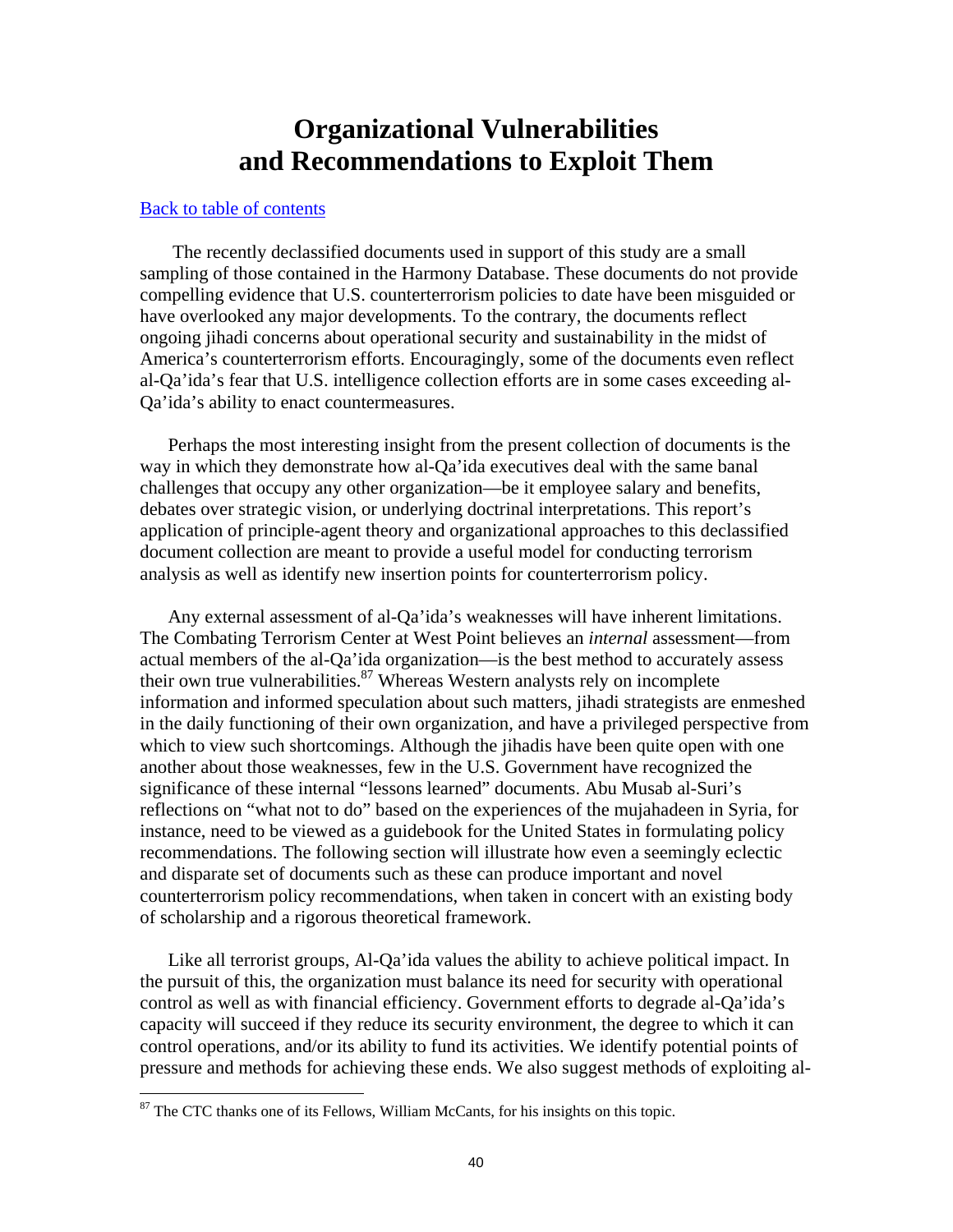Qa'ida's network vulnerabilities and creating internal discord within the organization that leverage underlying preferences for security, control, and efficiency of its leadership.

#### *1. Disrupt al-Qa'ida's control of operations and limit its financial efficiency.*

Government interventions that reduce operational control and/or efficiency within the al-Qa'ida organization generate a corresponding reduction in the political impact al-Qa'ida is capable of generating. These captured documents shed further light on al-Qa'ida's organizational preoccupation with their ability to control their membership as well as their position vis-à-vis other jihadist organizations. Abu Huthayfa's memo to Bin Laden for instance, shows an al-Qa'ida member calling for the establishment of a database on al-Qa'ida members and programs, the goal being to guide the organization and the broader jihadi movement by the study of its people.<sup>88</sup>

This need for control is not limited, however, to just intra-organizational activities. For example, an al-Qa'ida employment contract from another Harmony document reveals the obligation for new members to swear loyalty to al-Qa'ida alone and the requirement that members "have no dealings with any other Islamic group."<sup>89</sup> The document describing al-Qa'ida's bylaws reinforces the same theme, arguing that al-Qa'ida should not be "distracted" by relief and aid operations around the world.<sup>90</sup> This obsession with control is a vulnerability that can be exploited by the government. Figure 4 illustrates the consequences of external efforts that decrease the maximum possible level of control over al-Qa'ida's organizational functions.

In this diagram, the line C′ represents the projected impact of government actions to increase internal dissension within the group and other interventions that degrade the leadership's ability to control their operatives. As indicated here, the resulting best feasible tradeoff for the group has shifted down from U to U', meaning the group has to accept much less control than before to maximize political impact. The optimal tradeoff between security and financial efficiency is reduced in the same manner through efforts to increase inefficiencies in the financing of operations.

1

<span id="page-41-0"></span><sup>88</sup> Harmony AFGP-2002-003251.

<span id="page-41-1"></span><sup>89</sup> Harmony AFGP-2002-600045.

<span id="page-41-2"></span><sup>90</sup> Harmony AFGP-2002-600048.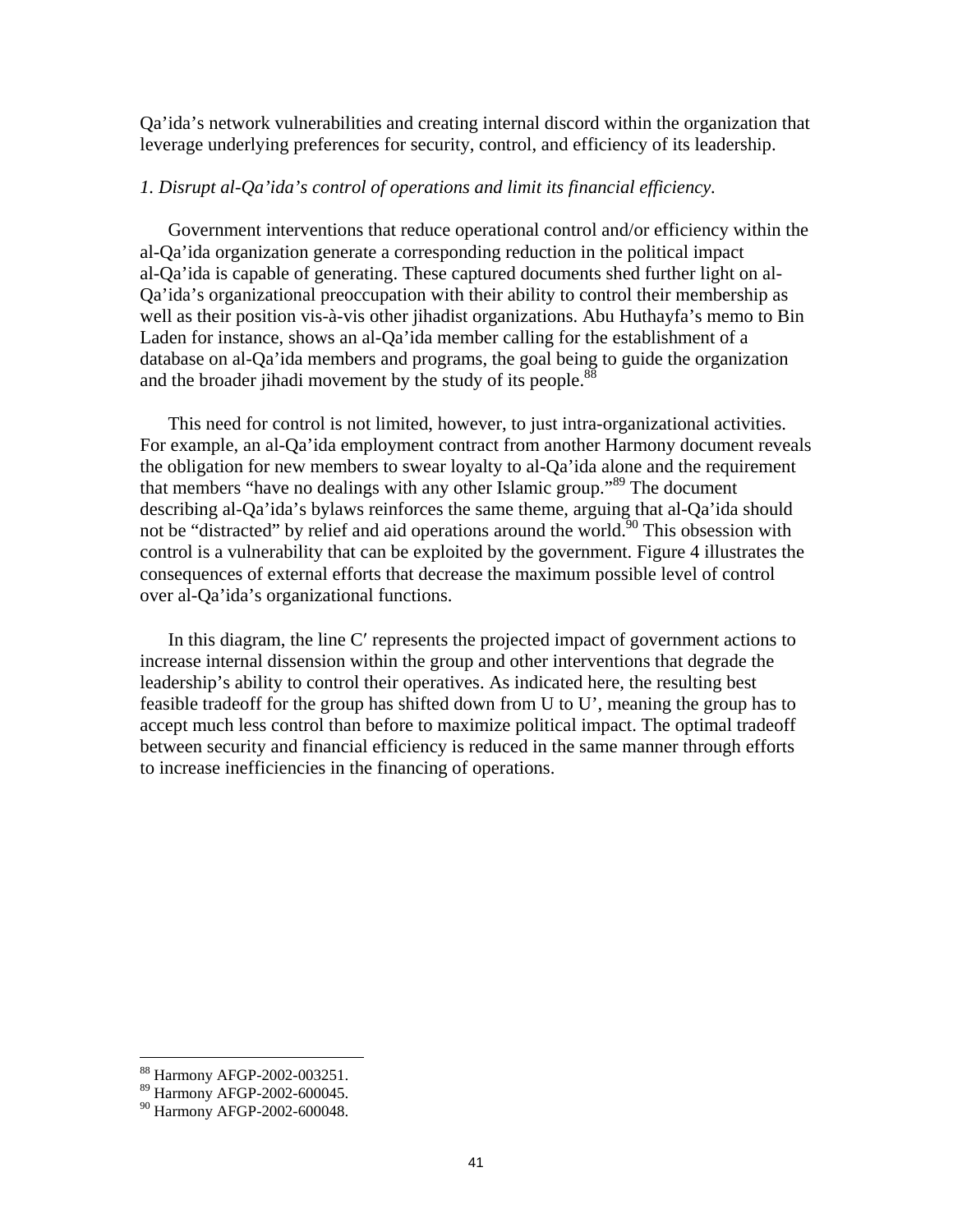

The U.S. Government can intervene to reduce al-Qa'ida's control and financial efficiency within the organization—thus limiting its potential political impact—by pursuing carefully crafted policies grounded in al-Qa'ida's own assessments of their vulnerabilities. The following general prescriptions highlight possible ways governments can thwart al-Qa'ida's organizational development.

Refrain from actions that encourage preference alignment. Al-Qa'ida members who appear less committed should not necessarily be removed from the network if they can be reliably observed, even if they present easy targets. By leaving them in place, the probability that the group will identify agency problems and hence adopt securityreducing measures increases. Consider the February 11, 1999 e-mail by Ayman al-Zawahiri to a Yemeni cell leader:

*"With all due respect, this is not an accounting. It's a summary accounting. For example, you didn't write any dates, and many of the items are vague. The analysis of the summary shows the following:* 

*1–You received a total of \$22,301. Of course, you didn't mention the period over which this sum was received. Our activities only benefited from a negligible portion of the money. This means that you received and distributed the money as you please.... 2–Salaries amounted to \$10,085–45 percent of the money. I had told you in my fax...that we've been receiving only half salaries for five months. What is your reaction or response to this?* 

*3–Loans amounted to \$2,190. Why did you give out loans? Didn't I give clear orders to Muhammad Saleh to...refer any loan requests to me? We have already had long discussions on this topic...*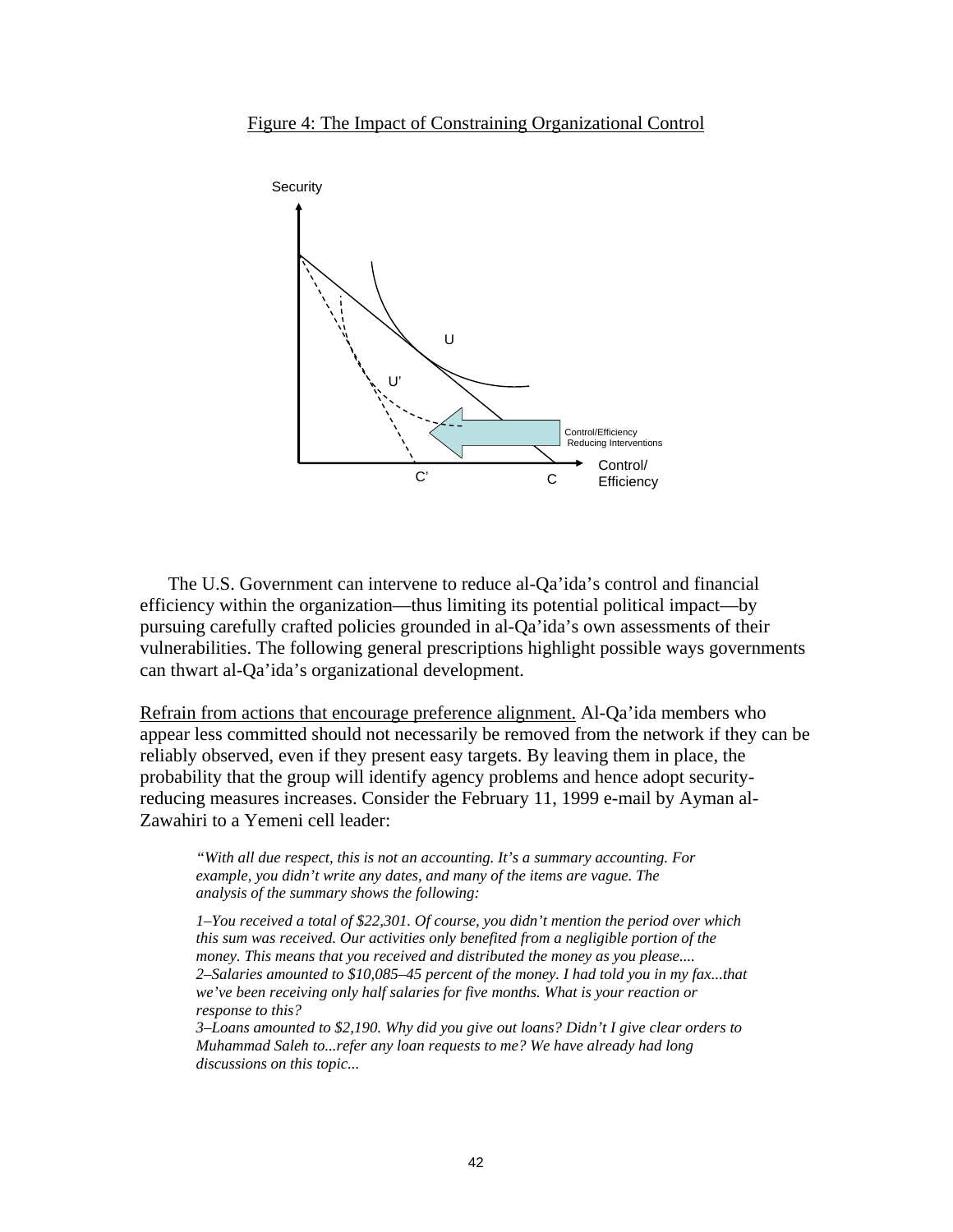*4–Why have guesthouse expenses amounted to \$1,573 when only Yunis is there, and he can be accommodated without the need for a guesthouse?"* [91](#page-43-0)

The individual on the receiving end of Zawahiri's ire increases agency problems and organizational dysfunction that may arguably contribute more to degrading al-Qa'ida's capabilities if he is allowed to remain in the organization than if he were selected out. Importantly, it is the *perception* of financial inefficiency that is important not the inefficiency itself. This can be achieved by pursuing measures that incriminate financial agents and add to suspicions of graft and corruption in the eyes of their leaders

Make credible punishment of operatives harder for al-Qa'ida. This is most easily done by providing an exit option for members other than indefinite detention or death. This approach can yield benefits in two ways. First, it will make it harder for groups to enforce discipline-hence control- through the use of force against their own members.<sup>92</sup> This will reduce the level of political impact groups can achieve. Second, offering well-publicized amnesty or reduced punishment for defectors will encourage those dissatisfied with the organization to leave by reducing the perceived costs of exit. In response, al-Qa'ida will have to become more careful about screening applicants, which will in turn reduce the pool of potential members, or increase the use of problematic screening mechanisms.

Increase internal dissension within the al-Qa'ida leadership. Dissension among the leadership of al-Qa'ida decreases cohesiveness and control within the organization. An example from Harmony includes a letter to "Mukhtar" that refers to senior al-Qa'ida military director Khalid Sheikh Mohammed. In this letter, one 'Abd al-Halim Adl expresses concern that al-Qa'ida is "experiencing one setback after another and have gone from misfortune to disaster." 'Abd al-Halim Adl blames this series of failures on faulty leadership, arguing that those in charge rush "to move without vision." Focusing on the negative impact that Osama Bin Laden has had on the organization in particular, the letter pleads with Khalid Sheikh Mohammed to reject Bin Laden's orders and instead concentrate efforts on reorganizing and reinvigorating both the organizational infrastructure and the relationship between the commanders and the foot-soldiers. Effective information operations can achieve similar effects and will bring into question the theological justification for actions as well as the legitimacy of key leaders within al-Qa'ida.

Publicly emphasize the differences between al-Qa'ida leaders and affiliate groups. Agency problems can be enhanced within al-Qa'ida by reducing incentives for al-Qa'ida subgroups to remain closely linked to the center. Giving Osama bin Laden credit for Abu Mus'ab al-Zarqawi's terrorist attacks only legitimizes and strengthens their relationship.

<span id="page-43-0"></span> $\overline{a}$ 91 Alan Cullison, "Inside Al-Qaeda's Hard Drive," *Atlantic Monthly*, September 2004. [http://www.theatlantic.com/doc/200409/cullison.](http://www.theatlantic.com/doc/200409/cullison) The response email to Zawahiri's pointed concerns explains a number of these financial anomalies to Zawahiri in a defensive, seemingly irate manner.

<span id="page-43-1"></span><sup>&</sup>lt;sup>92</sup> An example of this is the defection of Ali Abd al-Rahman al-Faqasi al-Ghamdi from Saudi Arabia in June 2003. Al-Ghamdi was involved in the May 12, 2003 bombings of Riyadh and was known to have close ties with Al-Qa'ida. Debate continues regarding al-Azdi's impetus to give up, but his own father told reporters that "security agencies have promised that if he gives in and is convicted of the alleged crimes, his punishment would be reduced to half."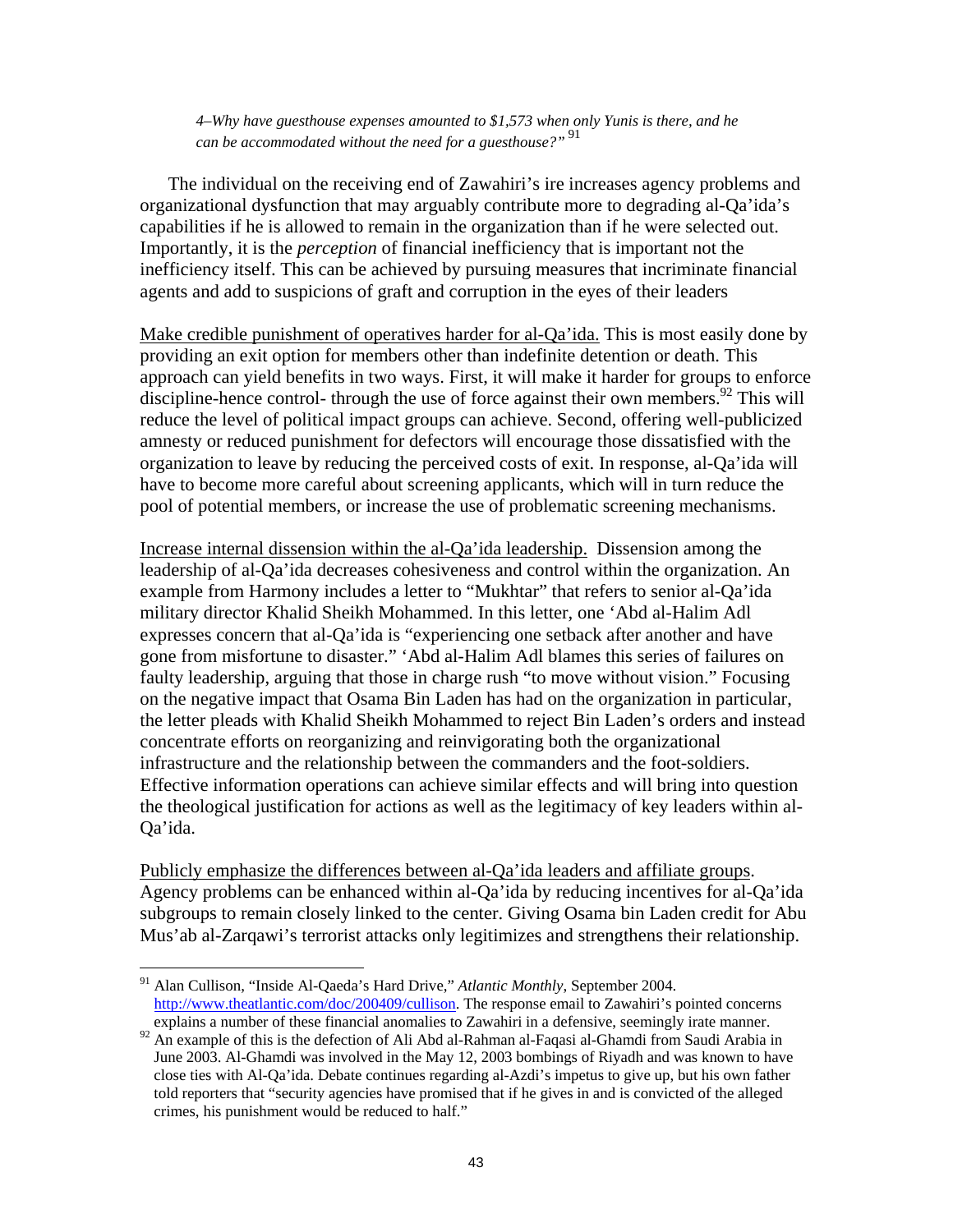Publicly recognizing the differences between peripheral groups and the center, however, may generate competition for authority between them. Terrorist organizations are inherently weak relative to their opponents and must overcome that weakness in order to rally supporters to their cause. Al-Qa'ida's central leadership maintains nominal relationships with peripheral groups in part to generate a perception that it is a powerful group that can realistically challenge its enemy. Effective policies to degrade al-Qa'ida's capacity will avoid supporting this tactic and highlight differences in the movement instead.

Make the management of al-Qa'ida's financial assets more difficult. One way to accomplish this is to refrain from publicizing the freezing of funds or seizure of assets. When government freezes funds in this way, the individual responsible for those funds has to explain what happened. Either he must make up the funds from his pocket, or come under suspicion within the group, creating the perception of diverging preferences that lead to agency problems. Keeping asset seizures secret also increases the perceived uncertainty of the operational environment, making it more difficult to maintain effective oversight in many interactions.<sup>93</sup> This in turn leads to a worsening of many agency problems in the long term.

Crack down on fundraising through legitimate businesses and charities. Forcing al-Qa'ida to resort to criminal fundraising will greatly reduce the efficiency of its financial transactions. Illicit fundraising has historically created dissent over both resource allocation and tactics. With respect to resource allocation, money from illicit purposes must be laundered to prevent investigators from using the predicate offense to gain information on the group. The laundering process is inefficient and requires secrecy, making it harder for leaders to monitor how funds are used, and making the group more prone to corruption. Moreover, as the IRA experience shows, terrorist cells trained in illicit fundraising are extremely likely to begin seeking opportunities for personal profit, even at the expense of political goals.<sup>94</sup> In the tactical arena, reliance on criminal fundraising also creates opportunities to generate negative reactions in the community.<sup>[95](#page-44-2)</sup> So, when al-Qa'ida's cells are allowed to choose their own targets to enhance security, and they choose targets that arouse public ire, the leadership faces an unpalatable tradeoff. Efforts to exert greater control in response to this tradeoff will lead to a reduction in potential political impact.

Make sole source funding unavailable. One further implication of the agency theory framework presented in the first section is that central control over al-Qa'ida's funding provides at least a minimum level of organizational control to its central leaders. Leaders can control their agents by withholding funds if they do not behave as desired. PIJ leaders in Lebanon reportedly use this method to condition logisticians arranging suicide

 $\overline{a}$ 

<span id="page-44-0"></span> $93$  In an uncertain environment, it is harder to know if an operation failed because your agent did not faithfully execute his orders, or because you got unlucky. More explicitly, the lower the signal-to-noise ratio in the environment, the less informative is any one signal.<br><sup>94</sup> Horgan and Taylor (1997).

<span id="page-44-1"></span>

<span id="page-44-2"></span><sup>&</sup>lt;sup>95</sup> FARC, JI, PIRA, UDA, and UVF all suffered politically for their moves into criminal fundraising.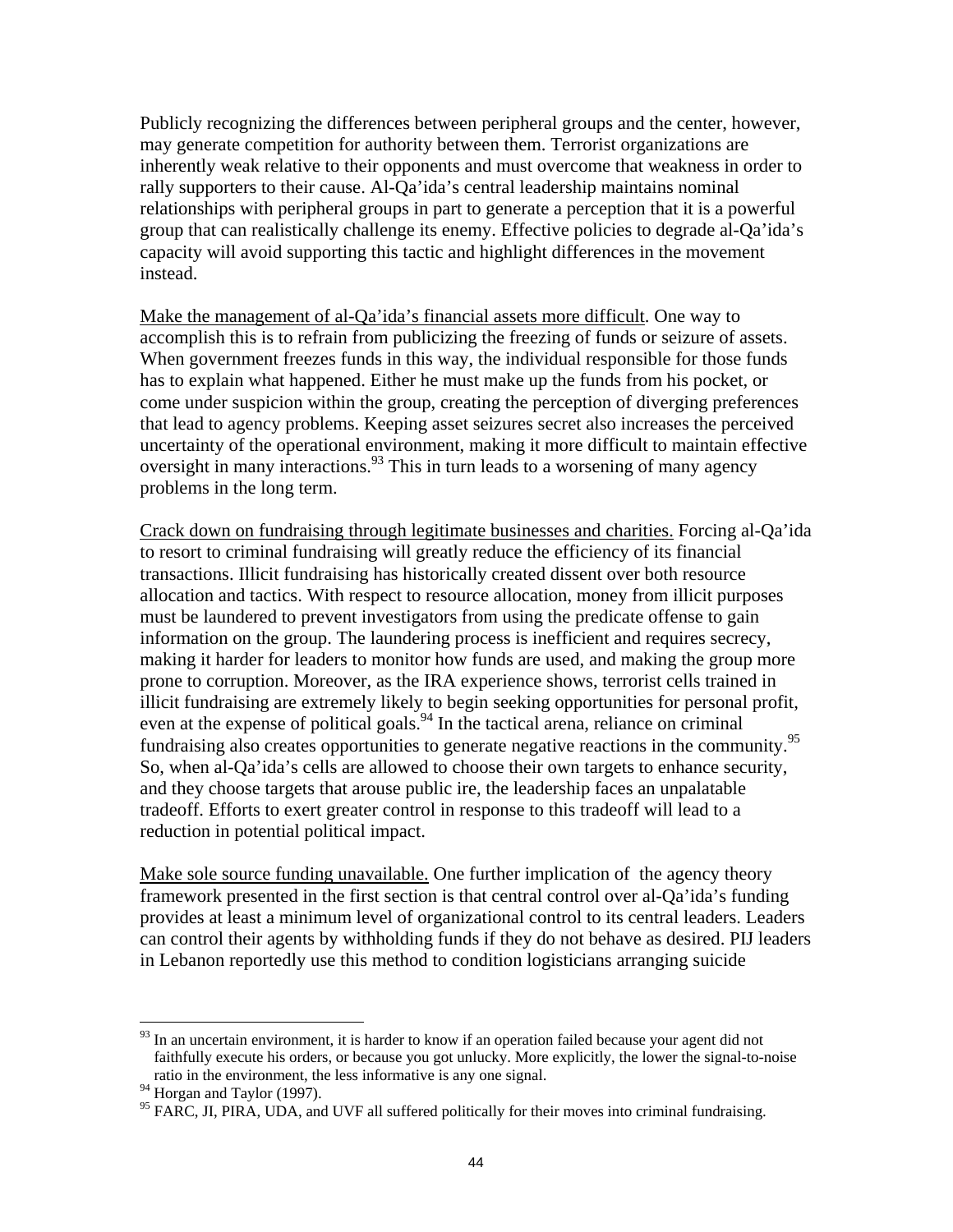bombings.<sup>96</sup> Central control of funding occurs when groups rely on a few deep-pocket donors who prefer to deal with one leader rather than several factions, or when they raise funds from sources requiring centralized infrastructure.<sup>97</sup> This centralized process guarantees leaders *de facto* control over resources. So, to the extent that government actions can deter donations from deep-pocket al-Qa'ida donors, the frequency of agency problems will increase.

# *2. Constrain al-Qa'ida's security environment.*

Government interventions that make the environment less secure for al-Qa'ida also reduce al-Qa'ida's ability to create a political impact. An illustration of this is provided in Figure 5.<sup>98</sup> Here we see the projected impact of government actions that reduce the maximum feasible level of security from S to S'. Maintaining sufficient operational control and/or financial efficiency in this changed security environment forces the group to move to a lower indifference curve and accept a corresponding reduction in political impact—U'. In other words, the government's security reducing interventions produce environmental changes that increase preference divergence among the group's membership.

### Figure 5: The Impact of Constraining the Security Environment



<span id="page-45-0"></span><sup>&</sup>lt;sup>96</sup> According to the sometimes-reliable DEBKA report.

<span id="page-45-1"></span><sup>&</sup>lt;sup>97</sup> For example, Liberation Tigers of Tamil Elam (LTTE) fundraising in the Sinhalese Diaspora in Canada is facilitated by the coordinated use of social pressure. LTTE leaders control organized groups that blacklist businesses and individuals who do not contribute.

<span id="page-45-2"></span><sup>&</sup>lt;sup>98</sup> See pages 22-25 for a more complete explanation of how al-Qa'ida's ability to achieve political impact is reduced when its ability to control operatives or maintain a level of efficiency in its financial transactions is reduced.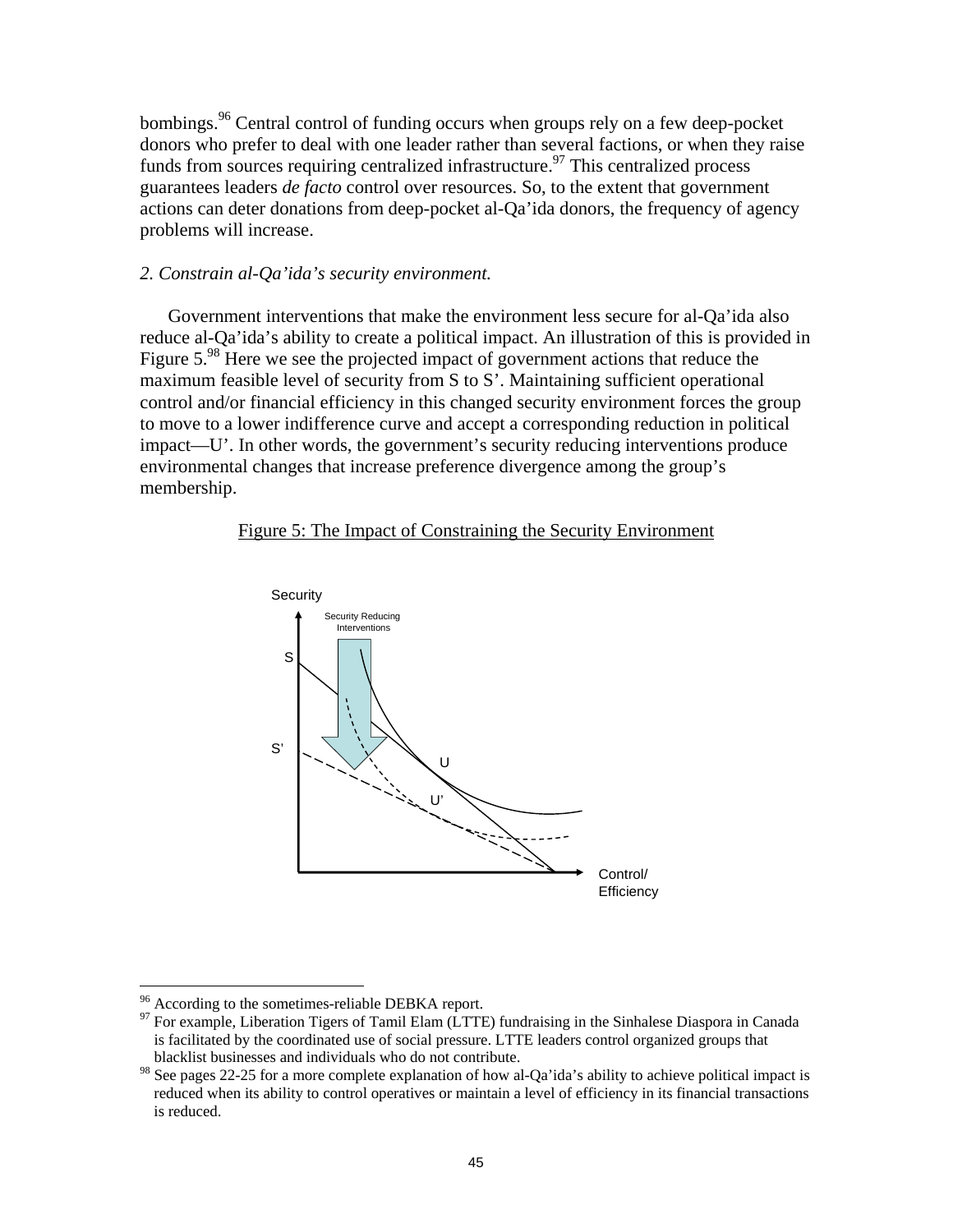Create uncertainty about operationally relevant technical information. One key vulnerability of all terrorist organizations is communications. A greater volume of communications between operational cells and others presents a proportionally greater number of opportunities for compromise. If al-Qa'ida's operators can readily find reliable technical information on bomb-making and the like, they can operate with a great deal of independence. However, if public technical data sources are rife with misinformation, then cells will need to communicate more to make sure they are using appropriate materials/techniques. These increased communications reduce the maximum feasible level of security.

Make screening strategies appear risky. Al-Qa'ida can reduce preference divergence, and hence increase their ability to achieve political impact, by screening their membership more closely. A common strategy to do so is to recruit within familial networks. By openly monitoring the family relations of known al-Qa'ida members, governments can create the perception that using family ties to screen potential members is a security risk. This takes away a useful screening strategy, reducing the maximum feasible level of security. Note that this is an additional benefit not available when monitoring is strictly covert.

Enhance intelligence collection operations. The greater the level of intelligence activity in an area al-Qa'ida intends to operate in, the lower the feasible level of security it can achieve. This is not a new observation, but it is worth noting that although increasing the density of all types of intelligence collection will reduce al-Qa'ida's political impact, it does not have a definite effect on how it is organized. Depending on the political goals of the respective al-Qa'ida group's leadership, it may actually adopt measures to achieve greater control.

#### *3. Prioritize efforts based on sub-group vulnerabilities.*

1

We believe that al-Qa'ida sub-groups' critical organizational vulnerabilities are largely determined by their need for discrimination in the use of violence to achieve political objectives. For example, a group like the IRA is attempting to achieve objectives that require significant popular support. They need to be very careful about who they hit in order to avoid losing this critical support. In contrast, groups like Zarqawi's in Iraq operate with very loosely defined political goals which appear to extend little beyond driving out the United States and preventing a political settlement. Given their objectives do not hinge on winning broad based popular support, Zarqawi's group does not need to be as careful about whom they inflict casualties upon.<sup>99</sup>

Our application of this theory to the Harmony documents and related cases leads us to conclude that, in cases where terrorist leaders have strong preferences for controlling operatives, interventions that reduce this control have greater impact on the organization

<span id="page-46-0"></span><sup>&</sup>lt;sup>99</sup> Zarqawi's "indifference curve" would thus look different compared to those leaders- principals- who demand greater control and discrimination.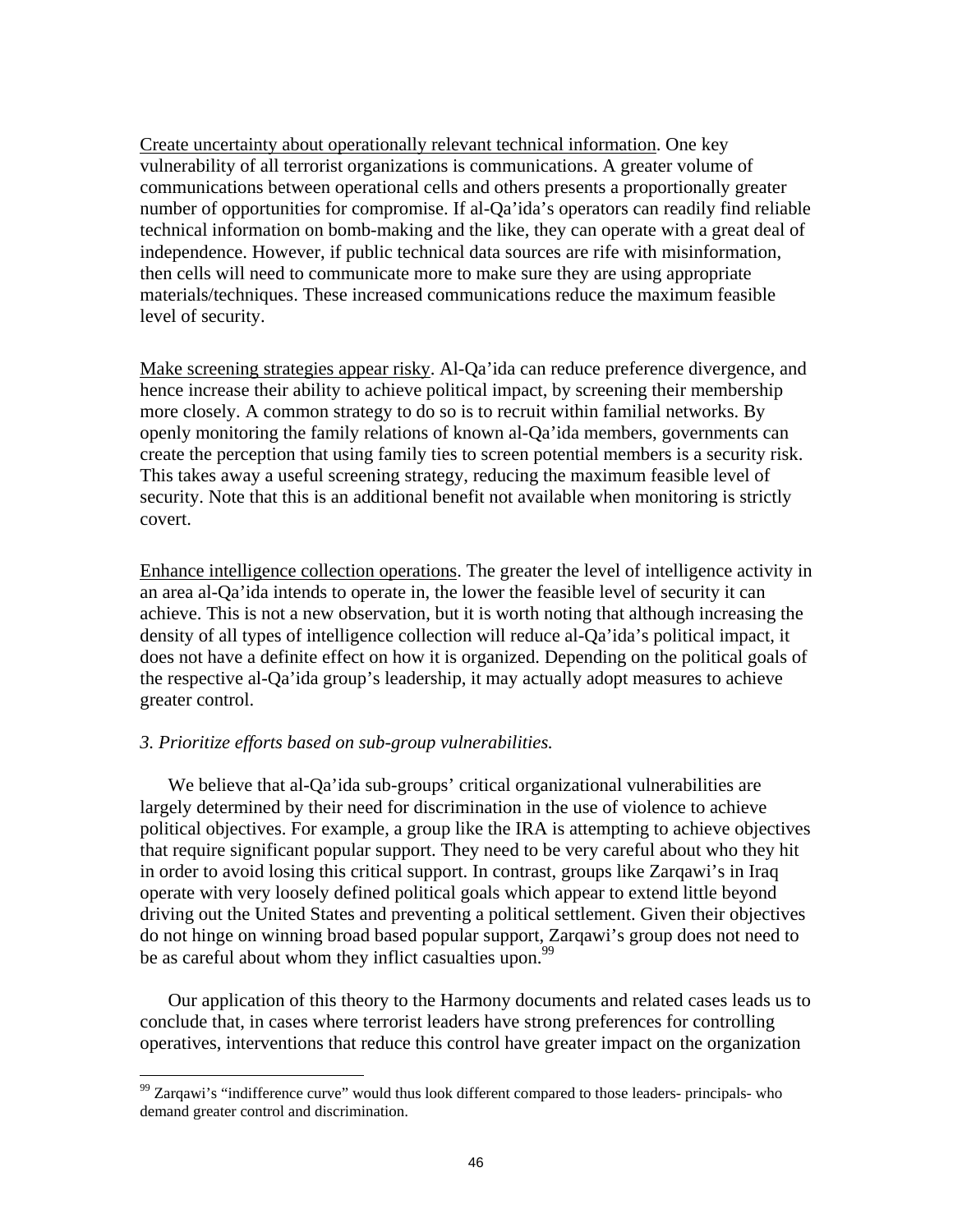than those that degrade the security environment. However, in cases where government is combating terrorist factions that place a lesser value on control, they will do better pursuing actions that reduce the group's security. For example, when developing strategies to limit the political impact of al-Zarqawi's group, reducing control does not matter much because he values it less.<sup>100</sup>

However, for al-Qa'ida terrorists operating in groups whose leaders insist on greater discrimination in their application of violence, reducing their level of control should lead to a greater probability of accepting a lower level of political impact. Terrorist leaders with such preferences would therefore be more likely to scale back on violent actions than risk collateral damage and alienating others.

#### *4. Conduct an aggressive study of jihadi strategy and foreign policy.*

Operational approaches discussed thus far must be pursued in concert with strategies that focus on undermining the body of ideas driving this violence. Students of al-Qa'ida would be remiss to think that the organization did not have its own understanding of international politics and its own foreign policy objectives informed by that understanding. Each stated objective, however, should be viewed as a new avenue by which to fracture the movement from within. The captured documents presented in this study reflect an important point of tension on the strategic level regarding the prioritization of countries in which to wage jihad, and the criteria for determining whether a population is ripe for accepting jihadi ideology.

The prioritization of countries to be attacked continues to be disputed both inside and beyond the al-Qa'ida movement. One captured document details a scouting trip, likely from the mid-1990s, on the prospects of waging jihad in Kenya.<sup>101</sup> Other documents reveal that senior leaders looked to Yemen as a high priority target. In other Harmony documents, jihadi commanders argue for the need to preserve strong, secure rear areas in places like Sudan and Afghanistan while launching offensive strikes into Russia, Tajikistan and Uzbekistan.<sup>102</sup> The United Arab Emirates slowly made its way up the targeting chain through the 1990s. But Somalia was seen as not being "ready for classic jihad" because the Somali movement had already come close to alienating itself from the  $m$ asses.<sup>103</sup>

 $\overline{a}$ 

<span id="page-47-0"></span><sup>&</sup>lt;sup>100</sup> In Abu Mus'ab al-Zarqawi's case, operating at a distance from the center will inherently create agency problems that the United States should be prepared to exploit. It should include closely monitoring goods and people leaving Iraq and preparing intelligence services in neighboring states for the intellectual and operational influence of Zarqawi. For these states, that should mean emphasizing the nationalist nature of opposition groups and the deliberate demonization of Zarqawi's particularly brutal tactics. Creating a market separation between nationalist groups in Iraq and Zarqawi will be very difficult; neighboring countries should begin that process with their own opposition groups now and head off violence before it

begins.<br><sup>101</sup> Harmony AFGP-2002-600113.<br><sup>102</sup> Harmony AFGP-2002-600053.<br><sup>103</sup> Harmony AFGP-2002-600053.

<span id="page-47-2"></span><span id="page-47-1"></span>

<span id="page-47-3"></span>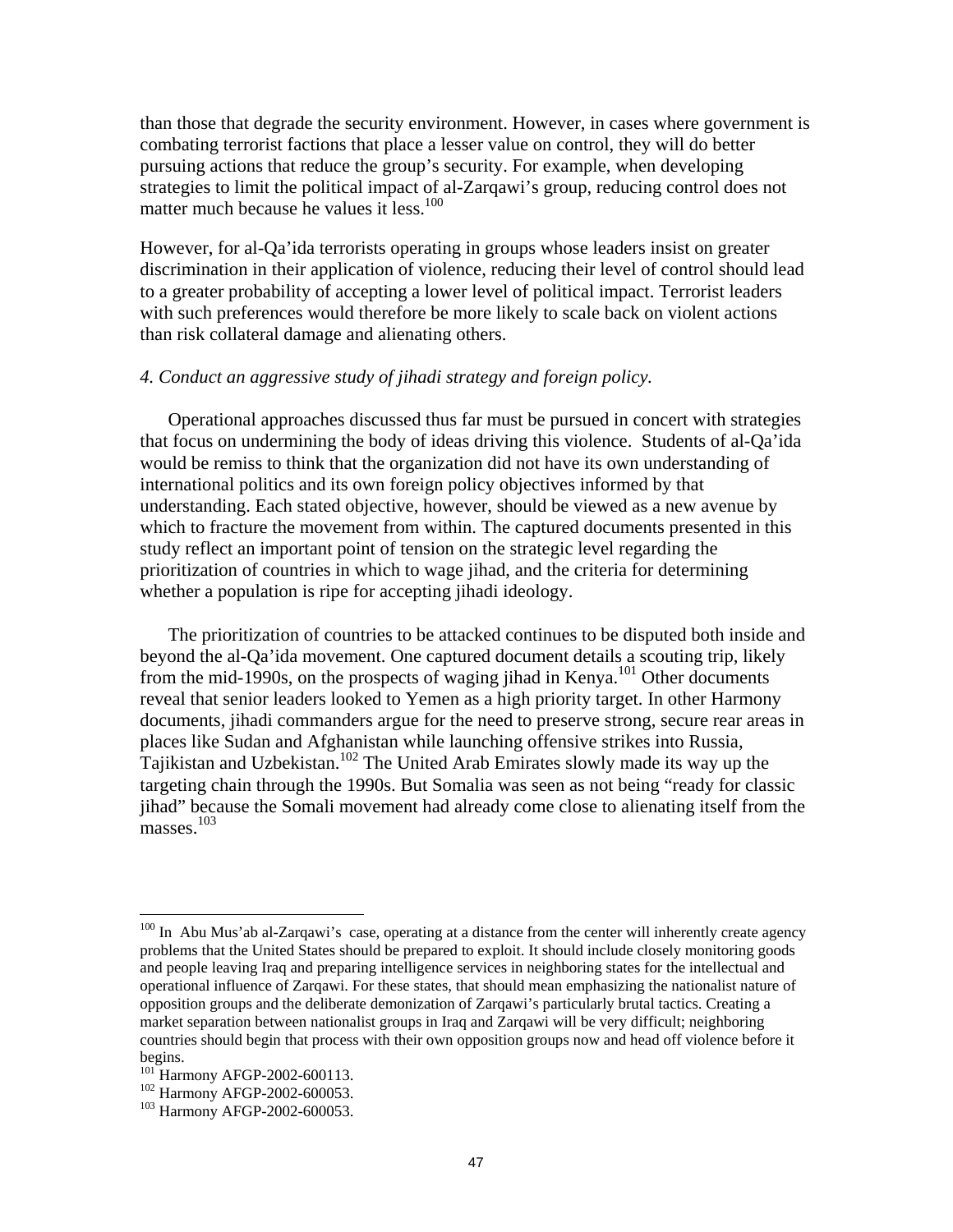The importance of maintaining connections between jihadi leadership and the people has been critical to most jihadi policy planning since Abdallah Azzam advocated such a policy in the 1980s. Al-Qa'ida strategist Abu Musab al-Suri argues, in documents found in this collection and elsewhere, that this loss of connection between jihadi leadership and the people has been a key factor in the failure of jihadi movements, particularly in Syria. By understanding both consensus and dissension among al-Qa'ida strategists about targeting priorities, U.S. policymakers increase their options for posing challenges to the organization's operations.

#### *5. Deny jihadi groups the benefit of security vacuums they seek to exploit and create.*

Policymakers are correctly concerned about the existence of ungoverned spaces as being potential safe-havens for terrorist groups. The Harmony documents demonstrate that al-Qa'ida has been thinking about the necessity to exploit such spaces since their organizational founding.

The Somali document referenced above identifies a five-point strategy to unite Somali forces and create an Islamic national front.<sup>104</sup> The author argues for:

- 1. expulsion of the foreign international presence;
- 2. rebuilding of state institutions;
- 3. establishment of domestic security;
- 4. comprehensive national reconciliation; and
- 5. economic reform and combating famine.

This approach parallels the June 2005 Zawahiri letter addressed to Abu Musab al-Zarqawi in Iraq.<sup>105</sup> In this letter, Zawahiri argues that jihad in Iraq should proceed incrementally, according to the following phases:

- expel the Americans from Iraq;
- establish an Islamic authority or emirate, then develop it and support it; and
- extend the jihad wave to the secular countries neighboring Iraq.

He also notes that jihad in Iraq may coincide with what came before: the clash with Israel, because Israel was established only to challenge any new Islamic entity.

Both of these documents focus on the need to create viable operational space by first expelling occupiers and then by establishing and nurturing their own system. By identifying, catalyzing and swallowing ungoverned spaces, jihadi strategists believe they will be able to consolidate their strength and pursue their broader political and internationalist agendas. Notice that what is important to these thinkers is not the existence of a security vacuum, but what comes next, establishing functioning state institutions under jihadi control. In fact, existing security vacuums have not proven to be a viable base for exporting attacks abroad. No major international attacks, for example, have been supported out of Afghanistan, Iraq, or Somalia.

<span id="page-48-0"></span><sup>&</sup>lt;sup>104</sup> Harmony AFGP-2002-600053. Pg. 6.

<span id="page-48-1"></span><sup>&</sup>lt;sup>105</sup> Available online at: http://www.dni.gov/release\_letter\_101105.html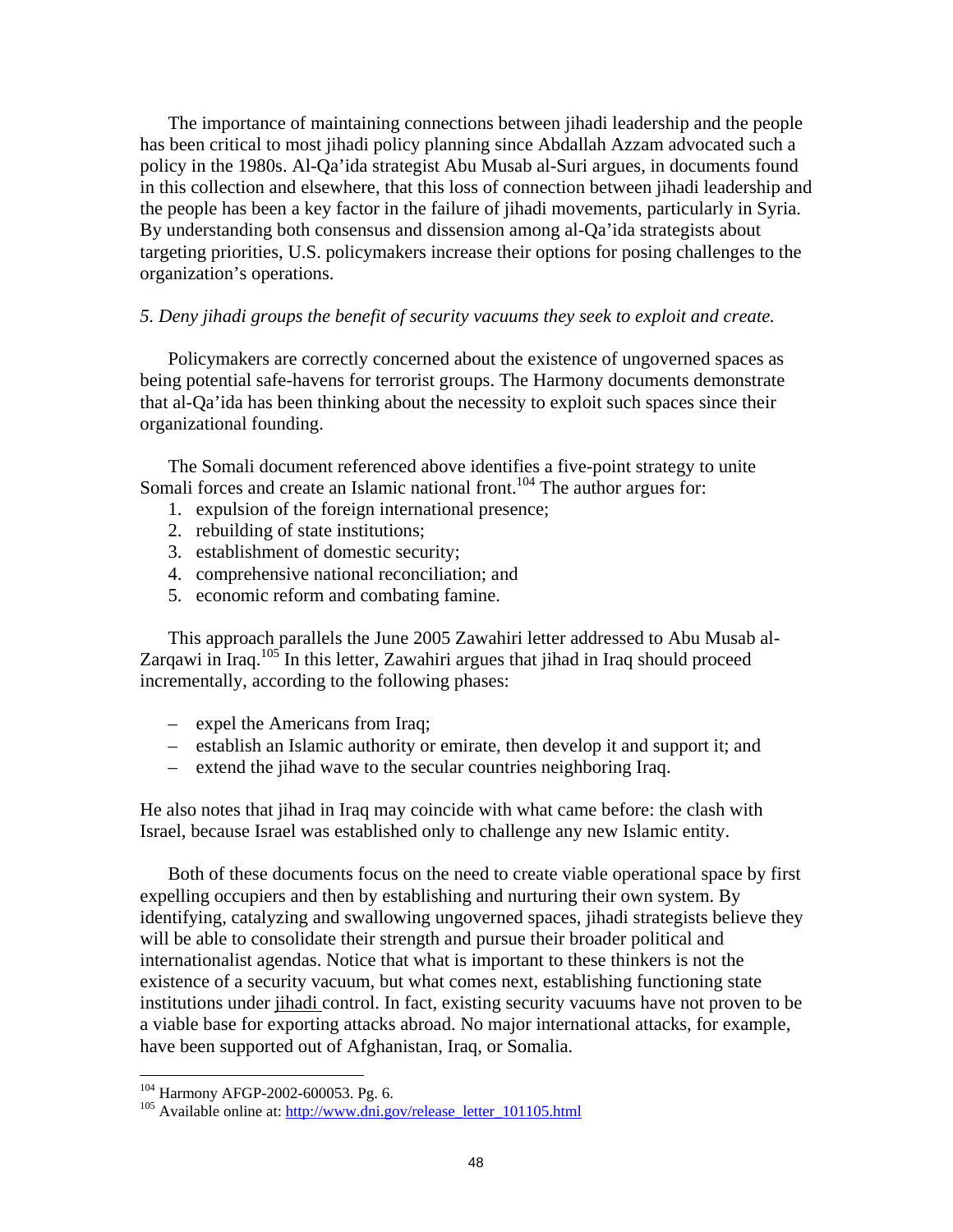Thus, while a concern with security vacuums is warranted, the implication is not that we must consistently prevent security vacuums.<sup>106</sup> That takes immense resources, as the largely unsuccessful effort to end the security vacuum in Iraq show.<sup>107</sup> Indeed preventing all security vacuums would be a Herculean task involving American power in numerous failed and failing states around the world. However, denying terrorists the benefits of security vacuums is likely a more feasible strategy. The massive troop deployment in Iraq has so far denied terrorists the use of that country as a staging ground for attacks in the West. Meanwhile, terrorists are denied the benefits of a potential Afghan security vacuum with 18,000 troops, while CJTF HOA effectively denies jihadis the use of Somalia and the rest of that region with only  $1,600$  troops<sup>108</sup>—in both cases, these deployments are far less resource-intensive than would be required to actually end the security vacuum. A more cost-effective strategy, we believe, may be to maintain the capability to act decisively when necessary in security vacuums, without embarking on an unsustainable mission to end security vacuums worldwide.<sup>[109](#page-49-3)</sup>

#### *6. Turn the jihadi vanguard back on itself*.

The strategic proponents of al-Qa'ida are what Vladimir Lenin, among a wide variety of other revolutionaries, described as the "vanguard." These "professional revolutionaries" possessed both the intellectual capacity and the fighting spirit to blaze the trail toward revolution. As most students of jihadi terrorism know, Abdallah Azzam employed this same notion of the vanguard in his early conceptualization of the al-Qa'ida organization. The application of Marxist-Leninist-Maoist revolutionary doctrine is critical to understanding jihadi strategy. Jihadi strategists have formulated a general roadmap for breaking what they see as America's physical and virtual chokehold on the periphery—both in the literal international political sense, but also in a cognitive sense. Their solution draws not only on Lenin but also on Mao's "Rural Strategy" or "Encirclement" path to revolution. Mao argued that the vanguard party needed to engage the masses, who in China were predominantly "poor and blank" peasants. These peasants provided the perfect launching pads for establishing pockets of resistance in the periphery. Although Mao's long-term goal was to actually overthrow the urban centers of capitalist entrenchment, his immediate objective was to encircle these centers with strategic footholds and wage stealth, pinpoint strikes. In Harmony AFGP-2002-600053, the author (Hassan) bolsters this point when he argues that "the strategy of the 'Jewish West' is to strike at the periphery of the Muslim lands."<sup>[110](#page-49-4)</sup>

 $\overline{a}$ 

<span id="page-49-0"></span><sup>&</sup>lt;sup>106</sup> What made Afghanistan so useful to Al Qaeda from 1995 onwards was not an absence of state institutions, but that it was that Al Qaeda could operate under the protection of a sovereign state, relying on that state's sovereignty to shield its infrastructure from potential attack by Western forces. Operating in a security vacuum, where training camps and the like could be targeted directly by the United States,

<span id="page-49-1"></span>and indirectly by local allies, is much less attractive.<br> $107$  Whatever political and military progress is being made in Iraq, it is indisputable that the country suffers from a security vacuum relative to most states. 108 Menkhaus, Ken. *Somalia: State Collapse and the Threat of Terrorism*. International Institute for

<span id="page-49-2"></span>Strategic Studies, 2004.<br><sup>109</sup> This supports the rationale behind SOCOM's expanded roles and missions in support of the GWOT.<br><sup>110</sup> Harmony AFGP-2002-600053.

<span id="page-49-3"></span>

<span id="page-49-4"></span>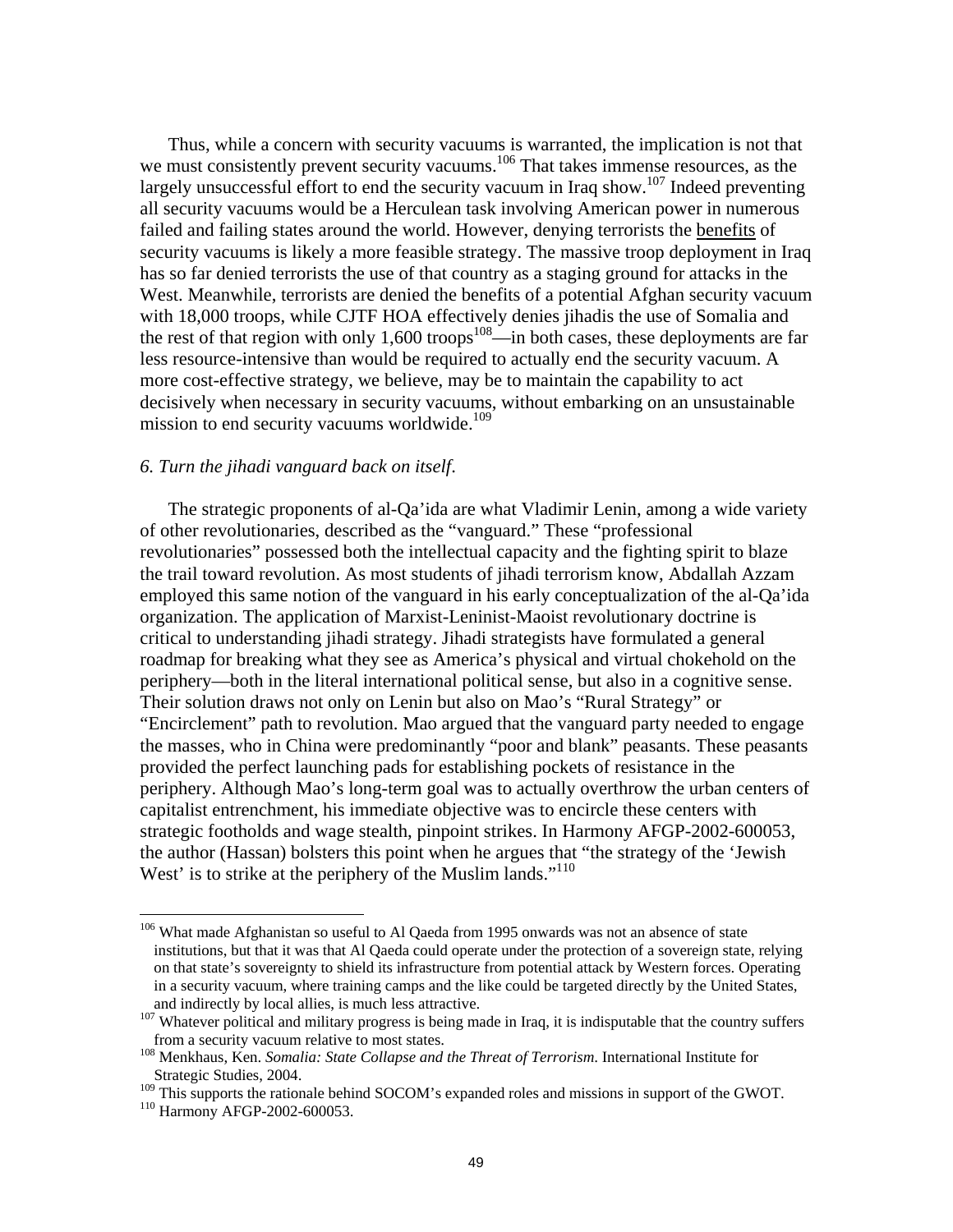As jihadi strategists see it, their Mao-styled mobility has allowed their own resistance to seamlessly open new fronts of battle when other ones close, thereby causing American action to be perpetually defensive in nature. This logic is not only reflected in the upper echelons of al-Qa'ida leadership. Indeed, in a letter included in this Harmony sample from a Central Asia-based jihadi commander, Hassan al-Tajki, one can see this calculus play out. Tajiki sees Russia in a state of economic, political and military chaos. However, as much as jihadi forces would like to exploit this political space, he identifies that "America is planning, indeed has actually begun, to fill the political vacuum occurring in the area.["111](#page-50-0) Unpredictable waves of jihadi "attack and retreat" campaigns serve, in their eyes, to confuse coalition forces and paralyze their ability to formulate and implement their own offensive strategy, thereby freeing jihadists to proceed virtually unencumbered.

We can learn a great deal from jihadi strategists and their application of historical insurgency tactics against our forces in Iraq and Afghanistan. The U.S. can similarly employ tactics that seek to surprise and exhaust jihadi safe-havens by coordinating attacks in an unpredictable yet continuous fashion. Effective strategies will aggressively seek opportunities to create power vacuums within jihadi areas of responsibility

#### *7. Confuse, humiliate, demoralize and embarrass the jihadi rank-in-file.*

Taken in context with our theoretical model, the Harmony documents suggest government policies would find success facilitating intra-movement rivalries and competition within al-Qa'ida. As one of the Harmony documents details, Tajik mujahideen had been demoralized by the intimidation and bullying from other jihadi forces. Subsequently, "the majority of the young men snuck away and went back looking for work with their old area commanders."<sup>112</sup> Jihadi-on-jihadi tension has historically run high, seen in the conflict between the "Afghan Arabs" and the Afghan mujahadeen, as well as in other jihadi combat experiences. When jihadi recruits, at least in this case, felt unwanted, they were compelled to leave the movement and return home. Government efforts to stymie recruitment of new jihadis ought to capitalize on the psychological need by many of these men to feel a sense of belonging to an organization. By denying that psychological payoff, jihadis on the margins of support for the cause may otherwise return home, like the Tajik mujahideen described in the Harmony document above.

#### *8. Subvert the authority of senior commanders*.

The sample of documents from Harmony released for this study highlight the longstanding concern that the al-Qa'ida organization has had with securing the right kind of leader, often referred to as the Emir. Senior strategists learned from past jihadi experience. As Abu Musab al-Suri's observations on the Syrian experience illustrates, without an active and highly trained cadre of senior leaders, any movement is destined to fail.<sup>113</sup> This dearth of senior jihadi leaders reduces the maximum level of control al-

<span id="page-50-0"></span><sup>&</sup>lt;sup>111</sup> Harmony AFGP-2002-600053. pg. 12.

<span id="page-50-1"></span><sup>112</sup> Harmony AFGP-2002-600053, Letter Four, pg. 50.<br>
<sup>113</sup> Harmony AFGP-2002-600080.

<span id="page-50-2"></span>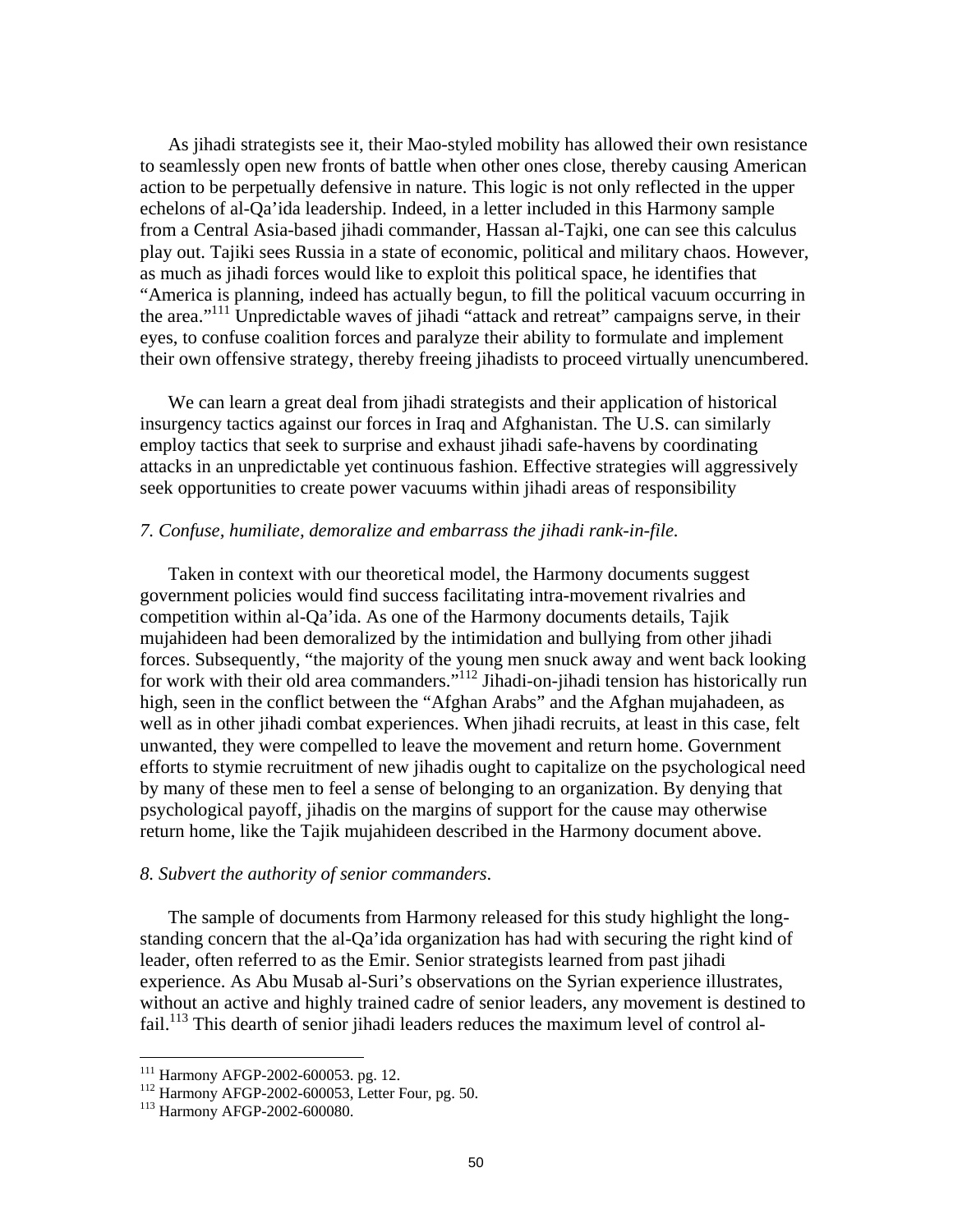Qa'ida can exert and thus reduces the potential for political impact as discussed earlier in this section.

While al-Suri's treatment focuses on general trends concerning the role that commanders play in jihad, other documents contain sections dedicated solely to articulating the professional qualifications, personality characteristics and organizational duties of commanders.<sup>114</sup> Still others concentrate on the need for providing leaders with real-time information about the movement, its members and the broader political space in which it operates. In fact, among the documents that speak to the role and activities of leaders, they almost uniformly reflect having learned al-Suri's lessons from Syria: not letting untrained people into senior command positions; not letting the senior leadership lose touch with its operatives on the ground; and the importance of training junior members not just with tactical and operational knowledge but with the strategic relevance of their participation in jihad.

With the goal of turning jihadi strengths against them, increased focus on pursuing strategies that seek to separate leaders from their troops may be effective. Identifying the lines of communication among jihadis is key to this effort. Sometimes these are best monitored clandestinely. In fact, there is significant anecdotal evidence from jihadi use of the Internet that the paranoia about being monitored hampers operations by significantly increasing the types of operational security measures that may be employed. In other instances, those tasked with counterterrorism efforts should seek to inundate those lines of communication with alternative discourse, thereby disorienting and confusing jihadis. In rare instances, it may be both operationally expedient and necessary to shut down these lines of communication.

# *9. Facilitate misunderstanding as well as understanding of America's intentions and capacity*.

Throughout its historical evolution, the al-Qa'ida organization has internally wrestled with a number of strategic concerns, particularly those related to where and how to implement violence. The Harmony documents provide insight into the jihadi understanding of American foreign policy priorities, which jihadis believe to have been significantly handicapped by the American experience in Vietnam.

In one series of letters extracted from Harmony regarding the American military experience in Somalia, one jihadi author writes that:

*The Somali experience confirmed the spurious nature of American power and that it has not recovered from the Vietnam complex. It fears getting bogged down in a real war that would reveal its psychological collapse at the level of personnel and leadership. Since Vietnam, America has been seeking easy battles that are completely guaranteed. It entered into a shameful series of adventures on the island of Grenada, then Panama, then bombing Libya, and then the Gulf War* 

 $\overline{a}$ 

<span id="page-51-0"></span><sup>114</sup> Harmony AFGP-2002-000078 and Harmony AFGP-2002-000080.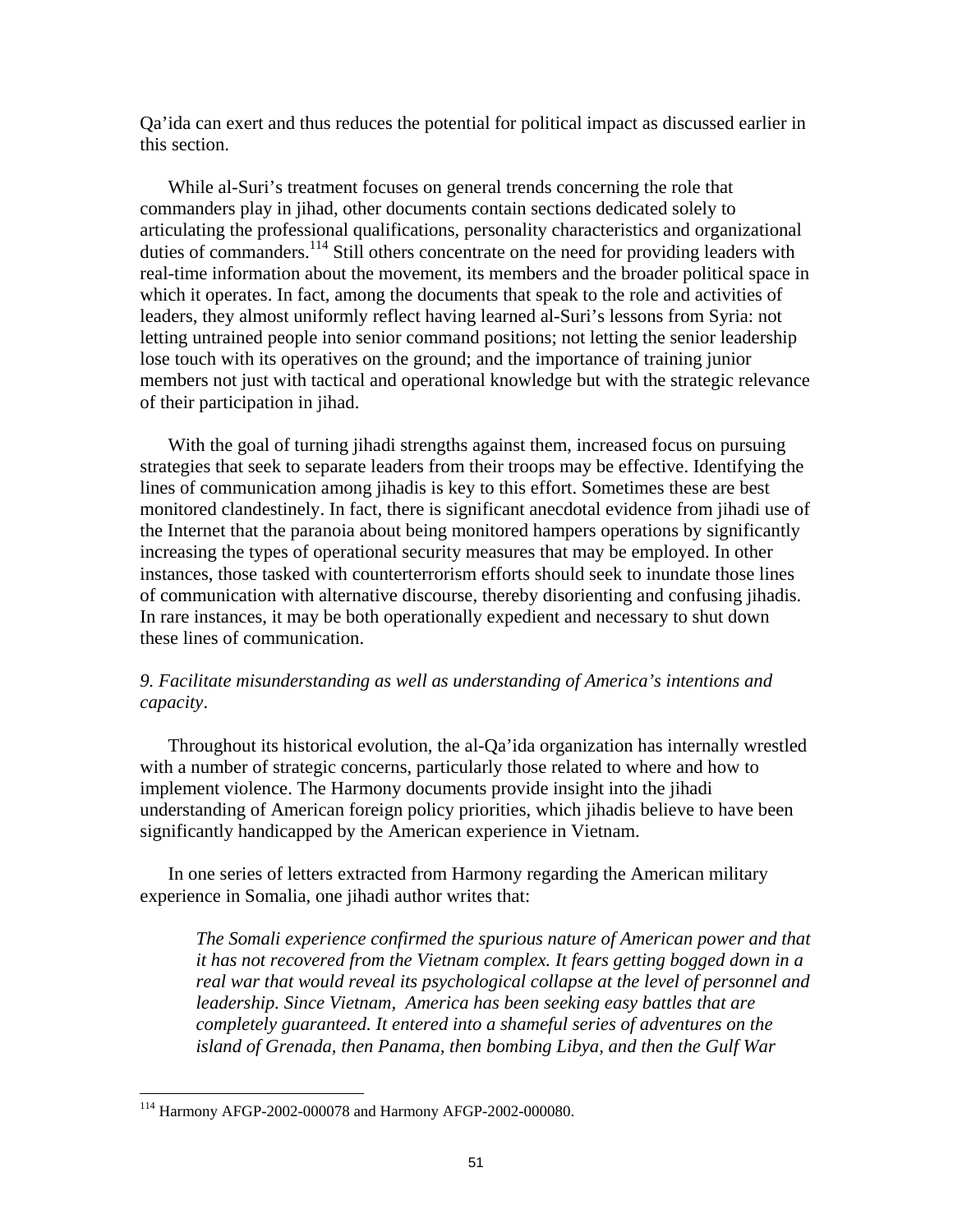*farce, which was the greatest military, political, and ideological swindle in*  history.<sup>[115](#page-52-0)</sup>

This statement reveals several important insights. First, at least throughout the 1980s and 1990s, al-Qa'ida believed the United States to be an aggressive and belligerent power, perpetually seeking opportunities to exercise its military domination. Those following al-Qa'ida rhetoric over the recent decade have heard statements arguing that the only language the United States understands is that of violence.<sup>116</sup> America's perceived bellicose leanings, however, were seen as being tempered by the lessons learned in Vietnam—namely, that protracted wars of attrition should be avoided at all costs. Jihadists writings generally portray the United States as a paper tiger, one that possessed overwhelming military power, but constrained in its ability to employ this strength by a domestic population and leaders who lacked the resolve to sustain military campaigns without public support.

Jihadi assumptions about America's reluctance to use military force were reinforced following the perceived lack of response to the 1998 bombings of U.S. Embassies in Kenya and Tanzania, as well as to the *USS Cole* attack in 2000. The predominant jihadi assumptions about America's perceived risk aversion likely caught them off guard and facilitated American military success against those jihadists in the early 2000s. There may be an advantage in allowing jihadists to underestimate American resolve and power, in certain situations, as it may lead to a decreased perception within al-Qa'ida of the need for operational security measures.

#### *10. Force jihadi propagandists back on their heels.*

Ultimate success for al-Qa'ida lies in reshaping mass perceptions about good and evil. As was the case since Hasan al-Banna founded the Muslim Brotherhood, it is essential to grasp the fact that the long-term goal of this jihadi salafi movement is to change the face of society. Al-Qa'ida has been relatively successful in packaging and marketing their message in a social movement. Through the persuasive figurehead of Osama Bin Laden, the persistent continuation of global terrorism and the work by an army of propagandists to spin the tale of jihad, al-Qa'ida as an idea is actually much more difficult for governments to counter than when it was more or less an organization or confederation with its associated organizational vulnerabilities described earlier in our analysis.

The jihadi movement's strategic coherency to this point is attributable, in large part, to how skillfully its members used propaganda instruments, particularly since 9/11, for weaving a historical record, as one senior al-Qa'ida ideologue called it. As a repository of images, videos and stories, the Internet has come to codify a particular jihadi foundational myth, accessible to anyone, anywhere, anytime. Publishing their ideas in short forum postings, longer articles floated online or in voluminous books, jihadi strategists not only recruit new members into this worldview, but they spoon-feed recruits

<span id="page-52-0"></span><sup>&</sup>lt;sup>115</sup> Harmony AFGP-2202-600053.

<span id="page-52-1"></span><sup>&</sup>lt;sup>116</sup> Bin Laden's "Letter to America." November 24, 2002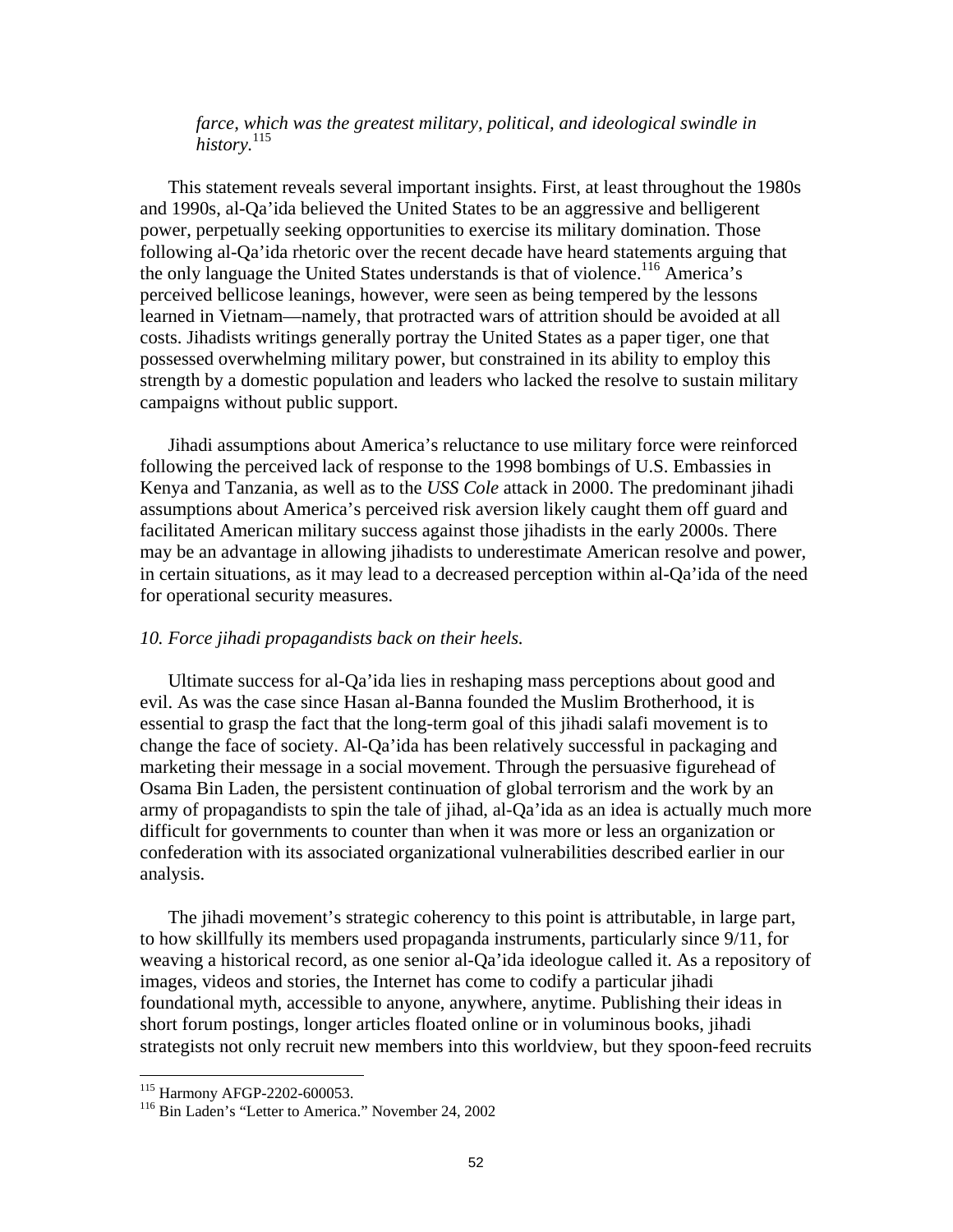with their virulent (and tedious) vocabulary for expressing their anger, and provide direction to operators on the ground, both in Iraq and abroad.

In a Harmony document written in 1994, the author (Hassan) contends that "more effective radio broadcasts are needed to launch a propaganda campaign in Yemen and Somalia." Much like the prolific jihadi propagandists at work today, Hassan believed that "radio stations are more powerful than atomic bombs." Again, the target of propaganda campaigns, he argues, must be the youth, who in small numbers can bring "correct teaching" to a large area.<sup>117</sup> Bin Laden himself, in a captured letter he wrote to Mullah Muhammad 'Omar, wrote "It is obvious that the media war in this century is one of the strongest methods; in fact, its ratio may reach 90% of the total preparation for the battles."[118](#page-53-1) In "A Memo to the Honorable Sheikh Abu Abdullah," the author, Abu Huthayfa, suggests that Muslims should seek to integrate jihad into all aspects of their lives. For example, he argues, marriage ceremonies "should include speeches, songs, and poetry promoting jihad."<sup>[119](#page-53-2)</sup>

 It seems imperative that combating terrorism efforts do everything possible to contain the spread of the jihadi body of ideas. The insight gained from the application of our theoretically informed model to this limited number of documents suggests that governments would find success implementing policies that focus on denying jihadis the operational space they seek; pitting groups, ideologues and even propagandists against one another; encouraging parochial squabbles within organizational leadership; and demoralizing new recruits while providing viable alternatives and exit strategies to them.

#### *11. Understand and exploit the ideological breaks in the jihadi movement.*

Combating the al-Qa'ida movement over the long term requires identifying where key jihadi thinkers break with one another. The documents in this report reveal how such doctrinal disagreements have historically driven wedges within the upper echelons of al-Qa'ida. It is this intra-movement contention that comprises the soft underbelly of violent jihad, which can be exploited to great ends. Interdicting and corrupting the lines of al-Qa'ida's ideological influence strikes at the core of its ability to exert indirect control of its members. Ideological influence may prove to be al-Qa'ida's center of gravity as a social movement; efforts to attack this should be weighted accordingly.

One Harmony document, for instance, points to debate among al-Qa'ida thinkers about Muhammad Nasir-ud-deen, better known as Shaikh Al-Albani, who is a renowned name among salafists and a revered Hadith scholar. He—like other late salafi sheikhs (part of what is known as the Awakening Movement) including Abd al-Aziz Bin Baz, Salim al-Hilali, and Rabee Madkhalee, among others—preached about the deviations made by Sayyid Qutb and those who follow in his path, which includes followers of al-Qa'ida. In this document, Ayman al-Zawahiri criticizes Sheikh Albani for constraining

<span id="page-53-0"></span><sup>&</sup>lt;sup>117</sup> Harmony AFGP-2002-600053.

<span id="page-53-1"></span><sup>&</sup>lt;sup>118</sup> Harmony AFGP-2002-600321, pg. 2.<br><sup>119</sup> Harmony AFGP-2002-003251.

<span id="page-53-2"></span>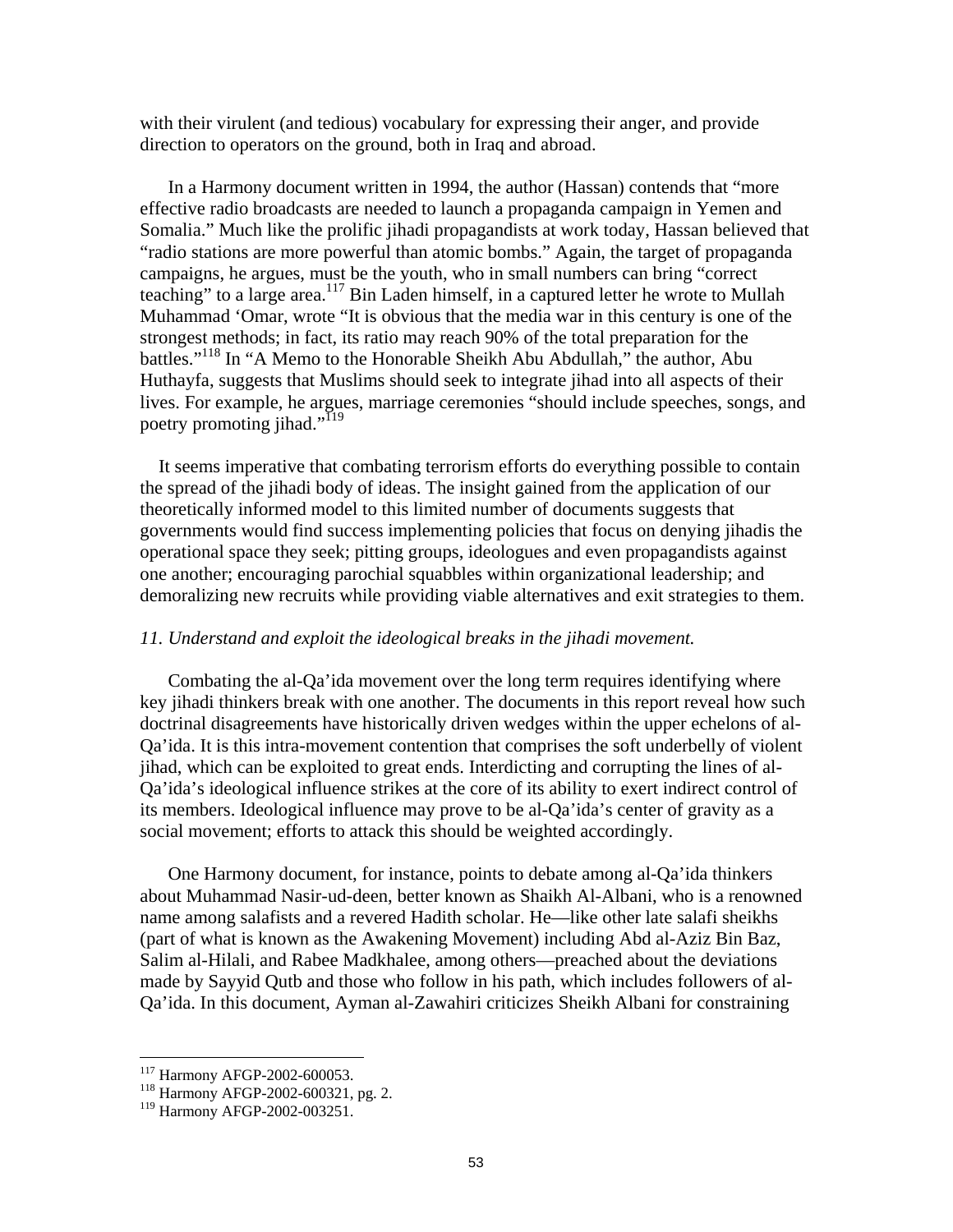the pursuit of jihad to "forgiveness, education and prayer."[120](#page-54-0) Zawahiri, like his ideological comrades—whom Awakening Salafis label "Qutubis" for their ardent following of Qutb's deviant teachings—rejects such limits as appeasement. It is necessary for Muslims to go beyond simply gaining knowledge and education, which implicitly means enduring the oppression of perceived apostate leaders and "imperialist infidels," and instead take action. This ideological break is but one of many that exist within the broader movement that can be usefully exploited.

#### *12. Anticipate al-Qa'ida's transformation from an organization to a social movement.*

The United States and its allies have found great success fighting al-Qa'ida as an organization. We have significantly degraded its formal command structure, debilitated its capabilities to readily move money and closed most of its training facilities. Despite the success against the organization, however, terrorist attacks in the name of al-Qa'ida, such as those witnessed in London or Madrid, continue. While not coordinated by the al-Qa'ida organization, they are informed by the model that al-Qa'ida popularized. This report highlights a number of effective methods for limiting al-Qa'ida's potential political impact in cases where the terrorist group can be characterized to a greater degree as an organization. Al-Qa`ida's continued transformation into a broad-based social movement, however, will pose overwhelming challenges to U.S. and other governments' counterterrorism efforts and therefore must be stopped at all costs.

One senior al-Qa'ida strategist, Abu Musab al-Suri, advances in one of the included Harmony documents—as well as in other writings found elsewhere—a comprehensive call to violent revolution among Muslims.<sup>121</sup> His writings need to be understood for what they are: a template for morphing the loose coalition of organizations, personalities and ideas that has come to be known as al-Qa'ida into a global revolutionary movement. His movement is well-conceived and designed it to be organic, clandestine, adaptable to changes in political reality and self-sustaining.

Since the Afghan training camp system had been shut down, Suri argues for the need to transfer the training to each house of each district in the village of every Muslim. By making appropriate training materials available to more than a billion Muslims in the world, Suri believes that he can catalyze a revitalized culture of preparation among them. Taking advantage of information technology like the Internet, Suri contends that anyone interested can access military and ideological training in any language, at any time, anywhere. Muslim homes, as envisioned by Suri', not only become the new training camps, where families can recruit, educate and train, but also serve as staging grounds from which ideological adherents are able to consolidate their strength and wage terrorism. Further complicating matters, Suri articulates expanded opportunities to participation in jihad for the large numbers of Muslims who may agree with the ideology he advances but are reluctant to engage in acts of violence.

1

<span id="page-54-0"></span><sup>&</sup>lt;sup>120</sup> Harmony AFGP-2002-601041.<br><sup>121</sup> Harmony AFGP-2002-60008

<span id="page-54-1"></span>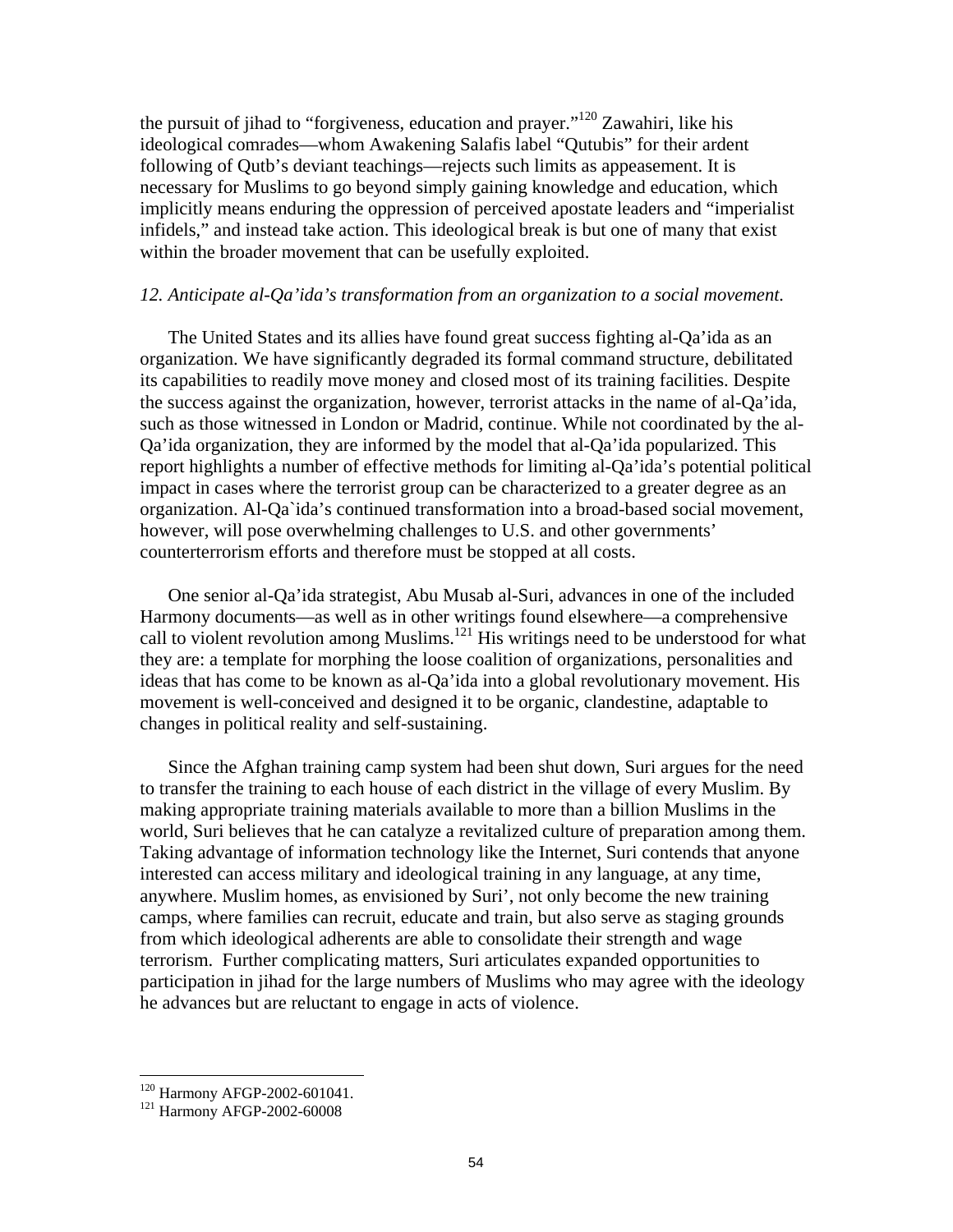Aggressive and proactive efforts are needed to curtail al-Qa'ida's transformation from a terrorist organization to that of a social movement. Increasing opportunities and mediums for individuals to support jihad, along with greater variation in the types of roles available, will require ever more comprehensive responses and mechanisms to deter them.

#### **Concluding Remarks**

The analysis provided in this report and accompanying selection of recently declassified documents from the Department of Defense's Harmony database included in Part 2 will hopefully accomplish three basic objectives. First, they provide a new source of raw data to scholars, analysts and others interested in learning more about al-Qa'ida from the perspective of the organization's members. The 28 documents presented here represent a small number of an ever-growing collection of al-Qa'ida related material, which will be increasingly made available to the public.

Second, this report seeks to demonstrate the utility of organization and agency theory for conducting terrorism analysis. Based on the logical frameworks of this field of inquiry, the analysis provided here illustrates concepts and insights that can help conduct a more nuanced study of primary source documents. Its focus on the dynamic interplay between organizational necessity for concomitantly pursuing security, efficiency and control emphasizes opportunities for those tasked with countering the terrorist threats.

Finally, the policy recommendations presented here are meant to expand the perspective of the US Government and all concerned states on the types of instruments and timelines it can use to combat al-Qa'ida. This list is not exhaustive, and as more information is provided through additional documents, the Combating Terrorism Center and other researchers can continue to research, analyze, develop, and refine recommendations. Certainly, this report represents just one component of a much larger, comprehensive effort to combat al-Qa'ida with increasing sophistication and success.

*The views expressed in this report are those of the authors and not of the U.S. Military Academy, the Department of the Army, or any other agency of the U.S. Government.*

#### [Back to table of contents](#page-4-0)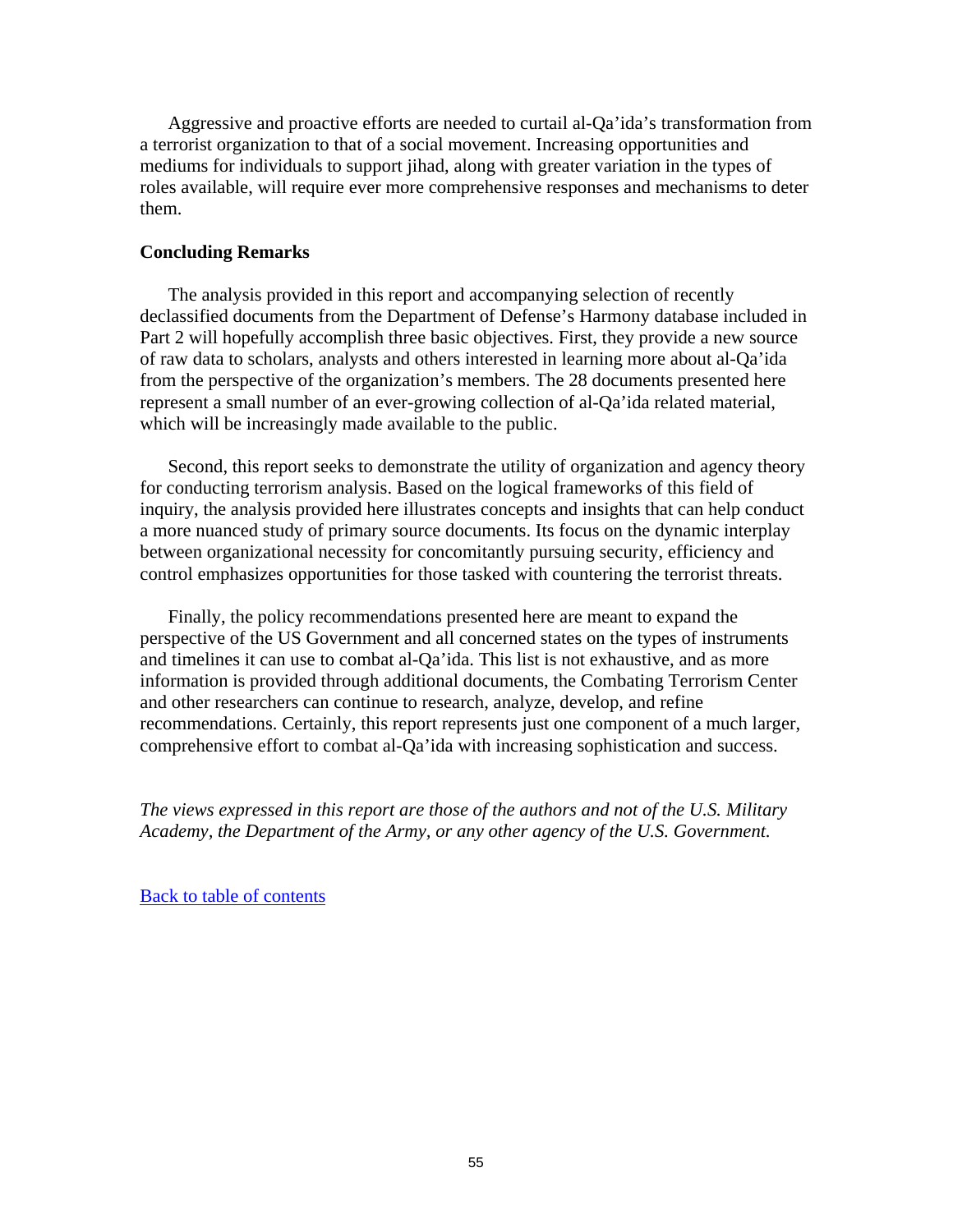# **Part II: Al-Qa'ida "In Their Own Words" The Harmony Documents**

#### [Back to table of contents](#page-4-0)

The United States Special Operations Command (USSOCOM) has the responsibility to plan and synchronize efforts across the Department of Defense for the war on terrorism. In conducting their operations over the past several years—particularly Operation Enduring Freedom (OEF) and Operation Iraqi Freedom (OIF)—representatives of USSOCOM have uncovered scores of documents authored by members of al-Qa'ida. These documents, which currently reside in a classified database called "Harmony," shed important new light onto the inner workings of the organization as well as the personalities and preferences of their authors. The database houses thousands of items with a wide range of content, including loose papers, multimedia, and personal letters.

In the latter half of 2005, the Combating Terrorism Center (CTC) at West Point was given access to a small subset of recently declassified Harmony documents and asked to provide an analysis of potential network vulnerabilities and conflicts of interests within the organization. The CTC was chosen to conduct this study based partly upon its expertise in analyzing al-Qa'ida's strategic texts, jihadi images, video clips, and other materials distributed on the Internet. The documents used in this study were initially identified, processed and translated based upon criteria established to support military planning efforts, including:

- al-Qa'ida documents (media, letters, loose papers) discussing ideology, tactics, techniques, procedures, strategy, and operations;
- Taliban documents discussing prior or future terrorist actions in Afghanistan or the region and the interaction/coordination with al-Qa'ida;
- any material related to al-Qa'ida extremist ideology, training, recruiting, and logistics flow;
- documents discussing any al-Qa'ida operation; and
- any dialogue from al-Qa'ida that threatens another country/group or its leadership.

The initial 28 documents extracted from the Harmony database that met combinations of the search criteria described above range from single page letters to 70+ page excerpts from larger jihadi texts, and were authored both before and after September 11, 2001. Every document released to the CTC from the Harmony database is included on the enclosed CD-ROM in both original Arabic text and English translation and is posted on the CTC website at<http://www.ctc.usma.edu/aq.asp>.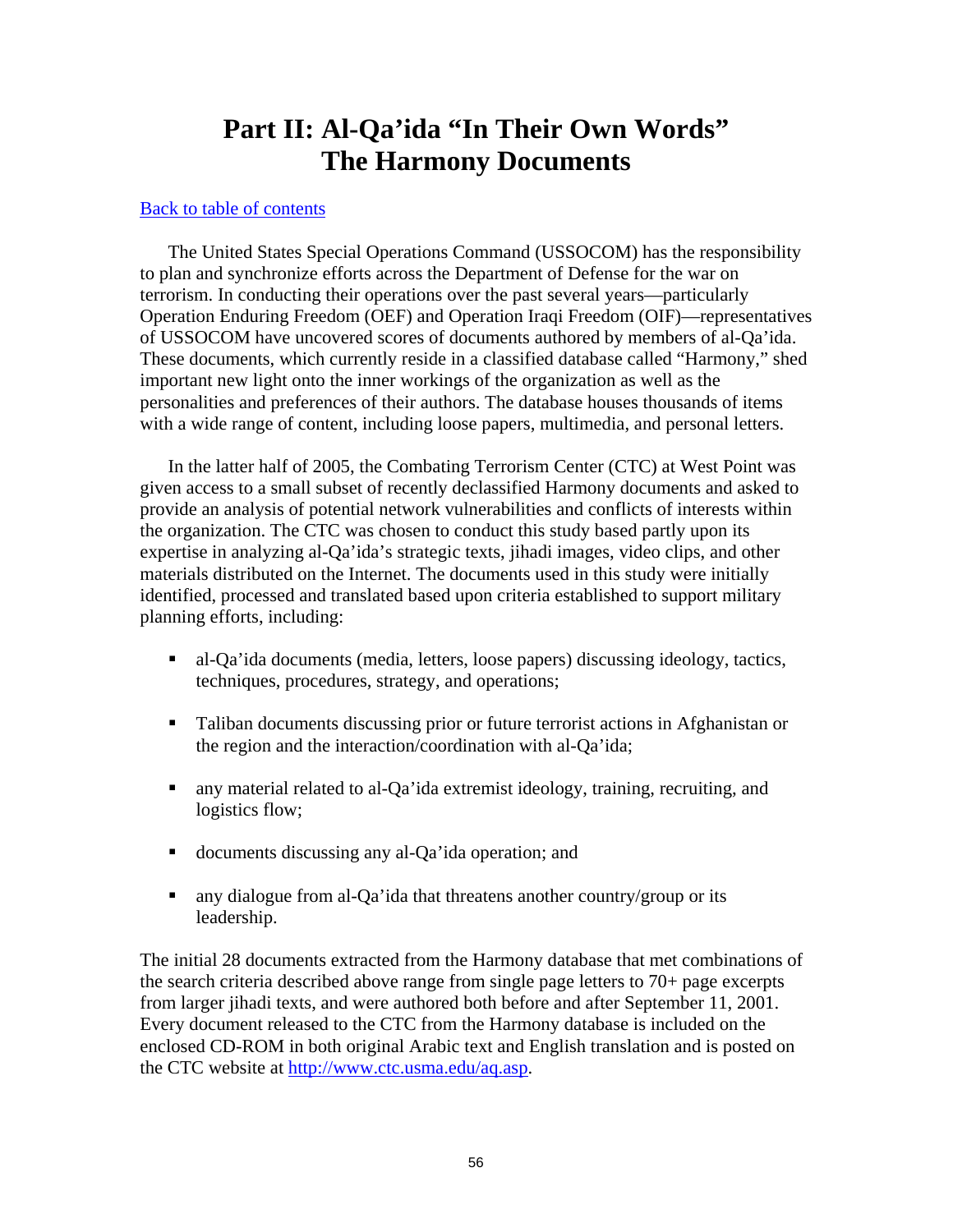This collection of primary documents exposes the banality of al-Qa'ida's day-to-day operations. Its corporate culture appears to be similar to other modern organizations: permeated by personality conflicts, intra-organizational disputes about senior management decisions and conflict over the allocation of scarce resources. Readers of these documents will gain unique perspective into the leadership's utilitarian hybridization of jihadi principles and Western-styled bureaucratic structures.

In prosaic detail, the documents identify the al-Qa'ida recruitment criteria, the training program for "new hires," and the tactics of information, political, and military warfare needed to defeat the Jews and Crusaders and restore the Muslim lands to the rule of the caliphate. Beginning with the Islamist battle to overthrow the secular government of Syria in the 1970s and 1980s, and following jihadists through campaigns in Africa, Central Asia, the Caucasus, the Gulf States, and Afghanistan, these papers also reveal a high level of arrogance and intense ambition.

The al-Qa'ida vision, as reflected in the included documents, demands ruthless adherence to its leadership and teaching, and uncompromising hostility toward Jews, Crusaders, Buddhists, Hindus, and apostate Muslims. Apostasy is defined, of course, to include all those who disagree with al-Qa'ida's interpretation of Islam. While the theology may seem reactionary, the organization insists on using modern management principles as well. Instruction is provided on applying information technology, manipulating the media, and researching the use of nuclear weapons for the cause of jihad.

Given the broad swath of time, place and organizational level from which they come, these Harmony documents reveal sides of the organization not widely seen before. The documents reflect meticulous operational calculations being made by the leadership over intended results and available opportunities for exploitation. The strategic discussions reflect a patient, organized, and determined foe that has known defeats, but one with the ability to learn from its mistakes. Readers will see how some operations they know all too well had been in conceptualization or even planning stages long before much of the West had heard the term "al-Qa'ida."

Like other revolutionary ideologies that have emerged throughout history, the idea of al-Qa'ida—an organization which touts itself as representing the will of a broader constituency—has considerable appeal for those alienated by the penetration of global capitalism or those who feel victimized by corrupt, indifferent rulers. As the accompanying analysis seeks to demonstrate, the importance of al-Qa'ida's myth-making machinery cannot be underestimated. A careful reading of the documents here dispels the fiction that some have come to accept about al-Qa'ida: that it is a coherent, unified organization informed by Islamic principles. There is perhaps no better and more objective way to understand the fractured and duplicitous nature of al-Qa'ida than by simply listening to what its own leaders have said.

#### [Back to table of contents](#page-4-0)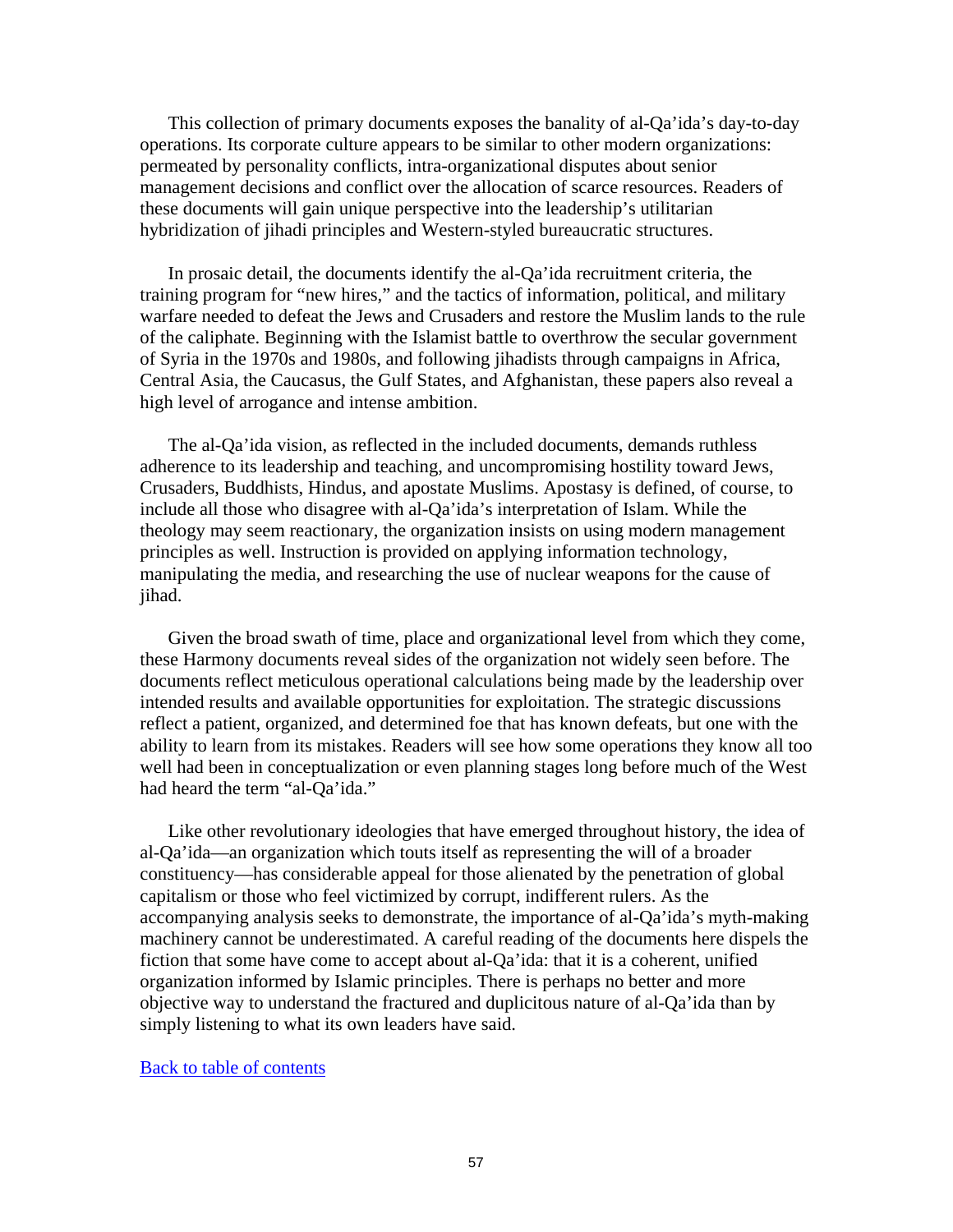# **Harmony Document List**

<span id="page-58-0"></span>**[Back to table of contents](#page-4-0)** 

| AFGP-2002-000078 |
|------------------|
| AFGP-2002-000080 |
| AFGP-2002-000103 |
| AFGP-2002-000112 |
| AFGP-2002-001120 |
| AFGP-2002-003251 |
| AFGP-2002-600045 |
| AFGP-2002-600048 |
| AFGP-2002-600053 |
| AFGP-2002-600053 |
| AFGP-2002-600053 |
| AFGP-2002-600053 |
|                  |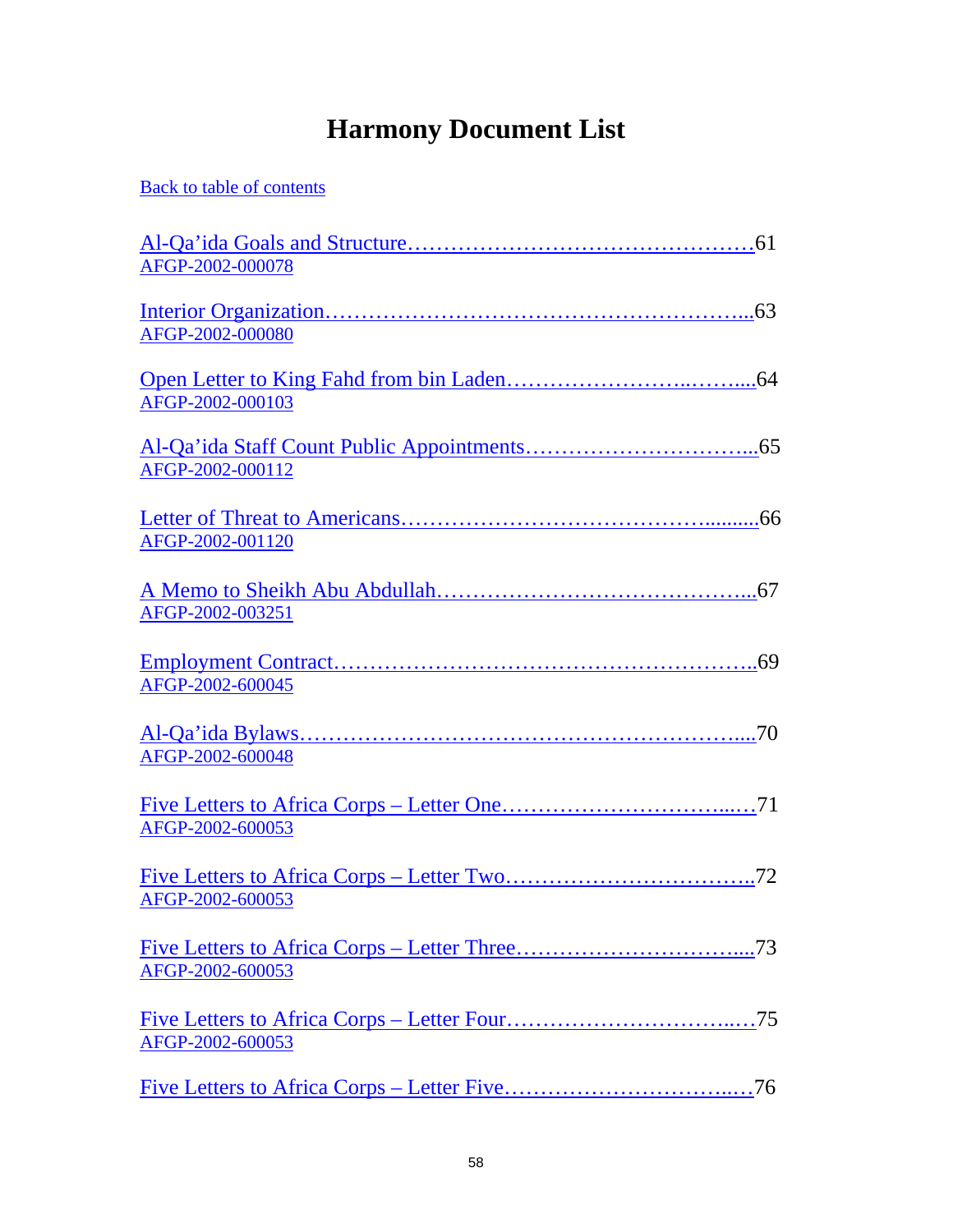# [AFGP-2002-600053](#page-76-0)

| Lessons Learned from the Armed Jihad Ordeal in Syria78<br>AFGP-2002-600080 |
|----------------------------------------------------------------------------|
|                                                                            |
| AFGP-2002-600113                                                           |
| AFGP-2002-600157                                                           |
| AFGP-2002-600321                                                           |
| AFGP-2002-600966                                                           |
| AFGP-2002-601041                                                           |
| AFGP-2002-601346                                                           |
| AFGP-2002-601693                                                           |
| AFGP-2002-602181                                                           |
| AFGP-2002-602187                                                           |
| AFGP-2002-603856                                                           |
| AFGP-2002-801138                                                           |
| AFGP-2002-901188                                                           |
|                                                                            |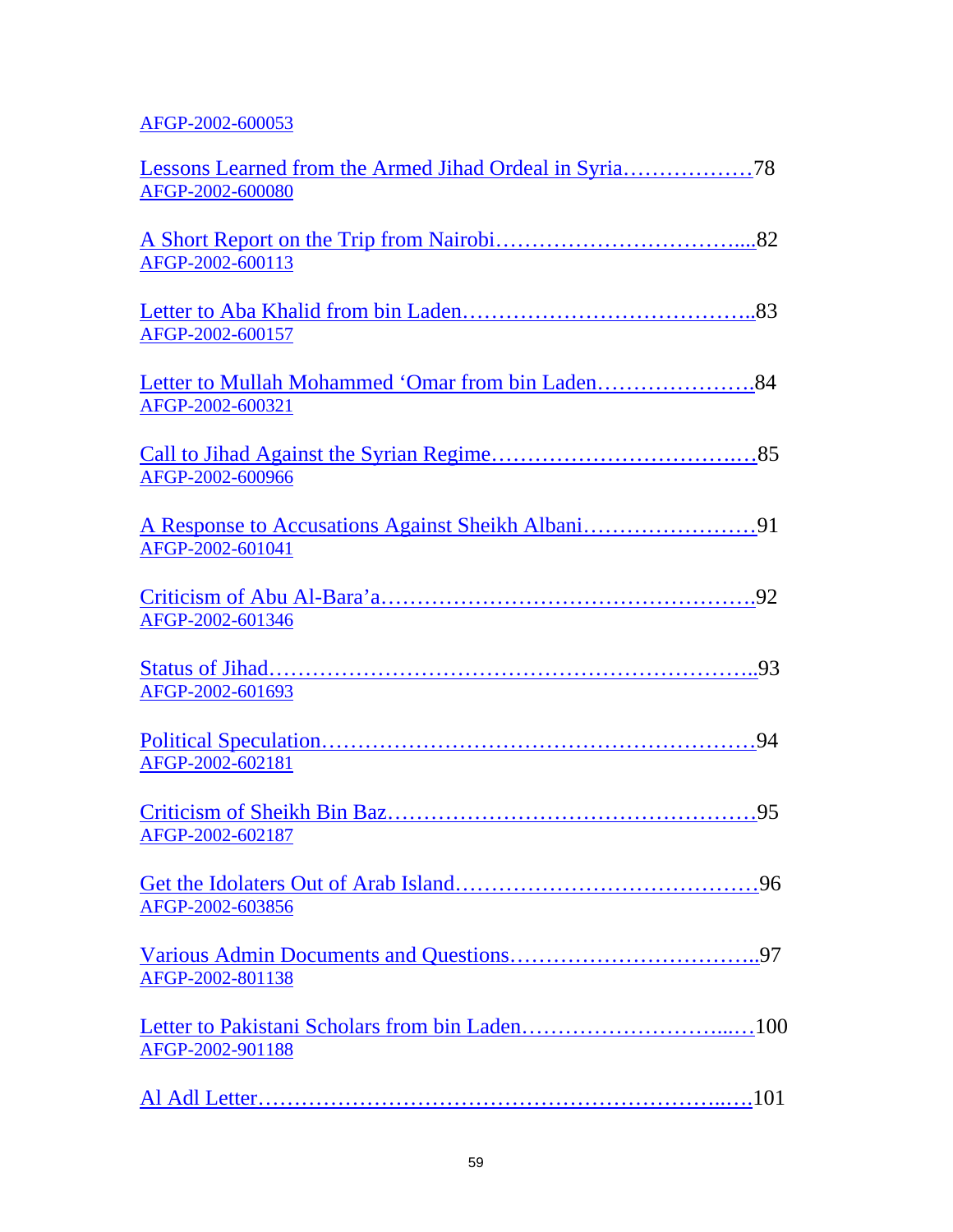| AFGP-2002-003345 |  |
|------------------|--|
|                  |  |
| 2RAD-2004-600457 |  |

**[Back to table of contents](#page-4-0)**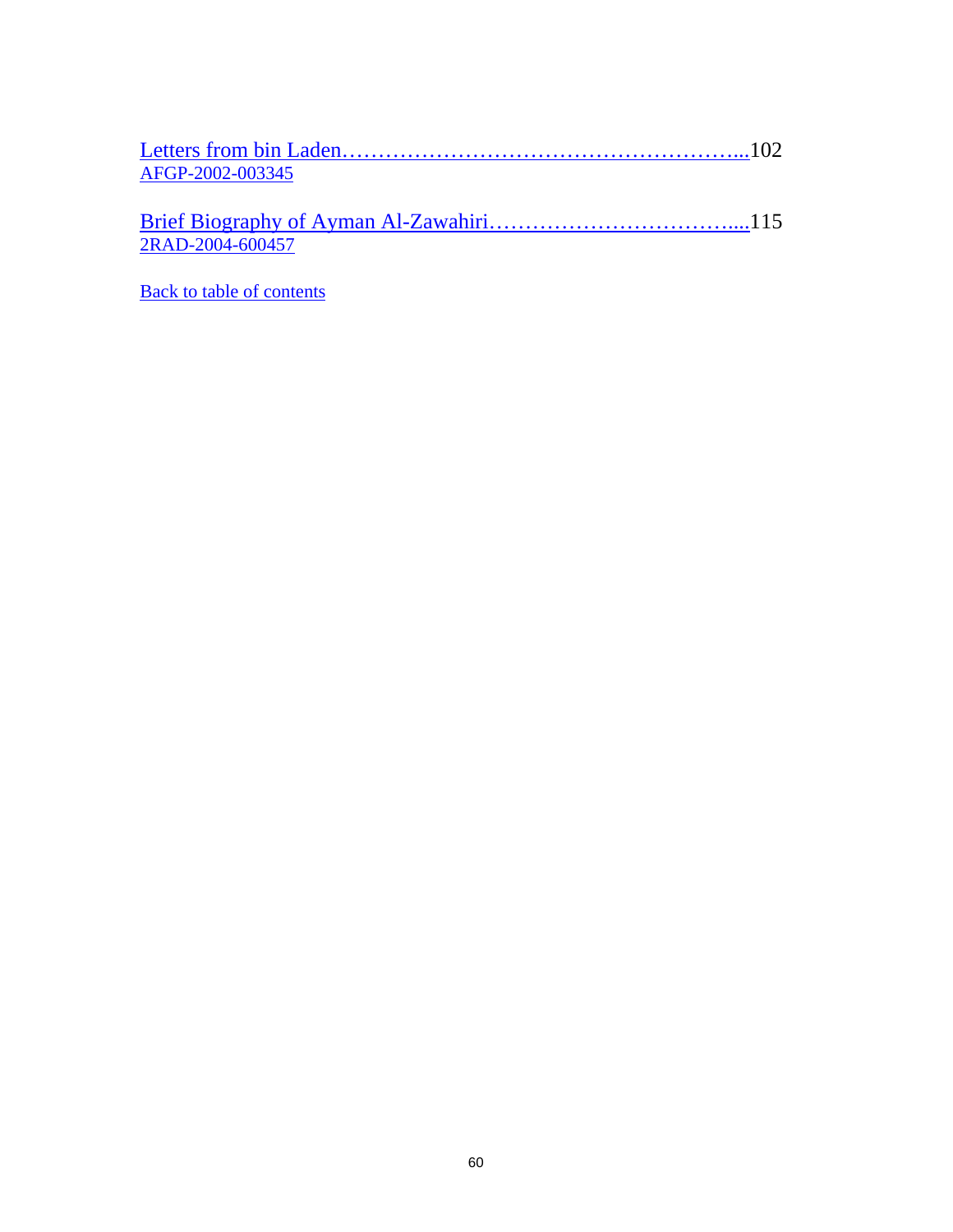# **Harmony Document Summaries**

<span id="page-61-0"></span>

| Doc ID:           | AFGP-2002-000078                              |
|-------------------|-----------------------------------------------|
| Date:             | Unknown                                       |
| Author:           | Unknown                                       |
| Length:           | 9 pages                                       |
| Title:            | None Assigned (Al-Qa'ida Goals and Structure) |
| <b>Full Text:</b> | <b>English Arabic</b>                         |

#### [Back to Document List](#page-58-0)

**Synopsis**: The document sets forth the goals and structure of the Military Committee, Political Committee, Information Committee, and the Administrative and Financial Committee. Qualifications are listed for different positions of the committee. The intent is to develop Al-Qa'ida as an effective force under the direction of leaders who are professionally capable, trained in Islamic laws, faithful to jihad, and loyal to Al-Qa'ida.

**Key Themes**: The Military Committee has five divisions: President. Training-Combat Training-Operations Nuclear Weapons Section Library and Research Section

Specific qualifications are sought for each position. The president should possess the following abilities:

Knowledge of Islamic Law Military operational experience. University Graduate (Military Academy Preferred) 30 years of age.

Qualifications for Training Section Supervisor are less demanding: 2 years of service in the Jihad. Possession of appropriate scientific knowledge. 25 years of age. High School graduate. Knowledge of Military Science Distinguished by wisdom, sobriety, and military discipline.

Similar qualifications are listed for Training Section Supervisor, General Combat Section Supervisor, and Special Operations Section.

The Political Committee and its leadership are charged with spreading political awareness among Al-Qa'ida members, between Islamic republics, and with other Jihad Movements. The committee is required to return to Al-Qa'ida before establishing a new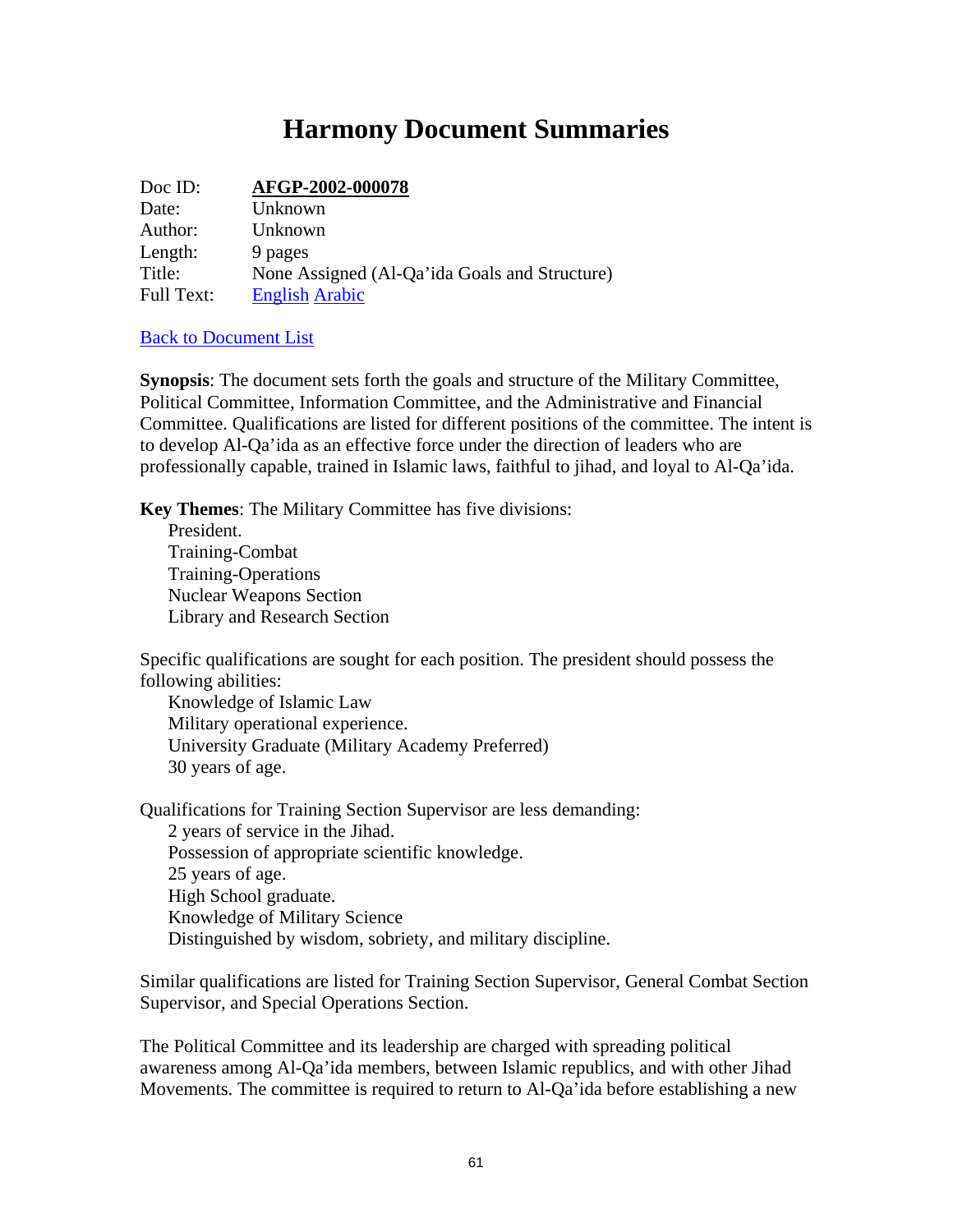stance, and to avoid the public criticism of Islamic groups. Requirements listed for the President of the Committee; these are similar to the Military Committee with the exception of English proficiency, security awareness, and personal attributes such as: "large hearted, mild tempered, correct in opinion, good planner, smart and clever."

The Informational Committee is charged with spreading the Al-Qa'ida vision of jihad to all Muslims, and to develop and communicate expertise in scientific and legal areas as well. Branches of the committee are designated to handle the following areas: computers, printing, foreign relations, photography, phonetics, translations, and microfiche. This committee is also required to seek Al-Qa'ida approval for all new stances.

Requirements for the President of the Committee listed, but are less rigorous than the Political Committee Chairman.

The Administrative and Financial Committee duties include: Administrative Services Hospitality **Accounting** Financial Services

No requirements are listed, but the document ends abruptly indicating that it is either unfinished or missing additional pages.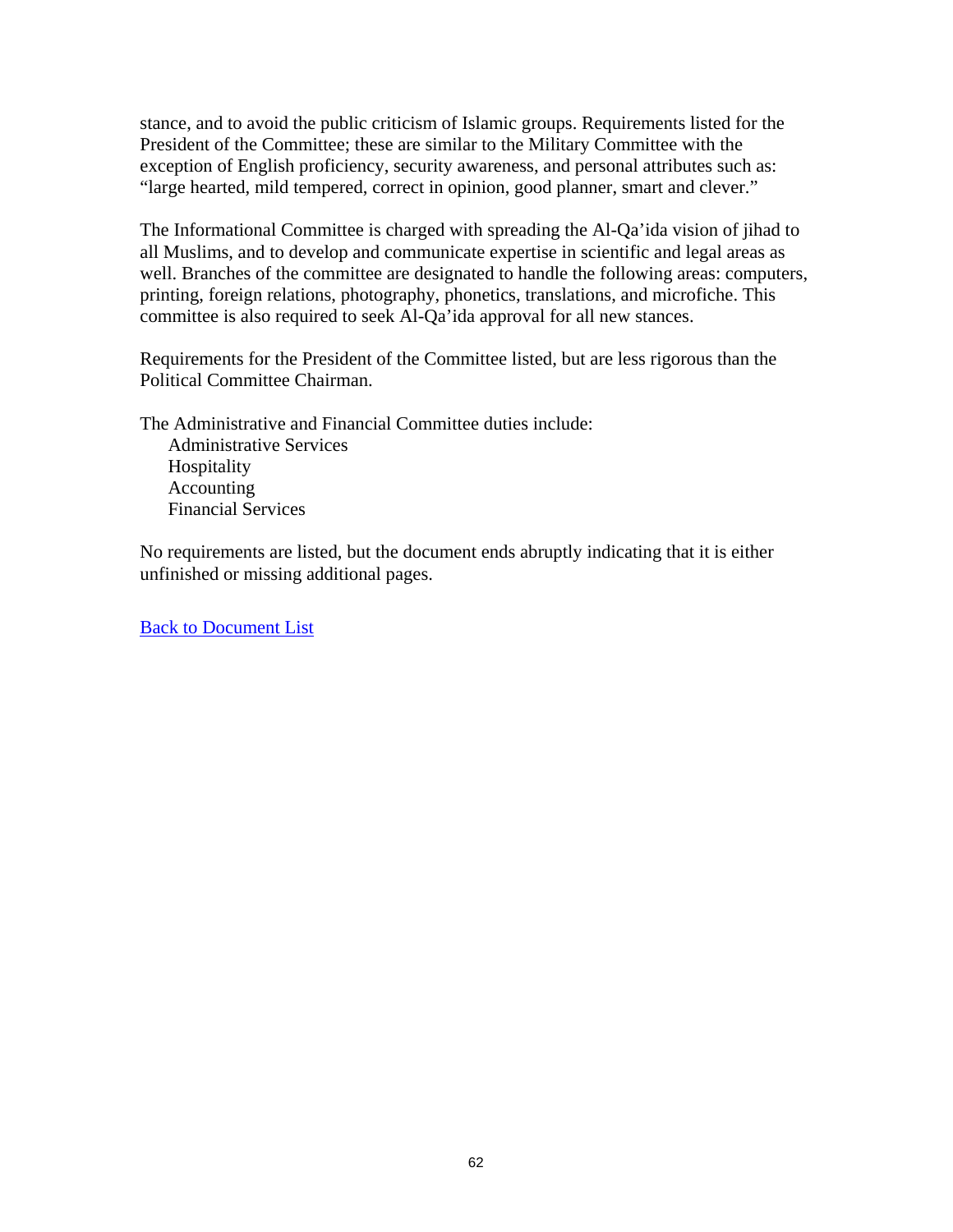<span id="page-63-0"></span>

| Doc ID:           | AFGP-2002-000080             |
|-------------------|------------------------------|
| Date:             | Unknown                      |
| Author:           | Unknown                      |
| Length:           | 9 pages                      |
| Title:            | <b>Interior Organization</b> |
| <b>Full Text:</b> | <b>English Arabic</b>        |

**Synopsis:** A description of Al-Qa'ida's organizational structure including the responsibilities and qualifications of the commander, duties of the five general committees, and general goals of the movement. Key goals are to establish the truth, get rid of evil, and establish an Islamic Nation.

**Key Themes:** A detailed, analytical statement of the goals of the Al-Qa'ida command and the qualifications of the Commander. The Commander presides over a ruling council which is divided into five committees: Military, Political, Administrative and Financial, Security, and Surveillance.

The commander is chief administrator and is "given obligations similar to the general obligations of the Imamate because it is expected that the commander will undertake the work of judging in the division of the spoils of the jihad's judgment.

With non-Jihad Muslim groups, the goal is to develop relations of love and friendship in an effort to bring out the good and correct mistakes. Al-Qa'ida seeks to eliminate regionalism and tribalism, and bring all Muslims into the Jihad. Muslims must be agitated so they can serve as "fuel for the battle."

For the "dictators of the earth and secular groups," the Al-Qa'ida position "is that there are innocents among them and unbelievers among them and that there will be continuing enmity until everyone believes in Allah."

Al-Qa'ida is structured as a Jihad organization, not an aid group, with the goal of administering Shariah law. It is committed to secrecy and self-reliance**.** 

The commander is given a list of 11 personal characteristics which emphasize his commitment to Jihad, Shariah law, and personal qualities, and 17 duties which focus on managerial and administrative abilities.

Likewise council members are required to meet five qualifications, and the work and authority of the council are carefully delineated. The document is precise and specific and demonstrates the value Al-Qa'ida places on organizational design and leadership ability.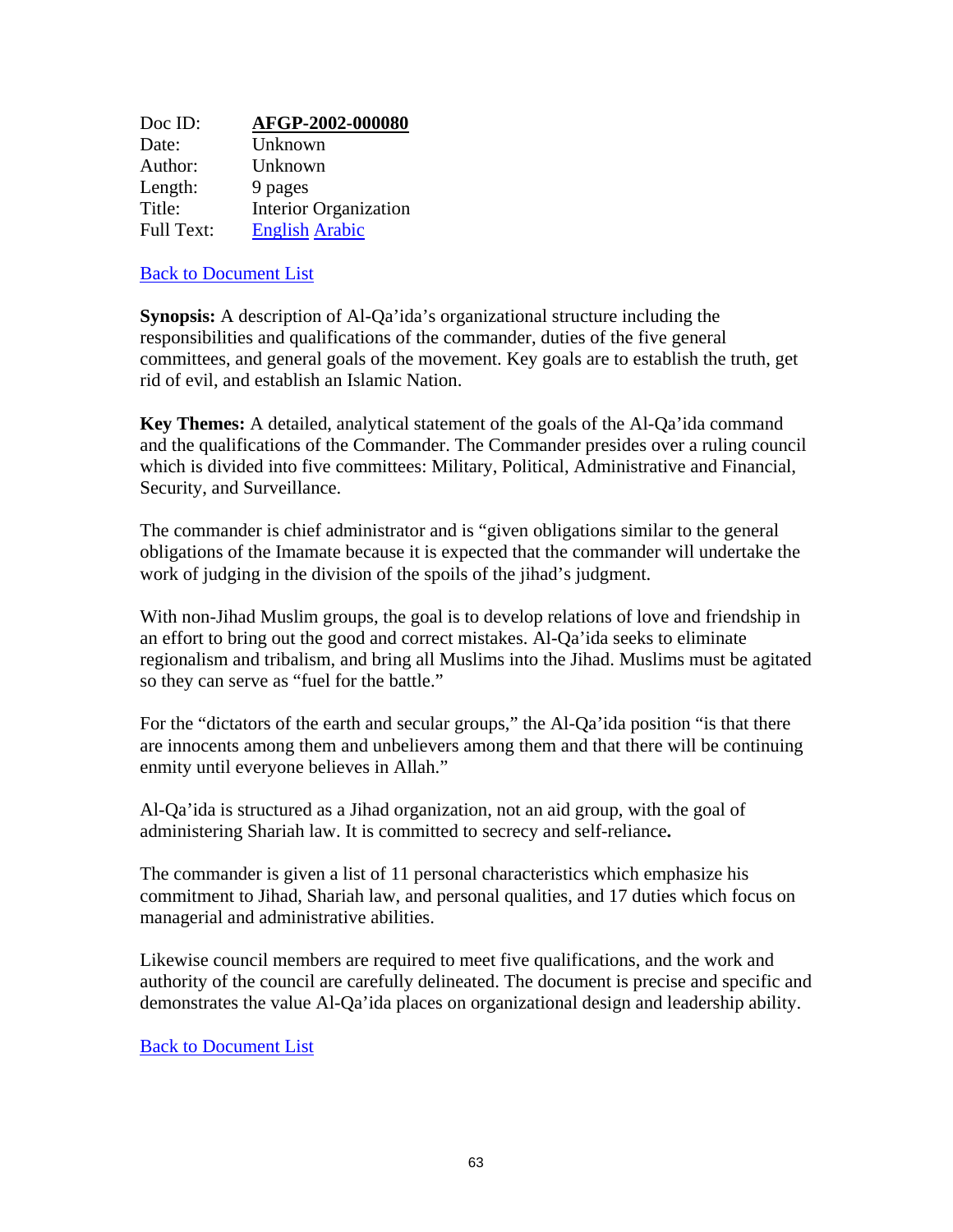<span id="page-64-0"></span>Doc ID: **AFGP-2002-000103** Date: 11 July 1995 Author: Osama bin Laden Length: 34 pages Title: Open Letter to King Fahd Regarding the Recent Cabinet Reshuffling Full Text: [English](http://www.ctc.usma.edu/aq/AFGP-2002-000103-Trans.pdf) [Arabic](http://www.ctc.usma.edu/aq/AFGP-2002-000103-Orig.pdf)

## [Back to Document List](#page-58-0)

**Synopsis:** A letter which strongly criticizes the Saudi regime for not adhering to the tenets of Islam, particularly monotheism, as well as for rampant corruption and being essentially a puppet of America and other Western states.

**Key Themes**: This document is virtually identical to a document in the ["Letters from Bin](#page-102-0)  [Laden"](#page-102-0) document and is analyzed there in detail.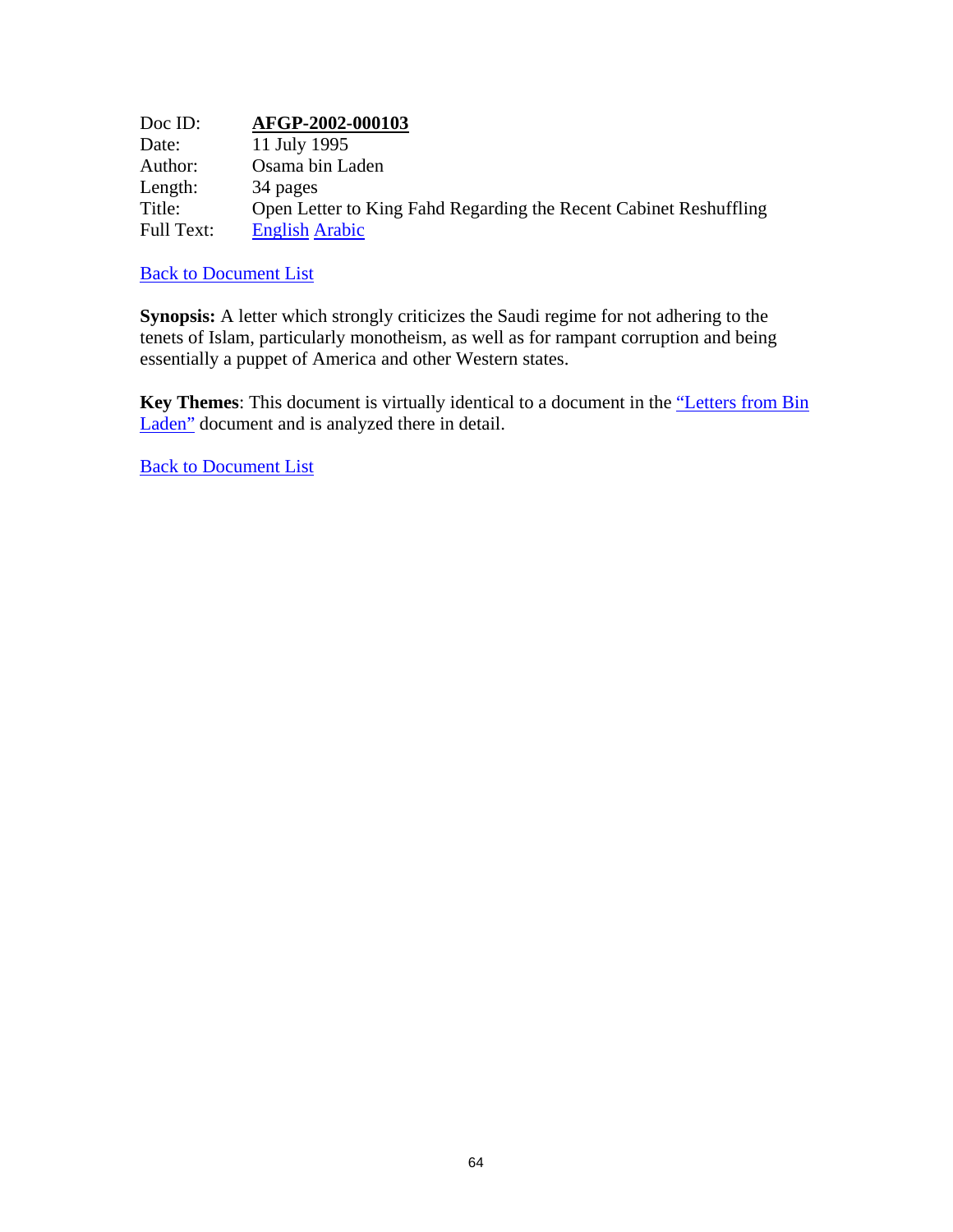<span id="page-65-0"></span>

| Doc ID:           | AFGP-2002-000112                         |
|-------------------|------------------------------------------|
| Date:             | Unknown                                  |
| Author:           | Unknown                                  |
| Length:           | 7 pages                                  |
| Title:            | Al-Qaeda Staff Count Public Appointments |
| <b>Full Text:</b> | <b>English Arabic</b>                    |

**Synopsis:** A management review of Al-Qa'ida personnel and organizational structure and an exhortation to ensure that the new cadres are placed on the right path.

**Key Themes**: The organization must guard against complacency and maintain a faithful commitment to the goals and visions of Al-Qa'ida. This document emphasizes proper policies for keeping the organization focused and purposeful.

Through the establishment of a "Personnel Matters Section," equipped with its own dedicated computer, Al-Qa'ida will be able to properly management existing cadre and recruit the right people for the new cadre.

Describes the role of the military training camp. The intent is to not only instruct the candidates, but also to assess their personal qualities and potential for future advancement.

Stresses the importance of developing new leaders and providing time for rest and reflection for current leaders so that they can relieve stress and deal with psychological problems.

Proposes the equivalent of correspondence courses so that leaders in the field can keep abreast of the latest developments. Regular instruction in oral and written communication must be given to leaders in training.

Key areas of study for Al-Qa'ida commanders are:

Islamic Studies Military Studies Security Studies Management Studies Political Studies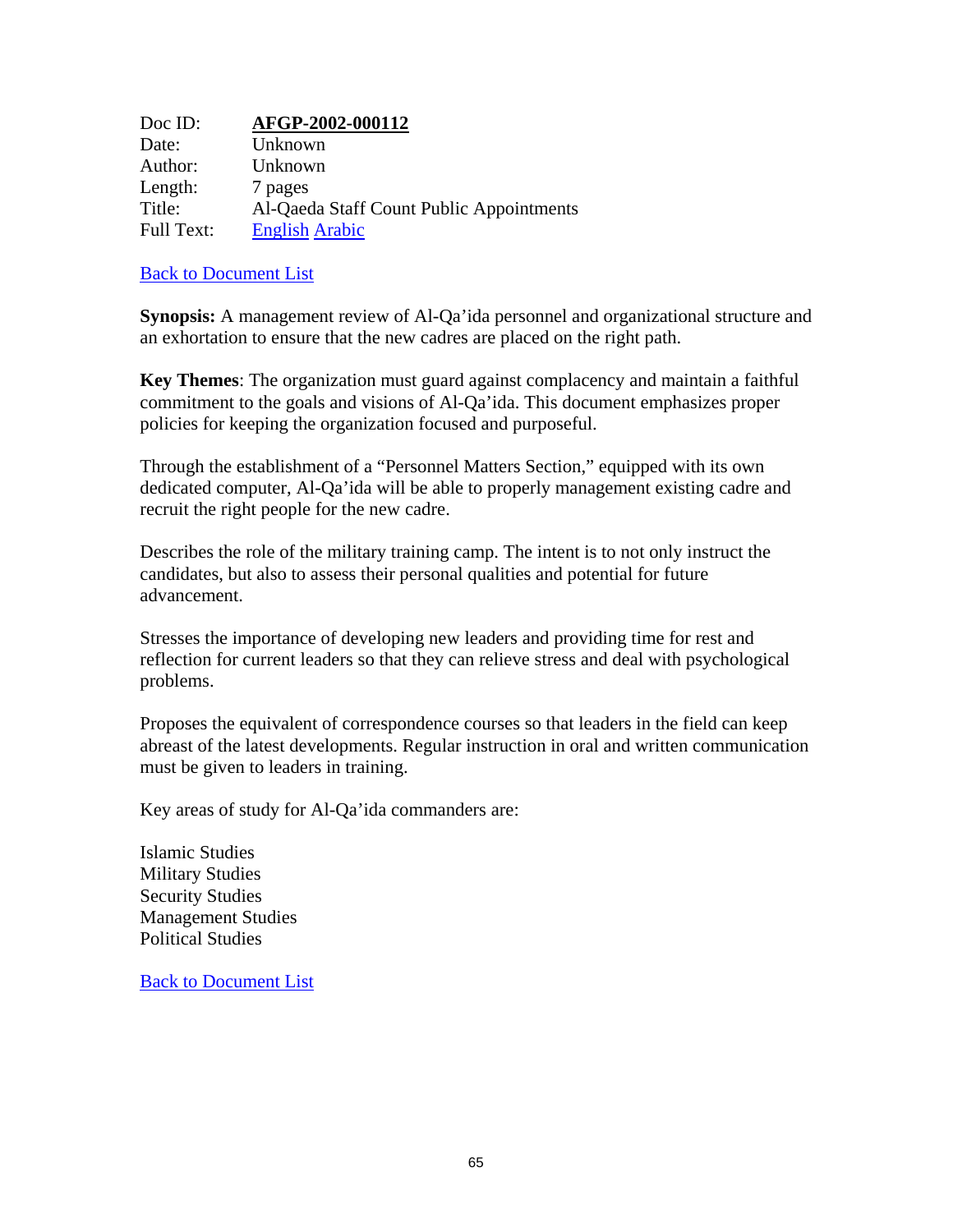<span id="page-66-0"></span>

| Doc ID:    | AFGP-2002-001120                                                     |
|------------|----------------------------------------------------------------------|
| Date:      | First letter undated (post 9/11); second letter 10 Nov 2001          |
| Author:    | First letter Abu 'Abullah Al-Kuwaiti; second by Abu Yousef Al-Qannas |
| Length:    | 4 page outline of original 14 pages                                  |
| Title:     | Letter of Threat to Americans                                        |
| Full Text: | <b>English Arabic</b>                                                |

**Synopsis:** A letter from Abu 'Abdullah Al-Kuwaiti outlining the next attack against the Americans, and issuing a statement to the Americans to let them know of their fighters' readiness to kill hundreds of thousands with their nuclear and biological arsenal. The second letter is dated 10 November 2001 from Abu Yousef Al-Qannas to Khallad Al-Kuwaiti informing him that he is moving north by orders of the Sheikh (Osama bin Laden), and that he will join him in a week's time.

**Key Themes:** Abu 'Abdullah Al-Kuwaiti's undated letter is addressed to the American people. He writes that he is announcing publicly the next attacks against the Americans, and that groups in America and Europe, which are "above suspicion," have been given the green light to move. He also writes that there is no animosity between "us" and the Americans; the war is only between "us" and the Jews. By interfering in their countries, the Americans have brought this on themselves.

He goes on that they have nuclear and biological weapons with which they will kill "hundreds of thousands" of people that they don't otherwise wish to fight. He states that the billions of American dollars spent thus far have succeeded in killing less than ten "martyrs."

The next few pages list varied locations in Afghanistan, a series of names, a packing list of personal items, and an admonition to fast and pray during Ramadan.

The second letter, dated 10 Nov 2001, is by Abu Yousef Al-Qannas to Khallad Al-Kuwaiti. Al-Qannas writes that he is heading north by orders of the Sheikh (Osama bin Laden). He also notes that Khallad Al-Kuwaiti must meet with the Sheikh first.

A third letter is included at the end from Salman Yahya Hasan Mohammed Al-Rabi'I to Furqan Al-Tajiki professing his undying love. This is not of apparent consequence.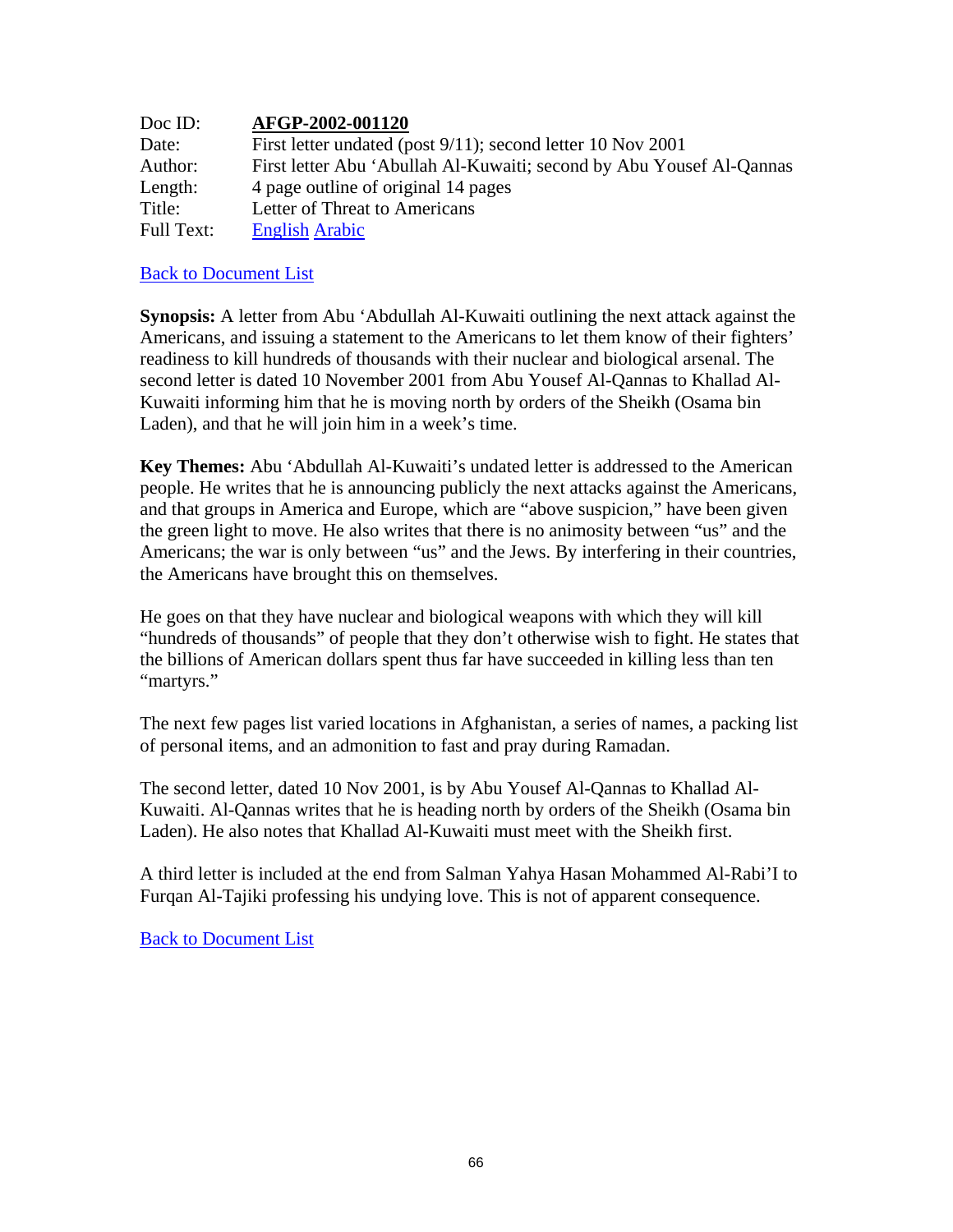<span id="page-67-0"></span>

| Doc ID:           | AFGP-2002-003251                            |
|-------------------|---------------------------------------------|
| Date:             | 18 Rabeei Al Awwal 1421 AH(June 20, 2000)   |
| Author:           | Abu Huthayfa                                |
| Length:           | 11 pages                                    |
| Title:            | A memo to the Honorable Sheikh Abu Abdullah |
| <b>Full Text:</b> | <b>English Arabic</b>                       |

**Synopsis**: The author writes to his honored mentor and presents his views on the leadership skills and tactics that Al-Qa'ida must use to achieve victory. Emphasis is given to the political and military methods as well as public relations strategies and information management techniques that can produce positive results for Al-Qa'ida.

**Key Themes**: The writer emphasizes a leadership style that calls for reflection, selfknowledge, and the development of a database on Al-Qa'ida members and programs. The movement must be guided by the study of its people and the development of practical conclusions.

Next is a review of the public relations assets. Osama Bin Laden is considered a "…star similar to the fortress of *Saddam*" who has used the Al-Jazeera channel very effectively. Insufficient effort was made to exploit the success of the Mujahideen in Somalia against the Americans. The bombings in Dar es Saalam and Nairobi likewise were not exploited successfully for their promotional value in the Saudi peninsula and are described as a "horrible informational and political shortfall."

Al-Qa'ida should emulate Hamas and have the statements of **"**martyrs**"** videotaped prior to their operations. If the efforts of martyrs from the Peninsula were publicized, this would have a tremendous impact on recruitment in Saudi Arabia. The document refers to an unspecified cruise ship attack which also lacked effective publicity for the martyrs and the cause of jihad.

The Taliban regime in Afghanistan provides an important sanctuary and training ground for the jihad. Trained brothers can go back to their homeland from Afghanistan to spread the message of jihad.

In between the review of operations is a paragraph emphasizing the importance of a right belief in the Unity of God.

The organization should be structured with separate political and information sections. The political section needs to control the movement to guarantee correct application of Shariah. All aspects of the work should serve to promote the movement. Marriage ceremonies, for example, should include speeches, songs and poetry promoting jihad. These celebrations should be videotaped and distributed by the political section for maximum publicity value.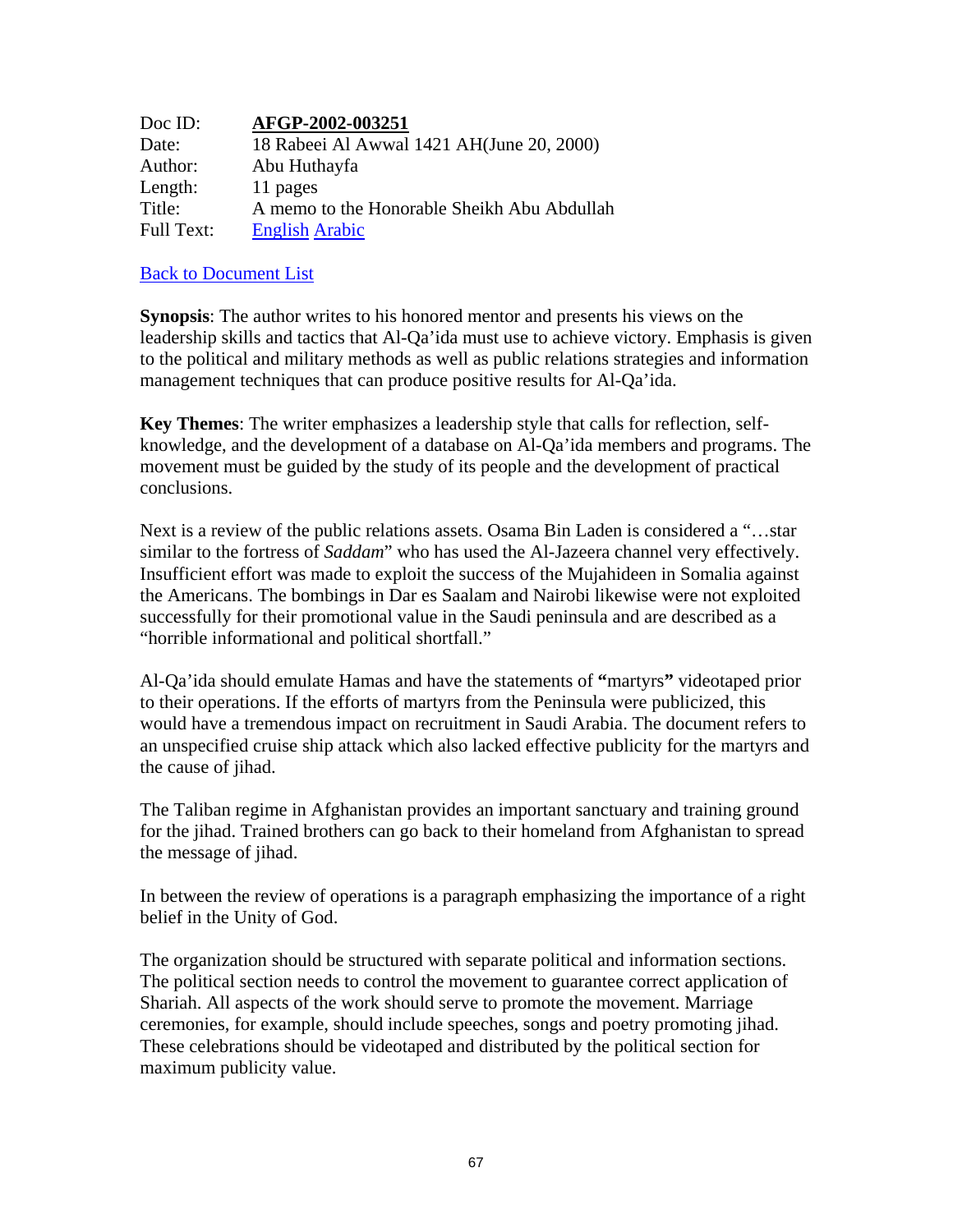The role of the information section is to link the movement to the masses by utilizing email and websites. Driveway.com is mentioned as a good place to store documents. The movement should have a web site to locate all legible, audible, and visible archives. Jihad must be promoted as a popular movement, not an elite organization. Algeria is pointed out as a good example because the movement there started internally with the people and then Mujahideen from abroad could come in and receive cover provided by the masses.

At all times the movement must engage in critical self-analysis, and questioning of tactical assumptions. The only thing not subject to negotiation is the infallible Shariah. The debate over identifying the principal foe, the "original non-believers" or the "renegade non-believers" is important and should be discussed in an "open and …healthy environment."

The fight against the Americans (Jews and Crusaders) is characterized as a series of battles; the struggle with Saudi Arabia is a war. An **oil spot strategy** must be pursued against Saudi Arabia, with the goal of expanding the circle of jihad through successful operations that break down the fear barrier which keeps Mujahideen from fully engaging the Saudi state.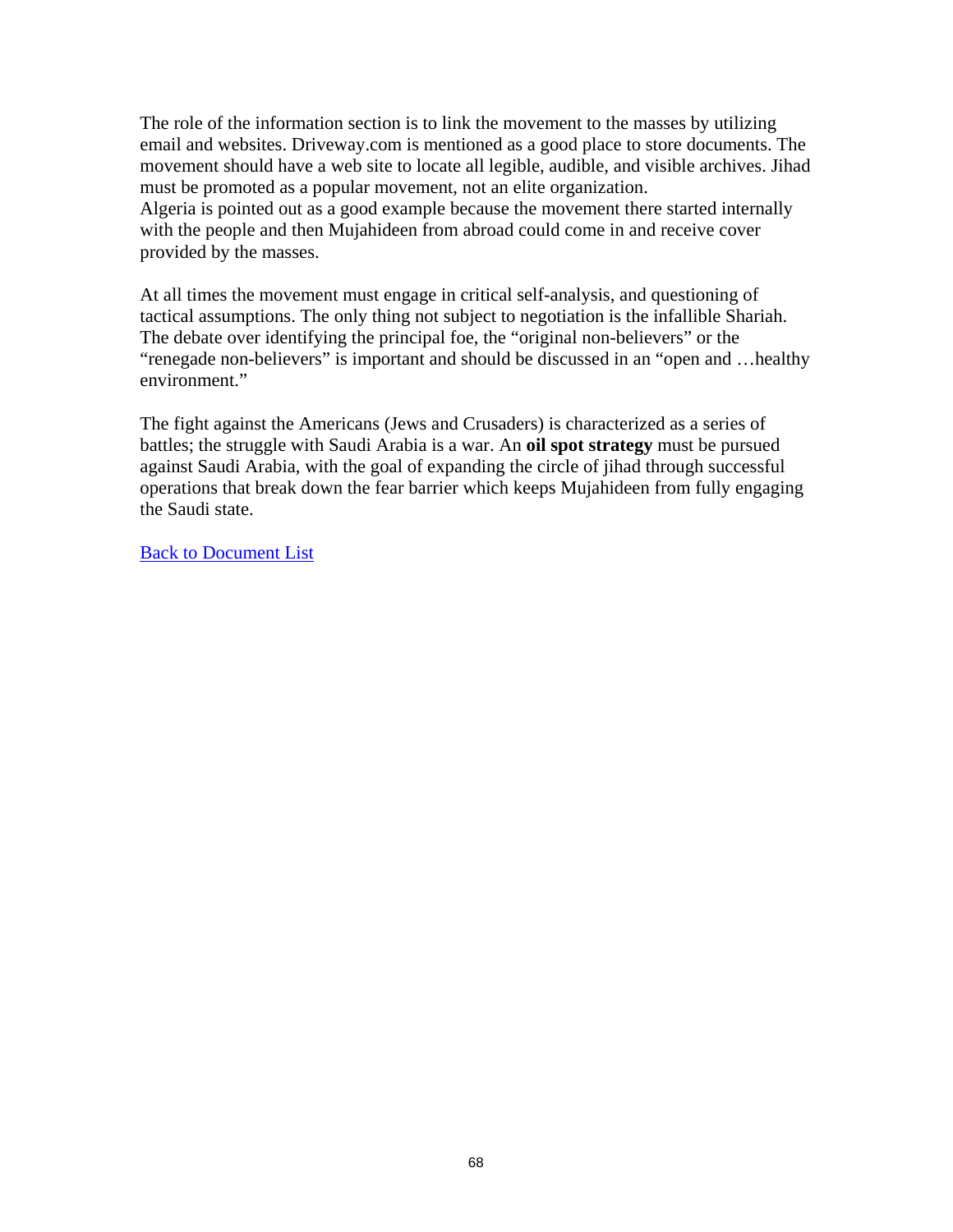<span id="page-69-0"></span>

| Doc ID:           | AFGP-2002-600045           |
|-------------------|----------------------------|
| Date:             | Unknown                    |
| Author:           | Unknown                    |
| Length:           | 6 pages                    |
| Title:            | <b>Employment Contract</b> |
| <b>Full Text:</b> | <b>English Arabic</b>      |

**Synopsis**: An employment contract for potential recruits to enlist in Al-Qa'ida. The document sets forth the principal goals of Al-Qa'ida, and defines the salary, benefits, and job expectations of Al-Qa'ida members.

**Key Themes**: After an overview of Al-Qa'ida objectives, the document sets forth specific guidance for new recruits seeking to join Al-Qa'ida.

Objectives stated as:

Support God's religion, Establishment of Islamic rule, and Restoration of the Islamic Caliphate.

Recruits are required to:

Abide by Al-Qa'ida Rules Obey leaders without disobeying Islamic rules Have no dealings with any other Islamic group. Maintain secrecy Spread jihad to family and friends.

Salary, vacation, and home leave travel benefits are specified for married and unmarried personnel. Procedures for handling grievances and disputes are established in accordance with Islamic Law.

Recruits are challenged to show more zeal in serving religion than the infidels, and specialized knowledge and training is to be placed at the disposal of Al-Qa'ida.

Document concludes with a solemn written pledge that recruits must sign committing them to the service of Allah and Al-Qa'ida.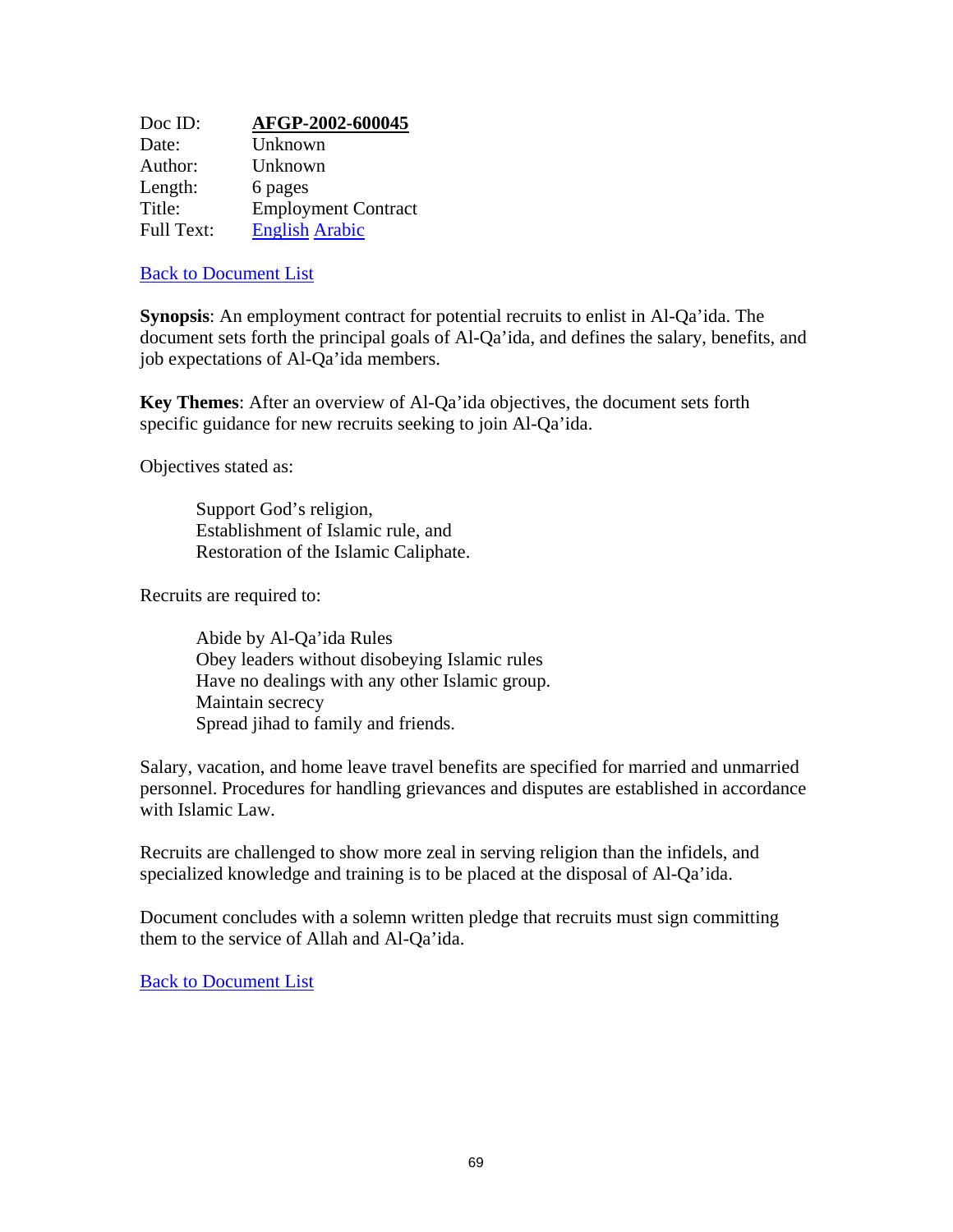<span id="page-70-0"></span>

| Doc ID:           | AFGP-2002-600048        |
|-------------------|-------------------------|
| Date:             | Unknown                 |
| Author:           | Unknown                 |
| Length:           | 32 pages                |
| Title:            | None (Al-Qa'ida Bylaws) |
| <b>Full Text:</b> | <b>English Arabic</b>   |

**Synopsis**: A lengthy organizational document covering the goals of Al-Qa'ida, organizational procedures, bylaws, benefits, and allowances. Reveals the highly centralized and controlling nature of the organization, and the extent to which it has embraced modern management practices while maintaining fidelity to its religious vision.

**Key Themes**: The document begins with an outline of Al-Qa'ida structure and bylaws, and the equivalent of a mission statement. The organization has four goals:

> Spread jihad. Prepare and train qualified Muslim personnel for jihad Support local jihad movements around the world. Coordinate international jihad movements so as to create a united global Jihad movement.

Al-Qa'ida must be prepared to wage jihad anywhere in the world, and not to be distracted by relief and aid operations. Al-Qa'ida must have no relation to the world of idols and secular and nationalist movements. Relations with non-jihadi Islamic groups should be respectful, but dedicated to pointing out their shortcomings and try to gain their support for jihad.

Lengthy job description is posted for the position of emir, his deputy, and other positions on the council. Of special interest is the position of the Executive Council Chairman who serves as a chief financial officer. His duties include control over bank accounts, expenditures, and budgeting. Salaries are paid according to a fixed schedule.

Policies are described for additional salary based on family size (married man receives 6,500 rupees with 700 rupees for each additional wife.) Provision is made for cost of living adjustments.

The document outlines medical, loan, furniture , vacation, disability, and severance benefits**.** 

Also of interest are the duties for the Decision Execution Branch which has responsibility for imprisonment and torture as well as for the information and procedural security of the organization. This section is also responsible for personal security of the Emir and the guard detail chief be an Arab but Yemenis and Gulf Arabs are excluded. The chief of guards is instructed to keep very close watch over non Arab staff. [Back to Document List](#page-58-0)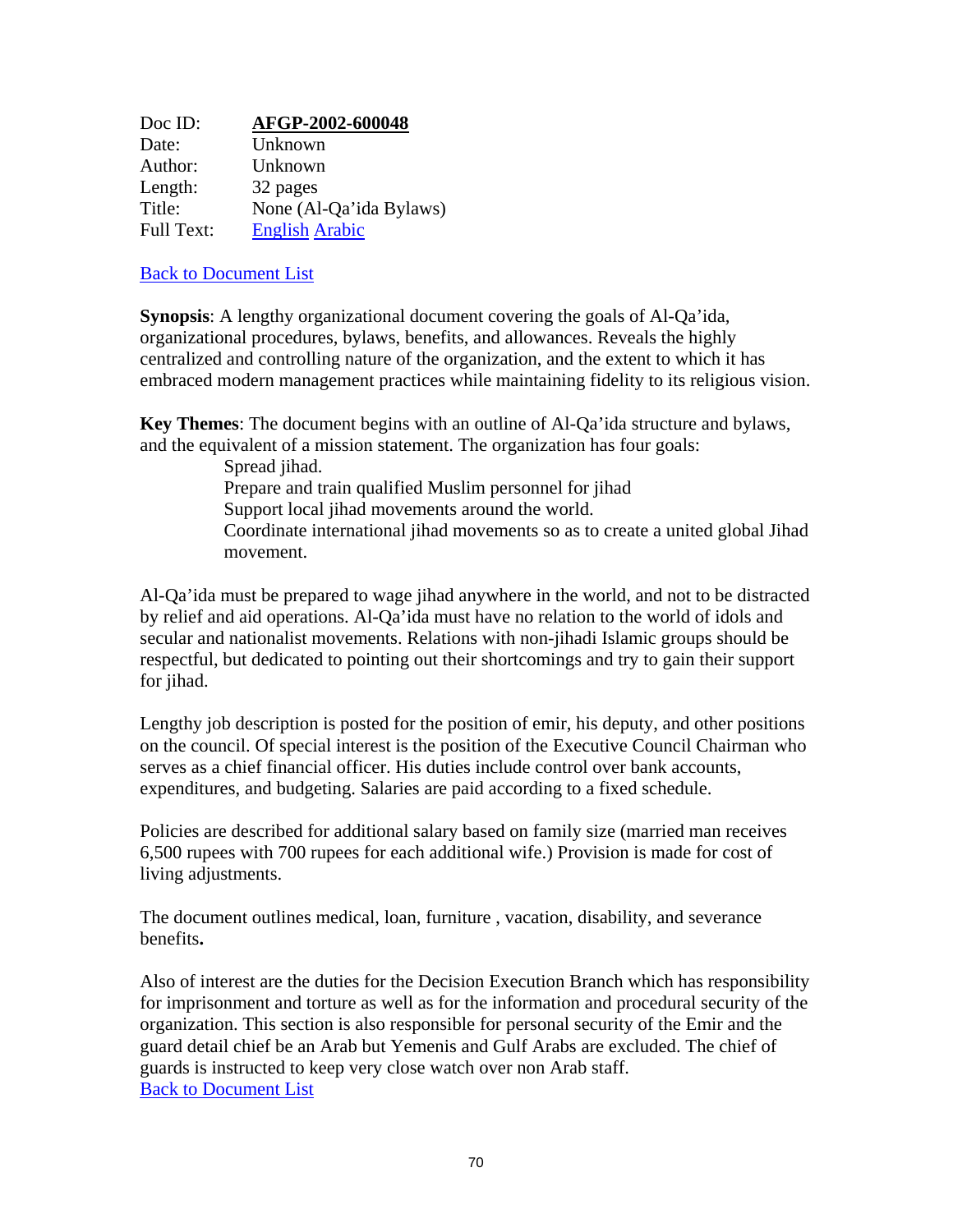<span id="page-71-0"></span>

| Doc ID:           | AFGP-2002-600053 (Letter One)           |
|-------------------|-----------------------------------------|
| Date:             | Mid 1990s                               |
| Author:           | "Your Uncle"                            |
| Length:           | 32 pages                                |
| Title:            | The Five Letters to the African Corps I |
| <b>Full Text:</b> | <b>English Arabic</b>                   |

**Synopsis**: This letter is addressed to "Dear Brother Saif" and signed by "Your Uncle." The author has prepared a lengthy response to issues raised in two previous letters (not included in this collection) sent by Saif from Somalia where he is in charge of Al-Qa'ida activity. Uncle gives frank observations about the prospects for jihad in Somalia.

**Key Themes**: Uncle believes that Somalia is not ready for classic jihad and that Al-Qa'ida will not be able to find an ally with an identical intellectual force. The goal is to expel crusader forces from Somalia even if a semi-Islamic, semi-democratic government were to gain power.

Saif is warned that the Somali movement he is working with is in danger of isolating itself from the masses, and if the masses become suspicious of a movement it has no prospect for success.

The U.S. invasion of Somalia presents Saif with a golden opportunity to strike at the "bald eagle" now that it has landed unexpectedly in his sights.

Flexibility is required. If Al-Qa'ida could work with Sayyaf, Hikmatyar, and Burhan to achieve it purposes in Afghanistan, then Saif can work with Aideed, Mahdi, and Kharteet in Somalia. The Somali leadership, however, must be bolstered since they have even less manhood than Saddam Hussein and Arafat.

Uncle proposes a 5 point strategy to unite Somali forces and create an Islamic national front:

- 1. Expulsion of the foreign international presence.
- 2. Rebuilding of state institutions.
- 3. Establishment of domestic security.
- 4. Comprehensive national reconciliation.
- 5. Economic reform and combating famine.

The message ends with encouragement to persevere through financial difficulties and act according to the traditions "of our noble Messenger." Uncle cites God feeding Quraysh and the great Badr raid as examples of victories that come through the "confident belief that God will grant victory."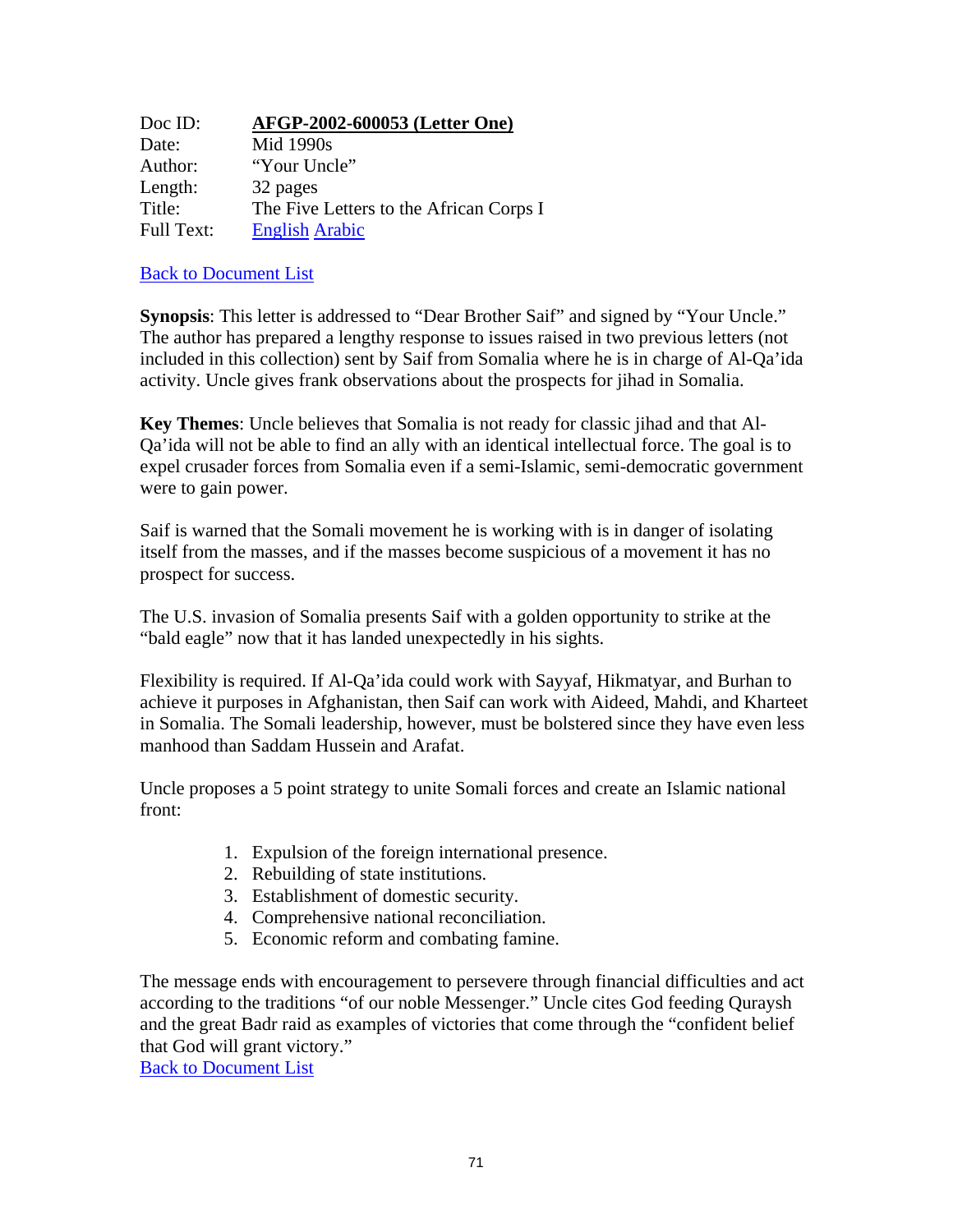| Doc ID:           | AFGP-2002-600053 (Letter Two)            |
|-------------------|------------------------------------------|
| Date:             | September 30, 1993                       |
| Author:           | Hassan al-Tajiki                         |
| Length:           | 11 pages                                 |
| Title:            | The Five Letters to the African Corps II |
| <b>Full Text:</b> | <b>English Arabic</b>                    |

**Synopsis**: The letter provides an update and analysis concerning jihad activity in Tajikistan, Afghanistan, Russia, and China.

**Key Themes**: Tajikistan is judged to be a challenging but not hopeless area for jihad activity.

Russia is in chaos and the former republics of the Soviet Union are weak. America is preparing to fill the power vacuum in the region.

In Afghanistan America is supporting warlords and exploiting Civil War to neutralize opposition to its control of the region.

China is a rising power where future relations with the Islamic world will be of great importance.

The letter concludes with an upbeat assessment for future jihad operations in Tajikistan.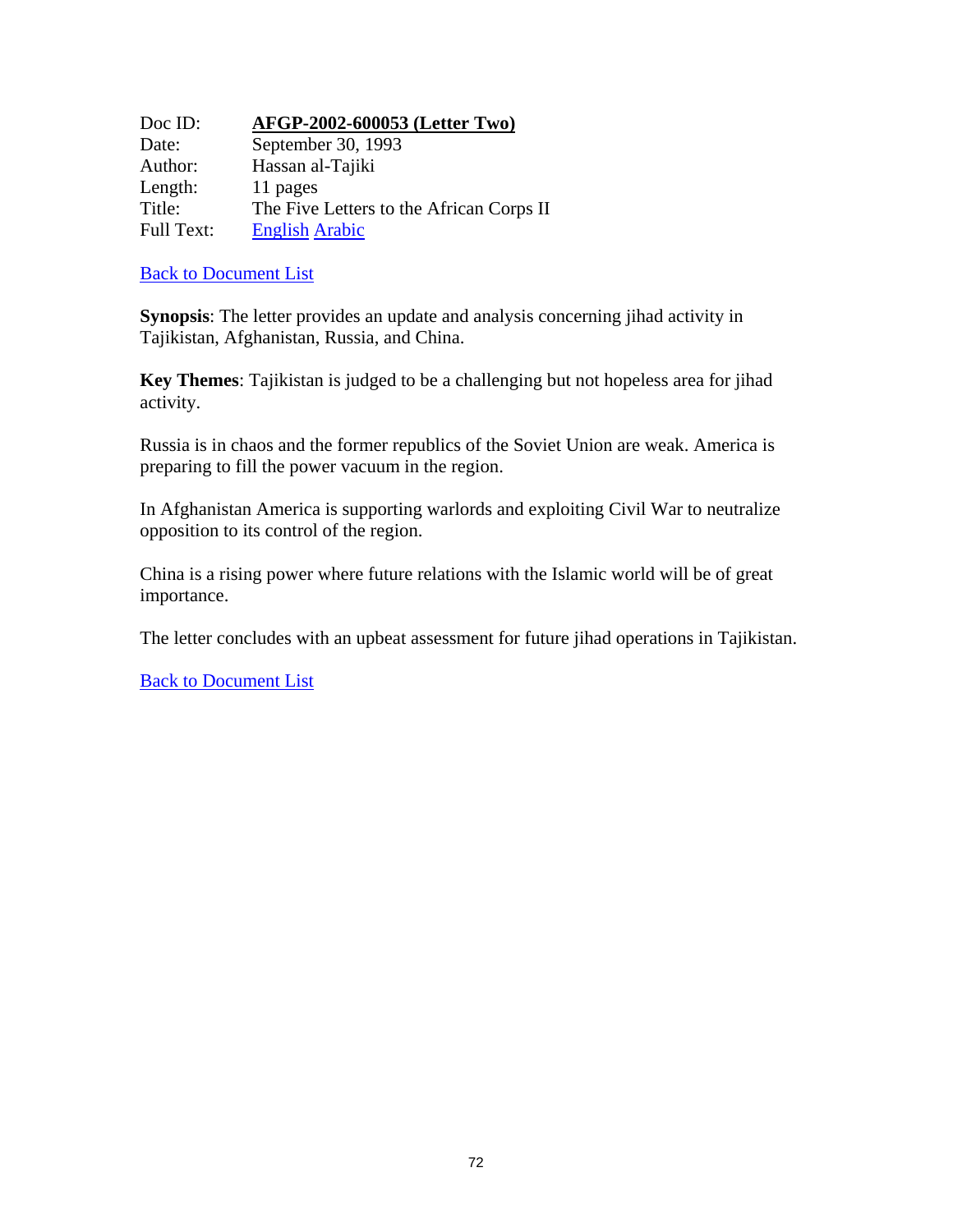| Doc ID:           | AFGP-2002-600053 (Letter Three)           |
|-------------------|-------------------------------------------|
| Date:             | May 24, 1994                              |
| Author:           | Hassan                                    |
| Length:           | 36 pages                                  |
| Title:            | The Five Letters to the African Corps III |
| <b>Full Text:</b> | <b>English Arabic</b>                     |

**Synopsi**s: Congratulations for the victory in Somalia and a strategic review of worldwide jihad operations. Success of the Africa Corps is contrasted with the difficult position of the Asian Corps.

**Key Themes**: Hassan begins by expressing his congratulations to the Africa Corps for their great victory in Somalia. He would like to join them is having difficulties traveling because he is now wanted for security reasons in Pakistan.

He asks the questions: "So how were our amazing Corps and its starving African Muslim allies able to be victorious over the greatest power in the world today?" The answer lies in the power of God, because "When we are truly fighting in the name and on behalf of God, we have nothing to fear…"

In Somalia, Islamic forces were able to exploit America's Vietnam Complex, because the American's fear getting bogged down in a real war. Al-Qa'ida needs to develop a tactical doctrine to exploit the weakness of its great enemy, and a Counter-Intelligence strategy to confront the power of the American security agencies.

Victory in Somalia must be followed up to avoid giving the defeated foe time to regroup. The strategy of the "Jewish West" is to strike at the periphery of the Muslim lands. The original crusaders tried to strike at the center of the Islamic lands, but were defeated. The Crusaders adapted, conquered the periphery, and were then able to control the Arabian Peninsula and Palestine.

Somalia represents a victory for Al-Qa'ida on the periphery. The hour for regaining the heartland has arrived, but much training is required before this phase can begin.

While the Africa Corps has been successful, the Asian Corps is very weak with only 5 members. Yemen is described as a crucial battlefield, an auspicious location for declaring jihad in the Arabian Peninsula.

More effective radio broadcasts are needed to launch a propaganda campaign in Yemen and Somalia. Demands should include:

> Evacuation of the Crusaders, Jews, and infidel forces from the Peninsula. Destruction of churches and Jewish and Buddhist temples.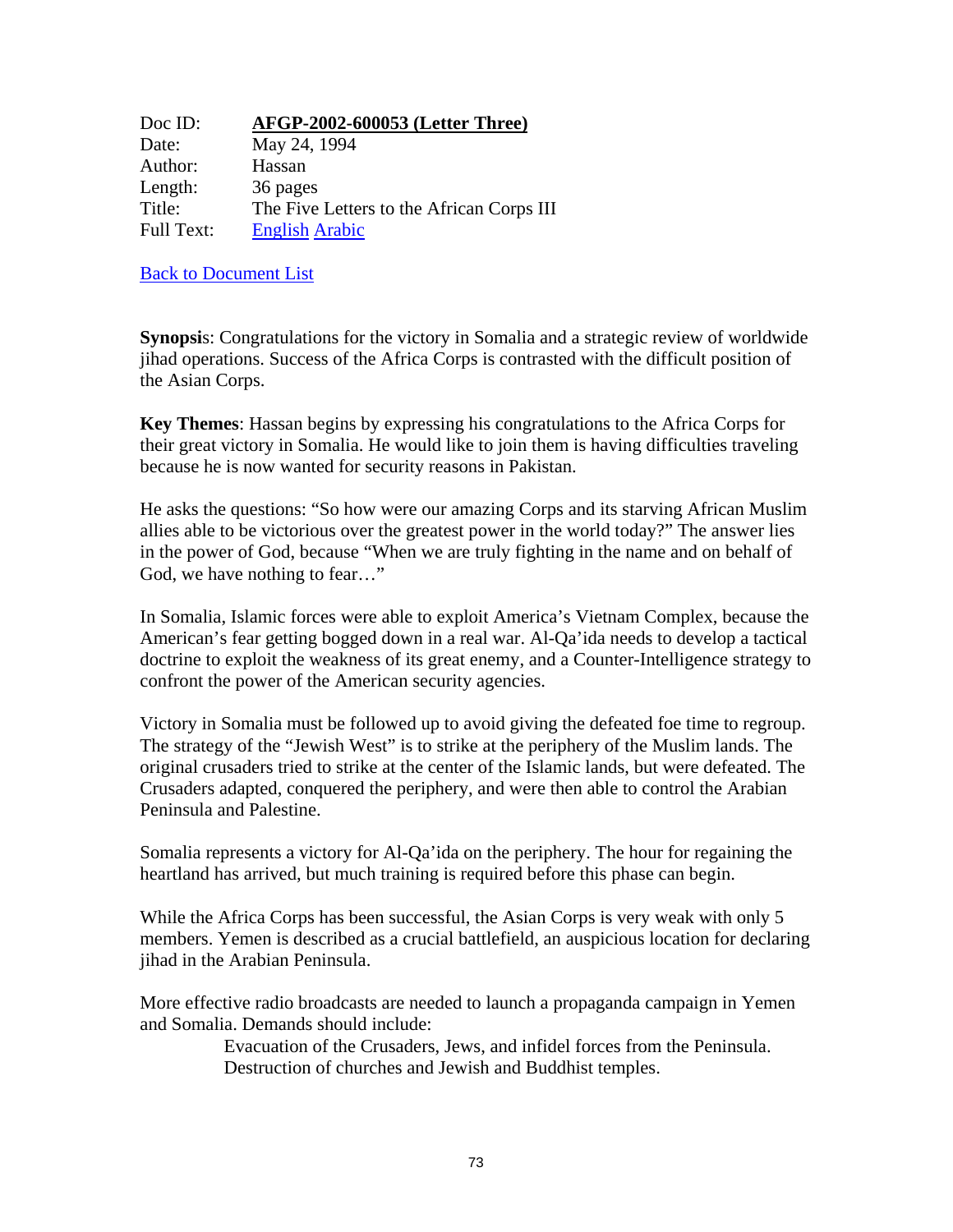Hassan observes that radio stations are more powerful than atomic bombs and that several dozen committed young believers can bring correct teaching to the whole area. Martyrdom attacks in Yemen create an auspicious opportunity to declare jihad in the Arabian Peninsula.

Next comes a review of lessons learned in Tajikistan. Serious errors have been committed by the Nahdha who have relinquished their Islamic identity. Nahdha like Saddam Hussein exploits Islam to gain popular support, but by no means expresses true adherence to Islam.

In Kabul, warlords who pursue their own agendas are weakening the work of jihad.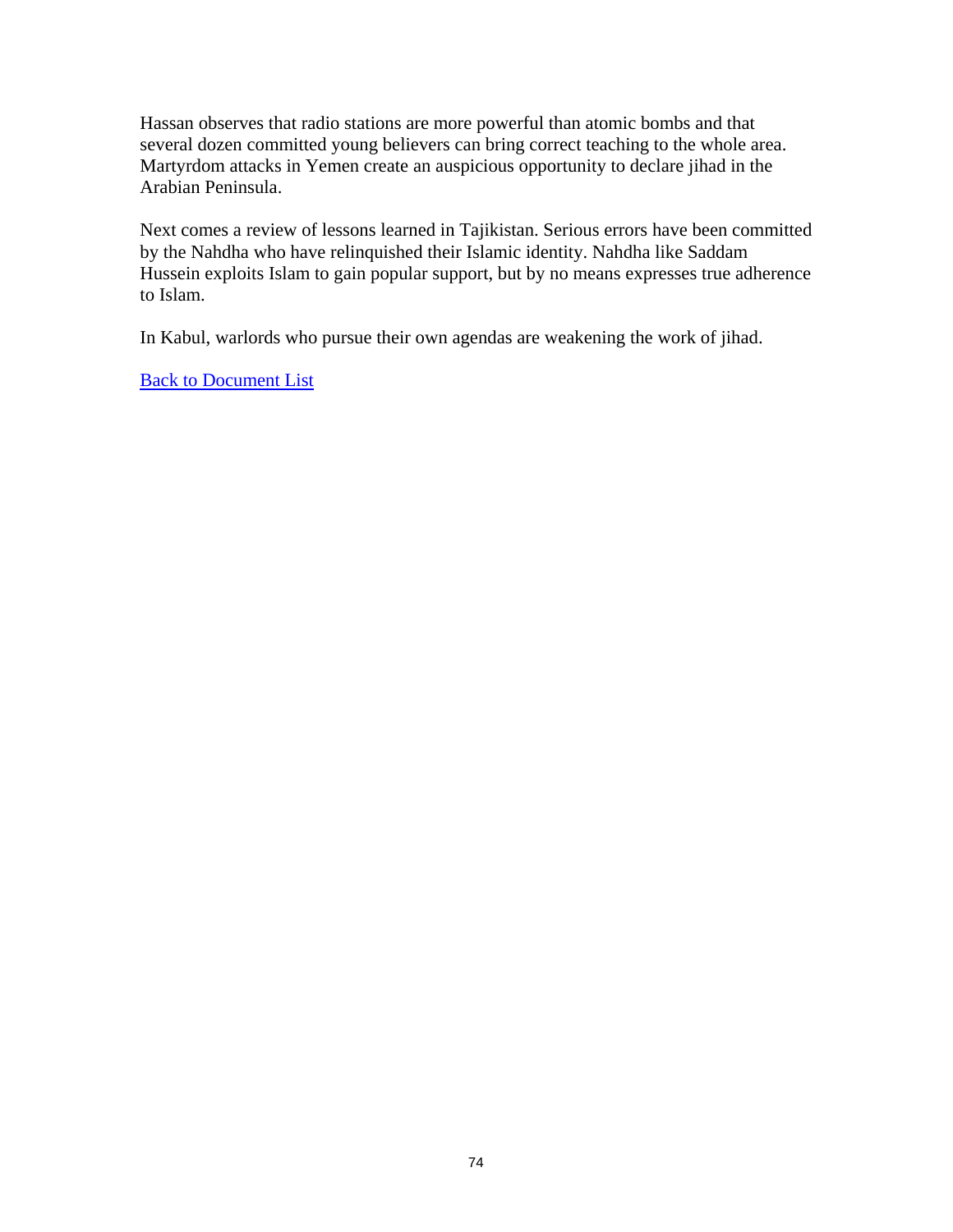| Doc ID:           | AFGP-2002-600053 (Letter Four)                |
|-------------------|-----------------------------------------------|
| Date:             | May 24, 1994                                  |
| Author:           | Hassan                                        |
| Length:           | 14 pages                                      |
| Title:            | The Fourth Letter about Jihad in the Caucasus |
| <b>Full Text:</b> | <b>English Arabic</b>                         |

**Synopsis**: Hassan is writing from an Al-Qa'ida training camp and relates his disappointments concerning reverses Al-Qa'ida has experienced in Central Asia. He also seeks to apply lessons learned from the arrest of international terrorist Carlos.

**Key Themes**: In Tajikistan Al-Qa'ida has been outmaneuvered by the Nahdha movement and Ahmad Shah Mas'oud who have been able to extract arms and ammunition from Al-Qa'ida without providing training. Demoralized Mujahideen have been leaving the movement.

Arab fighters in northern Afghanistan are loathed by Mas'oud and his commanders and in Pakistan Arab fighters are restricted and harassed by Pakistani authorities. Combating Islam is now both a state motto and policy in that country. In Pakistan Islam is a "folkloric" religion.

Hassan state that Al-Qa'ida in Pakistan is besieged and that "All we have is the beleaguered space between our camp and Kabul in which to move with relative freedom."

Jews are gaining strength in Russia. Hassan engages in the eschatological speculation that the Jewish nuclear project will prepare the way for Armageddon and the rule of King Anti-Christ. He proposes bringing the jihad to Moscow with the ultimate objective of bringing jihad to Jerusalem.

Kyrgyzstan and Uzbekistan are essential fronts for fighting to overcome the developing American blockade in Central Asia.

The extradition of Carlos emphasizes the need for preserving strong, secure rear areas in Sudan and Afghanistan.

Hassan says that he is bored in Afghanistan and want to relocate his family to Sudan.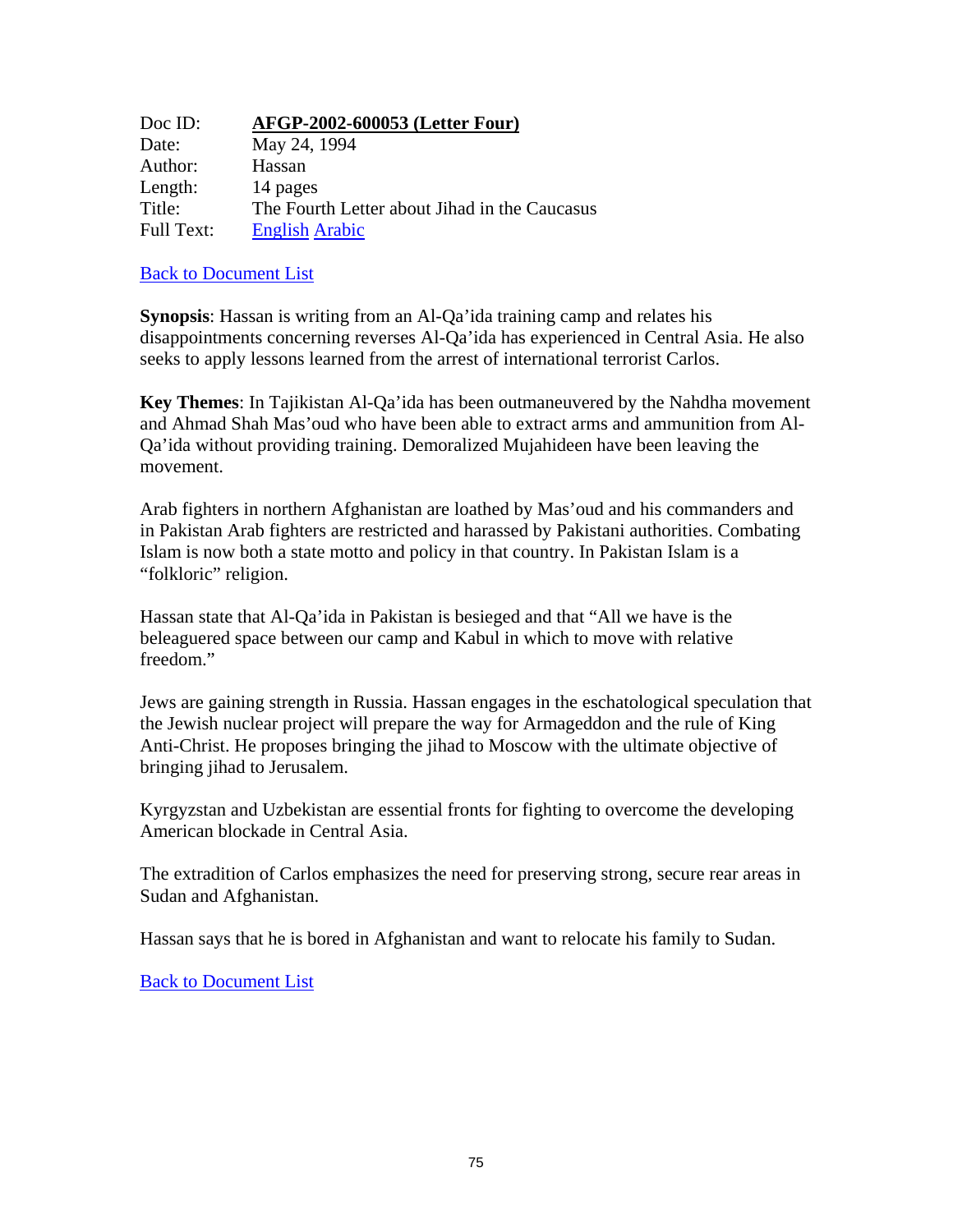| Doc ID:           | AFGP-2002-600053 (Letter Five)       |
|-------------------|--------------------------------------|
| Date:             | 1994?                                |
| Author:           | Hassan al-Tajiki                     |
| Length:           | 14 pages                             |
| Title:            | The Fifth Letter to the Africa Corps |
| <b>Full Text:</b> | <b>English Arabic</b>                |

**Synopsis**: An analysis evaluating the impact of jihad in the Caucasus. Written while fighting is raging in Grozny, Hassan sees this struggle holding great promise for the future of jihad.

**Key Themes**: The Soviet Union collapsed as a direct result of the war in Afghanistan. This left the U.S. to run the world in an autocratic manner. The U.S. alliance of Western states is fragile, however, due to the warfare inherent in the capitalist system.

The new world order is America against everyone, and everyone against the Muslim. The Jews have succeeded in creating a Crusader alliance among Orthodox, Protestant, and Catholic churches. Then they added Hindu and Confucian Buddhist power in India, China, and Japan.

This alliance is fragile and just as the  $11<sup>th</sup>$  and  $12<sup>th</sup>$  century Crusaders succumbed to infighting, so too will this alliance. Jihadists can look forward to Russian gangs selling nuclear weapons and ultimately providing nuclear arms for the jihad.

The Caucasus is a strategically important zone because it provides access to the West. The U.S. is attempting to use Turkey and Pakistan to isolate the region, but the Chechens are rugged warriors.

Furthermore, harsh Russia violence in the region means only opportunities for martyrdom and paradise for Muslims. The Crusader strategy will backfire because the "bloody governing" of the Russians will result in a disaster inflicted by Islamic forces.

Al-Qa'ida can best support Chechen rebels by striking in Tajikistan and Uzbekistan. Arab fighters are at a disadvantage in the area since they do not know the language and culture.

In an aside, Hassan comments that the jihadi missionary must be patient. Most Muslims will not pick up a weapon and declare jihad "unless he has tasted killing and felt the knife as it passed across his throat."

Therefore the Crusader wars are welcomed, but the" armed missionary must realize that his moving amongst Muslims whose Islam exists in Name only." Apostasy reigns, not only in Turkey and Pakistan, but also in Saudi Arabia and Egypt. The challenge for Al-Qa'ida is to unite the rising jihadi spirit in Arab lands with that in the Caucasus. The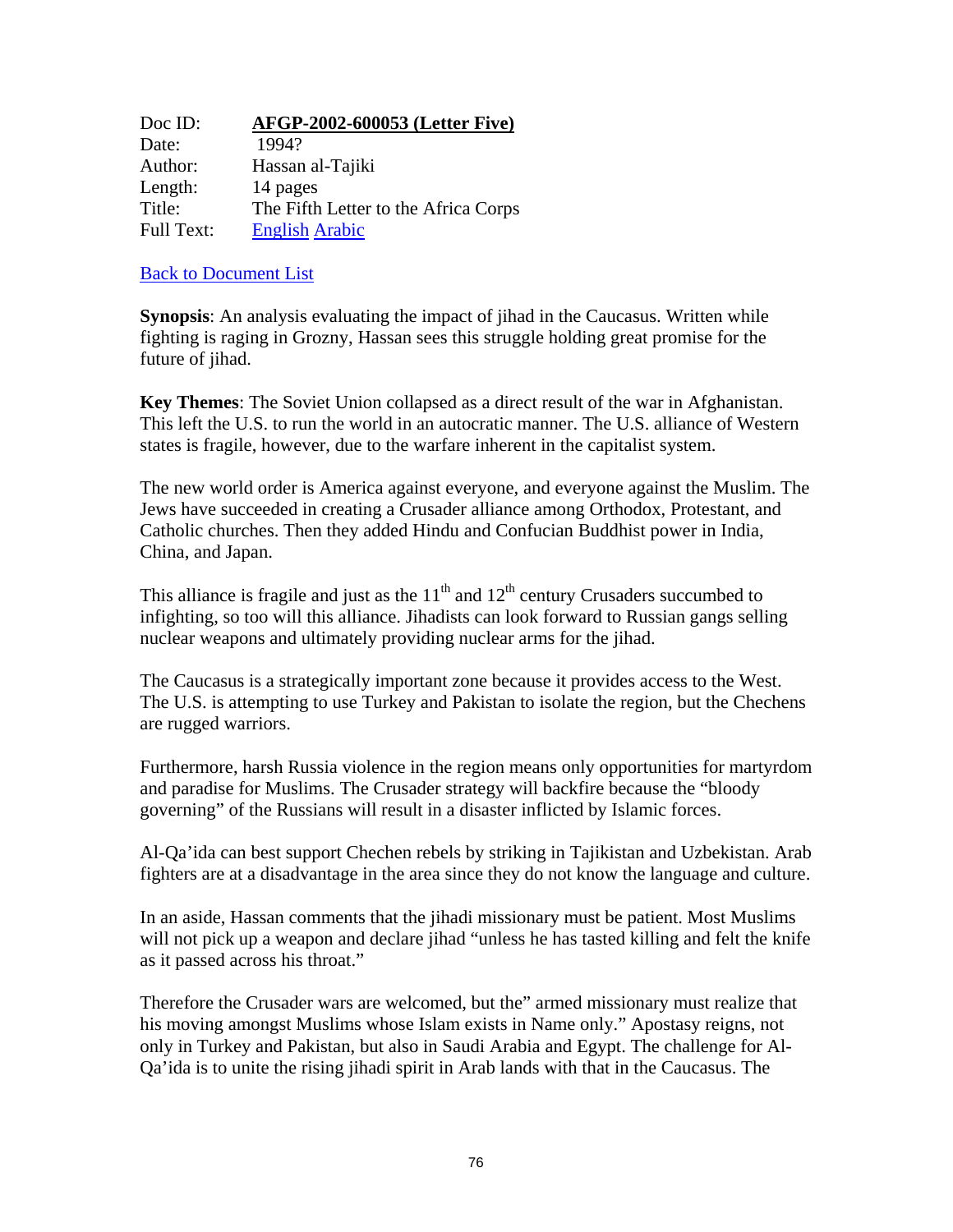regions of Ingushetia, Dagestan, Abkhazia, and Azerbaijan are fruitful areas for expansion because of the hostility toward Russia in those areas.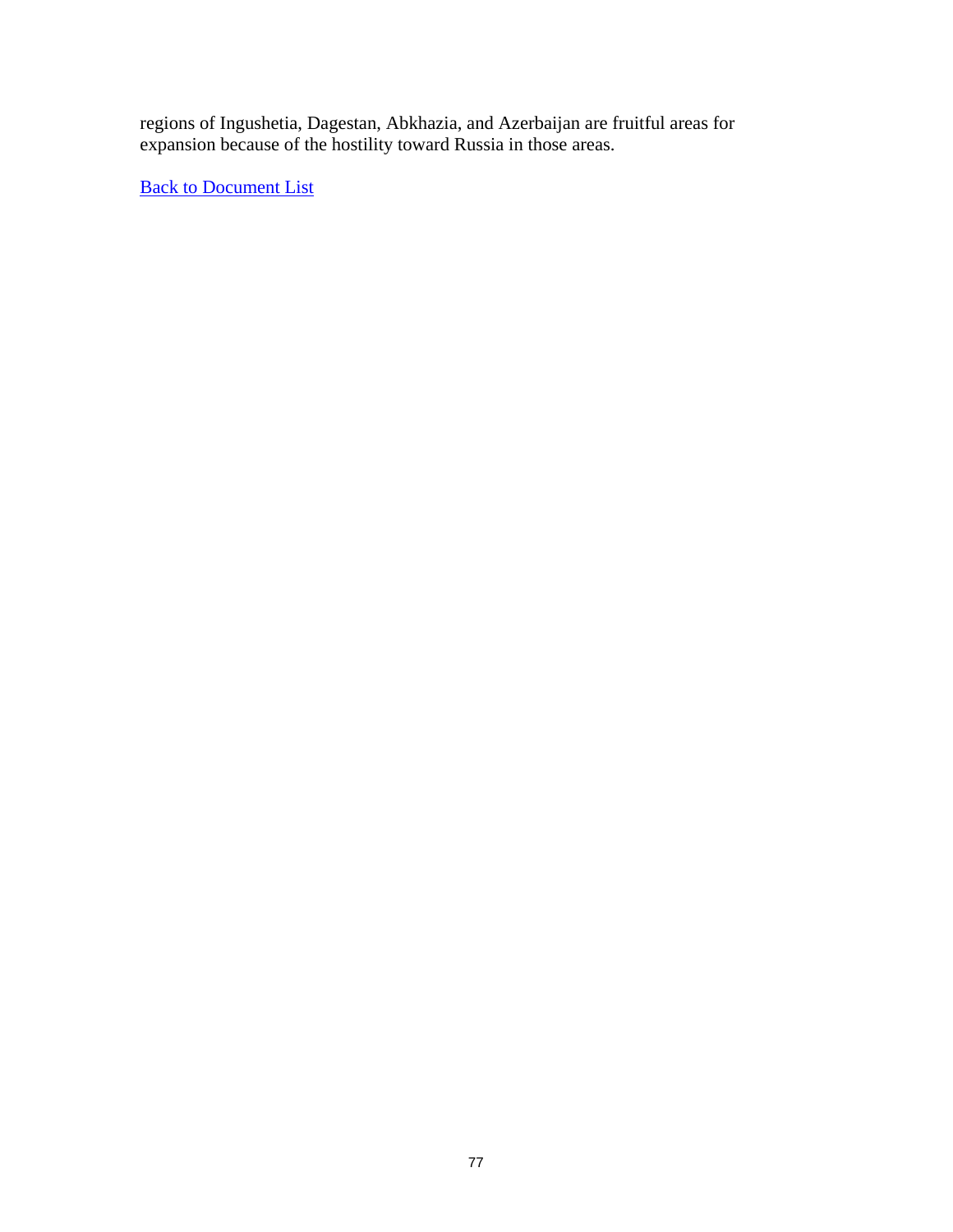| Doc ID:           | AFGP-2002-600080                                     |
|-------------------|------------------------------------------------------|
| Date:             | Unknown                                              |
| Author:           | Unknown                                              |
| Length:           | 53 pages                                             |
| Title:            | Lessons Learned from the Armed Jihad Ordeal in Syria |
| <b>Full Text:</b> | <b>English Arabic</b>                                |

**Synopsis**: A lengthy document of 20,000 words that examines the jihad waged against the Syrian regime of Hafez el Assad from 1976-1982. The document begins with a Chapter 2 entitled "Basics" followed by a Chapter 1 "Observations on the experience as a whole. This is followed by another Chaper 2 entitled "Lessons learned from the obstacles facing military jihad." The Syrian militants belong to one group called the Attalieaa-the Vanguard and their erstwhile allies in the Muslim Brotherhood fought secretly and openly against the Alawite regime in Damascus. Although brutally repressed, this campaign taught Islamic militants many valuable lessons.

**Key Themes**: Drawing on Islamic tradition and Twentieth Century examples of guerilla and information warfare, the study takes a critical look at the many failings of this campaign, and develops a strategy for waging jihad successfully.

Lessons learned can be grouped in these major categories:

**Islamic Tradition**: 18 Lessons Learned, of which the most important are:

**Leadership Battles**. The leaders of the Muslim Brotherhood were more concerned about their leadership battles than the struggle. They are accused by the author of treason and criminal behavior against jihad. They betrayed the faith and devotion of the young followers. The Vanguard while strong in faith and dedication, were weak in leadership and training. Their Islamic devotion was blessed by Allah who saved them from deviant thought and deterioration.

**Insufficient religious instruction**. Fighters were either not properly taught or not sufficiently instructed in Islam. This problem became more acute as the original fighters were killed off and replaced by members who lacked proper understanding of Islam. Insufficient number of committed Mujahadeen to fill all important positions.

**Lack of study in the Islamic tradition**. A myriad of rich experiences were readily available for those seeking knowledge, but nobody bothered to study these traditions.

**Failure to develop a public relations campaign to communicate Mujahid Revolutionary Theory**, The most important element of any revolutionary struggle is to communicate the right message. This was not done and the people therefore did not support the struggle.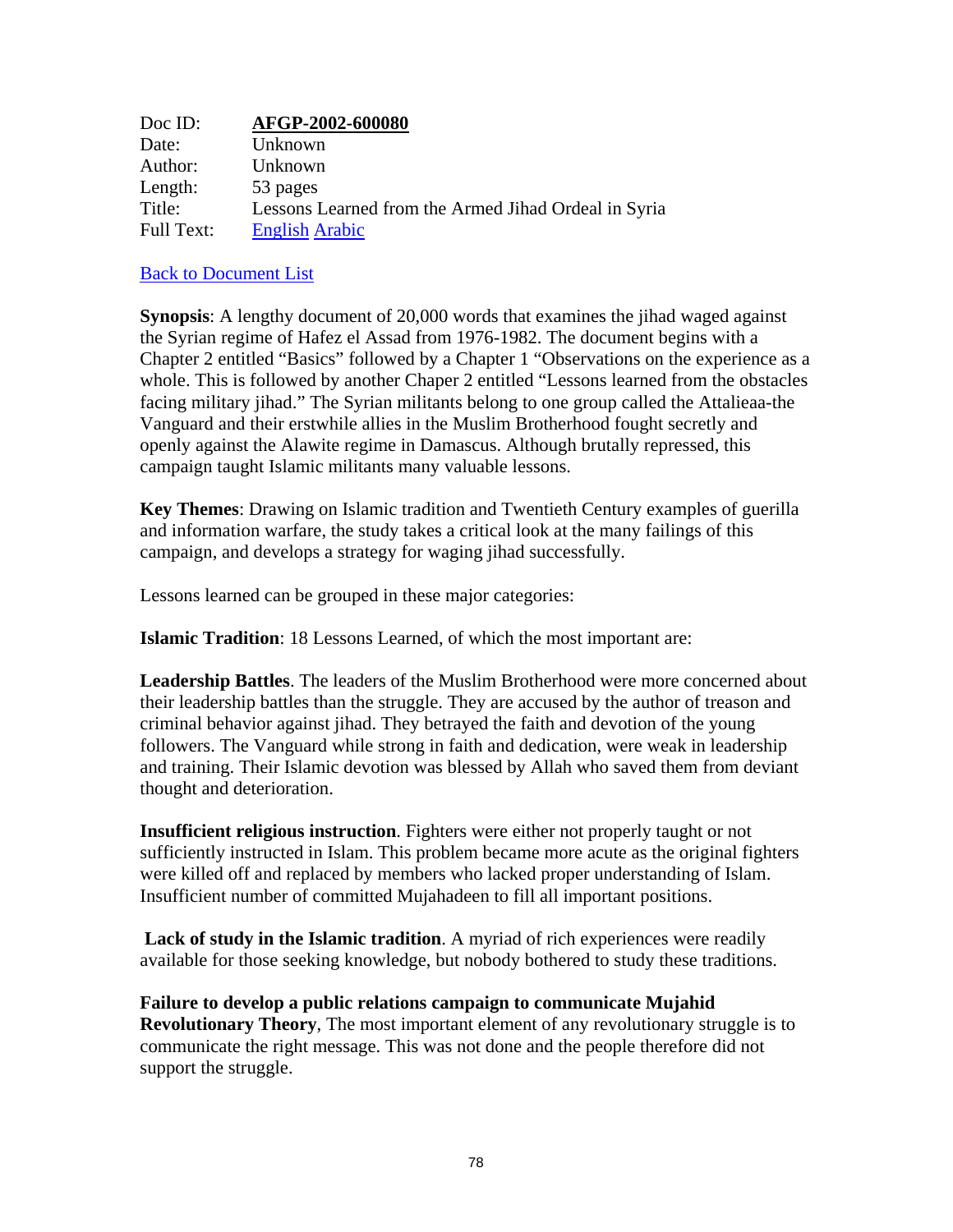**Untrustworthy Arab Regimes**. While reluctantly willing to support jihad against Syria, the Arab neighbors were at best temporary allies. The leaders of the neighboring countries in reality feared Islam and imprisoned the faithful.

**Excessive Dependence on Outside sources of support.** Mujahideen must be selfsufficient, otherwise they become dependent on unreliable external benefactors. It is better to depend on stealing from the hostile regime, than to develop a dependency on external supporters

**Failure to deter allies of Syria**. The lack of a means to strike at the allies of Syria meant that Arab regimes suffered no penalty for assisting Damascus.

**Lack of Scholarly Contribution**. Islamic scholars in the region failed to contribute their knowledge, and the Mujahideen likewise did not make sufficient effort to seek out and develop religious scholars.

**Unprepared Islamic Missionary Groups**. These groups did not understand the requirements for jihad and failed to prepare their followers both spiritually and militarily for the struggle.

**Pan-Arabism Undermining the Islamic Message**. When secular, pan-Arab nationalist thinkers became involved in the movement, the message of jihad was distorted by an Iraqi Baath message.

**Lack of Operational Security**. Groups used open lines of communication which made it easy for intelligence services to collect information and control the movement.

While all of these lessons do not appear directly related to the Islamic tradition, the conclusion to this section states that despite the failings of the religious leaders, the Muslim masses demonstrated the power of jihad, and Allah honored their sacrifice. "A giving Muslim nation willing to sacrifice is the ultimate capital."

**Lesson Learned in Jihad Operations and Guerrilla Warfare:** (Text refers to "gang warfare" but the clear sense corresponds to the sense of guerrilla war)

**No comprehensive Plan and strategy**. The movement lacked a strategic vision, had no understanding of the importance of terrain, and failed to analyze the strengths and weaknesses of the Syrian regime. This led to events, not plans, controlling the course of the battle.

**Insufficient screening of recruits.** Mujahideen failed to vet carefully recruits. This allowed many government informers and moles to join, and betray the movement.

**Improper Command Structure.** The movement was too dependent on outside sources and field commanders were not given sufficient authority. The organization must be provided with sufficient resources instead of depending on raiding the resources of the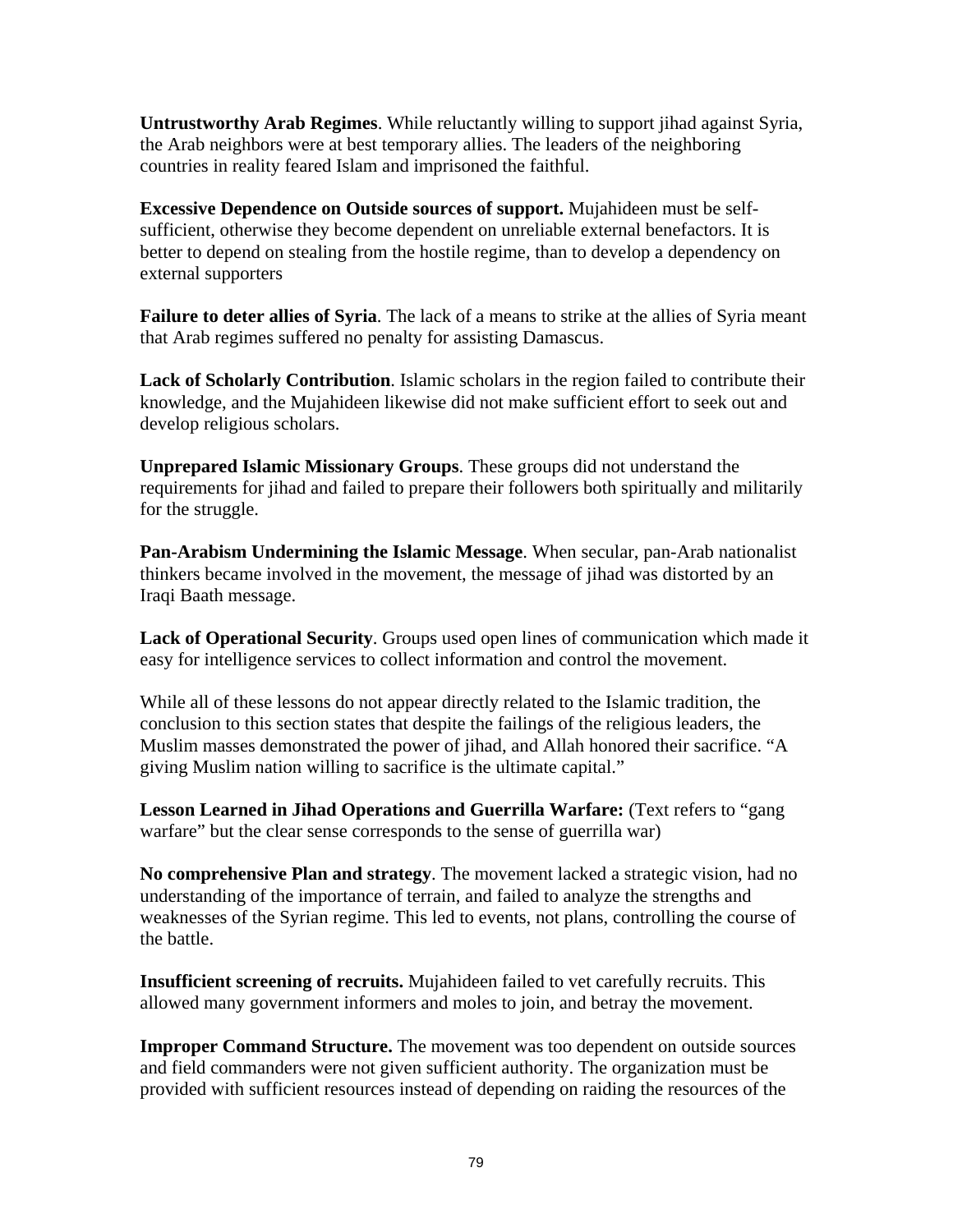opponents. Field commanders, however, must be in communication with a central command that performs the planning and strategy, or the field commanders may be isolated and subsequently destroyed.

**Links to Intelligence Services**. By developing relationships with the intelligence services of Arab states, the movement yielded its autonomy and came under the control of these groups.

**Too Much Time Spent in Training Camps**. Much of the time spent in training camps in other Arab countries was wasted because no military or spiritual training was pursued. Leaders must stay close to their troops to properly instruct, train, and inspire them.

**Concentration of Forces**. Too many of the forces were concentrated in Hama, Syria which allowed the Syrian military to concentrate its forces, encircle the city, and destroy the Mujahideen.

**Detachment from the Masses**. Citing a "gang (guerrilla) warfare theorist, the author repeats Mao's familiar wisdom that "The masses are the sea in which the vanguard organization should swim like a fish." The masses are the source of information, supplies, personnel, and organization. Successful examples of revolutionary war, Algeria, China, and Vietnam are contrasted with failures like Malaysia, Philippines, and Greece.

**Adequate Supplies**. Prior to launching an operation, the movement must have secured an adequate supply of arms and ammunition.

**Communications Security**. The organization must avoid open transmission of messages and develop a command structure that protects information and personnel from disclosure. Capture of fighters creates a problem if they are knowledgable about the organization and its structure. The movement is encouraged to emulate the Italian Red Brigades, the Baader-Meinhof gang, and ETA to see how organizations can compartmentalize information and still achieve operational effectiveness.

**Care for the Wounded**. Plans must be made to allow for the evacuation of the wounded to care for them and most importantly to prevent them from being captured by the enemy.

**Role of Families**. Mujahideen must accept that their families will be involved in the struggle, and that family members will be subject to punishment and torture by the regime. Retaliatory attacks will raise the morale of civilians and encourage the fighters. An American expert is quoted as follows: "…the brutality a regime uses against the civilians in retaliation to acts committed by the revolution is the best gift a revolution can receive, even neutral people will end up joining their ranks, the regime will be seen as the oppressor and the revolution will be seen as the just and fair side."

**Victory.** The war will not be won by defeating the enemy on the battlefield. Using the tools of modern communication combined with the power of faith the jihad will ultimately prevail. Victory will come in a protracted war in which the enemy is defeated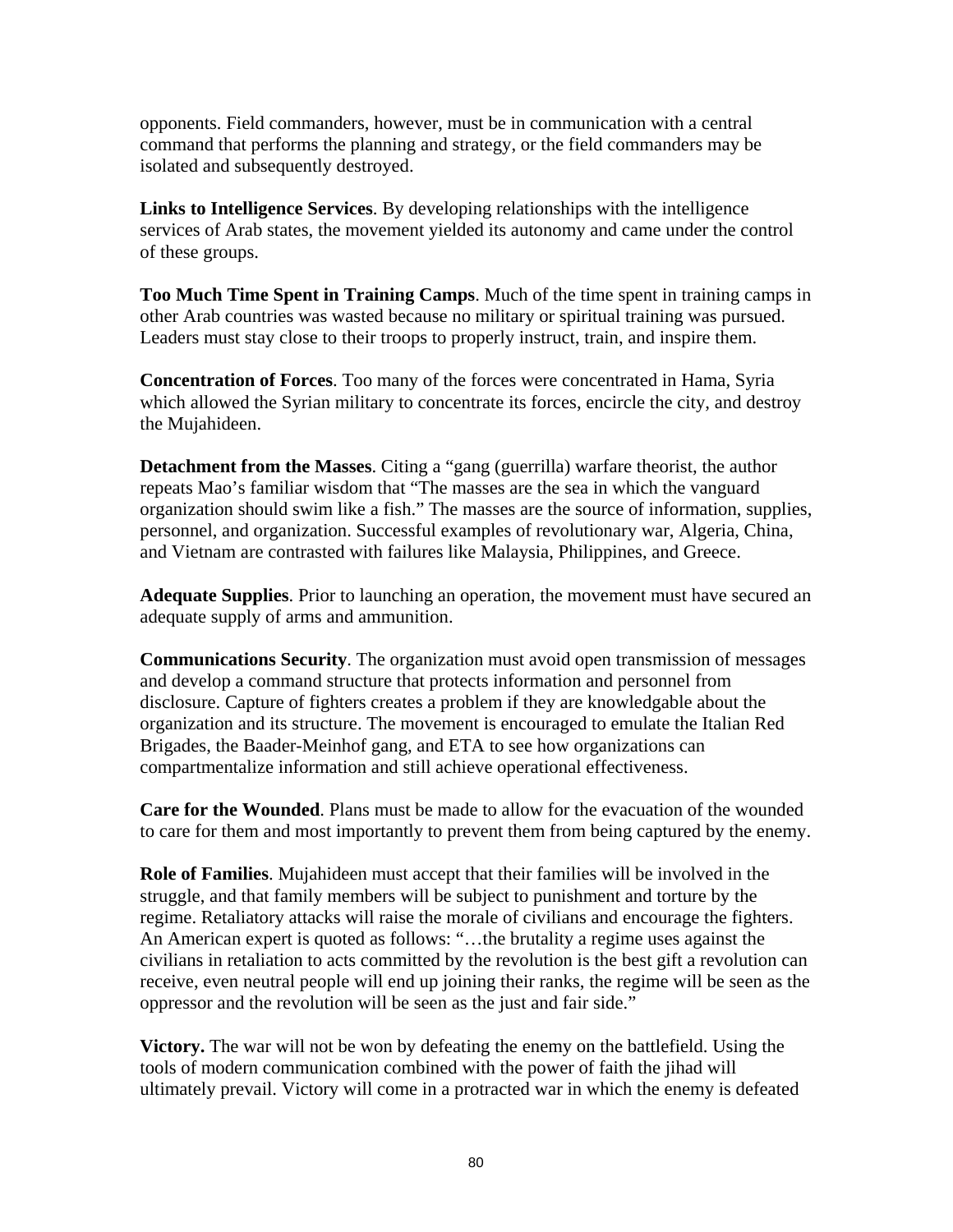through exhaustion and annoyance. Mujahideen must be smart, dedicated, and well trained, and only the fighters with the right personality and temperament can make successful mujahideen. Ultimately Allah will provide the victory.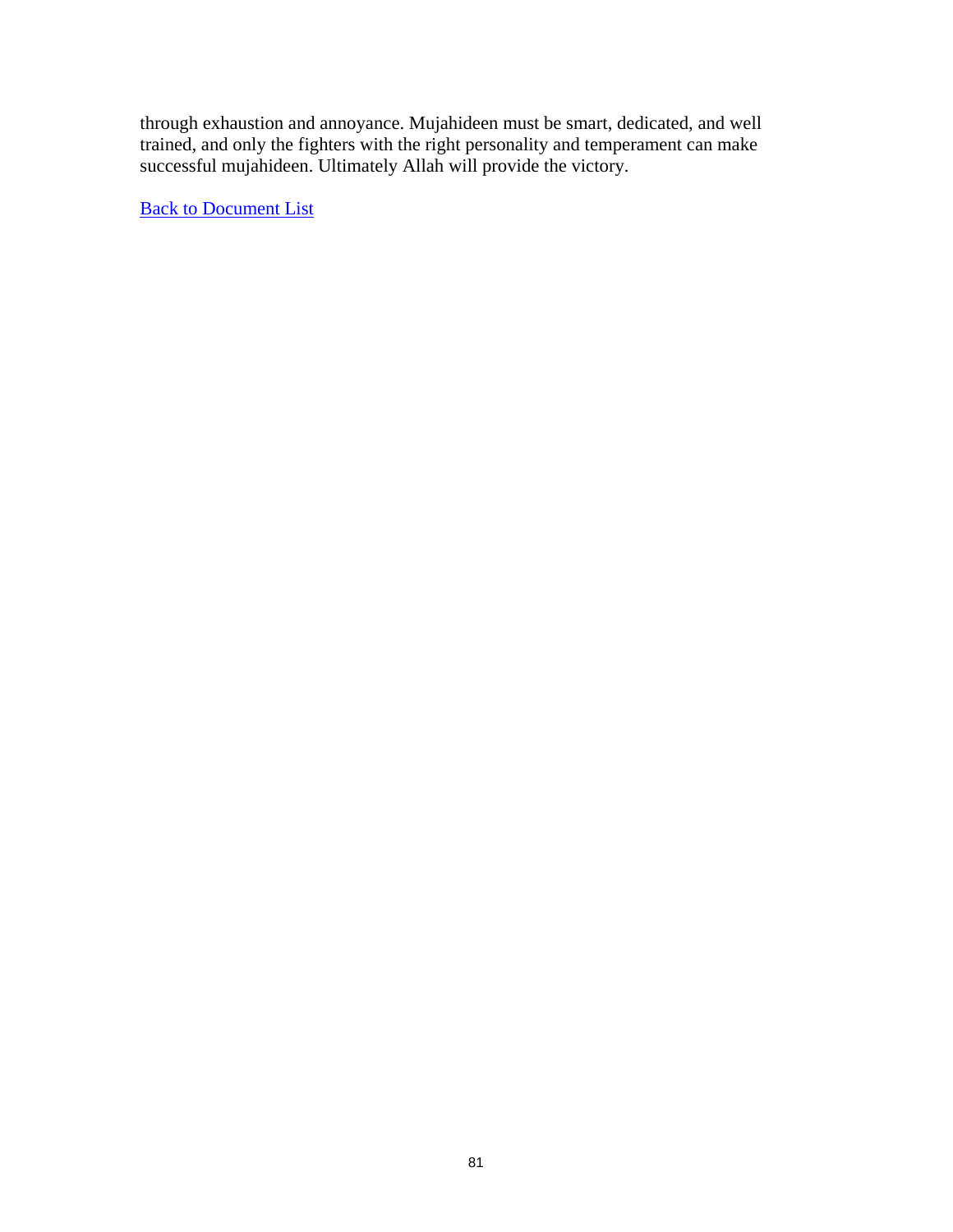| Doc ID:           | AFGP-2002-600113                                                 |
|-------------------|------------------------------------------------------------------|
| Date:             | Unknown                                                          |
| Author:           | Omar al-Sumale                                                   |
| Length:           | 6 pages                                                          |
| Title:            | A Short Report on the Trip from Nairobi to Cape Kambooni and the |
|                   | Situation in the Southern Region                                 |
| <b>Full Text:</b> | <b>English Arabic</b>                                            |

**Synopsis**: Omar describes the tribal population, the region's cities, and the topography. He also writes about the schedule of future work, provides some examples of terrorist operations that his group carried out, and gives his opinion on the location and the future of the operation.

**Key Themes**: The notes made in the first section represent a terrorist scouting report for the Kenyan coast popular with tourists. Special attention is given to the areas where tourists congregate, and the patrols conducted by the police. Tactics for avoiding police detection are described as well as navigational details for moving by ship along the coast.

The second part of the document begins with ethnographic information about Bajuni, Ogaden, and Jal Jaal people of coastal northern Kenya and Somalia. Political programs were established with all three to promote their cooperation with Al-Qa'ida.

Operational requirements for the region are established, and the results of two operations analyzed.

Ambush of Belgian Patrol. Al-Qa'ida supported forces in Somalia are credited with killing a Belgian soldier in an ambush and driving the Belgians out of the region.

Attacks against Indian forces. Al-Qa'ida supported forces are credited with a successful attack against the Indian Army encampment at Bols Quqani, and in another operation driving the Indian out of Kambooni.

Omar has a high opinion of the local fighters who have proven to be successful and have inspired many Muslim youth to sign up and be fighters.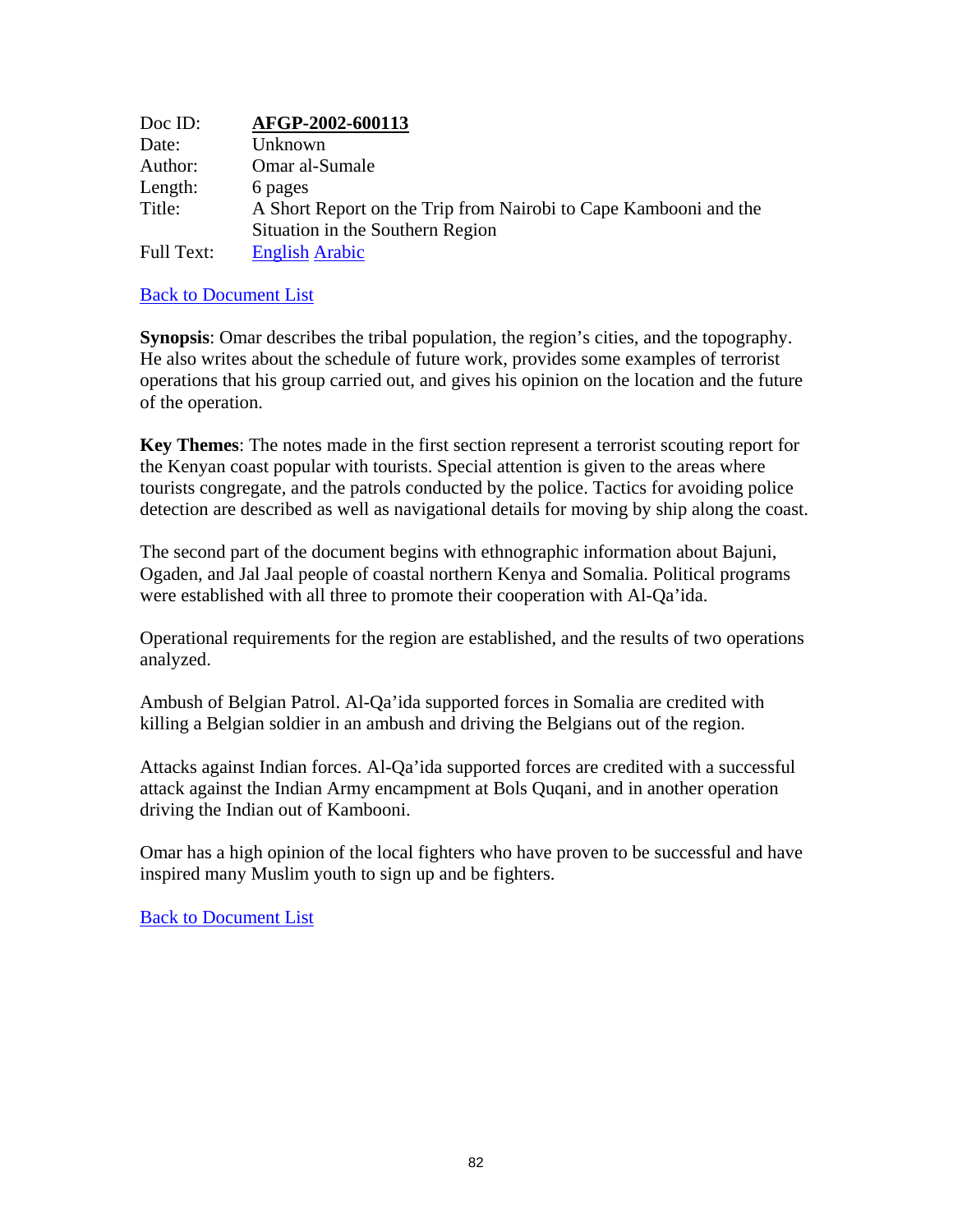| Doc ID:           | AFGP-2002-600157      |
|-------------------|-----------------------|
| Date:             | unknown               |
| Author:           | Osama bin Laden       |
| Length:           | 1 page                |
| Title:            | Letter to Aba Khalid  |
| <b>Full Text:</b> | <b>English Arabic</b> |

**Synopsis:** A one-paragraph response by bin Laden to a letter that Aba Khalid wrote to him. Bin Laden expresses pleasure that Khalid's letter reflected an understanding of the goals of the movement and the dangers confronting it. Bin Laden also states that they are considering the suggestions of Aba Khalid and will let him know their decision on them.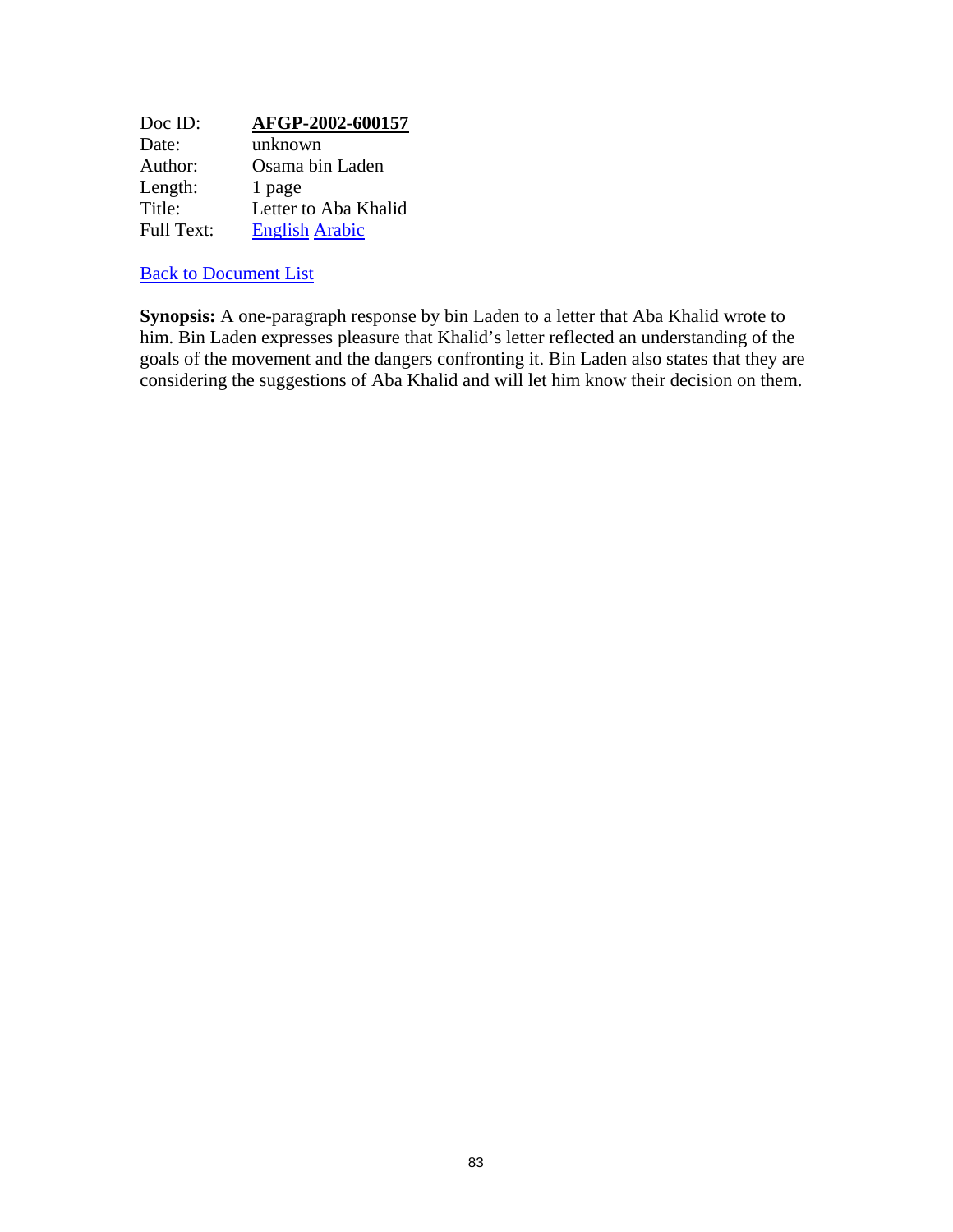| Doc ID:           | AFGP-2002-600321                                     |
|-------------------|------------------------------------------------------|
| Date:             | unknown                                              |
| Author:           | Osama bin Laden                                      |
| Length:           | 2 pages                                              |
| Title:            | Letter to Mullah Mohammed 'Omar from Osama bin Laden |
| <b>Full Text:</b> | <b>English Arabic</b>                                |

**Synopsis:** A two page typed letter discussing the situation in Afghanistan, the continuation of jihad in the Islamic Republics, and the situation in the Arabian peninsula.

**Key Themes**: Through jihad Allah helped the Muslims to push the Communists out of Afghanistan. Following the Russian departure the country was in great turmoil, but under Omar's leadership unification under Islamic law was made possible.

Bin Laden cites the great success in training and arming the jihadists in Tajikistan, and emphasizes that this effort must be continued. The continuation of jihad throughout the Islamic Republics will keep the Russians and American allies focused on stopping the spread of jihad and not on the Afghan issue. The scientific human capital available throughout the Islamic Republics will assist greatly in future jihad.

He then lists the reasons for the great significance of the Arabian peninsula:

- it holds the Ka'abah and the Prophet's mosque
- it holds 75% of the world's oil and whoever controls oil controls the world economy (this explains the tenacity of the Americans and others)

He also notes the extreme importance of the media battle and that it may consume 90% of total preparation for battles.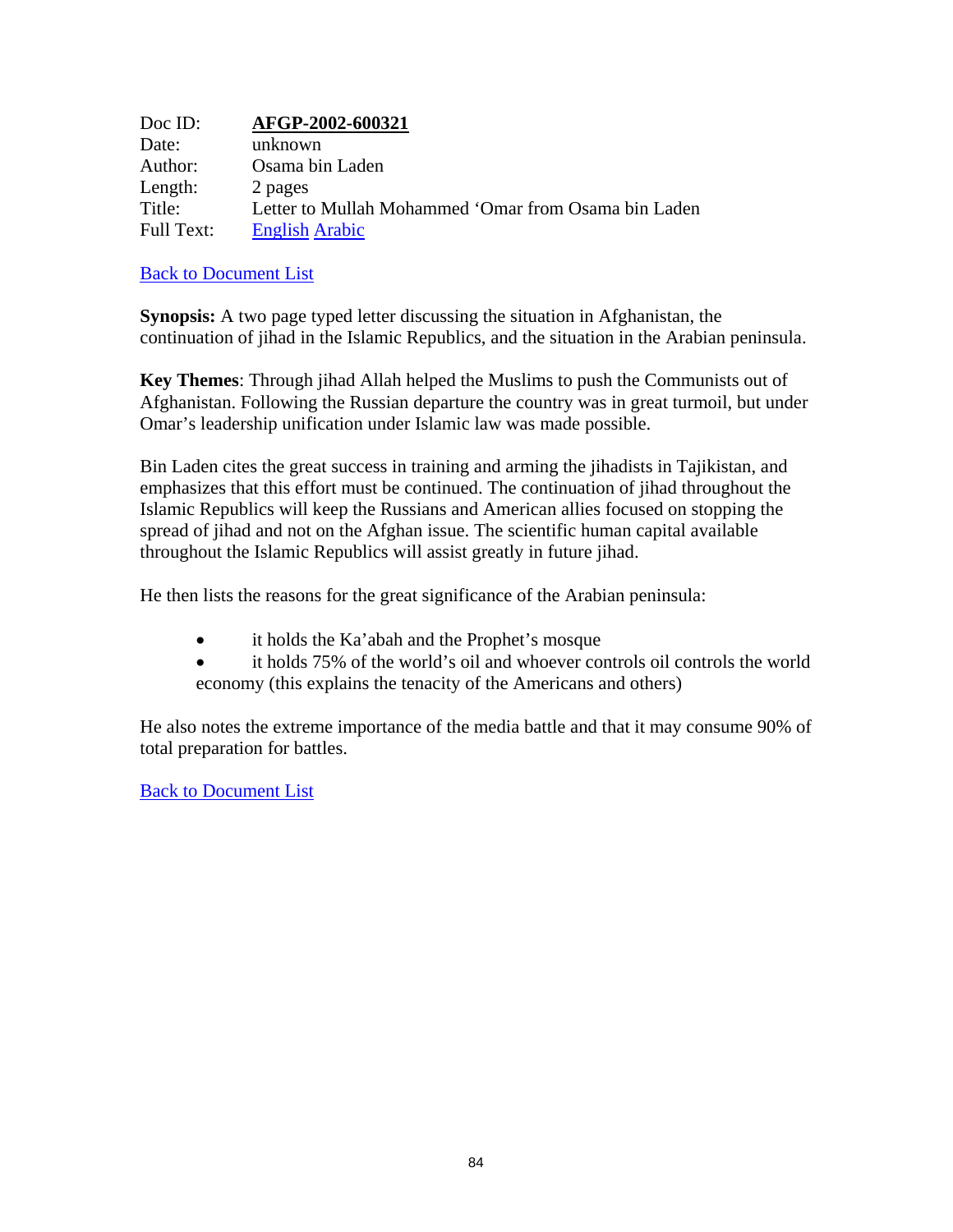| Doc ID:                      | AGFP 2002-600966                                                      |
|------------------------------|-----------------------------------------------------------------------|
| Date:                        | 22 June 2000                                                          |
| Author:                      | 'Umar 'Abd-al-Hakim                                                   |
|                              | a.k.a. Abu Mus'ab al-Suri<br>$\bullet$                                |
|                              | a.k.a. Mustapha Hakim al-Set Mariam<br>٠                              |
|                              | Born Mustapha Abdul-Qadir Mustapha Hussein al-Sheikh<br>$\bullet$     |
|                              | Ahmad al-Jakiri al-Rifa'ei                                            |
| Length:                      | 81 pages                                                              |
| Title:                       | The Confrontation Between the Sunni Population of Al Sham against Al- |
|                              | Naserieh, Crusaders and Jews                                          |
| Location:                    | Kabul, Afghanistan                                                    |
| <b>Full Text:</b>            | English Part: One Two Three Four Five Six Arabic                      |
| <b>Back to Document List</b> |                                                                       |

**Background:** Per translator, this is an abbreviated version of a longer book that was found on floppy disks captured from Mes Ainak, Jalalabad

The text is a call to jihad against the Syrian regime of Bashar Al-Asad. It outlines various offenses committed by the Alawites (also referred to as Nusayris) against Sunni Muslims, presents theological justification in support of jihad, and outlines a broad strategy for beginning jihad in Syria. In addition to Syrian Alawites, Al-Suri advocates killing Sunnis in the employ of the government, Jews, and Christians, specifically mentioning Americans, British, French, and Russian.

# **Table of Contents:**

- 1. The Pharoah is Dead, and the Nusayri Alawites Are Implanted in Syria.
- 2. The Nusayri Alawites: Creed, History, and the Rules of Islam Concerning Them
	- 3. Selections From the Modern History of the Nusayri Alawites, 1970-2000
	- 4. The Mission Assigned to the Nusayris in Light of the Prospects for the Future
	- 5. What God Has Decreed in This Matter and the Duty Incumbent Upon the Sunnis
	- 6. Urgent Appeals
	- 7. Advice on the Method of Confrontation Between the Sunnis and the Nusayri Alawites in Syria and Lebanon
	- 8. Good News of the Book and the Sunni Concerning the Land of Syria and its People

#### **References:**

- 1. The Jihadist Islamic Revolution in Syria: Pains and Aspirations, by 'Umar 'abd-al Hakim
- 2. The Rules on Jihad Against the Apostates and Their Supporters, and the Rules on Driving Off the Tyrant, unpublished letter by 'Umar 'Abd al-Hakim
- 3. The Nusayri Alawites, by Muhajid al-Amin
- 4. The Conspiracy of Sectarian Statelets, by 'Abd al-Ghani al-Nuwawi
- 5. Amal and the Palestinian Camps, by 'Abdallah Gharib
- 6. The Turn of the Magi Has Come, by 'Abdallah Gharib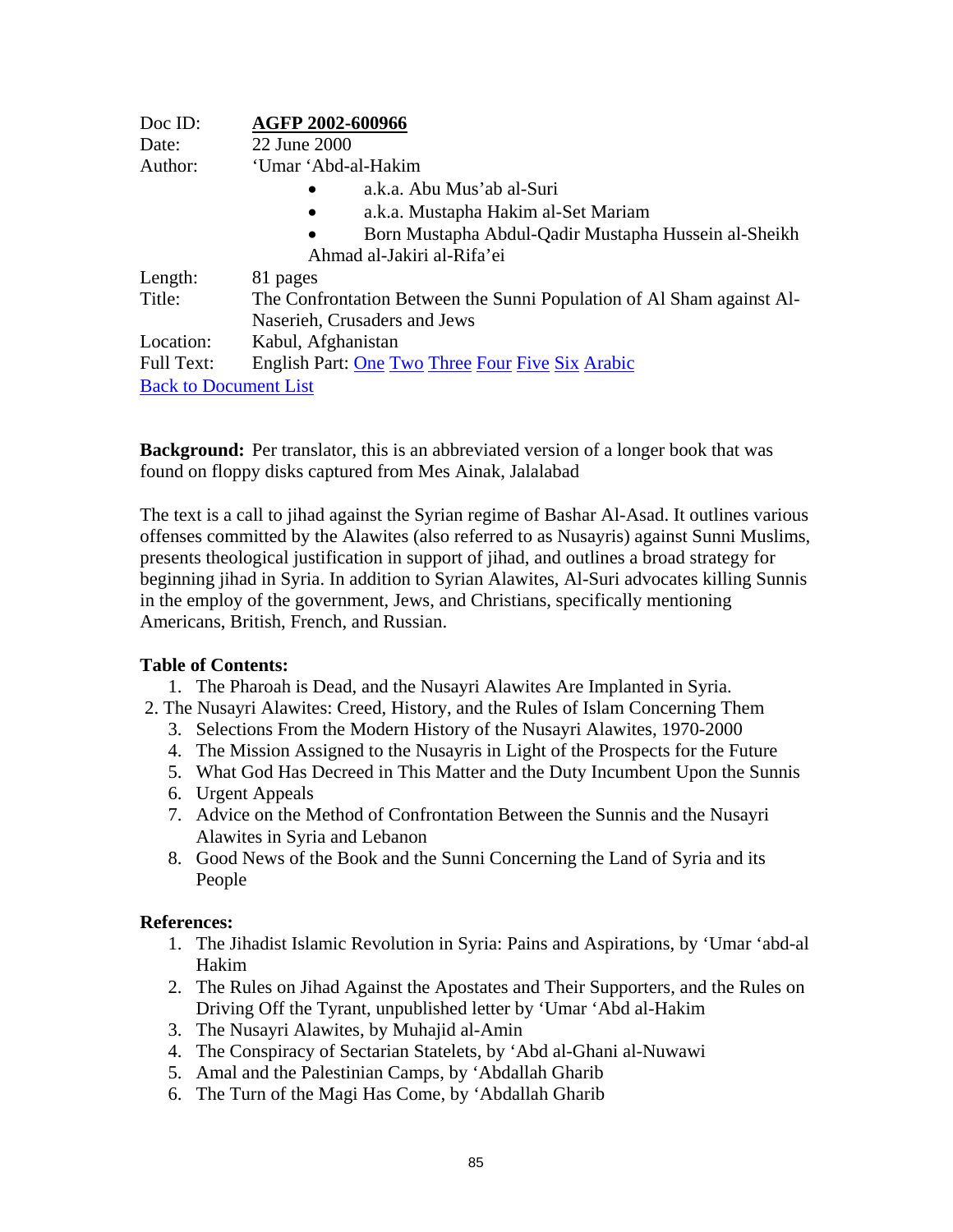- 7. The Missing Duty, by Martyr 'Abd-al'Salam Faraj
- 8. Defending the Honor of Muslims is the Most Important of Individual Duties, by the martyr 'Abdallah 'Azzam
- 9. Major Fatwas Vol. 28, by Imam Ibn Taymiyah
- 10. Hadith on the Virtues of Syria, Edition of Al=Albani
- 11. Virtues of Syria and Its People, by Imam Ibn Taymiyah

Other citations not listed above: Imam Abu-Bakr al-Jassas, Ibn Kathir, Abu-Ya'la Said, Ibn al-Qayyim, Ishaq bin-Rahawiyah, Imam al-Shatibi, Imam al-Qurtubi, Al-Sheikh Muhammad Rida, Al-Sheikh Mahmud al-Alusi, Al-Sheikh Muhammad Amin Al-Shanqiti, Sheikh Muhammad Na'im Yasin, Ahmad Shakir, Sheikh al-Islam Mustafa Sabri, Ahmad Shakir, al-Tabari, 'Abd-al Qadir 'Awdah, Al-Jahidh Ibn Hajar, Imam al-Juwayni,

#### **PART ONE:**

The text is dedicated to martyrs through the ages and current heroes such as Usama Bin Laden, Abdullah Azzam, Abu Sayyaf, Sayid Qutb, Hassan al Banna, and Marwan Hadid (partial list). It is written for "a new generation of young men who are determined to join the jihad" on the occasion of the death of Hafez al-Asad.

**PART TWO:** Al-Suri presents theological arguments suggesting that the Alawites (also called Nusayris) are heretics who threaten the very survival of Muslims in Syria. The Alawite sect developed in the third century of the Hejira, drawing on rites drawn from Mazdaic, Jewish, Persian, Christian, Islamic, and Buddhist origins. Non-Islamic beliefs include the "idea of transmigration of souls, reincarnation, permissibility of fornication with the unmarriageable, and sex between men." Additionally, Alawites celebrate Christmas, the Persian holiday of Nawruz, and Islamic holidays not recognized by Sunnis. Al-Suri writes that Alawites do not believe in heaven and hell, or in judgment, and that their prayer rituals differ from those of Sunnis. Furthermore, they oppose pilgrimage to Mecca, and "harbor special hostility to the Ka'bah." He cites pages of anti-Alawite fatwas from Sheikh al-Islam Ahmad Ibn Taymiyyah stating that Alawites are "worse unbelievers than the polytheist Jews and Christians" and therefore it is the duty of any Muslim who is aware of their doctrines to expose them for what they are (apostates).

**PART THREE:** Al Souri describes the historical sins of the Alawites in Syria, beginning with their help to the "Tatar" invaders who occupied Syria in xxx. The author holds the Alawites responsible for allowing Jerusalem to fall to the Crusaders, and for collaborating with the French occupation of Lebanon in 1920. This occupation eventually resulted in the current confessional system of governance in Lebanon, which, according to al-Suri, favors Christian interests.

Al-Suri accuses the Alawites of supporting the rise of the socialist Ba'th party, and of deliberately losing the 1967 Arab-Israeli war by ceding the Golan Heights to the Israeli Defense Forces by secret arrangement. As evidence, he cites a Defense Ministry Communiqué, No. 66, which apparently ordered the Syrian army to withdraw from the battle lines seventeen hours before the IDF entered the town. Al-Suri goes on to accuse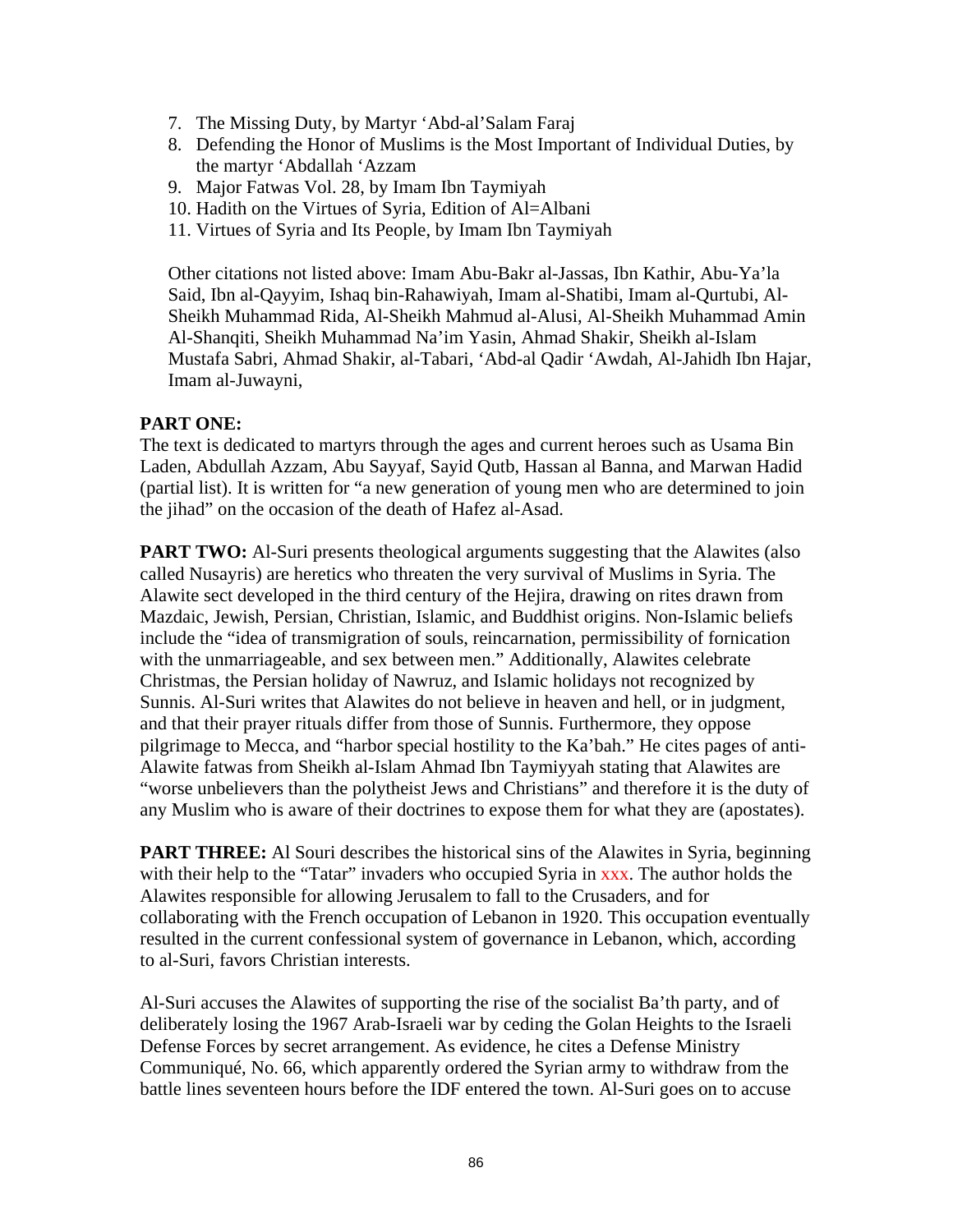the Alawites of abandoning Lebanon to IDF control when it withdrew the Syrian army from thirty-nine Lebanese villages in 1973.

The author declares that the recent crimes of the Alawites are too numerous to describe in full, so he limits himself to a selection of issues. The Alawites are accused of purging all Sunnis from political, party, and military leadership, thereby placing Nusayris in control of all security and intelligence services. This has been compounded by a history of graft and corruption that fragmented the army and the economy through linkages between the Alawite officers and a "circle of big merchants." The Alawites manipulated educational institutions through the Ba'th Revolutionary Youth, which led to distortions of the religion, and increased atheism, libertinism, corruption, dissolution, and rebellion. Furthermore, the Alawites eliminated any opposition from ulema, preachers, and sheikhs following the short-lived uprising led by Sheikh Marwan Hadid.

From 1978-1982 Marwan Hadid led an uprising against Hafez al-Asad. According to al-Suri, two thousand Sunni youth were killed by the government, and 30,000 were imprisoned, and 10,000 rendered homeless. Hadid was executed in 1976 (sic). Per al-Suri, the government "liquidated" thirty-thousand Sunni prisoners and "bearers of advanced degrees" between 1983 and 1996.

Al-Suri accuses the Alawites of co-opting members of the Palestine Liberation Organization (PLO) and then eliminating the PLO in Lebanon. According to the author, the Syrian army committed several massacres in Lebanon in 1975, and another in Hamah in 1982 which killed 45,000 civilians. In 1985 the Syrian army bombed Tripoli, killing several thousand and causing 300,000 to flee. He accuses the Alawite regime of cooperating with Christian Maronite militias to allow massacres in refuges camps in Al-Za'tar in 1976, and again in the Sabra and Shatila camps in 1982. He believes that the Syrian army arranged the Israeli invasion of Beirut in 1982.

The author criticizes Hafez al-Asad's manipulation of the government to allow his son Basil to be named as his successor. After Basil was killed in a car accident, al-Asad's second son, Bashar, was put in place through manipulation of the legislature. Al-Suri faults Bashar for having spent ten years living in England being trained in "lackeyhood" by the British [*per al-Suri, Bashar al-Asad is tainted because he completed his dentistry studies in England, yet al-Suri spent significant amounts of time in Spain and England*].

**PART FOUR** begins with the statement that Asad is fulfilling the "task entrusted to the Nusayris" by the "international Christian-Jewish order." The Nusayri mission is to allow the Jews to control the region through normalization of economic, cultural, political, military, and social relations with the West. He also accuses Arab leaders such as Egyptian President Hosni Mubarak, Jordan's King Abdullah, Saudi Crown Prince Abdullah, and the U.A.E. president of complicity with the "Crusader Jewish New World Order." France comes under criticism for supporting the Maronite Christians in Lebanon, while Iran is accused of attempting to convert Syrian Sunnis to Shi'ism.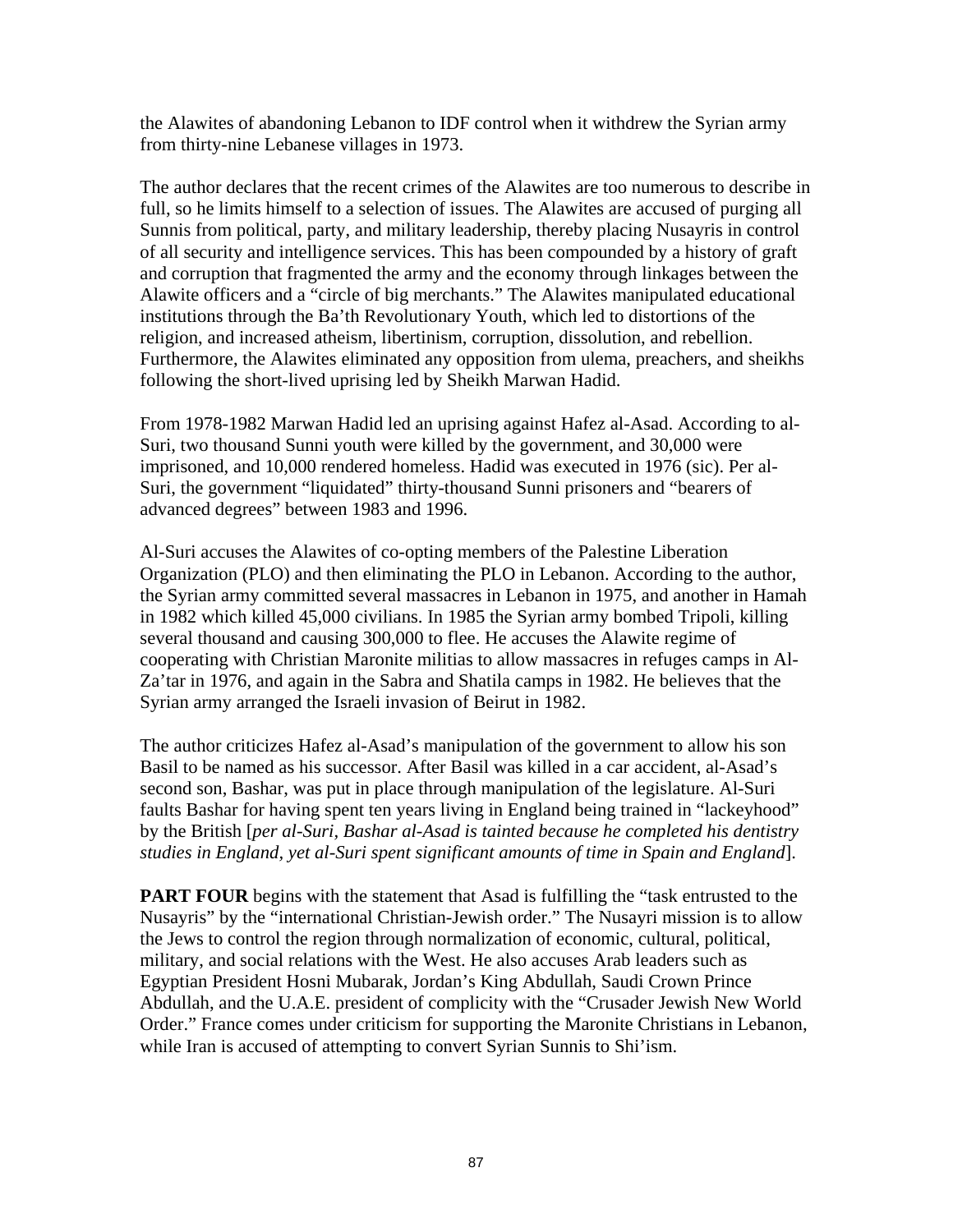Al-Suri sees two possibile avenues by which the Nusayris may accomplish these missions. In the first scenario, Syria provokes a war with Israel so that Israel can "play the role of the hero." The largely Sunni army will be decimated by the IDF's superior firepower, and the Nusayris will then accept Israel's terms. This is the "Iraq model." In the second scenario, Bashar sponsors an era of openness to the Jews and Americans, resulting in a "deluge" of IMF loans and investments. The economy prospers, capitalism prevails, and the Syrian people are "plunged into the maelstrom of consumer luxury" wherein the rich get richer, and the poor poorer. Both scenarios ensure Jewish survival, Christian oversight, and glory for the Nusayris while the Syrian people suffer occupation and the army is broken. This is the "Egyptian model."

After either of these, Israel will destroy al-Aqsa mosque, rebuild the Temple of Solomon, and expel the remaining Palestinians to Jordan, where they will be abased according to a different scheme supervised by the Masons and the sons of the former apostate Husayn (father of Jordan's King Abdullah). The Lebanese Christians will control Lebanon, while the Syrian economy will be plundered by the Americans and Nusayris through American control of Syria's oil reserves. Al-Suri cites leaked information from unnamed strategic centers that indicate Syria's oil reserves equal or exceed Saudi reserves.

# **PART FIVE:**

Al-Suri presents evidence suggesting that jihad is an individual duty in the case of Syria. He argues that jihad against infidels is an individual duty if the infidels seize any Muslim land, or if they "transgress against any of Islam's sanctities." In this case, the same rules apply to jihad against anyone who supports the infidels. He cites evidence based on two kinds of jihad: offensive (jihad al-talab) and defensive (jihad al-daf). Offensive jihad involves pursuing the infidels in their lands, which is a collective duty, the smallest part of which is to block enemy frontiers with believers and to send an army at least once a year to the front. The Imam is responsible for sending a force against the enemy once or twice a year, and the people must help him. If he fails, it is a sin. He quotes other unnamed "fundamentalists" who say that jihad is an obligatory call, and it must be carried out as much as possible so there will remain none but Muslims and those entered into peace treaty with Muslims [*the use of the term "fundamentalist" is important, as it may indicate that al-Suri is trying to position himself as a moderate, implying that his text is a mainstream argument containing nothing controversial].*

The defensive jihad involves driving infidels out of Muslim lands, which is an individual duty. It is required in three (sic) cases: when infidels invade a Muslim town, if the two armies (Muslim and infidel) meet, if the Imam calls individuals or people to arms, and if infidels capture a number of Muslims [*the third instance is particularly important, as al-Suri is implying that he has the authority to call Muslims to arms*]. He cites Ibn Taymiyah's writing to illustrate that having no transportation to the battle is not an acceptable reason not to fight. This suggests that all Muslims must participate in defensive jihad, even if it constitutes a material sacrifice on their part. In other words, there are no exemptions from jihad. To illustrate the broad foundation of this argument, al-Suri also cites a Hanafi scholar (al-Suri is Hanbali) who argues that collective duty becomes individual duty if those closest to the fighting need reinforcement.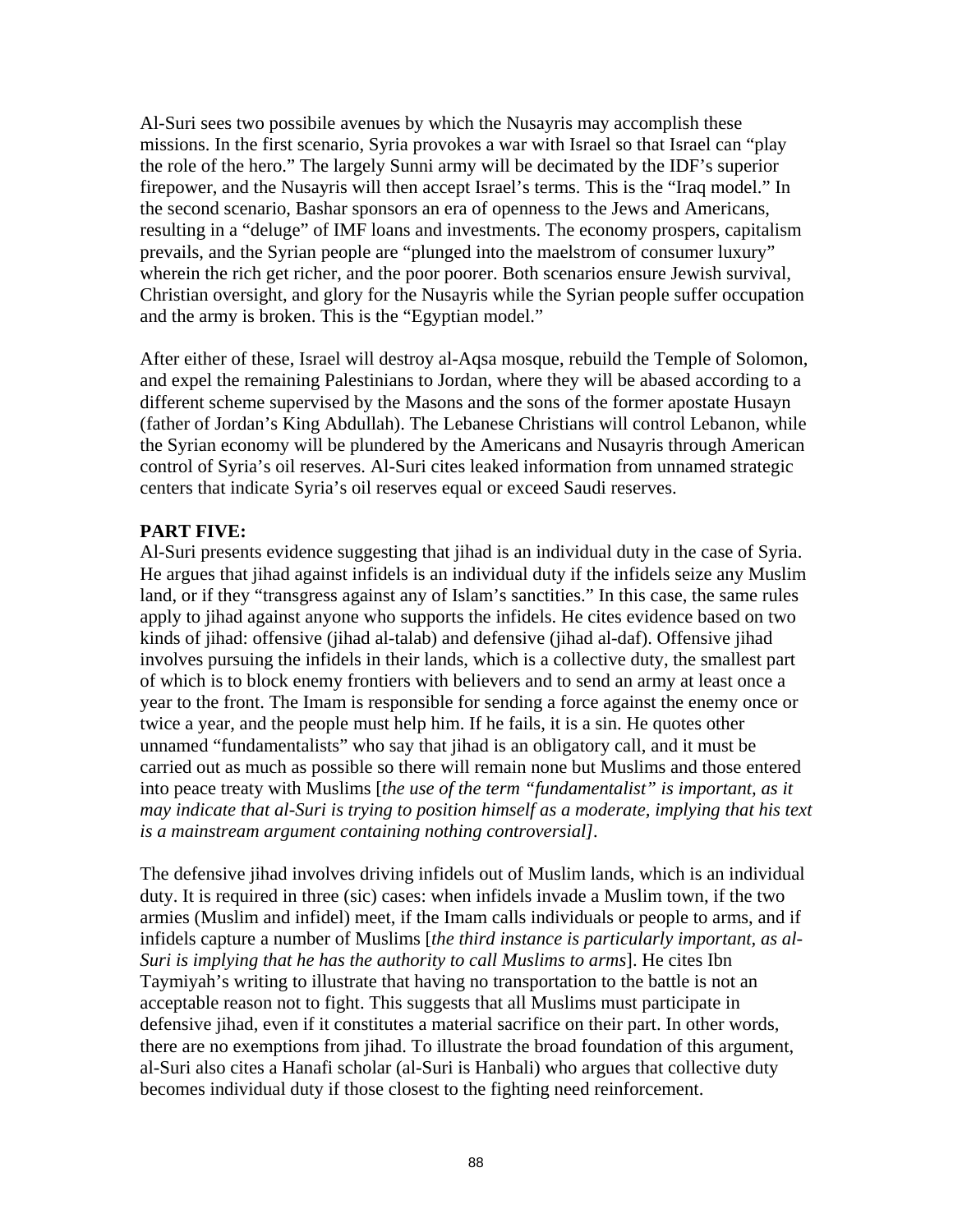[A section of the text or the translation may be missing]

Al-Suri presents several pages of Sura and Hadith dealing with the importance of sharia law as the basis for law and governance. He quotes Ibn Taymiyah and Ibn Kathir extensively to illustrate that rulers who do not ensure that sharia is the law of the land are apostates, and that supplementing sharia with other kinds of law is not acceptable. Mustafa Sabri, writing at the time of the Ottomans, warned about the dangers inherent in the separation of church and state, as it constitutes an attempt to destroy religion. Europe therefore is apostate and atheist.

The next section provides evidence that alliances, collaboration, or cooperation with Jews and Christians are considered apostasy, again using Sura, Hadith, and quotations from scholars. From this, al-Suri presents evidence that it is a duty to fight apostate rulers. Critically, he writes that obedience to rulers is not a duty ('Abd al-Qadir) and that Muslims do not need permission from anyone to undertake this duty. Other traditions of jurisprudence emphasize that obedience to rulers is necessary, even when they are unjust.

Based on the preceding paragraphs, al-Suri declares that there are two choices: organize jihad against the Jews and Christians, or organize jihad against the other apostate enemies of God that are the "closest enemy" (here he mentions Jordan). He acknowledges that because Sunni Muslims are employed by the governments of Lebanon, Syria, Jordan, and other Arab countries, the jihad will necessarily involve fighting other Muslims. This leads into the next section, which discusses various scholarly opinions on dealing with "supporters of infidels and apostates."

Al-Suri states that most of the Muslims employed by the apostate regimes are either ignorant or forced to serve these regimes. It is desirable to educate them so that they may avoid serving apostates. Barring this, these Muslims should avoid fighting for the apostate regimes. If they are forced to fight, Allah knows what's in their hearts, and will make the appropriate judgment for them.

The next section explains that Muslims are allowed to defend their religion, life, honor, and property. Anyone who dies defending his life, honor, or property is a martyr (women and children are counted as part of the "honor" section). Property is broadly defined to include income, and this allows al-Suri to claim that tax collection is an attack on property, which can justifiably be fought.

**PART SIX** is an appeal to Sunni Muslims in Syria, Lebanon, and Greater Syria to join the jihad against the apostate rulers and the infidel Jews and Christians. He asks what Muslims are waiting for, and mocks them by asking whether they're content with degrees, television screens, and satellite dishes. Jihad in the path of Allah is the shortest way to paradise. A series of specific appeals follows, beginning with Sunni youth, whom he calls the hope of Islam. He states that they do not need permission from anyone, as jihad is an individual duty. He urges the Ulema to awaken to their duty, arise from their negligence, and encourage jihad. Al-Suri's appeal to the "sons of the Sunnis" that work in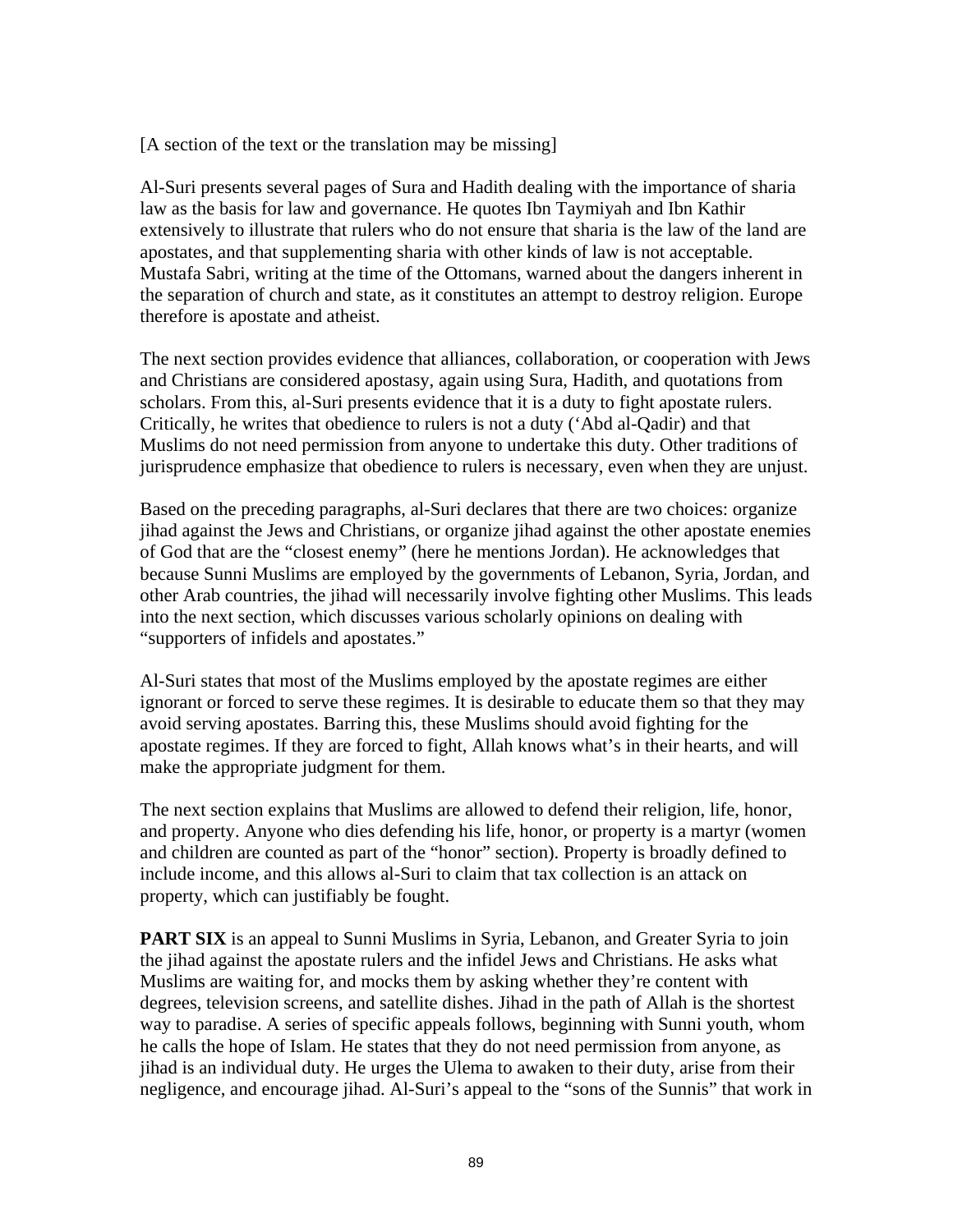police, army, and security services is a bit conflicted. He condemns them for their participation in apostate regimes and assures them that they will be severely punished by God while simultaneously urging them to join the jihad. He urges Bashar al-Asad to give up his infidelity by becoming a Sunni, or else flee to his Christian masters.

**PART SEVEN:** Al-Suri provides advice on how to confront the Nusayris in Syria and Lebanon, beginning with recruitment of more fighters. Unity of effort in da'wah, military and propaganda efforts is required. Avoid side clashes with other sects. Do not target Sunni supporters of the Alawites, especially those in the security services as it is preferable to win their support. Avoid infighting, and concentrate on domestic propaganda to further the cause. Methods for communicating the call to jihad include distribution of books, pamphlets, cassettes, computer disks, wall stickers, and writing "short slogans on walls." He urges attention to operational security, and tells mujahideen to avoid leaving any marks, stamps, handwriting, or fingerprints that could be traced by security services. He suggests that jihadi cells should be pyramidal in organization, emphasizing small, scattered groups whose recruitment should be based on personal connections.

Ulema should not be harmed, rather they should be presented with evidence that will correct their understanding of the situation. Al-Suri makes a strong point about this, repeating that it is a scandal to kill men of religion and knowledge. Moreover, it is a scandal to give the government an opportunity to accuse the mujahideen of committing such acts, as they will call the mujahideen "kharijites."

In the beginning, military confrontations should be limited to attacking small companies and individuals, including seizure of civil, military and security chiefs at home or abroad. He recommends killing Jews, American, French, and English citizens "to cause turmoil." He suggests that mujahideen should study the Quran, do extra fasts, and "work much and speak little."

**PART EIGHT:** Here al-Suri cites Sura and Hadith extolling Syria's importance and blessedness. He winds up with a final call to jihad, and signs off "from the Kabul Garrison."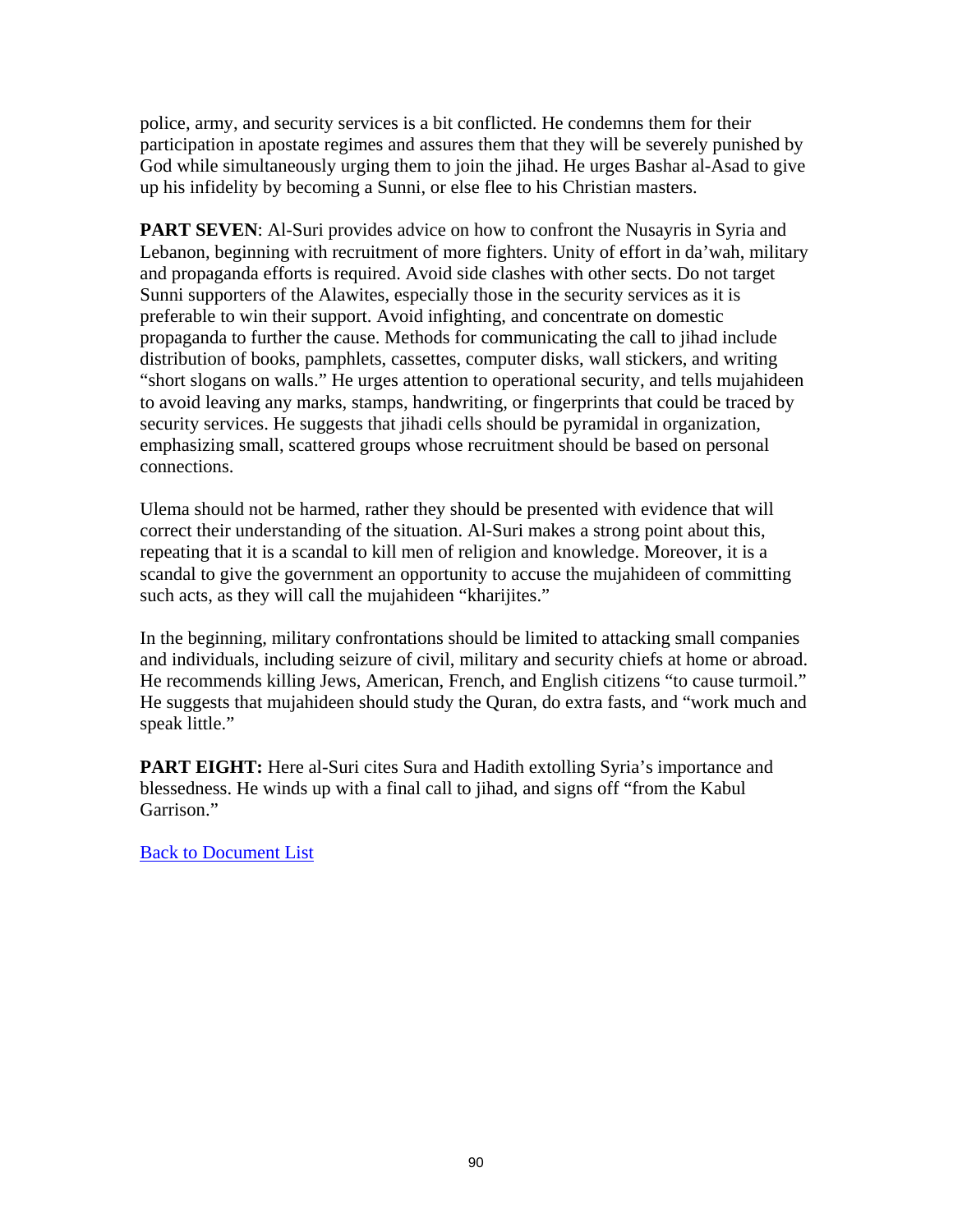| Doc ID:           | AFGP-2002-601041                                                                                                 |
|-------------------|------------------------------------------------------------------------------------------------------------------|
| Date:             | Unknown                                                                                                          |
| Author:           | Ayman Zawahiri                                                                                                   |
| Length:           | 3 pages                                                                                                          |
| Title:            | The Response to the Serious accusations against Shiekh Albani<br>concerning the silence of the turncoat leaders. |
| <b>Full Text:</b> | <b>English Arabic</b>                                                                                            |

**Synopsis**: A call to Muslims to recognize shame and bad conditions of their lives is not the doing of fellow Muslims, but rather the result of the deception and cunning of the infidels. This three page document is an outline of an 18 page original document.

**Key Themes**: Shar'ia is proclaimed as the rule of God and whoever doesn't govern by Shar'ia is an infidel. Believers are called upon to kill the infidels.

Sheikh Albani accused of making grievous errors for prohibiting Muslims from participating in true jihad, and believing in a jihad based on forgiveness, education, and prayer.

While calling for attacks against the Jews, the first priority should be an attack against the apostate backslidden leaders.

The document refers to fatwas by Ahmad Shaker, Muhammad Hamid Al-Faqi, and Muhammad Bin Abr Aheem and revelations by Ibin A'bas and King Al-Shaj'ai.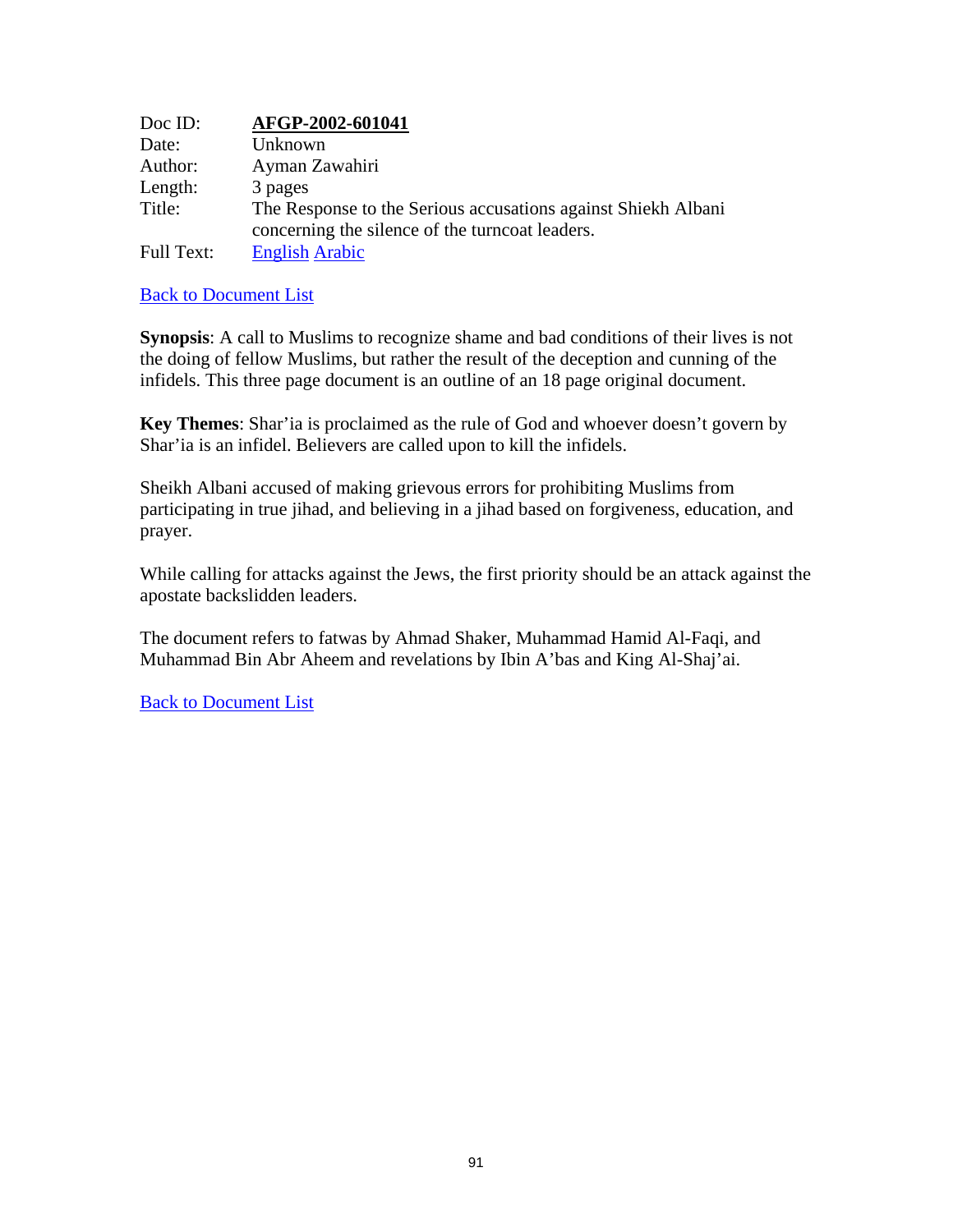| Doc ID:           | AFGP-2002-601346           |
|-------------------|----------------------------|
| Date:             | Unknown                    |
| Author:           | Unknown                    |
| Length:           | 3 pages                    |
| Title:            | Criticism of Abu Al-Bara'a |
| <b>Full Text:</b> | <b>English Arabic</b>      |

**Synopsis:** The author writes against those who "innovate in religion." In particular, he believes that Abu Al-Bara'a distorts Islamic law to his own ends. Abu Al-Bara'a ignores any evidence or arguments brought forth contrary to his opinions and picks and chooses what teachings fit his interests. People such as Al-Bara'a do not comprehend the truth.

**Key Themes:** It is wrong to "innovate in religion." Those who pick and choose which teachings to follow or advocate to fit their own interests are wrong and do not comprehend the truth.

Abu Al-Bara'a is the man targeted in this piece. He is quoted as stating that one cannot be declared an apostate unless solid evidence is established and that the scholars' statements do not address the issue of worshipping other deities than God. He specifically attacks Abu Hamza as being ignorant on this issue.

Abu Hamza is then quoted in response. He cites two scholars who committed apostasy as counterexamples to Al-Bara'a's note above. He also counters Al-Bara'a's accusation by stating that the scholars' rulings are not ultimate rulings but are based upon Islamic law. Also, he states that all scholars agree that polytheism is a damnable offense.

The author concludes by again attacking Abu Al-Bara'a for using a deceptive style to justify his own agenda with Islamic law. Al-Bara'a repeatedly ignored arguments and evidence based upon the Koran, the Prophet's traditions and scholars' views, and tried to convince his readers of the accuracy of his belittlement of the scholars. Such behavior is unacceptable.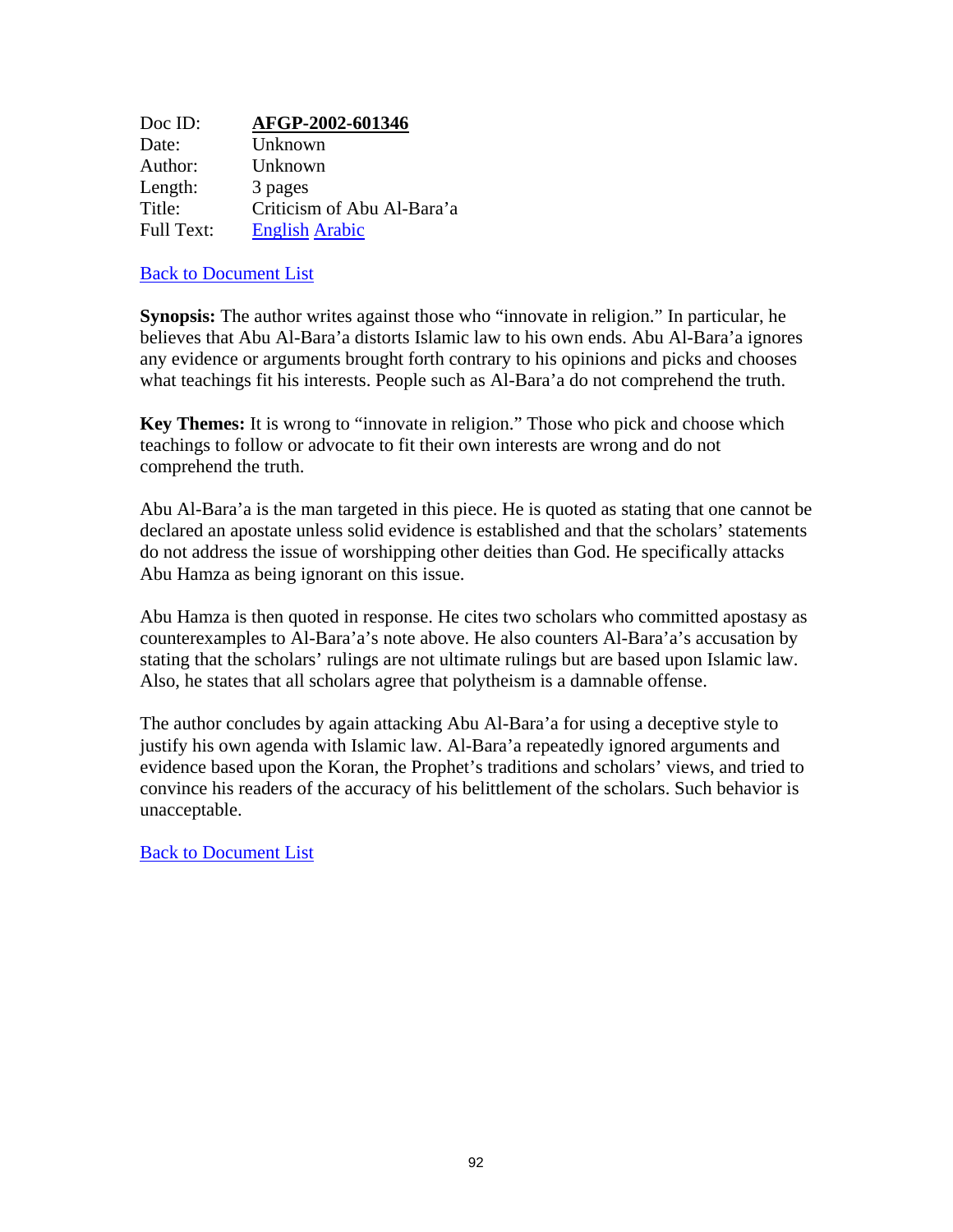| AFGP-2002-601693       |
|------------------------|
| Unknown                |
| Abu Mus'ab             |
| 2 pages                |
| None (Status of Jihad) |
| <b>English Arabic</b>  |
|                        |

**Synopsis**: A letter from Abu Mus'ab to Abu Mohammed relating a meeting with Abu Musab Zarqawi. The author and Zaraqawi agree that the Muslims fighting in Bosnia, Tajisistan, Chechnya, and Kashmir are polytheists and supporters of secular democracy, and that the Taliban are a front for Pakistan.

**Key Themes**: Zarqawi tells Abu Mus'ab that he is accused of Takfir (infidelity) because of his views about the Mulsims in Bosnia, Tajikistan, Chechnya, and Kashmir. Their interest is in secular democracy and are all too willing to seek accommodation with secular power.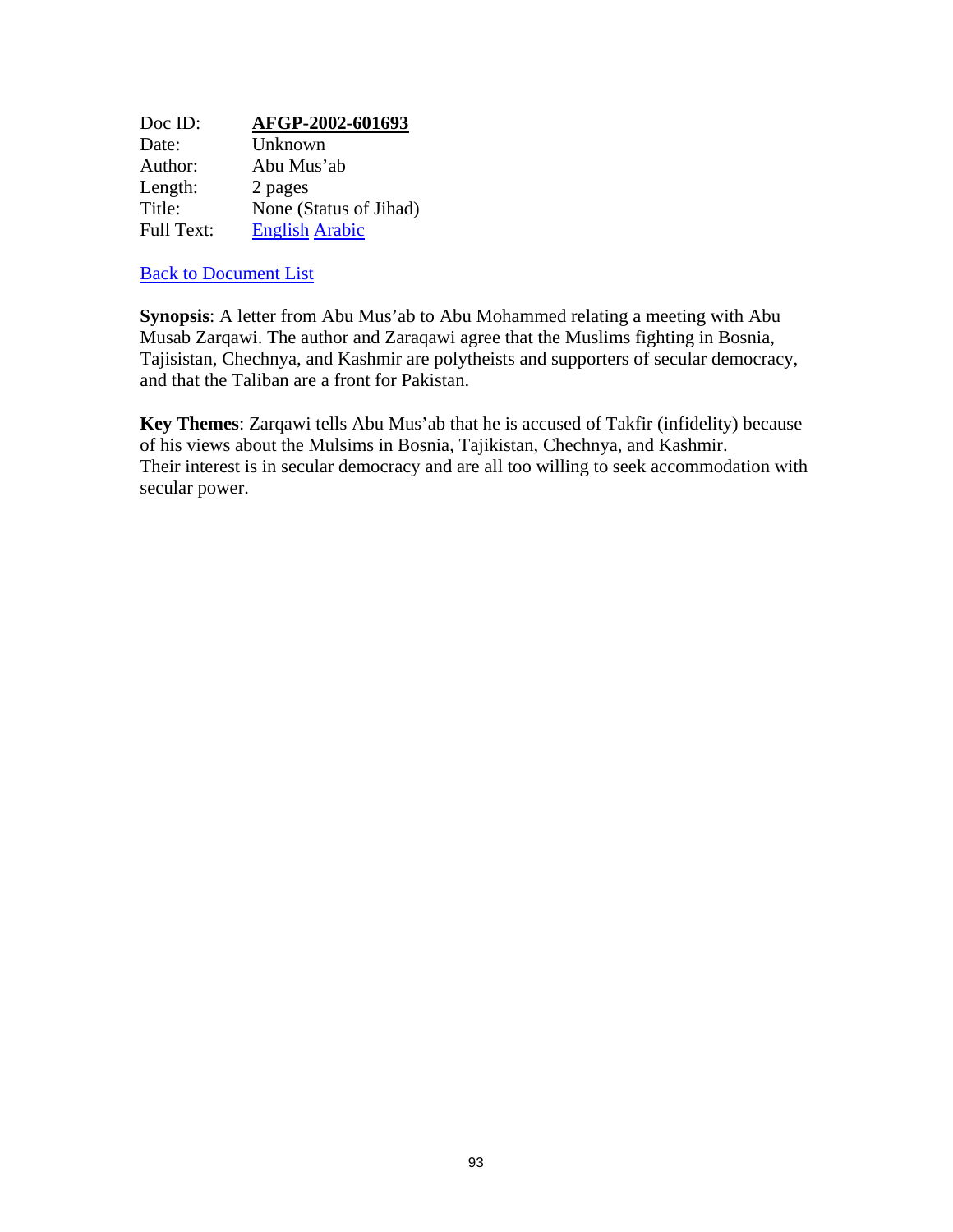| Doc ID:           | AFGP-2002-602181             |
|-------------------|------------------------------|
| Date:             | Unknown                      |
| Author:           | Unknown                      |
| Length:           | 2 pages                      |
| Title:            | None (Political Speculation) |
| <b>Full Text:</b> | <b>English Arabic</b>        |

**Synopsis**: This document is a response to issues raised in a previous correspondence. It appears to be addressed to Al-Sahal Al-Mumtan', but this could be the author's name. The author is analyzing the impact of the destruction of the Buddha statues, the fall of the Taliban regime, and speculates on future U.S. steps in the Middle East.

**Key Themes**: The author concurs with his correspondent in stating a low opinion of the Taliban. The Taliban has a "mentality based on fabrications, wrongdoing, beating around the bush and running away from reality." The destruction of the Buddhas is judged insignificant in comparison to the desire of some Taliban to gain respectability by taking a seat in the United Nations.

The author disagrees concerning Iranian leadership of the Islamic movement. He asks: "How can it fulfill the leadership role when it is incapable of guiding the Islamic insurgency?" He encourages Iran to attack Israel, and speculates that the U.S. is planning to attack Iran to protect Israel.

The final paragraph expresses a change in tone with admiration expressed for the Taliban for destroying the Buddhas and protecting Osama bin Laden.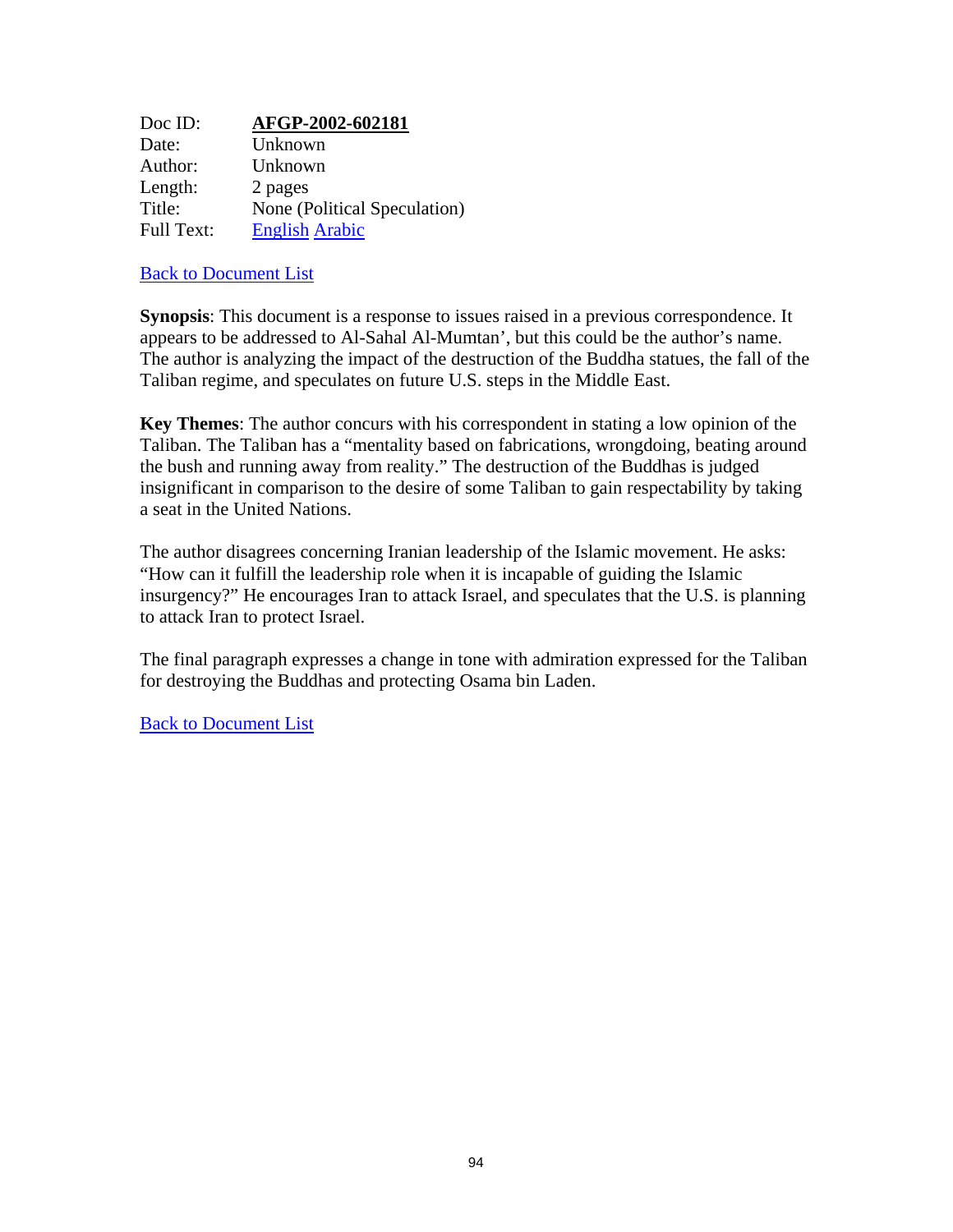| Doc ID:           | AFGP-2002-602187                  |
|-------------------|-----------------------------------|
| Date:             | Unknown                           |
| Author:           | Unknown                           |
| Length:           | 2 pages                           |
| Title:            | None (Criticism of Sheik Bin Baz) |
| <b>Full Text:</b> | <b>English Arabic</b>             |

**Synopsis:** A letter addressed to Sheik Rida from an unknown author criticizing the sheik for his unfair criticism of Sheik Bin Baz's ruling on apostasy and his exaggeration of Sheik Magdasi's blunder.

**Key Themes:** Sheik Bin Baz issued two edicts: one forbade seeking the aid of infidels when the Syrian Mujahideen asked Saddam Hussein to overthrow the regime of Hafiz Al-Assad in Syria; the other edict allowed the Gulf regimes to depend on the infidels in attacking Saddam Hussein.

The author states that the recipient does not understand the position of Sheik Maqdasi, and should be open to the views of other's.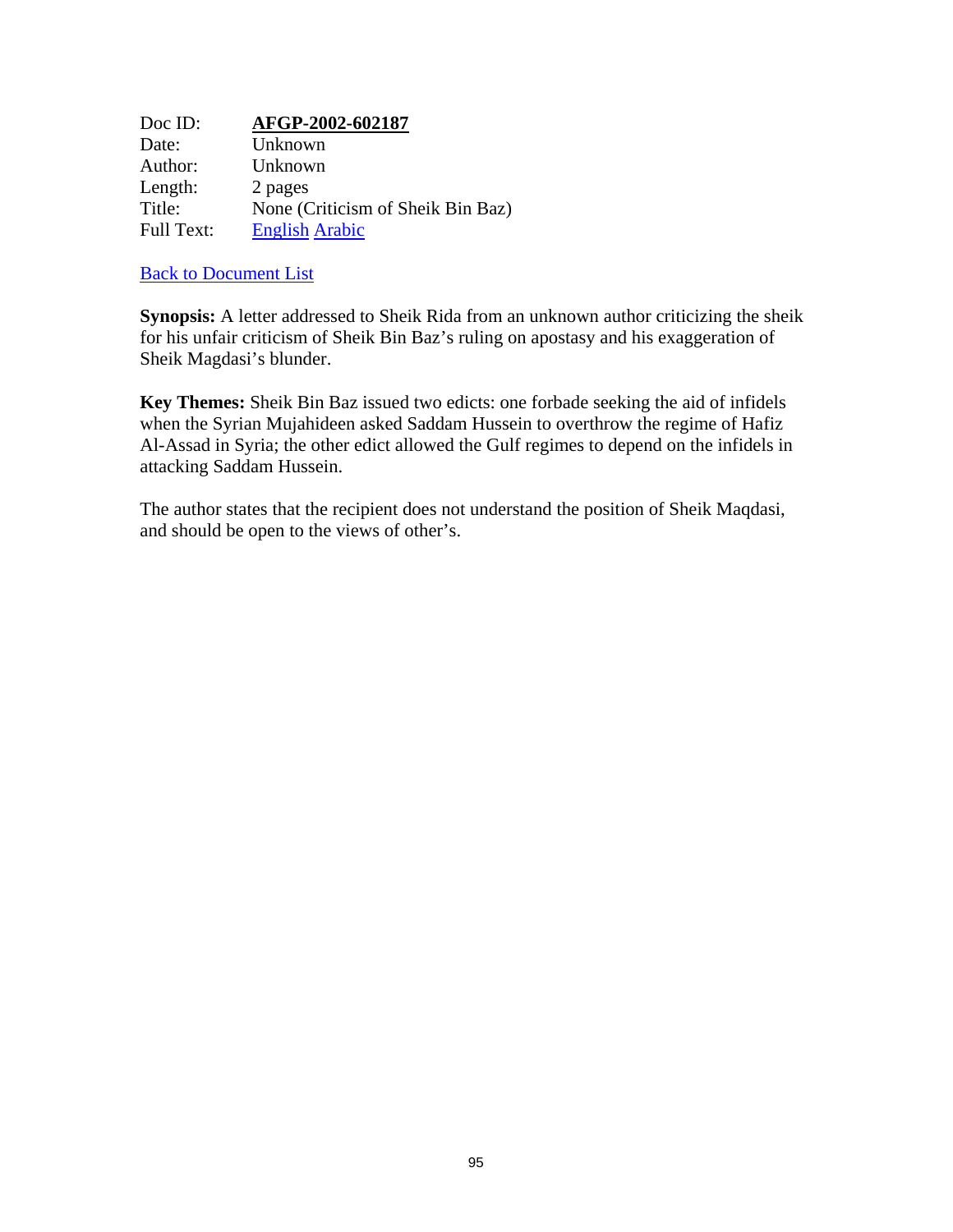| Doc ID:           | AFGP-2002-603856                                      |
|-------------------|-------------------------------------------------------|
| Date:             | $14$ /May/June 2002 (sic)                             |
| Author:           | Al-Jihad Qa'ida Organization                          |
| Length:           | 2 pages                                               |
| Title:            | Get the Idolaters out of Arab Island (Gulf Countries) |
| <b>Full Text:</b> | <b>English Arabic</b>                                 |

**Synopsis**: A warning to the officials of the United Arab Emirates to stop detaining Mujahideen sympathizers.

**Key Themes**: This letter signed by the Al-Jihad Qa'ida Organization warns officials that they risk retribution if they keep arresting and detaining Mujahideen sympathizers. The author boasts that the security agencies of the emirates have been infiltrated, and if the Americans are vulnerable so are they.

The tourist industry is described as shameless and the area is considered an easy target. Al-Qa'ida does not want to attack the Emirates, but policy in the area will compel an attack.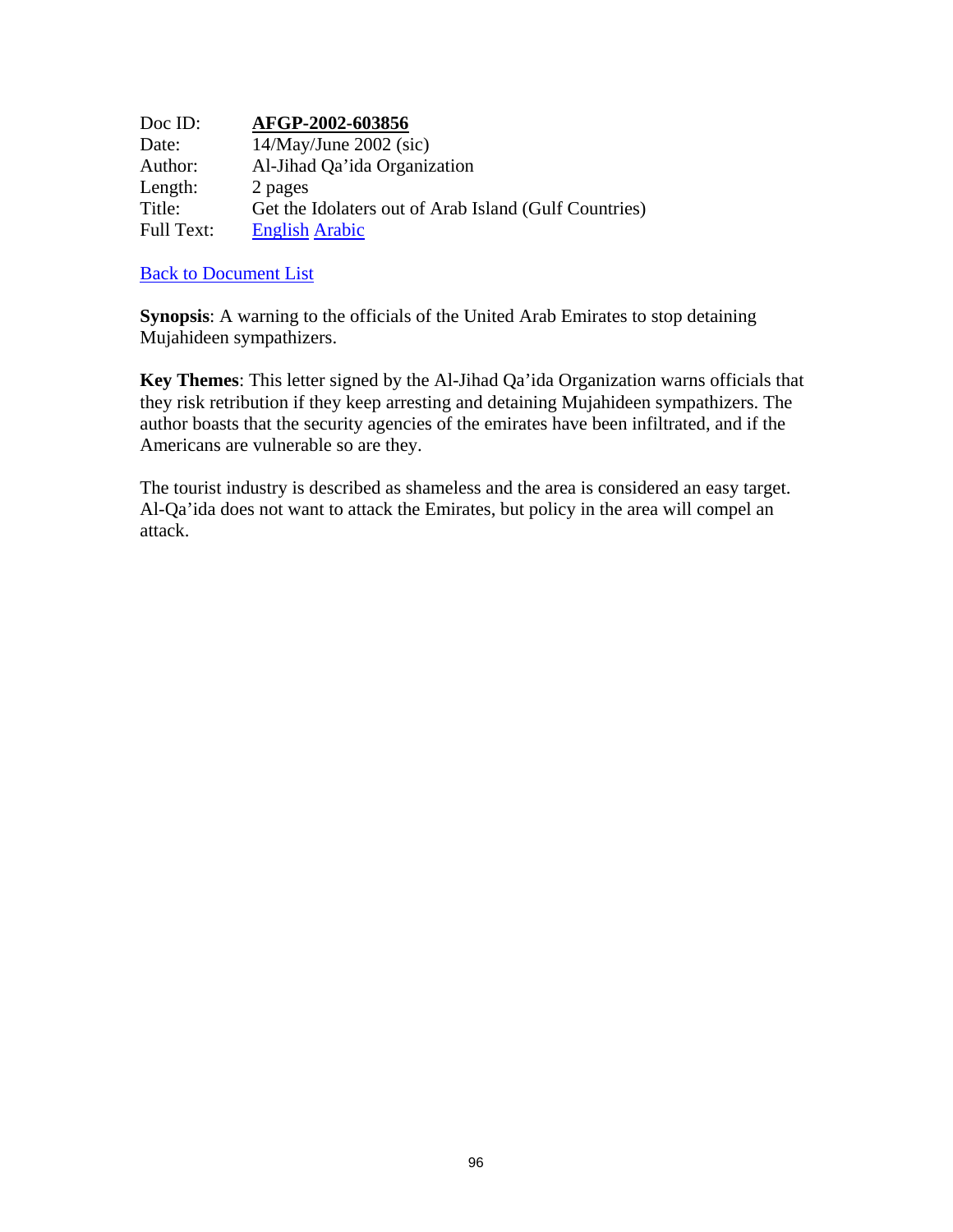| Doc ID:           | AFGP-2002-801138                                                 |
|-------------------|------------------------------------------------------------------|
| Date:             | Sept. 2000                                                       |
| Author:           | Unknown                                                          |
| Length:           | 57 pages                                                         |
| Title:            | None (Various Administrative Documents, Minutes of Meetings, and |
|                   | Questions for Osama bin Laden and other al-Qaeda leaders)        |
| <b>Full Text:</b> | <b>English Arabic</b>                                            |

**Synopsis**: This document is a collection of many administrative papers dated September 2000. They cover a range of administrative details concerning the administration of Al-Qa'ida camps in Afghanistan, issues raised by trainees in the camps, and interpretations of Qu'ranic verses.

**Key Themes**: This document contains hundreds of questions apparently posed by recruits in Al-Qa'ida training camps in Afghanistan. While answers are not given, the questions are remarkable for the breadth of topics which they cover and their bold, challenging, and at times naïve style. The major category of questions and sample questions are as follows:

#### **1. Questions about Taliban and Arab Freedom Fighters:**

Please explain the legal reasons behind the guys fighting on the side of Taliban against Mas'oud, what is the fact behind this man and his followers.

#### **2. Ethics:**

There are infidels in Pakistan and India of Christian and others (sic). Is it ok for us to kill them and take their possessions and properties? Is it ok to steal from the infidels residing in the Islamic and non Islamic countries?

# **3. Saudi Arabia:**

After listening to these words, what is our duty towards the occupation of the Holy Land (Saudi Arabia) and do we unify to save the most sacred places on earth?

#### **4. Jihad Movements:**

The Eritrean movement is headed by brother Abu Suhail despite the weakness of their freedom fighters in guerilla warfare against the Afourqi Christian Jewish regime. Although the area is strategically important and Jewish experts are participating in fighting against the freedom fighters, no one is showing any interest in supporting this Jihad movement which is the entryway for combat in the Arabian Peninsula keeping in mind that the regime in it is Christian and that it was the land of the first migration of Islam?

# **5. Pakistan**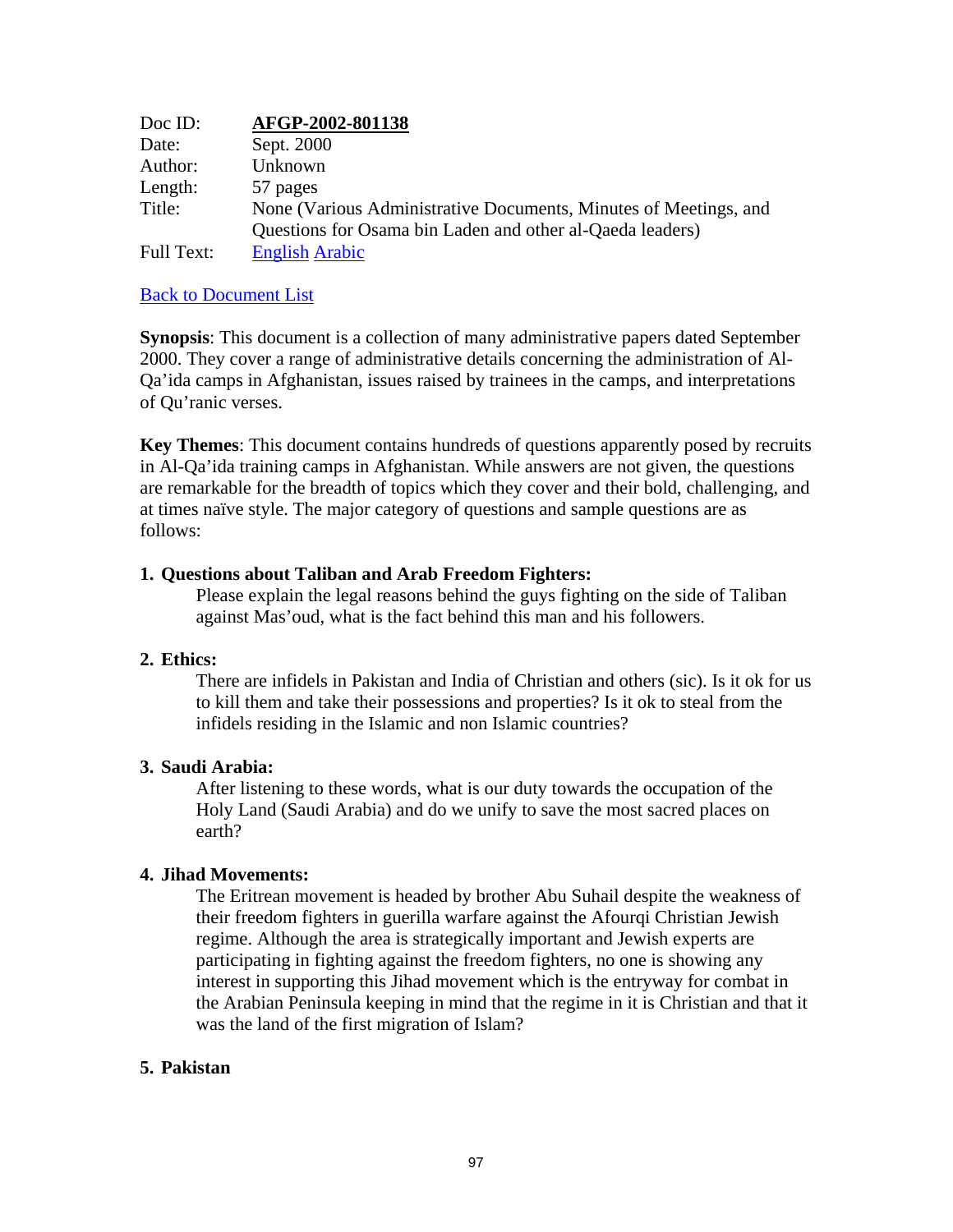What is the cover story used by the Americans concerning the presence of the American Special Forces in Pakistan and what are the Pakistani interests in this case?

#### **6. Geography**

What are the countries that border Kosovo geographically on the map?

#### **7. Chechnya:**

What is the latest news about Chechnya or how true is the news about the siege of the freedom fighters on the Dagestan borders?

#### **8. The United States**

Dear Sheikh, you said that the United States can not pay its debts and to the rest of the countries. Does everyone borrow from the Jews?

#### **9. News and Events:**

What are the latest news from Algeria, Philippines and Timor?

#### **10. Political Terminology:**

How could one benefit from politics and gain political analysis and knowledge of events? Is it by listening to the news or by reading books? What are the books you advise reading to gain political knowledge?

#### **11. Old World Order:**

You mentioned that the British handed the Arabian Peninsula over to Al Saud. How were they chosen?

#### **12. Military:**

Please give us an idea about the AWACS aircraft. How is eavesdropping done from the aircraft, and what is the difference between it and the rest of the military aircrafts?

#### **13. Islamic Movements:**

You mentioned that the Prophet accompanied him to battle the scholars, scientists, teachers and students. There was no excuse for anyone when it came to Jihad. What should we say to our famous scholars who did not participate in the Jihad against Russia in Afghanistan and the days of Serbia in the Bosnia and others?

### **14. Globalization:**

Dear Sheikh, don't you see that public awareness in purchasing locally produced goods even if it is highly priced will relatively solve the globalization problem?

#### **15. Islamic Countries**

Numerous questions raised about the political situation in countries with active jihad movements.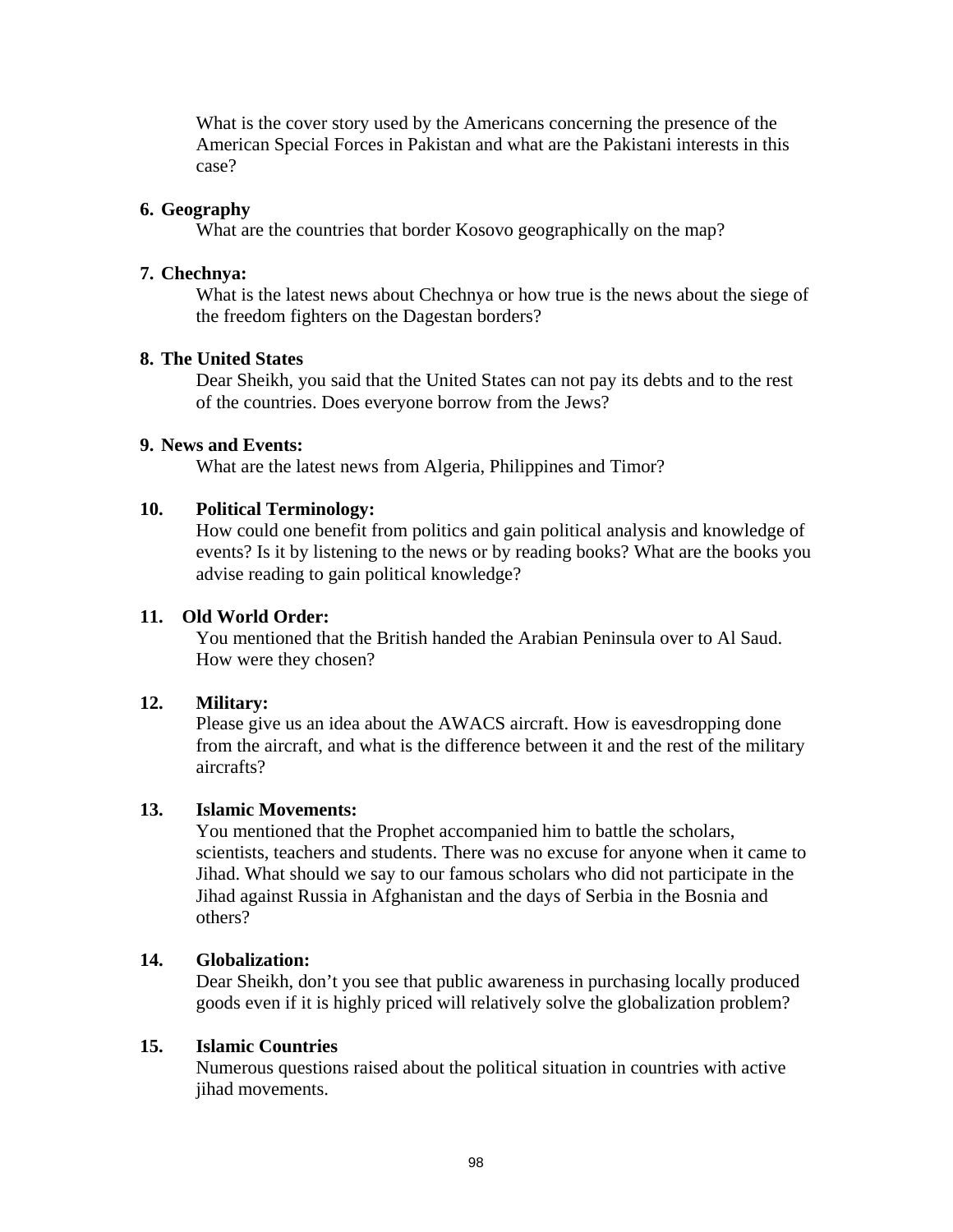#### **16. Personal Qualities:**

Dear Sheikh, we observed that you are a man of politeness, humbleness and bashfulness. What is humbleness and how is it gained?

#### **17. Apostasy:**

A matter is puzzling me and making me uneasy towards Jihad on the side of the Taliban. There is a presence of polytheism indicators in this country that is controlled by the movement. How would Sharia and monotheism be applied with the greatest of its pillars threatened now especially the existence of the tombs, and one of which is inside the mosque located in front of the offices of Emir al-Mu'mineen (Mullah Omar)?

#### **18. Strategy:**

What is the advantage of moving the camps from one location to another knowing the enemy has the capability to detect the location of the camps anywhere it is? We all know that the Al-Jazirah TV station announced the movement of the terrorist camps to the area near Helmand.

In addition to hundreds of questions raised by camp trainees, this document also includes a random assortment of papers dealing with the procurement of supplies for the camps, minutes of administrative meetings, and commentary about the meaning and applicability of Qu'ranic verses.

The final document contains instructions for working with Adobe programs, editing video, and organizing documents using Microsoft software.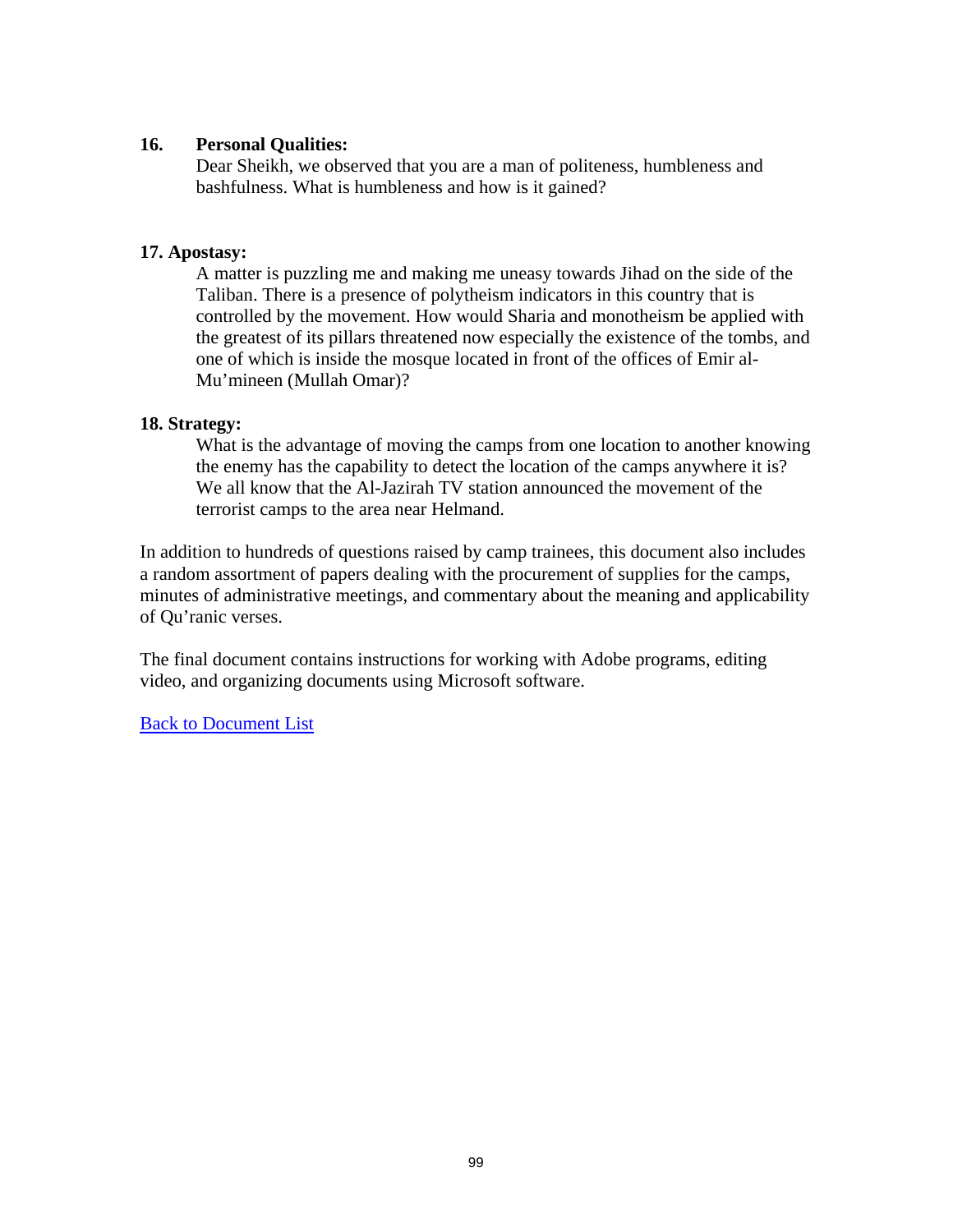| Doc ID:           | AFGP-2002-901188                                  |
|-------------------|---------------------------------------------------|
| Date:             | unknown                                           |
| Author:           | Osama bin Laden                                   |
| Length:           | 3 pages                                           |
| Title:            | Letter to Pakistani Scholars from Osama bin Laden |
| <b>Full Text:</b> | <b>English Arabic</b>                             |

**Synopsis:** A letter to the scholars of Deyubende in Peshawar, Pakistan. Osama bin Laden asks for a fatwa from them, noting that some Arab peninsula scholars have already done so. He also encourages them to recruit youth as soldiers for the jihad and the wealthy for donations to the cause. Finally, he asks for allegiance to himself and Mullah Mohammed Omar.

**Key Themes**: Bin Laden details the problem of the Islamic holy places continuing to be under the control of the Jews and the "Crusaders." The Islamic governments have done nothing to stop this and are useless. The people need a clear fatwa from the scholars to end this sacrilege.

The duty of the scholars is to explain the cause to the assembled masses who come to them for guidance. They must teach that the jihad is necessary for the sake of Allah. They must also teach that this jihad will occur under a group which obeys the will of Allah. Bin Laden specifically refers to Afghanistan under the leadership of Mullah Omar as being the embodiment of Allah's will.

He asks the scholars at their conference to encourage youth to join the jihad, persuade the rich to contribute funds, and to put out the fatwa he requests. He reminds them that some scholar in the Arabian peninsula have already issued this fatwa.

Finally, he asks for allegiance to himself then to Mullah Mohammed Omar.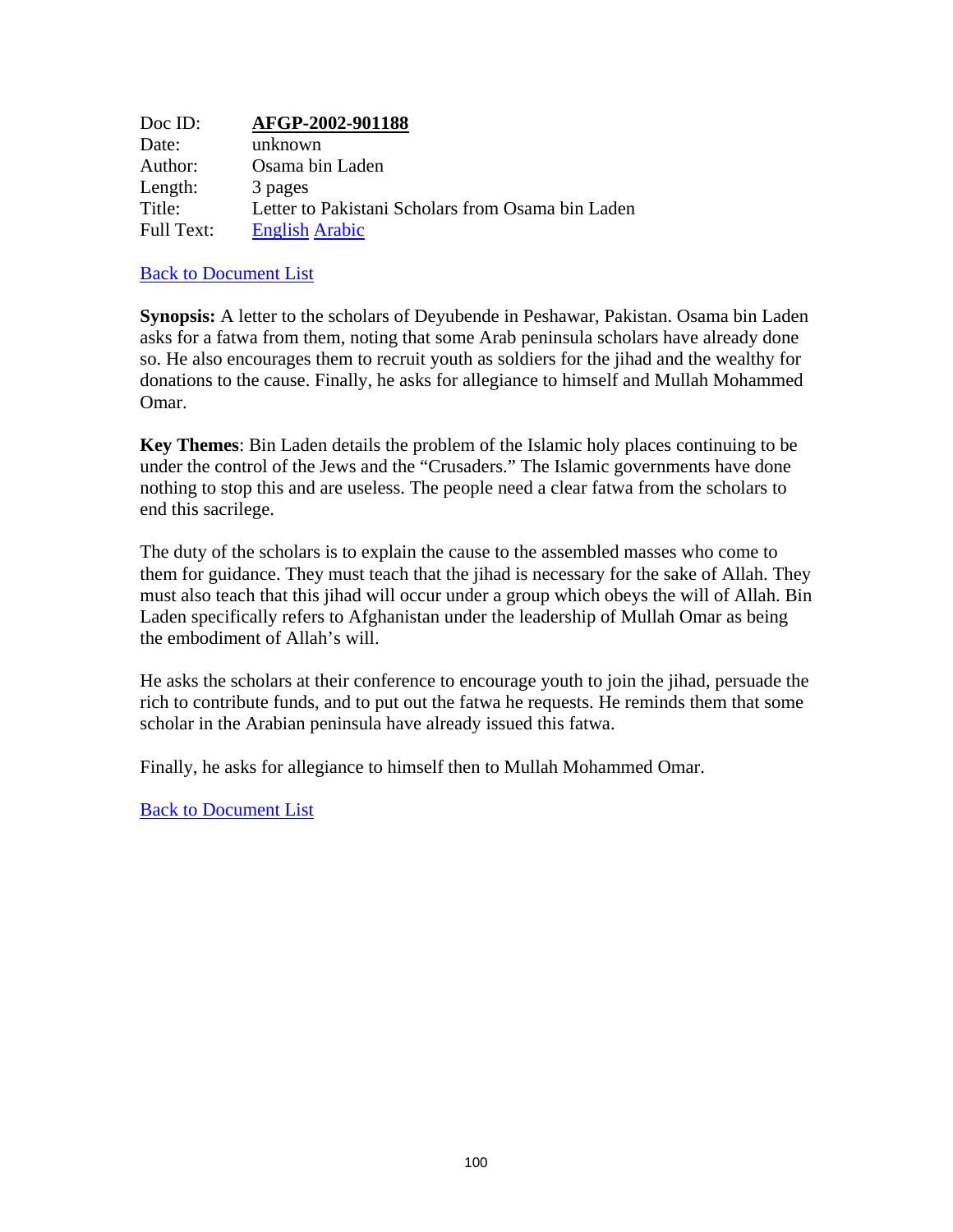| Al Adl Letter         |
|-----------------------|
| June 13, 2002         |
| 'Abd-al-Halim Adl     |
| 4 pages               |
| Letter to Mukhtar     |
| <b>English Arabic</b> |
|                       |

**Synopsis**: 'Abd-al-Halim Adl vigoroulsy challenges the leadership of Osama Bin Laden and accuses him of being close-minded and oblivious to the great harm suffered by Al-Qa'ida in recent months. He writes to Mukhtar both to confront him for his complicity in these ill-conceived plans and to change Mukhtar's thinking.

**Key Themes**: 'Abd-al-Halim Adl writes a letter to his dear friend Mukhtar to challenge him for his role in the defeats that have befallen al-Qa'ida in the last six months, and to encourage him in his challenge to the management of Osama Bin Laden. The recent time period is one in which the movement has gone from "misfortune to disaster" with serious setbacks encountered in East Asia, Europe, America, the Horn of Africa, Yemen, the Gulf, and Morocco.

Al-Qa'ida needs to pause and regroup but 'Abd-al-Halim ADL is a lonely voice on the exterior unable to impress those around bin Laden on the interior. He challenges Bin Laden's leadership, and tries to convince Mukhtar to use his influence as one on the interior to halt the disastrous course of action pursued by Bin Laden. A pause for regrouping is desperately needed. But Bin Laden refuses to listen. 'Abd-al-Halim Adl recognizes that Mukhtar has the ear of Bin Laden, and needs to tell him the truth about the external situation. Bin Laden, however, is difficult to persuade: "…unfortunately this is his habit that he will not abandon. If someone opposes him, he immediately puts forward another person to render an opinion in his support, clinging to his opinion and totally disregarding those around him, so there is no advice nor nothing." (sic)

He calls on Mukhtar to disregard Bin Laden's order**:** "My beloved brother, stop all foreign actions, stop sending people to captivity, stop devising new operation, regardless of whether orders come or do not come from Abu-Abdalla (bin Laden.)

'Abd-al-Halim Adl writes out of conviction and appeals to Islamic obligation and his concern for Mukhtar that he not be judged by Allah for the errors which he has perpetrated.

He concludes the message by questioning the recent posting of another letter that ended up on a web site and revealed the identity of his family.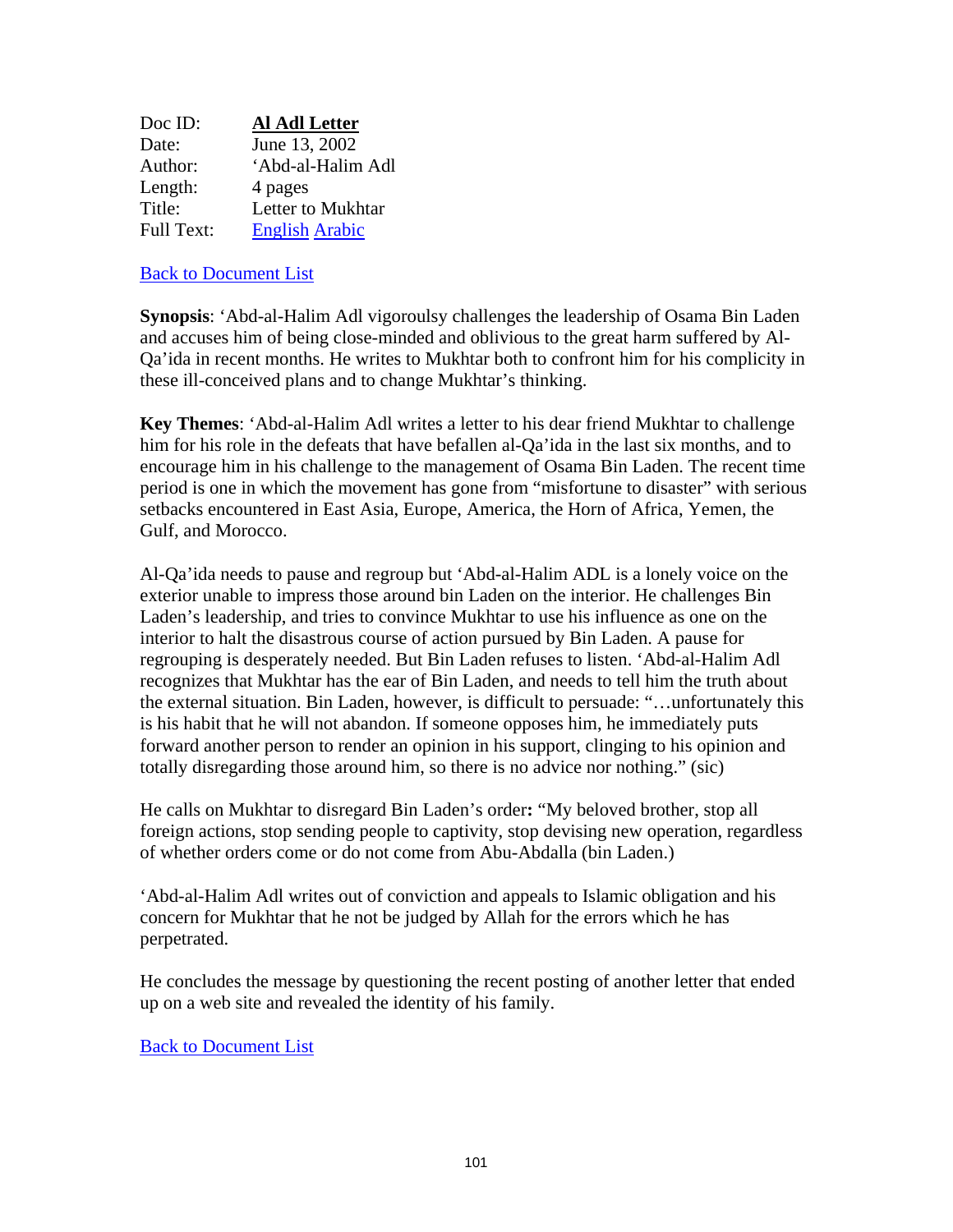| Doc ID:    | AFGP-2002-003345                                                        |
|------------|-------------------------------------------------------------------------|
| Date:      | 12 April 1994 to 7 May 1998                                             |
| Author:    | Osama Bin Laden "The Committee for Advice and Reform"                   |
| Length:    | 103 pages                                                               |
| Title:     | Letters from bin Laden: A Collection of letters from Osama Bin Laden to |
|            | various persons in Saudi Arabia                                         |
|            | Statements 7-21                                                         |
| Full Text: | English Part: One Two Three Four Five Arabic                            |

Notes:

Skipped pages indicate repetition of a communiqué The translations omit specific Sura and Hadith, as well as the names of scholarly sources that were mentioned in the original Arabic texts.

References: Imam Malik, Imam Ahmad, Ibn Taymiyah, Al-'Izz Ibn 'Abd-al-Salam

**Synopsis**: The following letters were written between 1994 and 1998, and cover a range of topics related to Saudi Arabia. The primary theme is the illegitimacy of the Saudi regime, and the allegation that they are supporting a Western plot to destroy the Muslim nation. Each letter addresses a current event, describing the event and providing the author's analysis of the context and implications of the regime's actions. Most statements end with a call to action on the part of the regime, the scholars, or the citizens of Saudi Arabia. The statements are coherently written and well-organized, and they are designed to motivate support through appeals to Muslim's better nature. Bin Laden's writing demonstrates an ability to communicate with multiple audiences, appealing to each group's pride and specific capabilities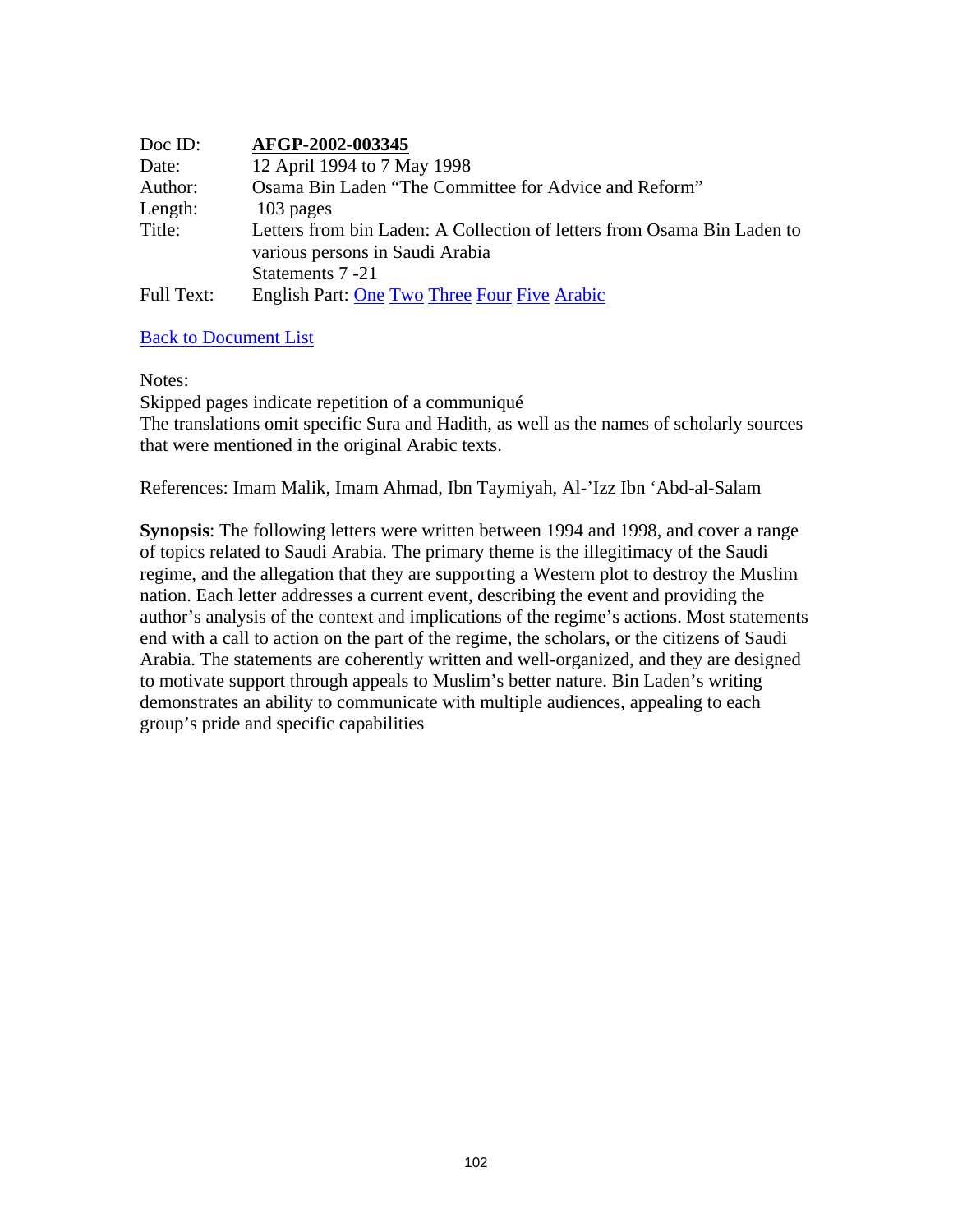# **Statement 7 (sic), pp. 001-003: Our invitation to Give Advice and Reform To: King Fahd Bin 'Abd-al 'Aziz Al-Saud and the people of Saudi Arabian Peninsula**

02-11-1414 (12 April 1994)

King Fahd has asked Osama Bin Laden to return to the country, however this is unlikely as Osama Bin Laden's money was frozen and his passport confiscated. Religious scholars have previously asked King Fahd to cease actions against God's law but he has not done so. A petition signed by 400 people was sent in 1411 (during the Gulf War), and another in 1413. The people's rights have been abrogated and corruption infests government agencies. The country's monetary and economic situation is worsening, taxes have been raised yet the government wastes money. The armed forces are in poor condition, and shari'a law has been suspended. Foreign policy works against the interests of Muslims in Gaza, Jericho, and Algeria while supporting infidels. Attempts to promote reform have triggered reprisals and the "waging of war against just people who are hunted at home and abroad." To fulfill advisory promises, "we would like to announce the arrival of our brothers and scholars into the country." Osama Bin Laden urges King Fahd to abide by the requests of the Committee. End quote: God will not change people unless they do so for themselves.

# **Statement 3, p. 007: Saudi Arabia Supports the Communists in Yemen**

27-12-1414 (07 June 1994)

The Yemeni communists have enslaved the Yemeni people, spreading apostasy and corruption. Infidel forces and their agents in the region led a conspiracy to re-establish two Yemeni states to promote conflict between them, Prince Sultan led a special committee that funneled support to the Yemeni Socialist Party. King Fahd is known to have anti-Islamic policies such as opposing Islamic awakening that would expose the artificiality of his rule; supporting anti-Islamic regimes such as the USSR, Algeria, Syria, and Christian groups in Sudan. Furthermore, he supported United Nations resolutions that cost Muslim lives in Bosnia-Herzegovina, Lebanon, and Kashmir, and which support the Jews in Palestine, Muslims now realize that the U.N. is an instrument in the hands of the Jews and Crusaders, Such behavior encourages divisions in the umma, leads to dispersal of wealth away from the Arabian Peninsula, supports socialists and communists who oppress the Yemeni people, is likely to provoke punishment from God, and allows for foreign intervention in the region. The letter ends with a call to the ulema to declare that these policies are dangerous and evil.

# **Statement 4, pp. 009-010: The Banishment of Communism from the Arabian Peninsula: The Episode and the Proof.**

12-2-1415 (11 July 1994)

Jihad operations had been successful in eliminating socialist camps in Yemen, which is a lesson proving that all those who oppose the faith of the amah will fail. The Saudi regime, particularly Prince Sultan, supported the communist factions with money and weapons, which is a form of apostasy given that communists are atheists. Western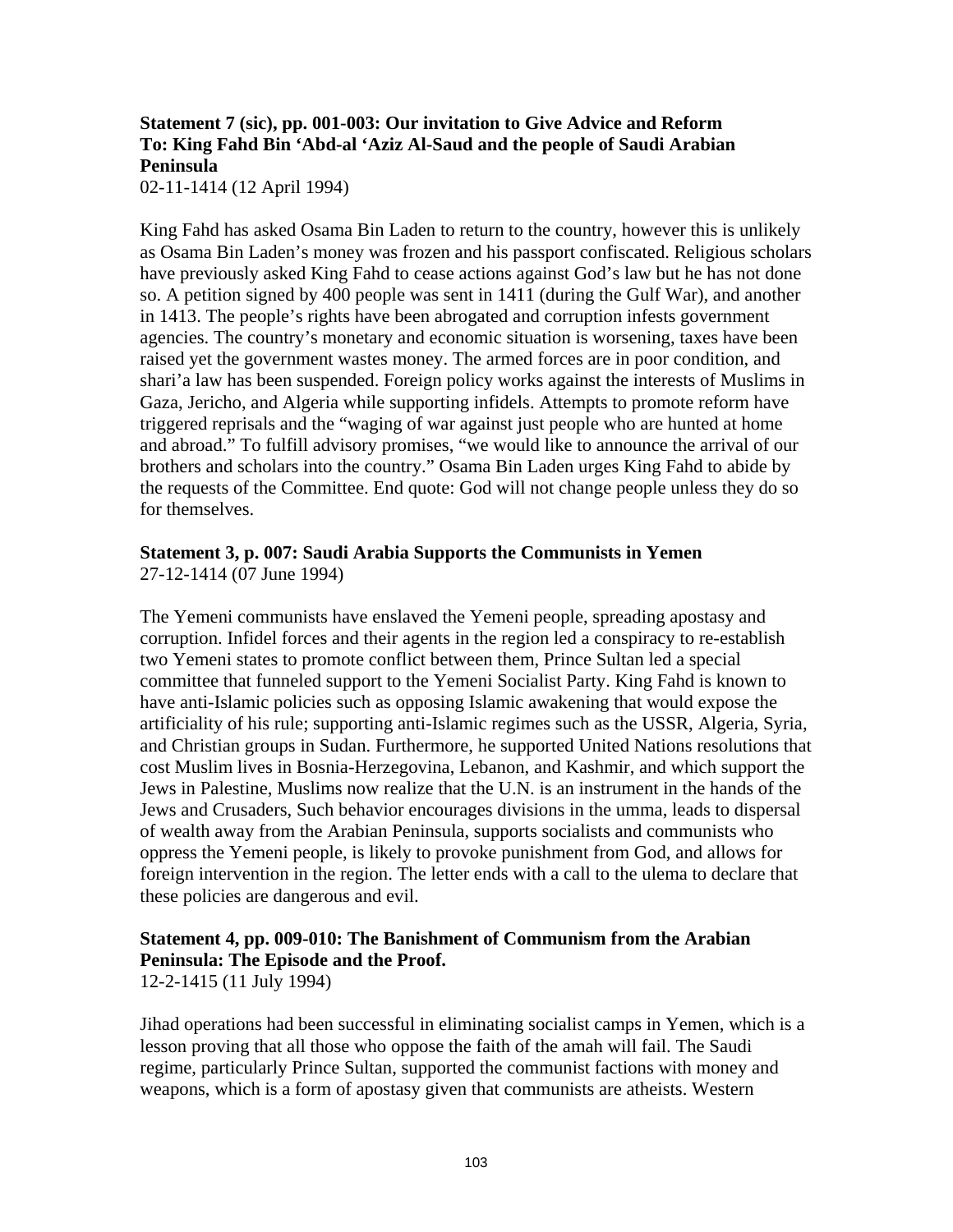powers were too smart to back the losing side, showing that Western powers will not "take the risk of intervening in order to protect or assist corrupt regimes that do not have the support or endorsement of their people." The defeat of the communists is a rejection of secular and atheist regimes across the region.

# **Statement 5, pp. 013-014: Quran Scholars in the Face of Despotism**

11-2-1415 (19 July 1994)

Osama Bin Laden praises scholars who have bravely unveiled the truth about the Saudi government. The government has used witchcraft and the media to justify its stands against Islam, while supporting the unbelievers. Scholars have raised the head of the ummah high to face the despotism and injustices of the regime. In turn, the government has slandered these scholars, taking away their freedom and trampling their rights.

# **Statement 6, pp. 017-018: Saudi Arabia Unveils its War Against Islam and its Scholars**

08-04-1415 (12 September 1994)

In accordance with instructions from the United States, Saudi intelligence agents are arresting prominent anti-government scholars and preachers, including Salman Al- 'Awdah and Safar al-Hawali. Prince Bandar also publicly acknowledged a relationship with the Zionist entity. This confirms that the Saudi government is in a war against Islam and is no different from secular governments. The government has been unable to deal with criticism, and indicates that the King and his "gang" obey the mercenary intelligence agents of foreign governments, Christians, and Zionists, Osama Bin Laden calls for righteous scholars to be patient and steadfast, for Muslim people to stay committed and not be confused by government deception, for silent scholars to take a stand, for Muslims in government to remember that they are accomplices unless they act against the regime, and to the government to be advised that they are at war with God.

# **Statement 7, pp. 21-22: Urgent Letter to Security Officials**

11-04-1415 (16 September 1994)

Security officers are reminded that they were trained to defend the interests of their people and to act as their representatives. They must be vigilant guardians, but the government has attempted to take this "great and honorable position" away from them and turn them against Islam by forcing them to participate in the arrest and detention of scholars. He lists crimes of the Saudi government before calling on the security services to refuse to arrest any more scholars. He reminds them that God will bear witness to the punishment of those who stand by a tyrant, and reminds them that "every Muslim's blood, wealth, and food are forbidden to other Muslims." To show other Muslims that they are slaves of God alone, they should repent evil, refuse to obey orders to commit aggression against ulema, urge others not to obey such orders, help the people remove tyranny, not trust the regime, and strive to have the arrested scholars released.

#### **Statement 8, pp. 25-26: Important Telegram to Our Brothers in the Armed Forces**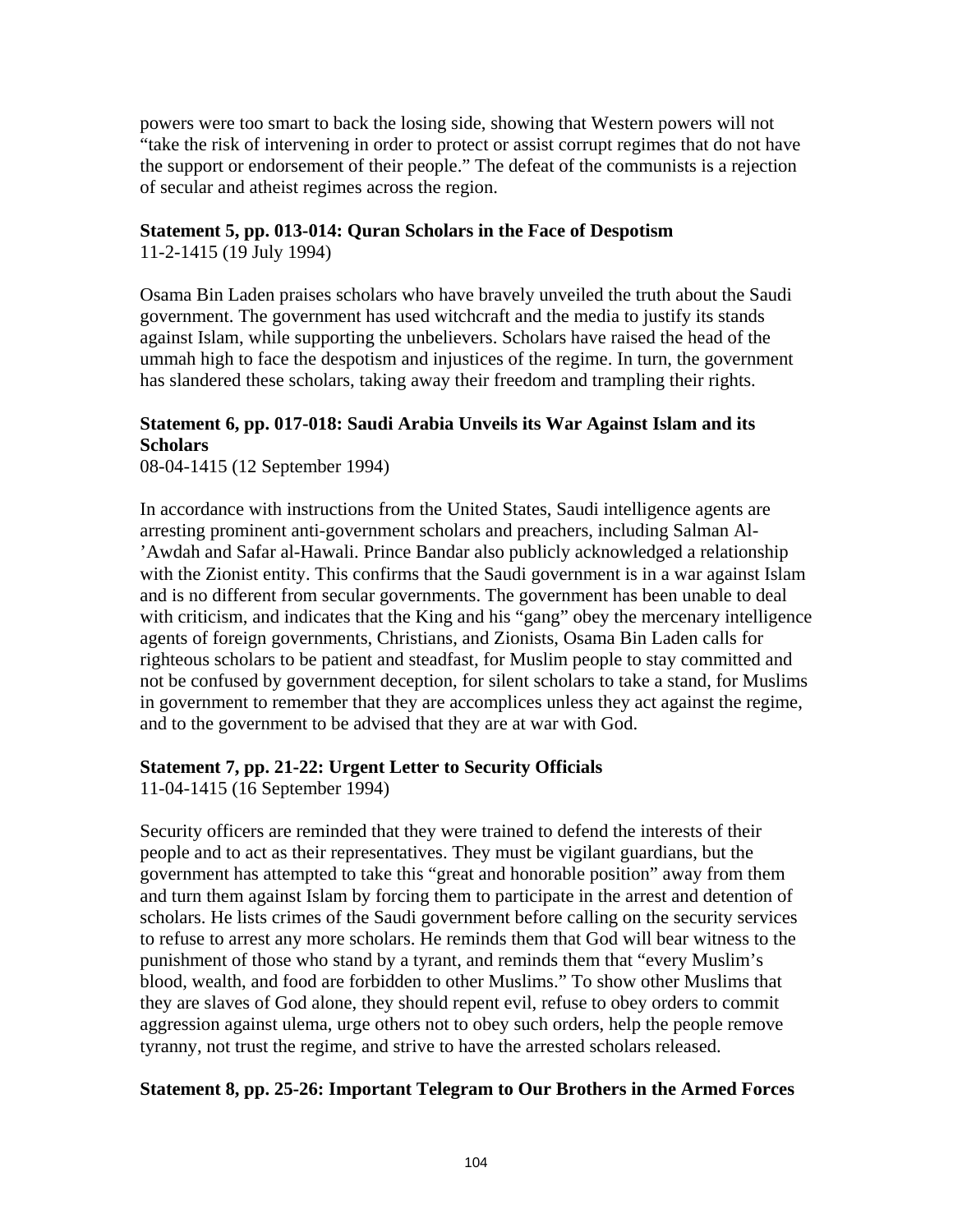14-4-1415 (19 September 1994)

The Saudi government has exposed its hostility to Islam by arresting the best of the ulema. The regime also imported Christian women to defend it, thereby placing the army in the highest degree of shame, disgrace, and frustration. It allowed American army bases in the peninsula, supported communists in Yemen, and has not helped defeat the IDF. Prince Sultan received five billion dollars' worth of commissions on arms sales in one year at the same time that allowances and reimbursements for soldiers were stopped. He argues that the regime has lost its legitimacy as a result of its friendliness with enemies of Islam and because of its hostility to the feelings of the people in a time of need. He predicts that it's only a matter of time until the regime falls. He reminds the "extraordinary men" that they are guardians of the faith, and reminds them that "if a man kills a believer intentionally, his recompense is hell, to abide therein forever and wrath and curse of God are upon him," (Quran 4:93) and that "the most despicable to God is he who kills a Muslim man" (Hadith).

# **Statement 9, pp. 29: Do Not Have Vile Actions in Your Religion**

11-04-1415 (16 September 1994)

Muslim youth are called to action. The time of listlessness and relaxation is over. The Saudi government committed a fatal mistake in arresting scholars, as this shows that they are enemies of Islam. This not a trial but a blessing, as it reveals the truth about the battle between the regime and the people and their ulema, The people, who are "exploding with anger" are urged to renew their pledge to God by giving as much as they can (to zakat), to be disciplined and avoid taking actions that will harm the interests of the whole, to reveal the reality of the struggle to everyone they know, and to continue to demand the release of the imprisoned scholars.

There is a genius way of writing as if his opinions are already accepted and as if it should all be intuitive.

#### **Statement 10, pp. 31-32: Higher Committee for Harm!!**

10-05-1415 (15 October 1994)

After conducting an "insane campaign" against the ulema and scholars in Saudi Arabia, the regime created the Higher Committee for Islamic Affairs. This entity is an attempt to polish the regime's image by deceiving the people into believing that its purpose is to promote da'wah. Prince Sultan (Minister of Defense) and Prince Naif (Minister of Interior) are head of the council, which "leaves no room for doubt" about its intentions: "the destruction of true Islam and its da'wah, support for the religion of the king, and preparation for the history of the two black men filled with a malice for Islam." The duties and powers of the council are not defined, showing the arrogance of the regime.

The creation of this committee shows that the regime is not ready to listen to the good council of Sheikh 'Adb-al 'Aziz Bin Baz, who had tried to encourage reform. The committee has punished Sheikh Bin Baz by absorbing his powers. The strange thing is that the regime is able to find ulema that are still willing to back it.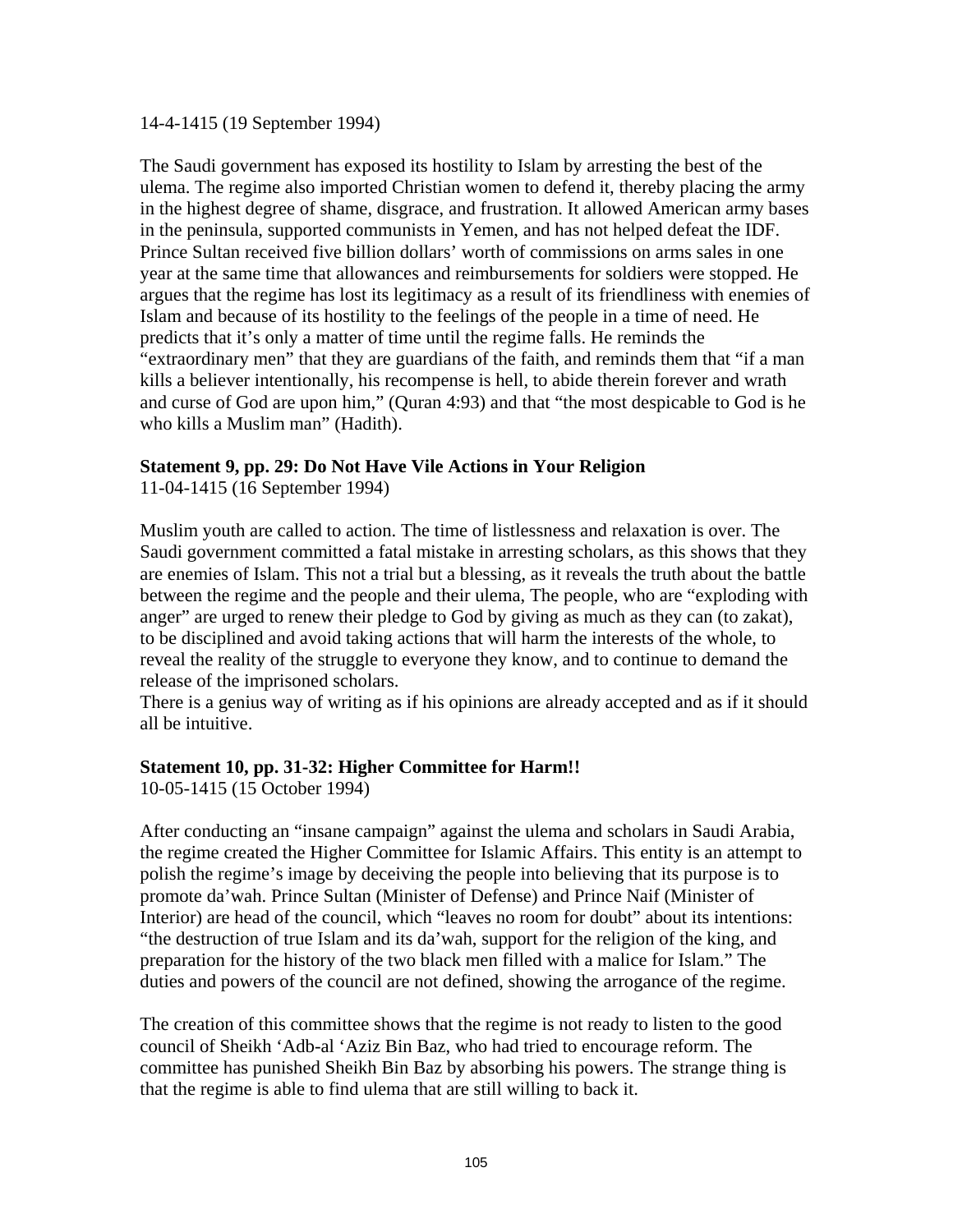# **Statement 11, pp. 35-38: Open Letter for Sheikh Bin Baz**

27-07-1415 (29 December 1994)

Begins with praise and greetings, and a Hadith: "The best jihad is the word of truth in the presence of the unjust sultan." The ulema are heirs to the prophets and represent the good example and ideal model for the umma. The true ulema resist tyranny and speak the truth. Osama Bin Laden reminds the Sheikh of his great responsibility, and wonders at his silence during a time of liars and evil. Osama Bin Laden lists examples where the ulema have acted in error, about which Sheikh Bin Baz has not corrected the error.

1. Corruption has spread, and ulema have been complicit in sanctioning usury (charging interest for bank loans, which is considered haram by some Muslims). Osama Bin Laden states that the Sheikh has deceived the people by not making a distinction "between rulers who merely tolerate usury and rulers who legitimize and legalize usury." Those who legitimize usury are apostates and infidels, but Bin Baz continues to praise the regime. The current economic struggles are a punishment from God for allowing usury.

2. King Fahd wore a cross, and Bin Baz justified this action, although it is clearly apostasy. The king's poor health is clear indication that this was infidelity.

3. Bin Baz issued a fatwa permitting the Crusader-Jewish alliance that occupied the country in the name of liberating Kuwait. This was an abominable action that insulted the honor of the umma, sullied its dignity, and defiled the holy places.

4. Bin Baz kept silent when the Saudi regime aided the communists in Yemen, considering them to be fellow Muslims. Osama Bin Laden writes, "When were the communists ever Muslims? Aren't you the one who previously issued a fatwa on their apostasy and the necessity of killing them in Afghanistan? Or is there a difference between Yemeni communists and Afghan communists?"

5. Bin Baz wrote a fatwa allowing the "attacks and maltreatment" of the ulema that resulted in eh arrest and detention of Salman al-'Awdah and Safar al-Hawali.

More recently, Bin Baz supplied a fatwa sanctioning peace and normalization with the Jews, something that is painful for Muslims as it gives a veneer of legitimacy to the "surrender documents that the treacherous and cowardly Arab tyrants signed," opening Jerusalem to occupation.

Per Osama Bin Laden, the present Jewish enemy is "not dwelling in his original country," and therefore peace is not allowed (as it is with one who is warred on from outside). Jews have usurped sacred Muslim land, and they are an "attacking enemy" that corrupts religion. [The formulation that Jews are outside their original country allows any kind of warfare upon them.] Ibn Taymiyah is quoted as follows: The attacking enemy who corrupts the religion and the world must, in keeping with the faith, be repelled. There are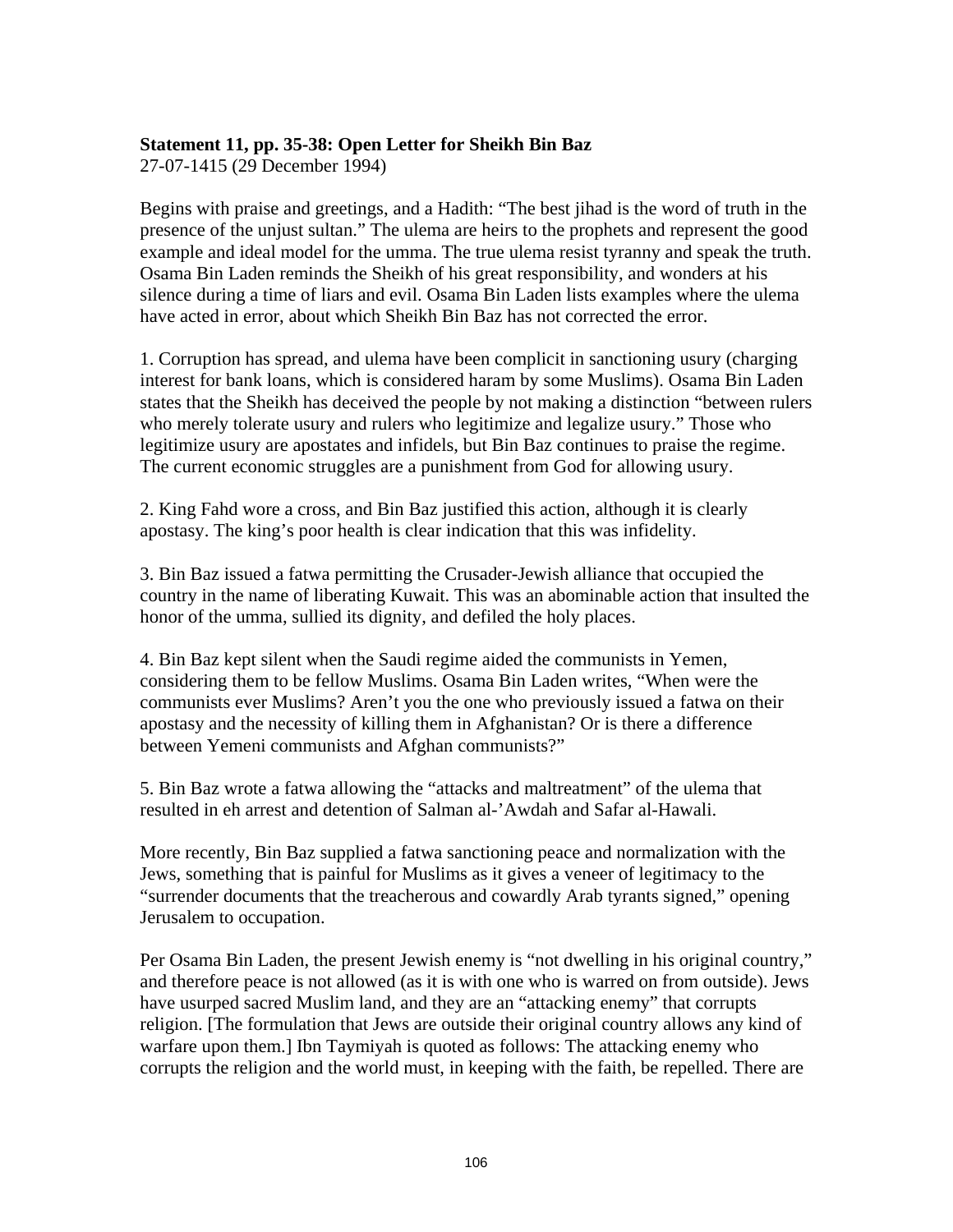no (limiting) conditions." Therefore, it is religiously required to defend Palestinian people and the "stone-throwing heroes."

Osama Bin Laden goes on to argue that even if it were permissible to make peace with the Jews, the Arab leaders are illegitimate, and are therefore not allowed to make peace on behalf of the umma. Such apostate rulers have neither legitimacy nor sovereignty over Muslims. Bin Baz' fatwa gave legitimacy to secular organizations [the United Nations] and deceived the umma with its disgraceful summary and misleading generalization.

Osama Bin Laden suggests that the opinions of people who have experience in jihad are more legitimate than those who have no experience. Quoting Ibn Taymiyah, "Obligation is to be considered in matters of jihad according to the opinion of upright men of religion who have experience in what people of this world of, rather than those who mainly look at a matter from the viewpoint of religion. Do not adopt their opinion – not the opinion of men or religion that have no experience in the world." [This is another key formulation that gives Osama Bin Laden's opinion equal weight to that of religious scholars, and gives him the authority to challenge more learned men]. Whoever issued Bin Baz' fatwas has a "lack of awareness of the true nature of the situation." Osama Bin Laden closes with several paragraphs urging bin Baz to keep his distance from the tyrants and wrongdoers.

# **Statement 12, pp. 47-50: The Second Letter to Sheikh 'Abd al'Aziz Bin Baz** 29 January 1995

Sheikh Bin Baz' latest fatwas have "scared Muslims in general, as well as freedom fighters, and weaker men/women and children of Palestine." These fatwas give religious legitimacy to Arab leaders' political treason in that it allowed reconciliation with the [Jewish] enemy. The Advice and Reform Foundation had expected Sheikh Bin Baz to take a stand against this, but instead he confirmed his earlier fatwas on the same subject.

The current situation in Palestine cannot be considered a truce, because only the enemy's terms have been met. Additionally, the deal was created by a group of apostate Arab leaders. The agreement, which establishes diplomatic representation and economic cooperation, effectively indicates Jews' "eternal ownership of the land – thus permanently calling off jihad" [Entering into treaty commitments legitimizes Israel's existence]. Secularism amounts to atheism, and so this agreement is based on "invalidity," therefore it is invalid itself.

"This fatwa's claim of Muslim's weakness and inability to fight Jews is invalid, because...subject experts did not issue it...It does not make sense [that] more than a billion Muslims who own the largest natural resources in the world are unable to defeat 5 million Jews in Palestine." The ailment is not the military or financial, but rather the leaders' betrayal and the scholar's acceptance of the current situation.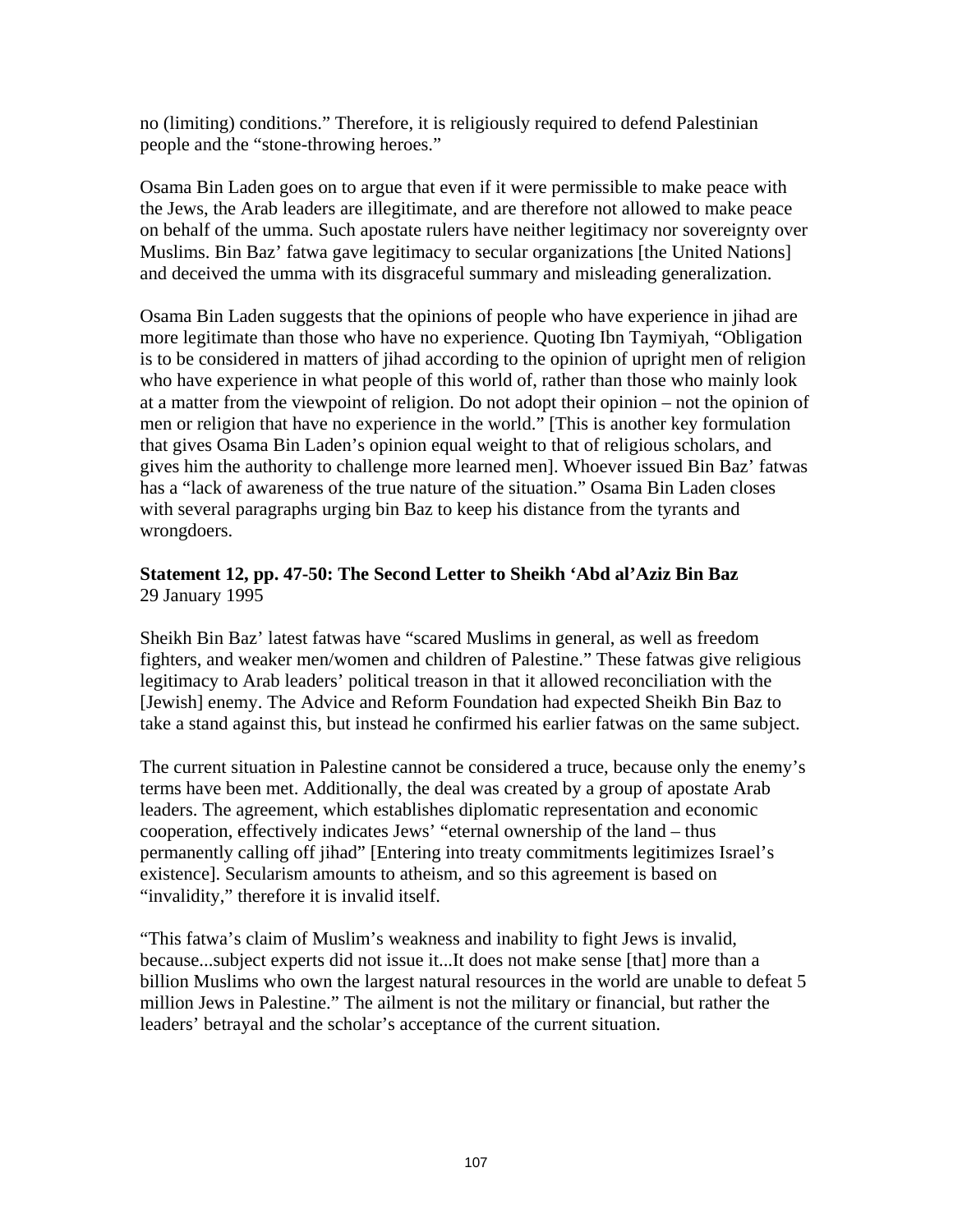Osama Bin Laden calls for a return to fatwas issued by those who have knowledge of both religion and current affairs, urges Bin Baz to distance himself from the regime or resign his position.

#### **Statement 13, pp. 51-52: Prince Salman and Ramadan Alms**

12 February 1995

The Saudi regime has dissolved charitable organizations that used to deliver donations directly to needy people inside and outside the country. These independent organizations have been replaced by new institutions that are subservient to Prince Salman, who "has never been known to be interested and care for Muslim affairs." In the past, the Saudi regime used popular donations to influence Afghan freedom fighters to conform to Western policy goals. It also gave donations to Christian organizations in Bosnia, to Yemeni communists, to the communist Dostum (Rachid Dostum, an Afghani warlord), and the Al-Kata'ib party in Lebanon. The Saudi regime supported the Algerian regime as it suppressed Muslims, and also provided money to the Soviets to repress Muslims in Chechnya.

The timing of this initiative supports the U.S. presidents' decision to freeze the assets of groups that oppose the [Middle East] peace process. Osama Bin Laden draws the brother's attention to the danger of depositing monies into UD banks, as it may be frozen. Muslims are encouraged to avoid giving funds to the government agencies, but rather give them directly to the needy, or those "trusted individuals who will deliver them."

## **Statement 14, pp. 55-58: Saudi Arabia Continues Its War Against Islam and Its Scholars**

09 March 1995

After Eid a- Fitr, a second group of clerics was detained, including Muhammad bin Sa'id al-Qahtani, Dr. Sa'id bin Zu'ayr (Zuhayr) and Dr. Bashar al-Bashar. This confirms the aggression of the Saudi regime against Islam and is evidently a "strategy planned by international infidel countries." These Sheikhs, like Salman al-'Awdah and Safar al-Hawali, have been imprisoned for speaking the truth, calling for the application of Islamic laws, and calling for reform of the media and administration. [Text goes on to list same grievances previously mentioned in preceding letters regarding usury, the state of the military, etc]. Reiterates the regimes hostility to Islam and these scholars personally, and reminds umma to be wary of fatwas issued on behalf of the regime's interests.

Osama Bin Laden notes that these most recent arrests came after NATO's "call tot eh countries of the region to cooperate in order to eliminate the danger that threatens its interests and desires for hegemony [referring to ?]. In fact, the Saudi regime has done Muslims a favor by revealing its true objective and providing proof to those who still think positively about the regime. He urges fair trials for the detainees, who are praised for their courage and reminded that this is a trial from Allah to differentiate the righteous from the others.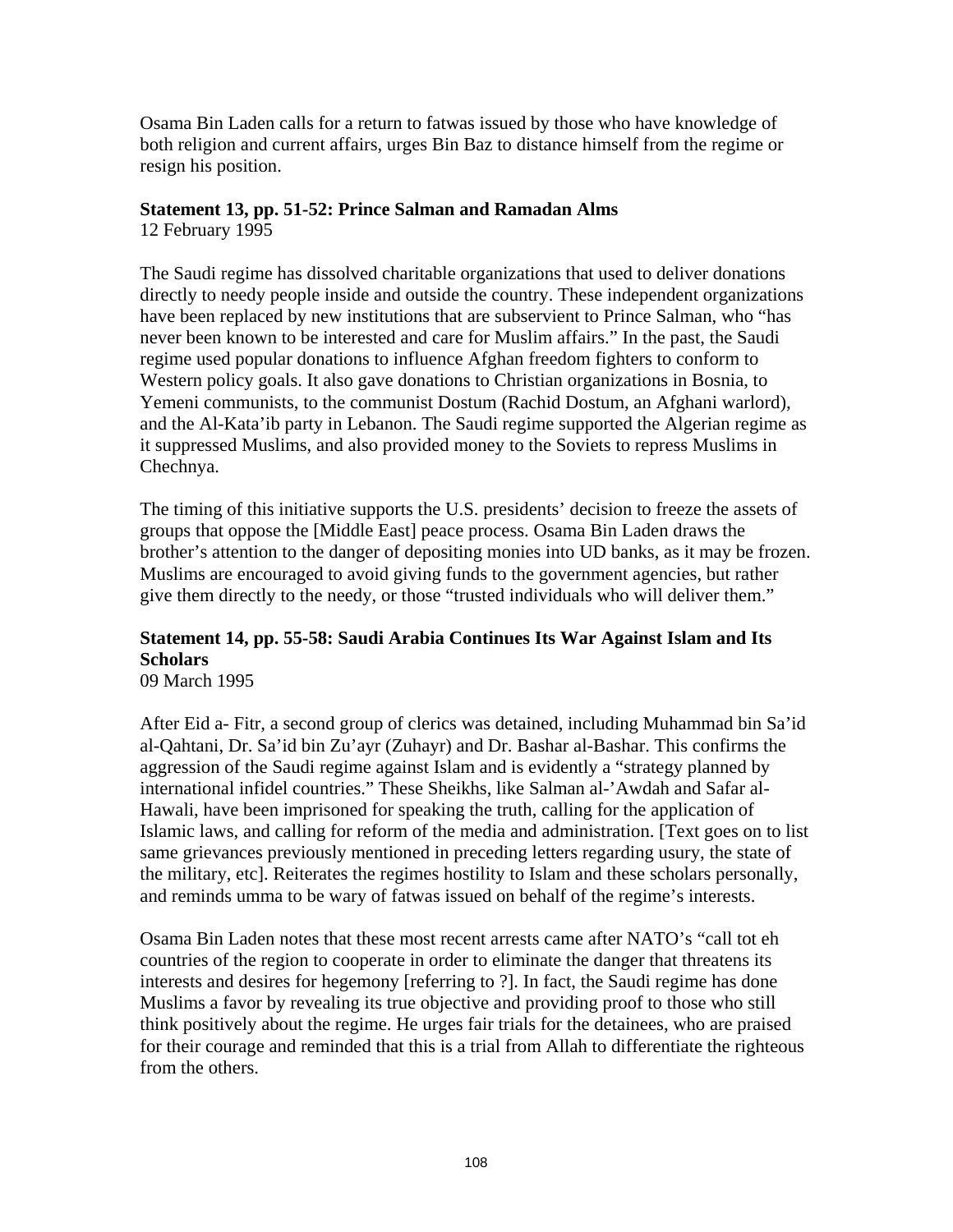#### **Statement 15, pp. 59-68: Scholars are the Prophet's Successors**  16 May 1995

Scholars are the successors of the prophet and the defenders of religion. Because of their importance, it is important to distinguish between those working to further the word of Allah, and those who prefer earthly things and materials. Sura and Hadith emphasizing importance of scholars. Underestimating scholars, or talking negatively about their knowledge is "associated with danger," yet no one should be impressed with the knowledge of one who memorizes the Quran but doesn't follow its teachings. Bad scholars can be distinguished from good scholars in two ways: lack of acting on their knowledge, and changing what Allah said to interpret laws to their own benefit. "Disintegration of rulers is caused by scholar's dissolution, which is caused by love of money and material things," and standing up to bad scholars is a priority in defending Islam. Yet a majority of people believes that "obeying scholars had no limits" and this is a mistake, which is why religious laws warn against glorifying scholars. Quoting Sheikh Muhammad bin 'Abd-al Wahab in his book Al-Tawhid: those who obey scholars and rulers in forbidding that what Allah allows and vice versa, perceive them as gods. [Therefore, anyone who blindly follows any scholar in something contrary to Allah is an apostate.]

Several paragraphs about proper way to correct scholars follow, which show that a harsh response is legitimate when a scholar persists in a judgment or action after he is aware that he is "on the wrong side." Some exception is made for scholars who have good intentions but are taken advantage of by corrupt sultans. However, fatwas may not be issued by those who are not fully informed, and such fatwas are automatically null.

The requirements for a good scholar are listed. Scholars must be role models in knowledge and action, and must be sure of all the conditions of a fatwa. He must be aware of the possibility of being led into temptation, and have the courage to speak out. Salman al-'Awhad and Safar al-Hawali are examples of courageous scholars. Scholars must stay away from the "suspicious ways of rulers," and the Prophet is quoted as saying, "Whoever gets close to rulers will be infatuated, the closer a person gets to a ruler, the farther he gets away from Allah." Scholars who abide by these guidelines deserve respect and honor.

#### **Statement 16. p. 69: Prince Sultan and the Air Aviation Commission**  13-2-1415 (11 July 1995)

The Saudi regime has abandoned the requirements of monotheism and witnessing (there is no God but God, and Mohammad is his messenger), and therefore has lost its legitimacy. The economy is in terrible condition, due in part to the accumulation of interest debt and the plundering of public wealth by the regime. These debts have led to privatization of state assets such as the Saudi airline. Clearly, the regime intends to get new money "from the hands of the people." Privatization will get rid of the debts of the airline, but only after it purchases 7.5 billion dollars for 60 new American-made planes, which are not needed. The French made a much better offer, but royal family members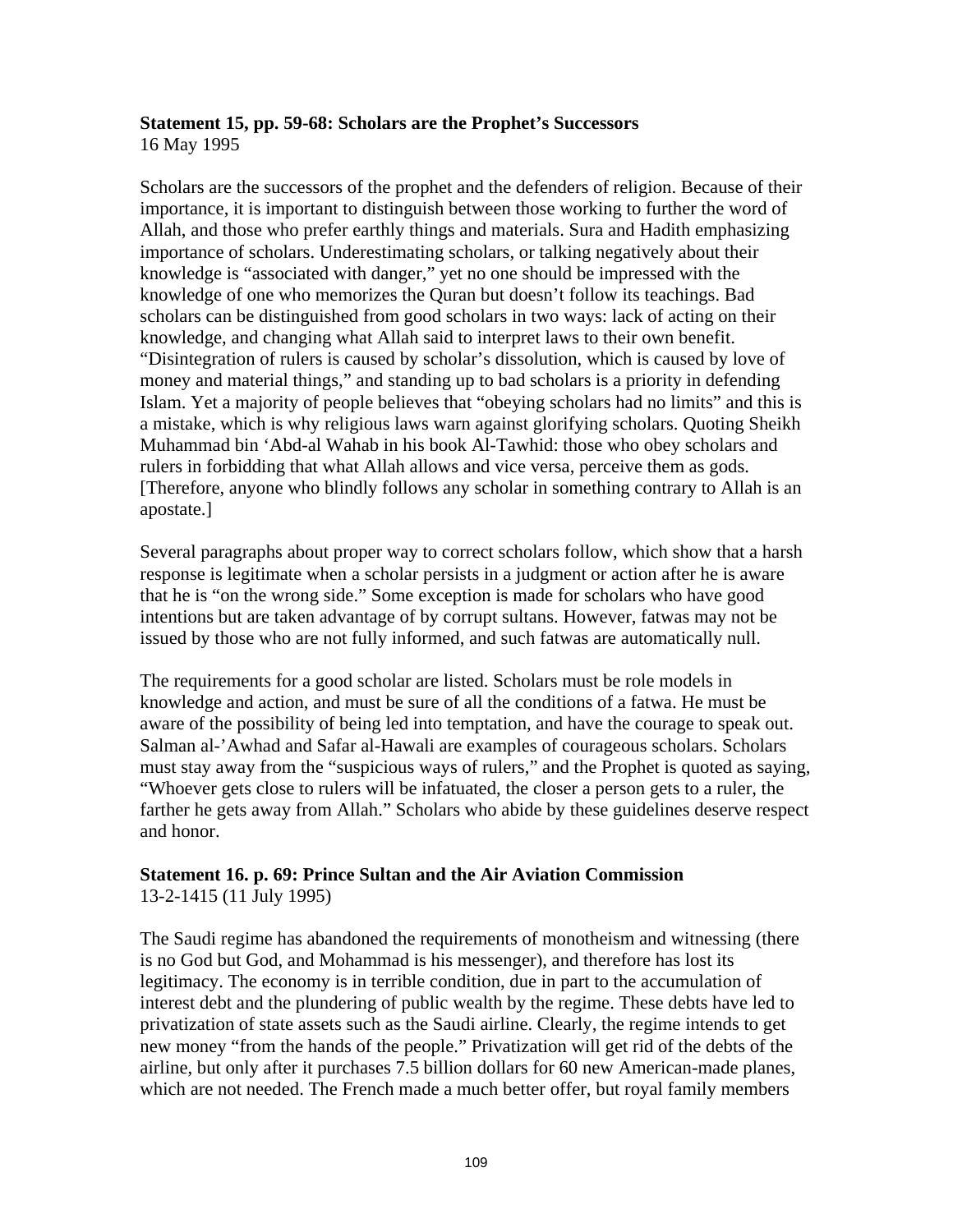(particularly Prince Sultan) made the deal in order to please the Americans. This will provide 20,000 jobs to U.S. airline manufacturers, which will keep it operational for five years.

The private sector will probably be forced to buy the Saudi national airline at an unfair price, and will have to assume the accumulated debt. As a result, privatization will cost many people their jobs, and it is unclear who will then pay for the air travel of the royal family.

## **Statement 17, pp. 71-79, 89: An Open Message to King Fahd On the Occasion of the Latest Ministerial Shuffle**

5-3-1415 (3 August 1995)

This letter is an attempt to "pierce the veil with which [the king] has surrounded [himself] so that [he] does not have to listen to the truth." Osama Bin Laden hopes to break through the wall that [the king] has built around [himself] "that stops the truth from getting to" him.

The king and his princes have deceived the people, and have tried to "absorb their anger through marginal and deceptive reforms," which were "nothing more than temporary sedatives for the people's anger." The Advisory council was "born dead" and the recent ministerial shuffle will have minimal impact. The king curbed the rights of the religious scholars, and desecrated the nation's holy places while plundering its wealth. He led the nation into an economic decline. The basis for these problems is that the king and the regime "strayed from the requisites of monotheism and its obligations."

Anyone who legislates human laws that are contrary to the laws of Allah is an infidel [Quranic citations apparently follow, but these were not included in the translation]. The Saudi regime is therefore practicing the arbitration of infidel laws, which are "positive" [can be developed and elaborated upon by people]. Trade councils and banking laws that allow interest in transactions are one example of such laws. A second example is the Gulf Cooperation Council, which lists as its legal basis the laws of the council itself, the principles of international law, the world conventions, and the principles of Islamic shari'a. Osama Bin Laden calls this mockery to the religion and contempt to the shari'a, and continues, "You placed the scum of human positivist thoughts, the customs and traditions of the pre-Islamic epoch, and the laws of infidel judicial associations above the shari'a." Several Sheikhs are quoted to establish the authenticity of this argument.

On the subject of interest, Osama Bin Laden writes that, "the one that was aware that it was forbidden to accept interest and goes ahead and does it, he had committed one of the gravest sins, Allah protect us; however, the one who legislates the laws that allow interest is an infidel. The bank towers themselves rival the towers of the two holy mosques.

The true motive of the regime is to protect infidel interests. Although the regime sometimes supports Islamic causes, it never supports these causes when they conflict with Western interests. Somalia, Bosnia, and Palestine, "the mother of Islamic causes"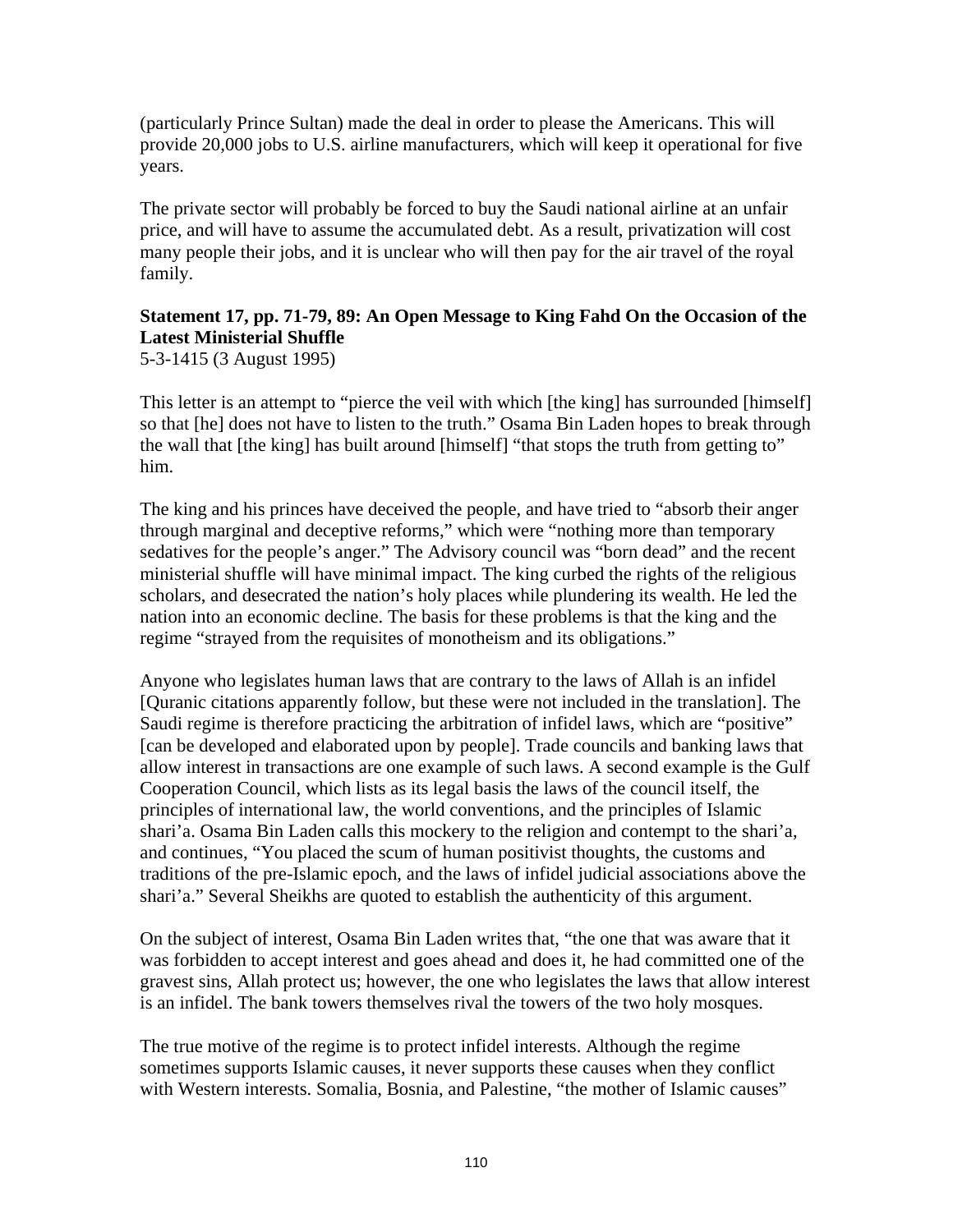are examples. He relates an incident in which President Clinton demanded that the king meet him at the American air base, not in Riyadh, as a humiliating example of American dominance, demonstrating that the kingdom is no more than an American protectorate subject to American laws.

The economic situation is dire. At the beginning of the king's reign, there was an estimated reserve of one hundred and forty billion dollars, with average daily oil revenue amounting to one hundred million dollars. In spite of this, the country is indebted by more than eighty percent of its national gross income, which makes it the most indebted nation in the world [?]. Average citizens suffer from high taxes and duties, and the rising cost of water, electricity, and food. Commodity prices are rising, and schools are suffering from over crowdedness. Hospitals are no being properly maintained or funded, and unemployment is rising. The government has urged people to conserve energy while the palaces are well lit, with the air conditioning running day and night. The king has built palaces all over the country, and in every major world capital and Western resort.

The causes of the crisis include falling oil prices, for which the king bears some responsibility as he allowed the oil reserves to be tapped in order to prevent price spikes. The king is subordinated to Western interests, as demonstrated by his decision to provide \$25 billion to Saddam Hussein to keep the price of oil down during the Iran-Iraq war in order to hurt Iran. The king has not attempted to find alternate sources of income, and spent sixty billion dollars to underwrite the cost of the Gulf war. After the war, the regime spent an additional forty billion dollars on American arms, and also purchased Tornado aircraft from the British.

The regime borrowed from local international banks with interest, and the king has "broken every statistical record in squandering" public funds. This puts him in a class with the Shah of Iran, Marcos of the Philippines, Ceausescu (SP?) of Romania.

The first economic crisis of Saudi Arabia was in 1964 and 1965, due to the mismanagement of King Sa'ud who was removed from the throne to resolve the crisis. There was a second crisis in 1986 due to collapse of oil prices.

On judgment day, Allah will not talk to an adulterous sheikh, a lying king, or an arrogant destitute (Hadith). The king has limited options, none of which will be politically popular. In a mocking tone, Osama Bin Laden asks the king if he will reduce the interest, devalue the riyal, raise taxes, or sell government properties (by which he means palace furnishings). Osama Bin Laden tells the king that his "staying will be the cause of your extinction, and your continuing on will be the cause of your end."

The military situation: The army has traditionally consumed one third of the national budget, which is much more than other countries (France, for example, spends one percent). In spite of this spending, the army is just a lot of equipment with no human resources to use it. It has been used as a source of income by influential princes. Examples of unnecessary spending include the seventy F-15 aircraft purchased "to support George in his election campaign after the war." There was a deal to expand the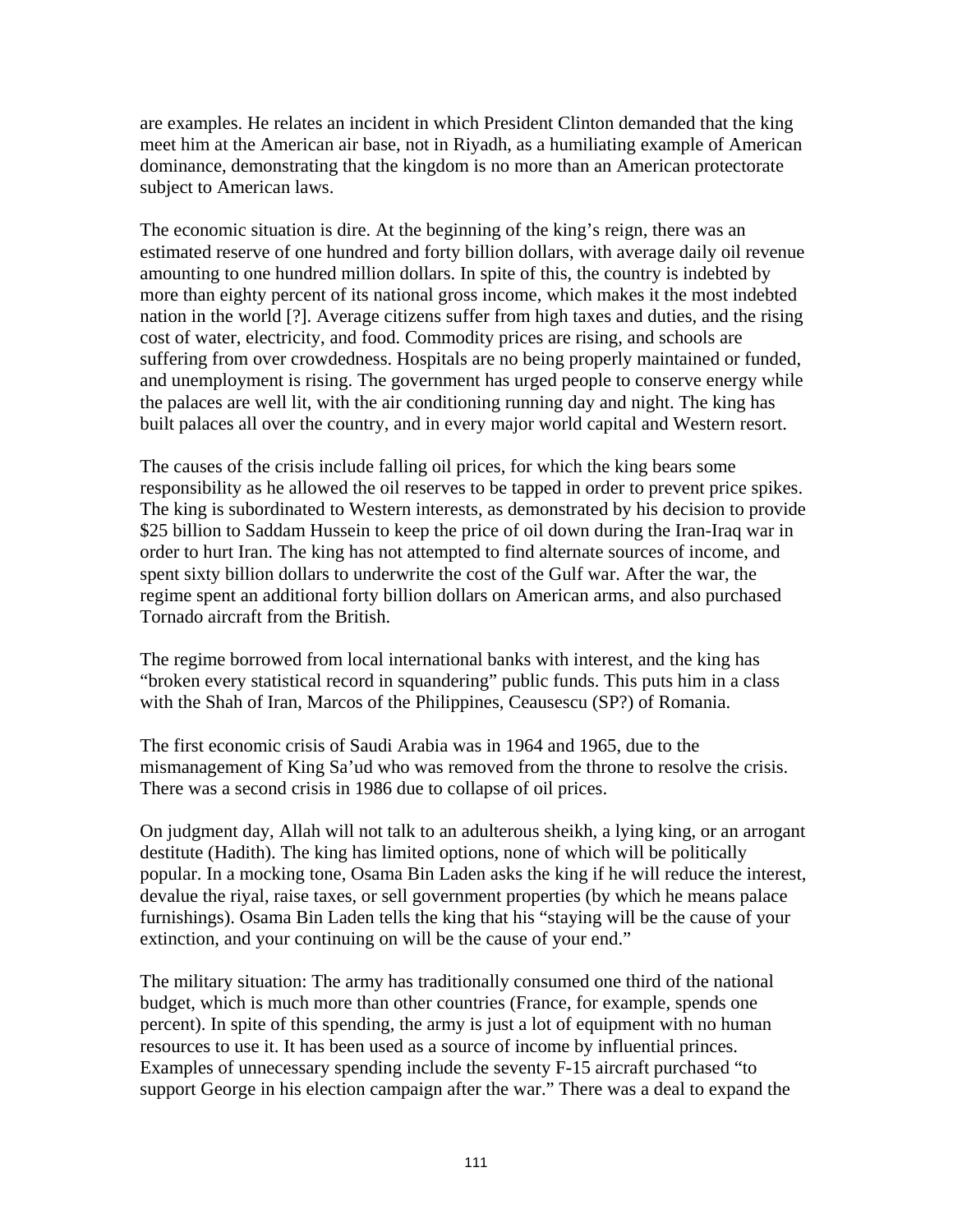telephone system for the sake of Clinton, who "lost because of your support to his competitor George Bush" (sic).

During the Gulf war the air force "did not perform anything worth mentioning" while the navy didn't fire a single shot. In order to prepare one brigade of armored cars, the army had to bring in technicians from Pakistan. This demonstrates the failure of Prince Sultan as Minister of Defense.

In 1992 the citizens of the Arabian Peninsula spent more money on defense than Germany, Italy, Egypt, Romania, Poland, Spain, Ecuador, Uruguay, Ireland, and the United States combined (sic). Much of the money has gone to commissions and bribes, as princes seize between forty and sixty percent of the value of every arms deal. Most of the balance of money has been spent on bases and facilities that are too large for the national army, and were built to serve the American and Western forces. Why are the Americans still on these bases? Is Iraq still an imminent threat? Saudi Arabia has been delivered into "a condition of chronic military crippling in [an] effort to tolerate the Crusader and Jewish forces that are defiling the holy places."

The king and the defense minister are to blame, not the "members of the Army or the Guard, whose goodness, gallantry, and bravery have been witnessed by many." The King has always been afraid of allowing coordination between the forces, yet coordination is essential for successful military operation.

Summary: The regime has "committed sins against Islam that negate its guardianship in the eyes of Allah." These sins include corruption, subordination to the infidels and their laws, and failure in the areas of defense, economics and economics. These failures demonstrate the king's inability to run the nation, "even if he had not sinned against Islam." There is a deep struggle between two ideologies: a godly system that is whole and places all matters in the hands of Allah versus the regime itself. The religious scholars, reformers, merchants and tribal sheikhs will all go against the regime. This will not be considered a prohibited abandonment of the rulers because the regime lacks legitimacy: "what does not exist legally, does not exist at all."

Osama Bin Laden urges the king to accept responsibility and resign.

# **Statement 18, pp. 91-92: The Bosnia Tragedy and the Deception of the Servant of the Two Mosques**

15-3-1416 (11 August 1995)

The Saudi government closed charitable organizations that delivered contributions of benefactors to deserving recipients. These organizations have been replaced with associations that are supervised by members of the ruling family such as Prince Sultan and Prince Salman. This revealed a scheme to monopolize charitable contributions to prevent Islam and Muslims from reaping any benefit. It has been used to pressure mujahideen and influence their policies. These "scandals" have become public, but the regime ignores the growing level of awareness about this situation. The government's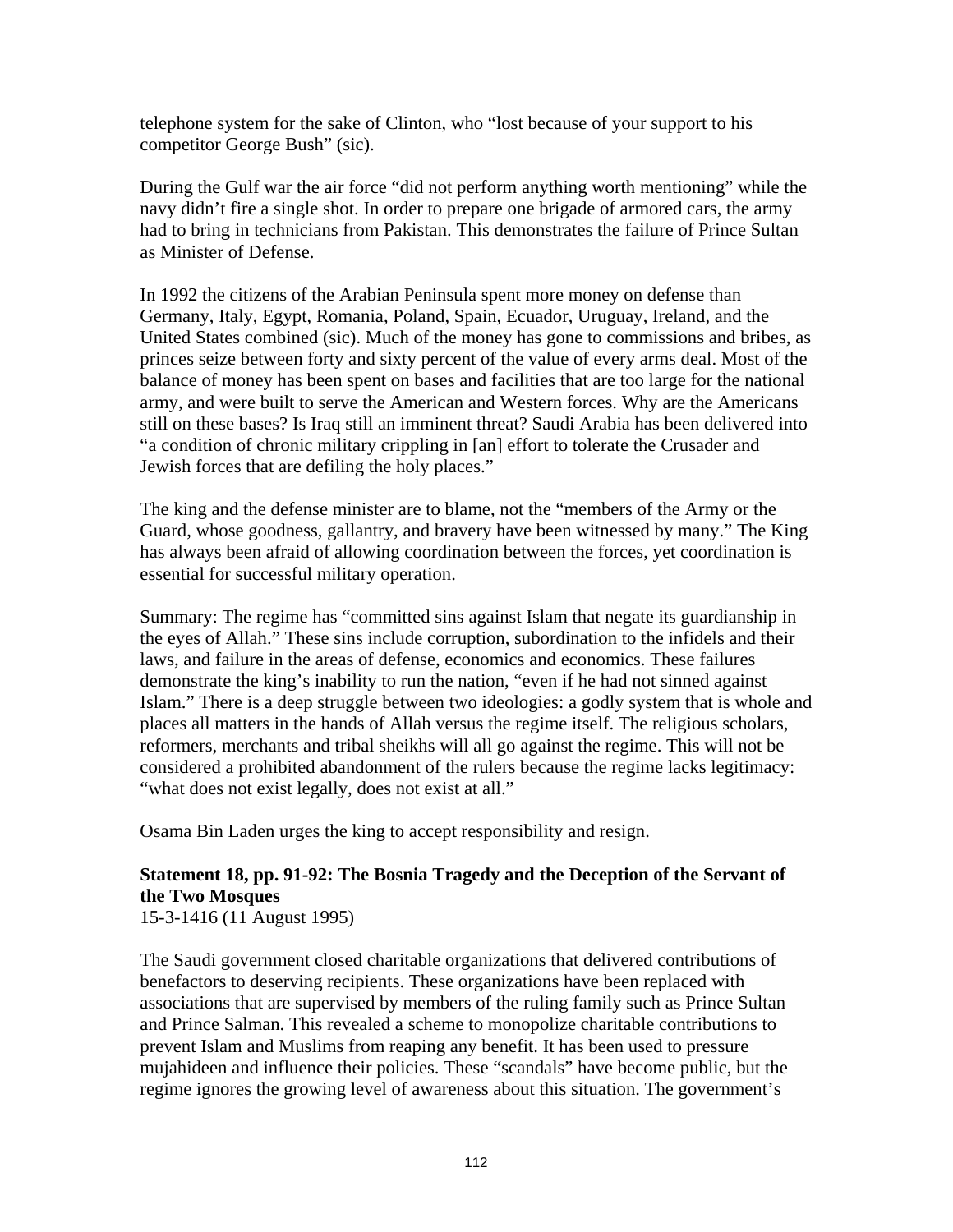involvement is merely a show of support to "raise the value of its declining political stock."

By way of example, money donated to the Palestinian cause (the mother of all Islamic causes) was diverted to the "extortive Jews." Contributions that were meant for Bosnian Muslims were shared with Croats and Serbs. The Saudi regime sponsored a United Nations conference on Bosnia that was designed to ensure the destruction of Bosnian Muslims by denying them the means to defend themselves.

When individual citizens tried to intervene to help the Bosnians, the regime prohibited their travel in response to Western pressure, and then arrested these individuals when they returned to Saudi Arabia. The Bosnians know who their real supporters are, the "cream of youth who have slipped away from the grasp of the ruling regime."

The following lessons have been learned: Muslim regimes do not represent the will of their own people, human rights and equality are dead slogans of the west when it comes to Muslim matters, the United Nations is nothing but a tool to implement the Crusader's plan to kill the nation of Islam, and compliance with the United Nations constitutes conspiracy against Muslim causes.

Therefore, Muslims are urged to bypass the regime-sponsored charitable organizations and donate directly to trusted individuals who will ensure that the money is used for Muslim causes, not against them.

## **Statement 19, pp. 95-96: The Saudi Regime and the Repeated Tragedies of the Pilgrimage**

8-12-1417 (16 April 1997)

Every year there are catastrophes and tragedies during that kill thousands of pilgrims. The Saudi regime has not taken the necessary precautions to prevent these tragedies. There are insufficient accommodations, which leads to crowdedness. The lack of security procedures, poor handling of events, and general negligence contribute to the problem. The number of pilgrims is increasing, yet little money is being spent on the problem. A little spending is all that's needed.

At the same time, the regime has made a big deal about the killing of a handful of American military personnel. "To satisfy the Americans, the regime offered the heads of a group of pure youth who are zealous about their belief , their country, and their nation….Since when are a handful of defiled Jewish souls and the conquering Americans more precious than thousands of guests of the most merciful and the pilgrims of his ancient house?" Adding insult to injury, the regime has kept some of the bodies of deceased pilgrims for autopsy materials.

## **Statement 20, pp. 97-98: (no title)**

No date or signature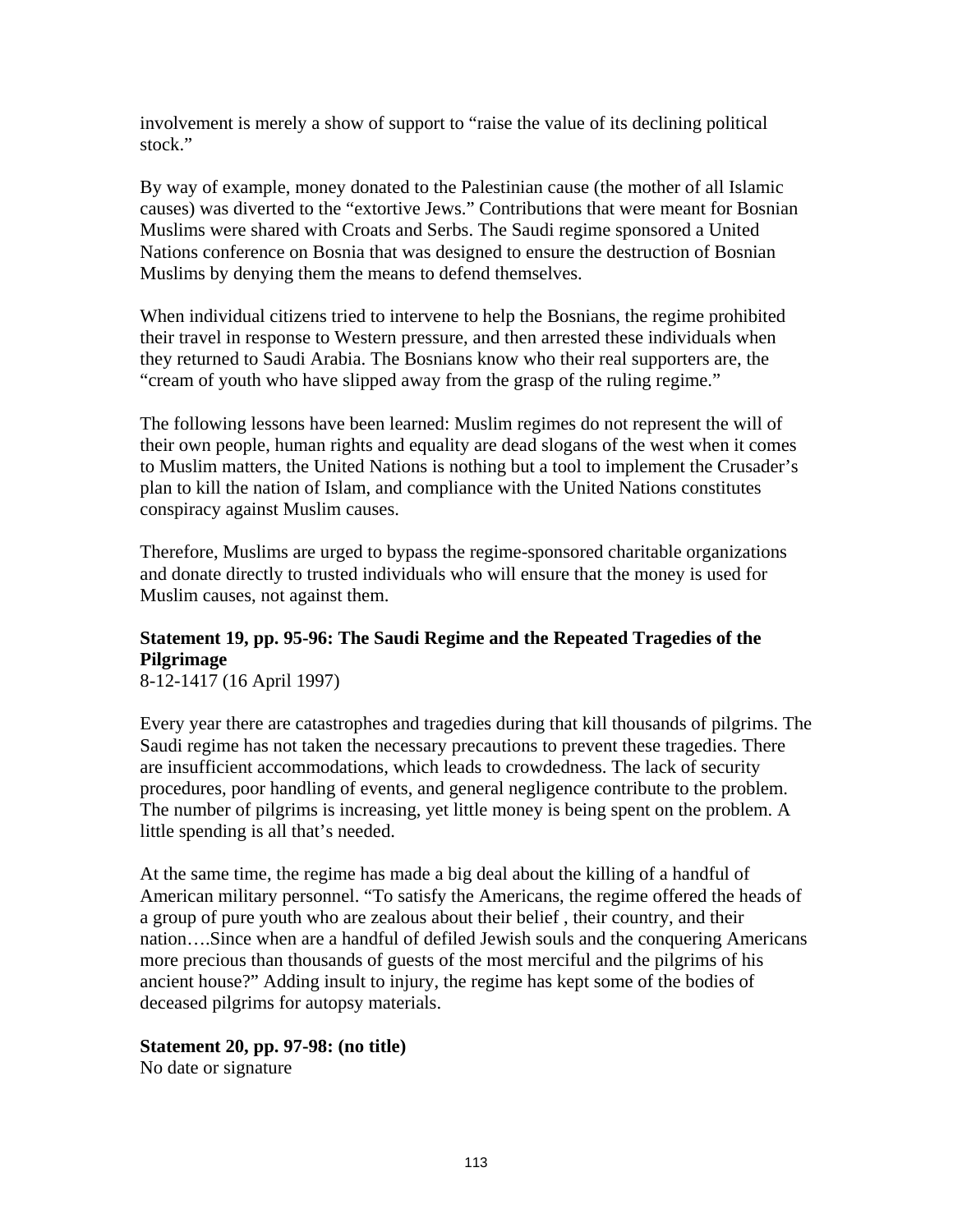The recent arrest of scholars from Pakistan is one more example of the Saudi regime's "deep-rooted hate and animosity toward Islam." These guests were performing "the rituals of pilgrimage when they were arrested by Saudi intelligence services for the following charge: that some of them gave a fatwa in which they said that the Americans must be forced out of the land of the two holy mosques." These scholars were only doing their duty in honoring their covenant pledging to show the truth to the people. They mentioned nothing negative about the Saudi regime, which has demonstrated that it is not satisfied with that it is doing against its own people, but is seeking to generalize these rules of repression.

By its actions, the regime is actually strengthening the message of the scholars that have been persecuted. The scholars and influential people that have not condemned the regime's actions cannot be excused, as it is an obligation to help a brother Muslim.

## **Statement 21, pp. 103: Supporting the Fatwa by the Afghani Religious Scholars of Ejecting the American Forces Form the Land of the Two Holy Mosques**  1-1-1419 (7 May 1998)

The united religious scholars of Afghanistan issued a fatwa that stresses the necessity of ejecting the American forces for the Arab peninsula and the land of the holy two mosques. The fatwa contained shari'a proofs that the entrance of these forces into this country is forbidden, and that their ejection is absolutely necessary. The responsibility of ejecting them and declaring jihad against the occupiers rests with the entire nation of Islam. This fatwa was originally issued eight years ago by Safar al-Hawali and Salman al-'Awdah, who willingly paid the price for their truthfulness. The prophet's last wish, may Allah's prayers and peace be upon him, was to drive the polytheists out of the peninsula, and he said that "the big countries are the cause of problems and instability in the region, and they are the ones that create incidents. They show up every time there is an incident under the pretense that they will improve the situation and eliminate the danger, yet they are the biggest danger of all. How can the fox be the shepherd for the sheep?"

[Back to Document List](#page-58-0)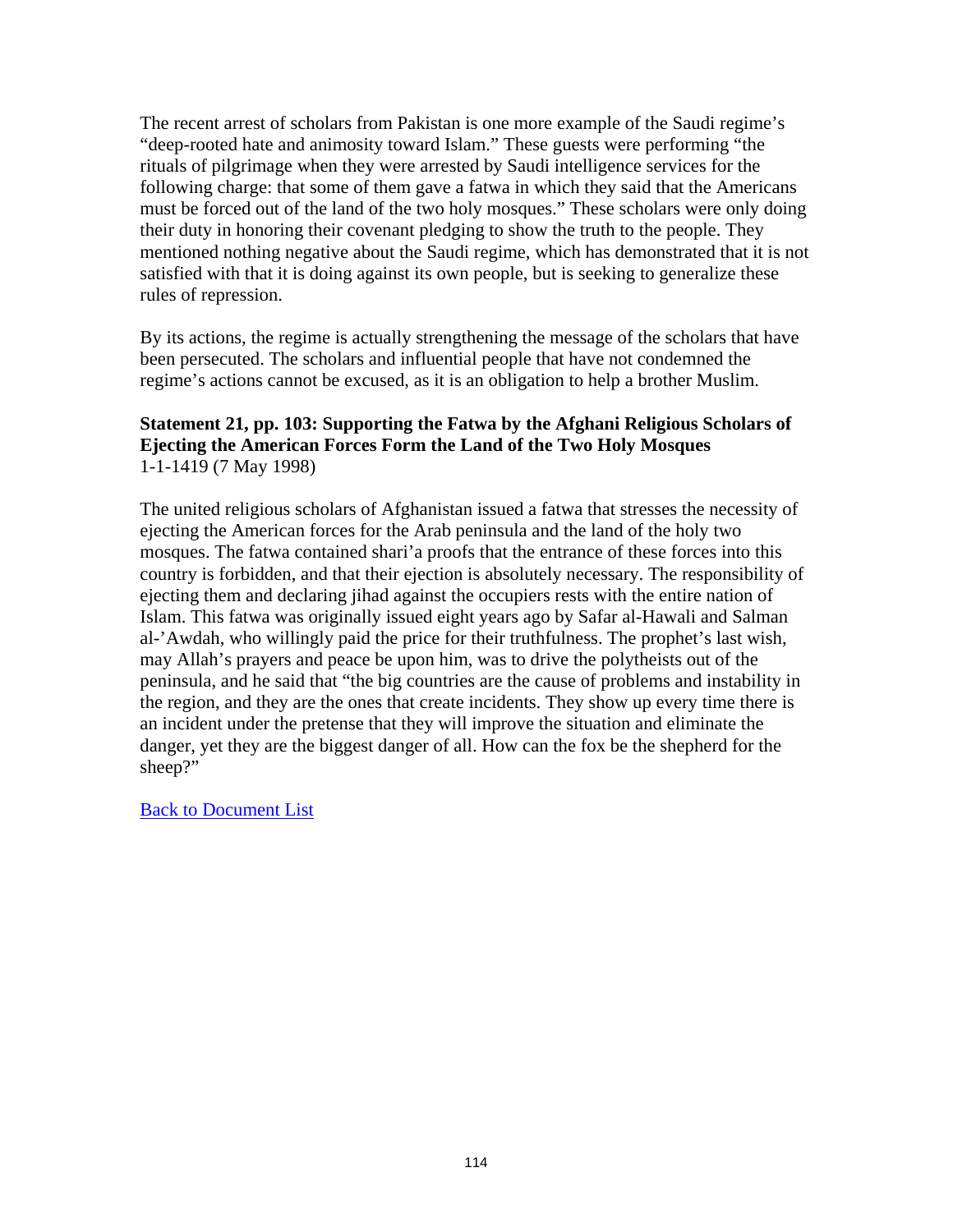Doc ID: **2RAD-2004-600457** Date: unknown Author: unknown Length: 2 pages<br>Title: A brief A brief biography of Dr. Ayman Al-Zawahiri Full Text: [English](http://www.ctc.usma.edu/aq/2RAD-2004-600457-Trans.pdf) [Arabic](http://www.ctc.usma.edu/aq/2RAD-2004-600457-Orig.pdf)

[Back to Document List](#page-58-0)

**Synopsis:** A short biography pulled from an Islamic terrorist website focusing on his education, beliefs, formative experiences for his beliefs, his ties to bin Laden, and his terrorist activities. As one would expect, it is told from a sympathetic perspective.